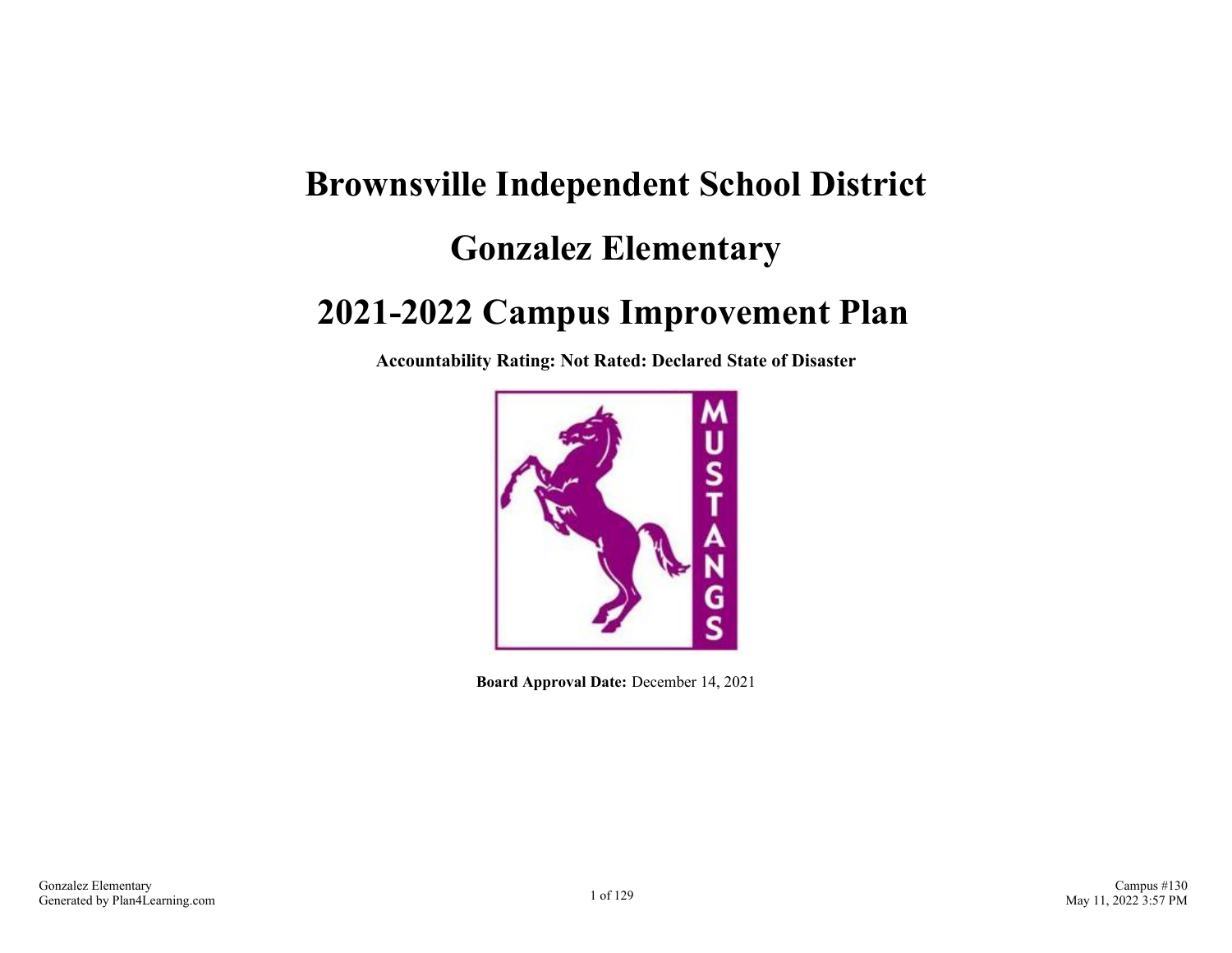# **Mission Statement**

Brownsville Independent School District, rich in cultural heritage, will produce well-educated graduates who can pursue higher educational opportunities and who will become responsible citizens in a changing global society by utilizing all resources to provide equitable opportunities for students.

### **Vision**

The mission of Gonzalez Elementary is to assist and guide all of its students in their efforts to develop essential academic skills to strengthen their learning and coping skills for a successful future, so that they may have the ability to think independently and to communicate effectively. Our school must provide instruction at its highest level of quality and must have equity in the educational opportunities and resources for all its students. Our motto is "Where We Succeed Together".

### **Value Statement**

Our school must provide instruction at its highest level of quality and must have equity in the educational opportunities and resources for all its students. Our motto is "Where We Succeed Together".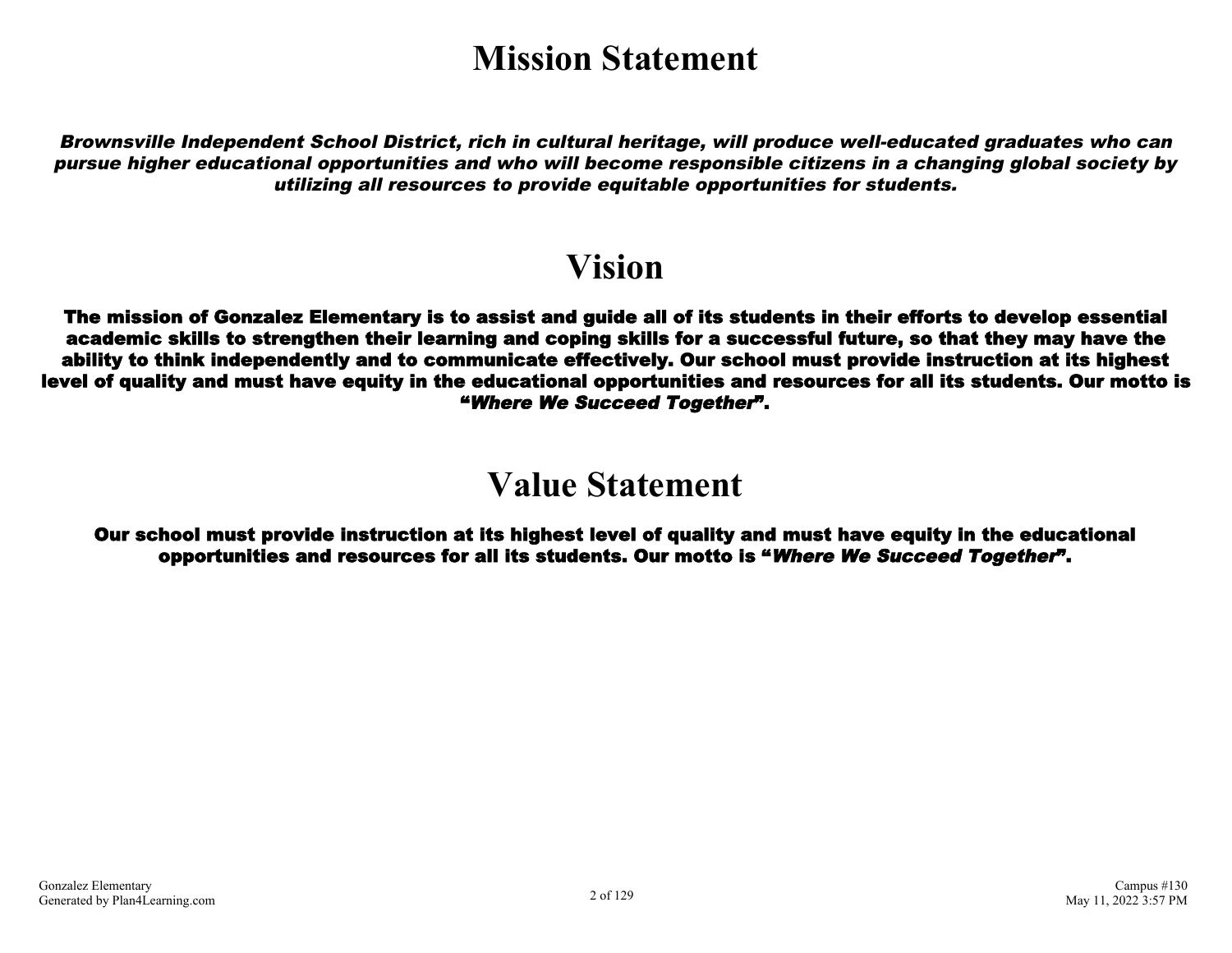### **Table of Contents**

| Comprehensive Needs Assessment                                                                                                                                                                                                                                                                                                     | 5   |
|------------------------------------------------------------------------------------------------------------------------------------------------------------------------------------------------------------------------------------------------------------------------------------------------------------------------------------|-----|
| Demographics                                                                                                                                                                                                                                                                                                                       | 5   |
| <b>Student Learning</b>                                                                                                                                                                                                                                                                                                            | 6   |
| School Processes & Programs                                                                                                                                                                                                                                                                                                        | 8   |
| Perceptions                                                                                                                                                                                                                                                                                                                        | 10  |
| <b>Priority Need Statements</b>                                                                                                                                                                                                                                                                                                    | 12  |
| Comprehensive Needs Assessment Data Documentation                                                                                                                                                                                                                                                                                  | 15  |
| Goals                                                                                                                                                                                                                                                                                                                              | 17  |
| Goal 1: Gonzalez students will receive educational opportunities that will produce well-rounded graduates who are prepared for the future, are college/career ready, and are<br>responsible, independent citizens. (Board Goal #1 and TEA Ch. 4 Objectives 2, 4, 5, 7, and 11).                                                    | 18  |
| Goal 2: Gonzalez in collaboration with the Board of Trustees, District Staff, Administration, Parents, and Community will ensure equity in availability of appropriate, well<br>maintained, energy efficient facilities for a safe and orderly learning environment for all students. (Board Goal 2)                               | 41  |
| Goal 3: Our campus will ensure effective and efficient use of all available funds in implementing a balanced budget which includes improved compensation for teachers<br>and plans to recruit, retain and support highly qualified personnel. (Board Goal 3) (TEA Ch. 4, Obj. 6)                                                   | 43  |
| Goal 4: Our school will work closely and collaboratively with the BISD Public Information Office to expand public relations/marketing campaigns to further expand<br>student enrollment/recruitment/ and retention efforts. (Board Goal 4)                                                                                         | 46  |
| Goal 5: Gonzalez will maintain a safe and disciplined environment conducive to student learning. (TEA Ch. 4, Obj. 8)                                                                                                                                                                                                               | 48  |
| Goal 6: Gonzalez, in collaboration with the Board of Trustees, District Staff, Administration, Parents, and Community will provide required support and resources for the<br>attainment of educational excellence and equity. Parents will be full partners with educators in the education of their children. (TEA Ch. 4, Obj. 1) | 55  |
| Goal 7: Our campus teachers will keep current with the development of creative and innovative techniques in instruction and administration using those techniques as<br>appropriate to improve student learning. (TEA Ch. 4 Obj. 9)                                                                                                | 65  |
| Goal 8: Technology will be implemented and used to increase the effectiveness of student learning, instructional management, staff development, and administration.<br>(BISD Future Ready Technology Action Plan) (TEA Ch. 4 Obj. 10)                                                                                              | 75  |
| Goal 9: Through enhanced dropout prevention efforts, all students will remain in school until they obtain a high school diploma. (TEA Ch. 4 Obj. 3)                                                                                                                                                                                | 89  |
| <b>State Compensatory</b>                                                                                                                                                                                                                                                                                                          | 118 |
| <b>Budget for Gonzalez Elementary</b>                                                                                                                                                                                                                                                                                              | 119 |
| Personnel for Gonzalez Elementary                                                                                                                                                                                                                                                                                                  | 119 |
| Schoolwide and Targeted Assistance Title I Elements                                                                                                                                                                                                                                                                                | 119 |
| ELEMENT 1. SWP COMPREHENSIVE NEEDS ASSESSMENT (CNA)                                                                                                                                                                                                                                                                                | 120 |
| 1.1: Comprehensive Needs Assessment                                                                                                                                                                                                                                                                                                | 120 |
| ELEMENT 2. SWP CAMPUS IMPROVEMENT PLAN (CIP)                                                                                                                                                                                                                                                                                       | 120 |
| 2.1: Campus Improvement Plan developed with appropriate stakeholders                                                                                                                                                                                                                                                               | 120 |
| 2.2: Regular monitoring and revision                                                                                                                                                                                                                                                                                               | 120 |
| 2.3: Available to parents and community in an understandable format and language                                                                                                                                                                                                                                                   | 120 |
| 2.4: Opportunities for all children to meet State standards                                                                                                                                                                                                                                                                        | 121 |
| 2.5: Increased learning time and well-rounded education                                                                                                                                                                                                                                                                            | 121 |
| 2.6: Address needs of all students, particularly at-risk                                                                                                                                                                                                                                                                           | 121 |
| ELEMENT 3. PARENT AND FAMILY ENGAGEMENT (PFE)                                                                                                                                                                                                                                                                                      | 121 |
|                                                                                                                                                                                                                                                                                                                                    |     |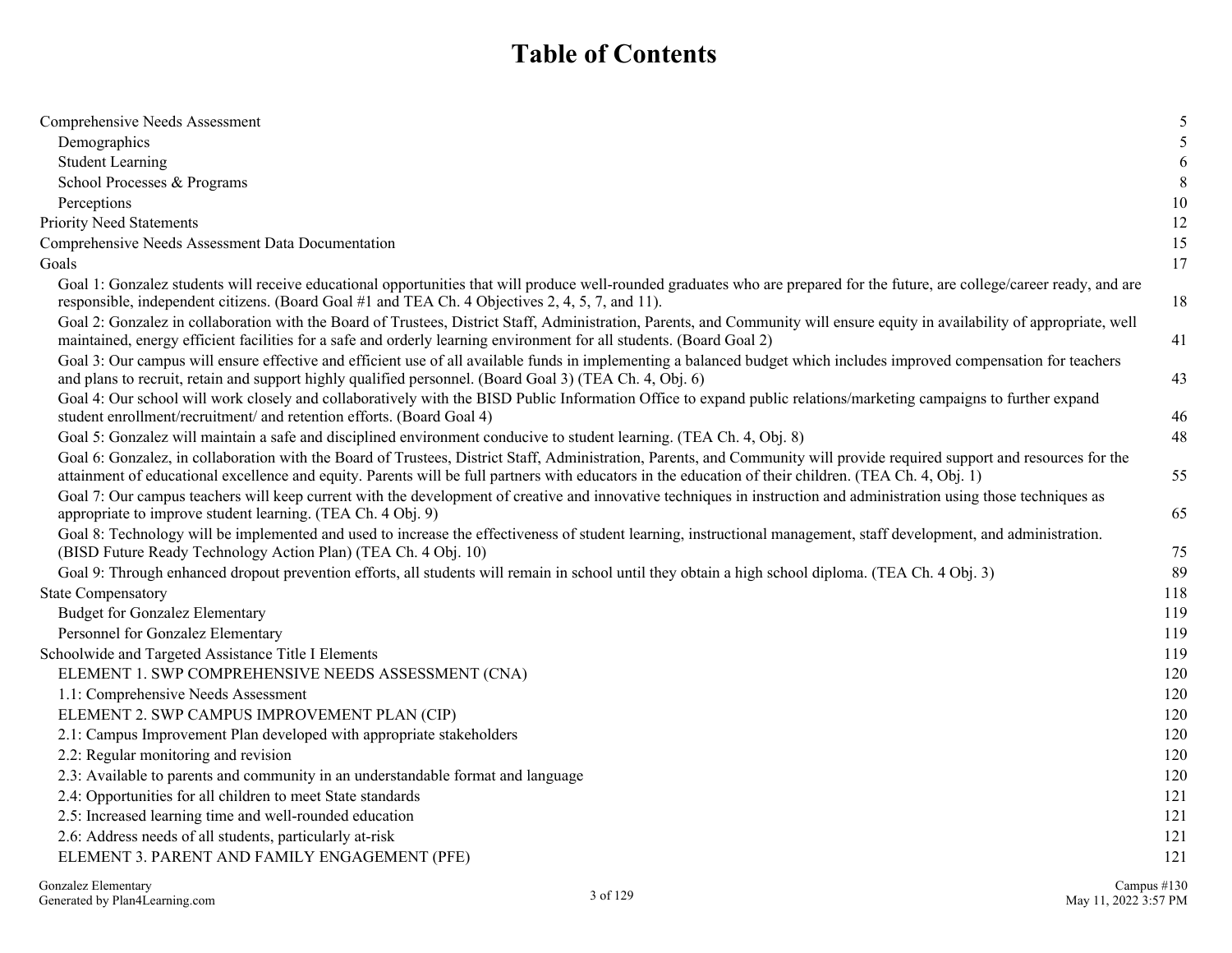| 3.1: Develop and distribute Parent and Family Engagement Policy |  |
|-----------------------------------------------------------------|--|
| 3.2: Offer flexible number of parent involvement meetings       |  |
| Title I Personnel                                               |  |
| Site-Based Decision Making Committee                            |  |
| <b>Campus Funding Summary</b>                                   |  |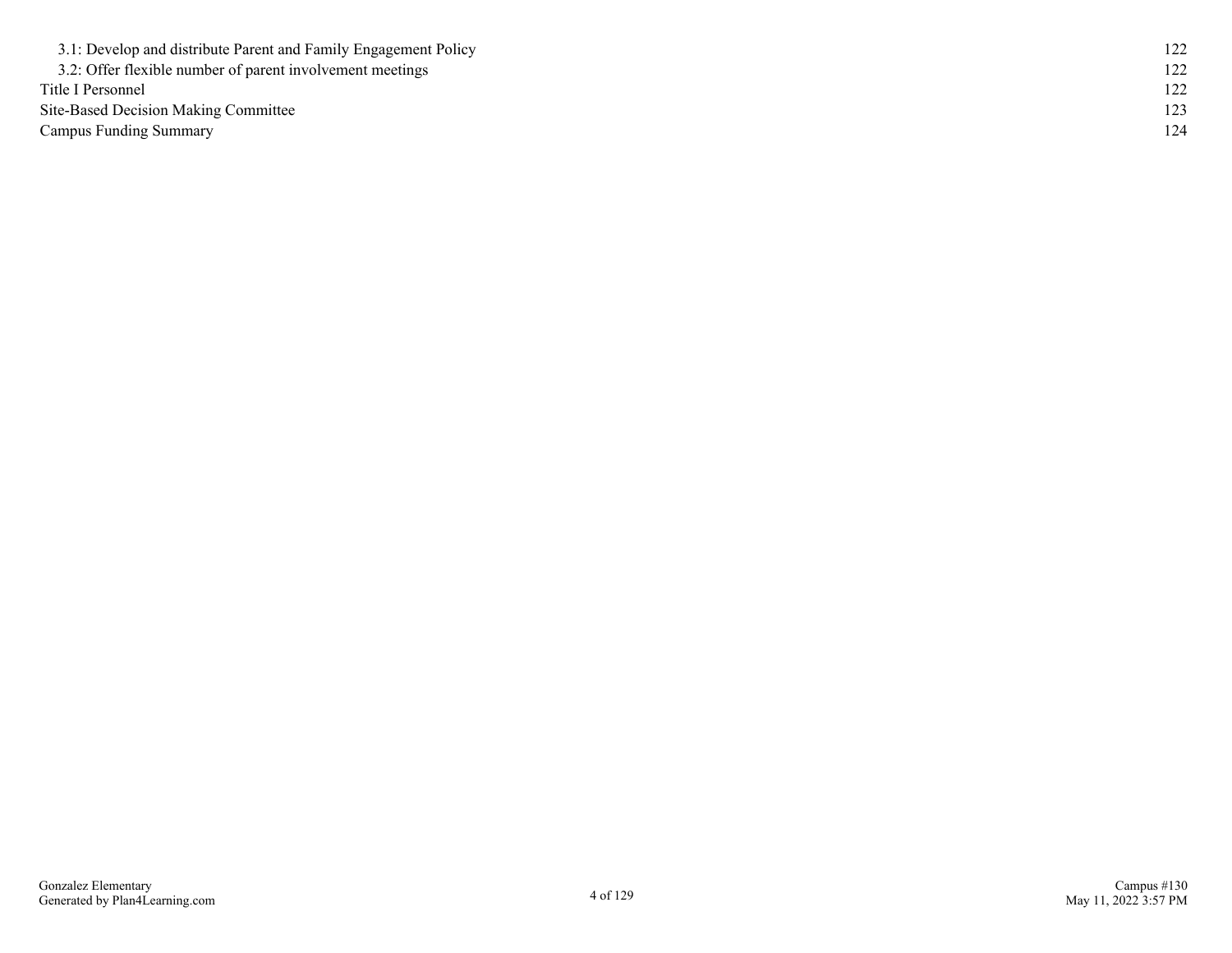# **Comprehensive Needs Assessment**

**Revised/Approved: June 10, 2021**

### **Demographics**

#### **Demographics Summary**

Gonzalez Elementary presently serves approximately 622 students in grades PreK3 to 5<sup>th</sup> through a variety of specialized programs designed to meet the needs of its diverse student population including the GT and Sepcial Ed population. According to the 2019 - 2020 TAPR report of our campus profile, 99.5% of the student population is Hispanic and 88.3% are identified as Economically Disadvantaged. Many of our students are first generation Mexican immigrants, 48.9% are classified as English Language Learners and a majority are English/Spanish bilingual.

The mobility rate for the campus is 15.2%. A total of 525 students are identified as at-risk with the highest number of at-risk students being identified under the LEP indicator. Additionally, the retention rate for all students is 3.53%. The Attendance rates for the 2020-2021 school year is 96% for all students.

Review of CIP and CNA - June 10, 2021

Review of CIP and CNA - September 16, 2021

#### **Demographics Strengths**

#### **The strengths noted are :**

- Availability of State Compensatory funds for At-Risk students.
- Reports readily available through TangoTrends and Eduphoria
- Strong collaboration between teachers, administration, and home visitor
- Strong collaboration with Curriculum and Instruction Specialists and support system

#### **Need Statements Identifying Demographics Needs**

**Need Statement 1 (Prioritized):** The campus will work on increasing the attendance rate to a 97.5% by the end of May 2022 by having the teachers and the parent liaison monitor the daily attendance and provide the students recognition for their perfect attendance. The campus will increase attendance through student motivational activities and incentives. **Data Analysis/Root Cause:** Basesd on the 2020 - 2021 attendance rate of 96% is still below the 97.5% end of the year goal.

**Need Statement 2 (Prioritized):** The campus will need to maintain the school rating of 'A' and increase the number of 'Masters' percentage in all tested areas and improve STAAR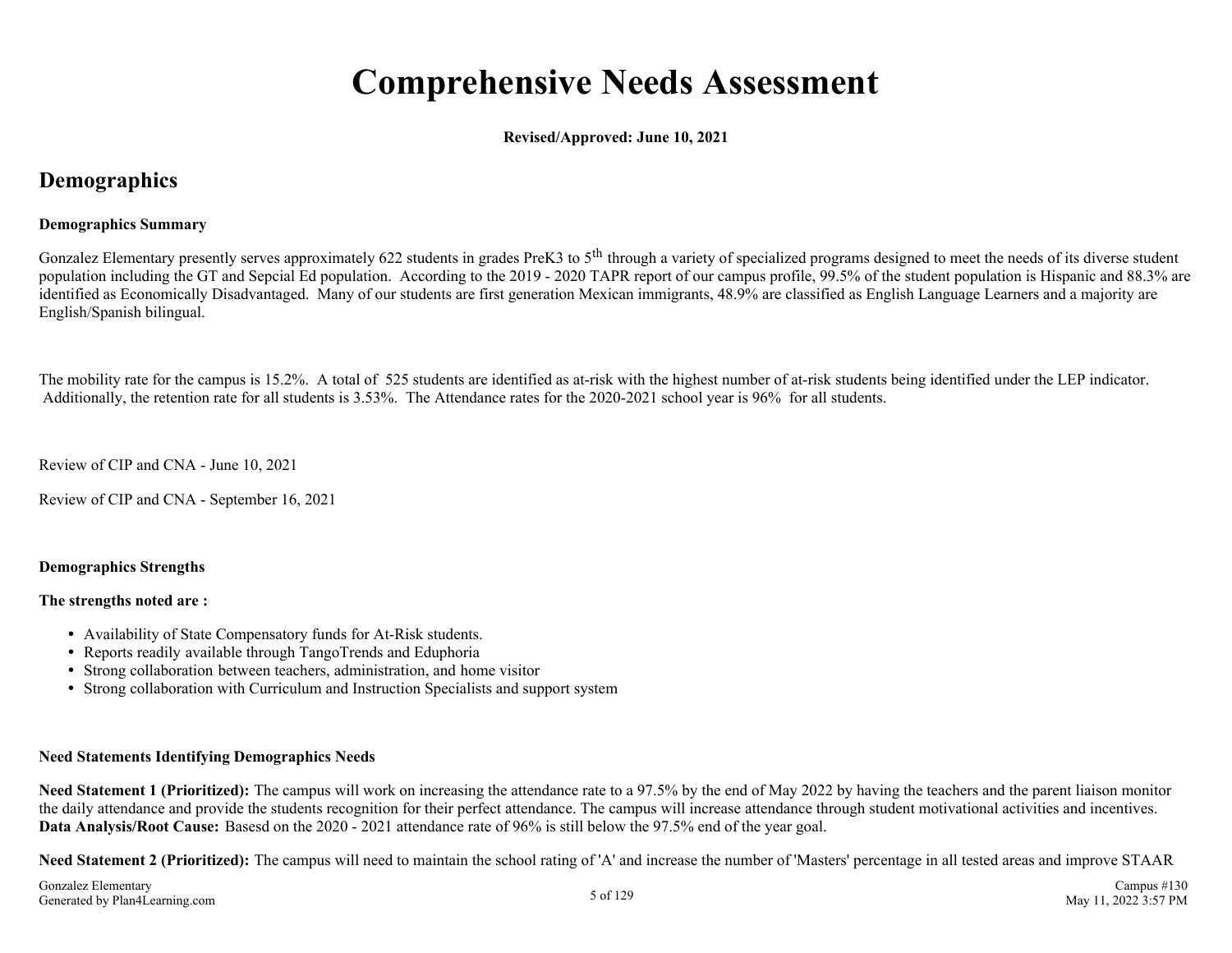performance rates, increase LEP, At-Risk, Special Ed, and Economically Disadvantaged student scores by monitoring and assessing students with campus and district assessment. Purchase STAAR Materials. **Data Analysis/Root Cause:** 2020 - 2021 BOY, MOY, and EOY District Benchmark Scores

**Need Statement 3:** Need to train teachers with various strategies to improve Reading Assessment scores in all subgroups. **Data Analysis/Root Cause:** 2021 EOY District Benchmark Scores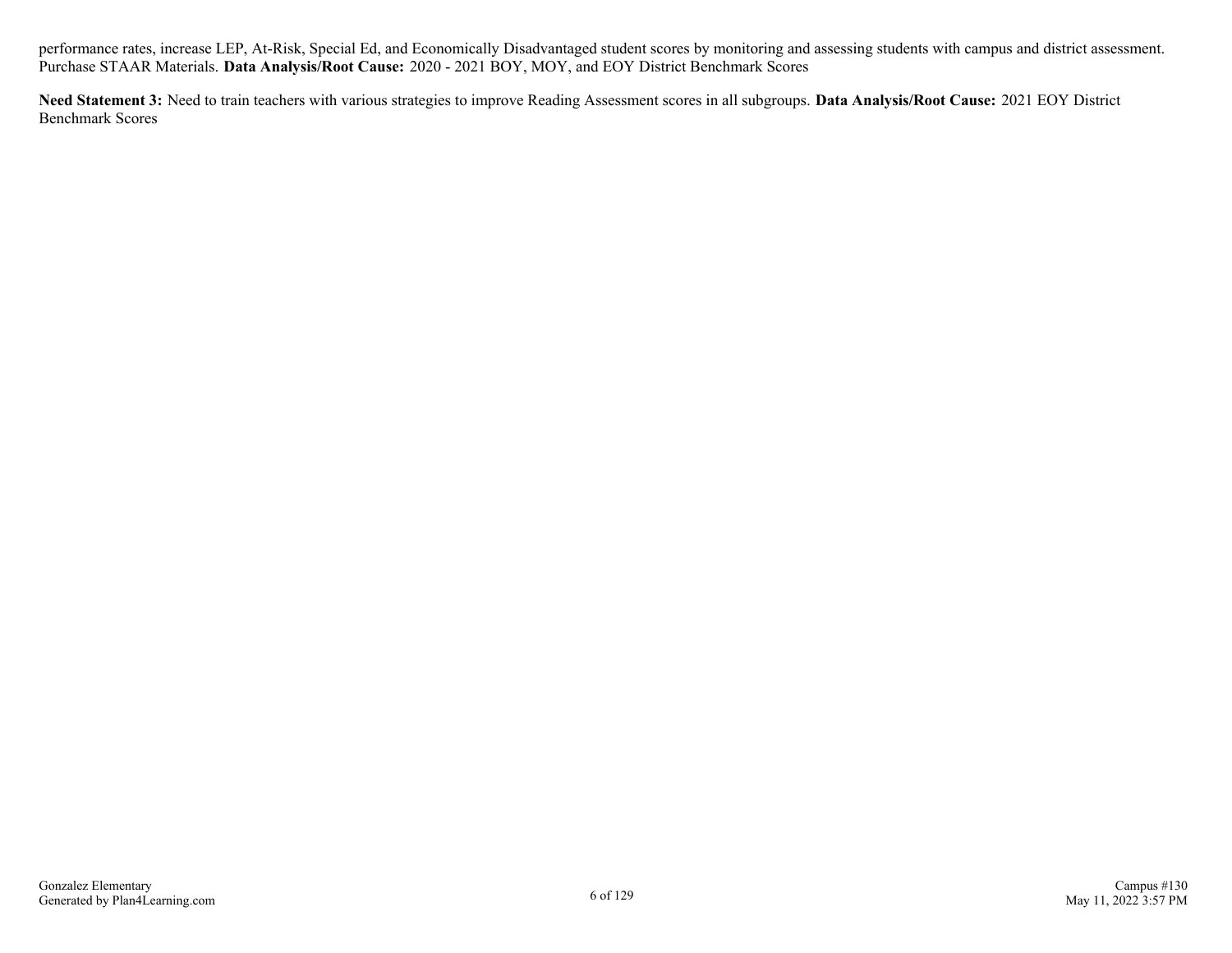### **Student Learning**

#### **Student Learning Summary**

As per the Performance Index Summary from TEA, Gonzalez Elementary received an Accountability Rating of "A" on the 2019 School year along with Six Distinction designations. Gonzalez Elementary also earned a distinction for being in the Top 25 percent Student Progress, Top 25 Percent: ELA/Reading, Math, Science, Closing Performance Gaps and Postsecondary Readiness.

#### **For the 2021 - 2022 school year the Accountability Rating was not rated due to a declared State of Disaster.**

#### **3rd - 5th Grade All Students 2021 STAAR Summary:**

Reading 57%, Math 46%, Writing 34%, Science 44%

#### **3rd - 5th Grade All Students 2020 STAAR Summary:**

Due to the cancellation of spring 2020 STAAR due to the COVID-19 pandemic, the Performance Section of the 2019 - 2020 report is not updated**.**

#### **3rd - 5th Grade All Students 2019 STAAR Summary:**

Reading 94%, Math 94%, Writing 88%, Science 97%

#### **3rd-5th Grade All Students 2018 STAAR Summary**:

Reading 89%, Math 93%, Writing 84%, Science 90%

#### **3rd-5th All Students 2017 STAAR Summary:**

Reading 87%, Math 93%, Writing 86%, Science 94%

#### **Data from TEA 2020 Systems Safeguards-Performance and Participation Data Table is not updated due to the cancellation of the STAAR due to the COVID-19 Pandemic.**

#### **Data from TEA 2019 System Safeguards- Performance and Participation Data Table**

Reading: At Risk (100%), Economic Disadvantage (100%), Hispanic(100%), White (-0%), Female (100%), Male ( 100%),Gifted and Talented ( 100%), Migrant (\*), Special Education (100%), ELL (99%)

Writing: At Risk (100%), Economic Disadvantage (100%), Hispanic (100%), White (-%), Female (100%), Male (100%), Gifted and Talented (100%), Migrant (\*), Special Education (100%), ELL ( 99 %)

Math: At Risk (99%), Economic Disadvantage (100 %), Hispanic (100%), White (-%), Female (99%), Male (100%), Gifted and Talented (93.31%), Migrant (\*), Special Education  $(100\%)$ , ELL  $(99\%)$ 

Science: At Risk (09 %), Economic Disadvantage ( 99%), Hispanic (100%), White ( - %), Female (99%), Male (100%), Gifted and Talented (100%), Migrant (\*), Special Education ( 100%), ELL (99%)

The trends identified when all students performance was compared with all student groups indicate that our tested areas in Reading increased from a 89% to an 94%, Math increase from 93% to a 94%, Writing increased from an 84% to 88%, and Science increased from a 90% to a 97%.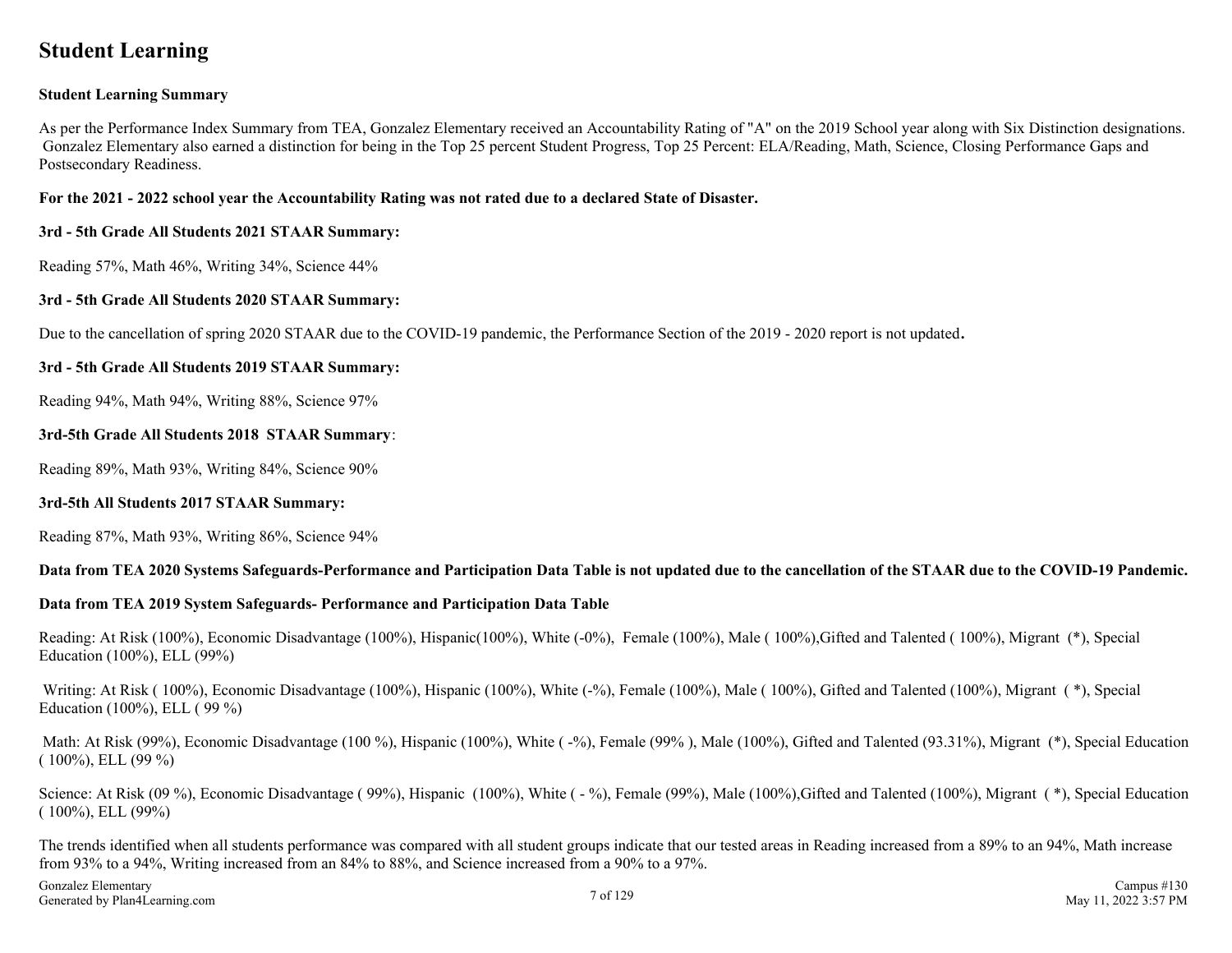#### **Student Learning Strengths**

Overall scores in the 2019 STAAR Performance include: Reading 94%, Math 94%, Writing 88%, and Science 97%. Students were proficient and had adequate weekly usage of the software purchased by the district, EduSmart, and Prodigy which attributed to their success. This success is also attributed to tutorials, Extended Day, and Saturday Tutorials along with the teacher weekly monitoring of the students mastery of skills through weekly assessment.

For the 2021 - 2022 school year, we will be using supplemental online programs. The students will be using Imagine Learning Reading, Imagine Learning Math, K-12 Summit. The teachers have access to StemScope.

#### **Need Statements Identifying Student Learning Needs**

**Need Statement 1 (Prioritized):** The campus will need to maintain the school rating of 'A' and increase the number of 'Masters' percentage in all tested areas and improve STAAR performance rates, increase LEP, At-Risk, Special Ed, and Economically Disadvantaged student scores by monitoring and assessing students with campus and district assessment. Purchase STAAR Materials. **Data Analysis/Root Cause:** 2020 - 2021 BOY, MOY, and EOY District Benchmark Scores

Need Statement 2 (Prioritized): The teachers, counselors, nurse, and office staff will be allotted funds to purchase supplemental instructional materials through approved vendors in order to improve class and instruction to supplement the reading, math, writing, and science curriculum. **Data Analysis/Root Cause:** Due to Covid-19, the learning gap has increased.

**Need Statement 3 (Prioritized):** Increase the percentage of LEP and Special Education STAAR Scores in all the content areas by providing small group instruction, tutorials, Saturday tutorials, and extended day programs. **Data Analysis/Root Cause:** As per the STAAR Performance Data the LEP and Special Education students performed lower than all students.

**Need Statement 4 (Prioritized):** Increase technology knowledge by providing campus training sessions to the staff on usage of Interactive Panels, computer software, Google Meets, SeeSaw, Google classroom, Imagine Learning, K-12 Summit, and StemScope pertinent to instruction. **Data Analysis/Root Cause:** There is an increased need in the use of technology.

**Need Statement 5 (Prioritized):** Teachers are in need of upgraded technology resources such as printers, Interactive Panel TV's, IPads, Laptops, Chromebooks, Projectors, Tablets, Computers, and instructional software in order to improve student learning and improve STAAR, TELPAS, TPRI, Tejas, Lee, and CPALLS results. **Data Analysis/Root Cause:** There is an increase in the need for upgraded technology due to the implementation of Nearpod, Imagine Learning Math and Reading, Stemscopes, and Flocabulary.

**Need Statement 6 (Prioritized):** Teachers and administrators will be granted the opportunity for professional development growth by attending training sessions in the areas of Reading, Writing, Math, Science, and Technology. **Data Analysis/Root Cause:** Benchmark scores indicate the need to ensure training and supports for implementation.

**Need Statement 7 (Prioritized):** A need to provide professional growth/training to teachers and administrators in order to increase LEP STAAR scores and increase TELPAS scores to 50% of students advancing a level. **Data Analysis/Root Cause:** 2020 - 2021 BOY and MOY District Benchmark Data and TELPAS Report

**Need Statement 8 (Prioritized):** A need to print out end of six weeks Checkpoint Test and other assessments. **Data Analysis/Root Cause:** 2020 - 2021 BOY and MOY District Benchmark Data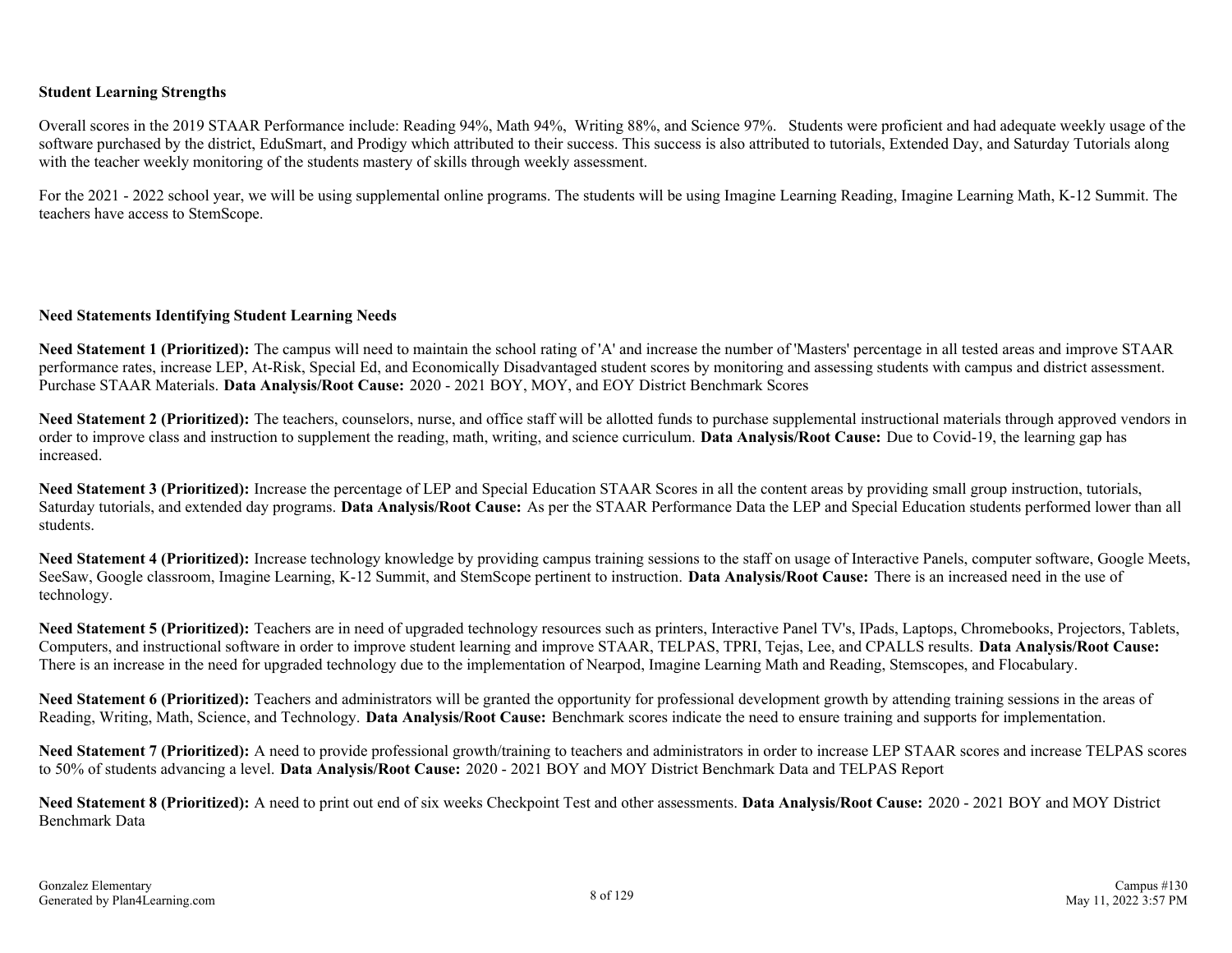### **School Processes & Programs**

#### **School Processes & Programs Summary**

Gonzalez's certified faculty is comprised of the following: 34 classroom teachers – Pre-Kinder3 to fifth, 5 special education teachers, 1 Dyslexia teacher, 2 physical education teachers, two counselors, a Dean of Instruction, one nurse, one librarian, two Assistant Principals and the Principal. Support certified staff consists of a speech therapist, a speech therapist assistant, a Diagnostician, a physical therapist, an occupational therapist and APE teacher as well as a Special Ed. supervisor. Our paraprofessional classified staff is comprised of 25 employees filling various roles.

All Gonzalez teachers have attained their 30 G/T core hours of training. Faculty and staff constantly receive training in areas such as test taking strategies, new techniques for teaching reading, writing,and math including methods for improving our Bilingual Program.

The curriculum at Gonzalez Elementary parallels the state's mandates and is aligned to the state's TEKS. Students are placed in instructional settings that meet their individual needs: regular, bilingual, G/T classes or a specialized Special Education class. Additional instructional programs designed to supplement the curriculum are as follows: Dyslexia Lab, Resource Lab, and a Content Mastery Lab, along with two computer labs. Curriculum support is further personalized by the Dean of Instruction.

The campus used the Site Based Decision Making committee as well as administration support and input to analyze relevant Curriculum, Instruction and assessment data and to set annual goals. Teachers are provided with instructional resources and professional development opportunities in order to better prepare students for state assessments. In addition, Gonzalez Elementary is working to become a technology rich campus. In doing so, we have identified many needs which include preparing our students to meet new, rigorous curriculum standards.

Some of the sources that provided valuable data in regards to the identification of needs:

- Master Schedule
- School structure
- Leadership
- Decision Making processes
- Supervision Structures

#### **School Processes & Programs Strengths**

#### **Strengths:**

- Teacher Certification; highly qualified teachers
- Teacher-Student Ratios 22:1
- All of of our teachers are G.T. certified
- Grade level meetings and professional development training with Dean and principal consistently held weekly
- Core Areas share a common scope and sequence.
- Chromebook are provided for upper grades/ IPads for the lower grades.
- PreK3 and PreK4 classes are provided with Hatch Computers to enhance student learning.
- Supplemental resources are available to our teachers to improve small group instruction
- Provided all 3rd-5th grade teachers with Ipads in order to meet the STAAR rigor and improve instruction, while helping our At Risk students be more successful.
- Master Schedule teacher- administrative input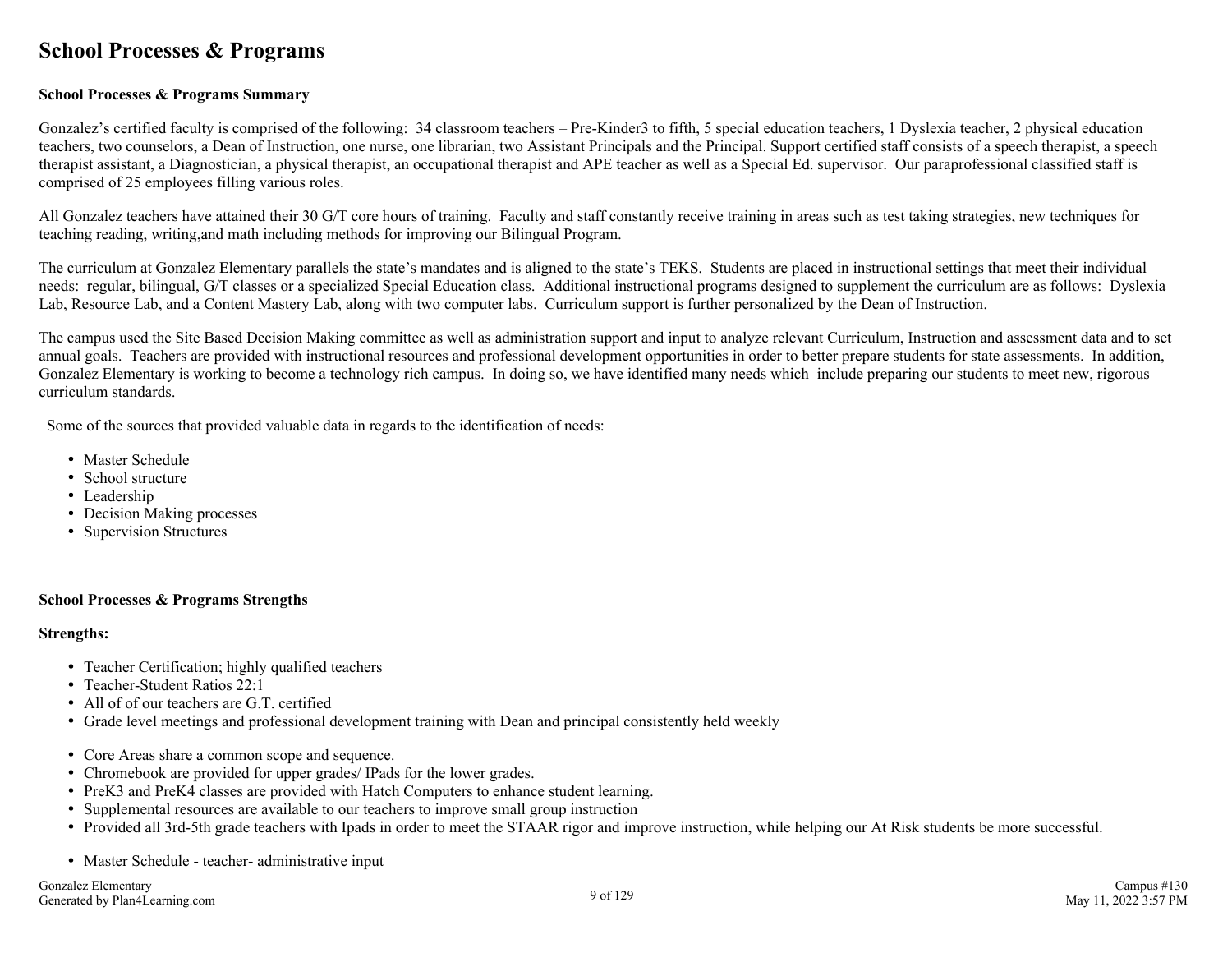- Schedule for Student Support Services-We have extended day services for students to enhance their academics.
- Leadership-Grade level lead teachers and administrators share campus leadership
- Support Structure-The Principal, Asst. Principals, and the Dean of Instruction and grade level lead teachers work closely with each grade level to align curriculum and assessments.
- Departmentalized grade levels  $(3rd 5<sup>th</sup>)$
- Admin. Consistently monitor instruction by visiting classrooms

#### **Need Statements Identifying School Processes & Programs Needs**

**Need Statement 1 (Prioritized):** Need to provide professional development for ELAR/Writing Strategies, as well as Math training sessions in order to help our At-risk students be more successful in their state assessments. Training sessions such as RGVTM, Sharon Wells and the use of cooperative learning strategies, differentiated instruction, RTI strategies, and intervention strategies. **Data Analysis/Root Cause:** Gaps seen between All students and the at-risk sub-populations..

**Need Statement 2 (Prioritized):** Teachers are in need of upgraded technology resources such as printers, Interactive Panel TV's, IPads, Laptops, Chromebooks, Projectors, Tablets, Computers, and instructional software in order to improve student learning and improve STAAR, TELPAS, TPRI, Tejas, Lee, and CPALLS results. **Data Analysis/Root Cause:** There is an increase in the need for upgraded technology due to the implementation of Nearpod, Imagine Learning Math and Reading, Stemscopes, and Flocabulary.

**Need Statement 3 (Prioritized):** Increase technology knowledge by providing campus training sessions to the staff on usage of Interactive Panels, computer software, Google Meets, SeeSaw, Google classroom, Imagine Learning, K-12 Summit, and StemScope pertinent to instruction. **Data Analysis/Root Cause:** There is an increased need in the use of technology.

Need Statement 4 (Prioritized): The teachers, counselors, nurse, and office staff will be allotted funds to purchase supplemental instructional materials through approved vendors in order to improve class and instruction to supplement the reading, math, writing, and science curriculum. **Data Analysis/Root Cause:** Due to Covid-19, the learning gap has increased.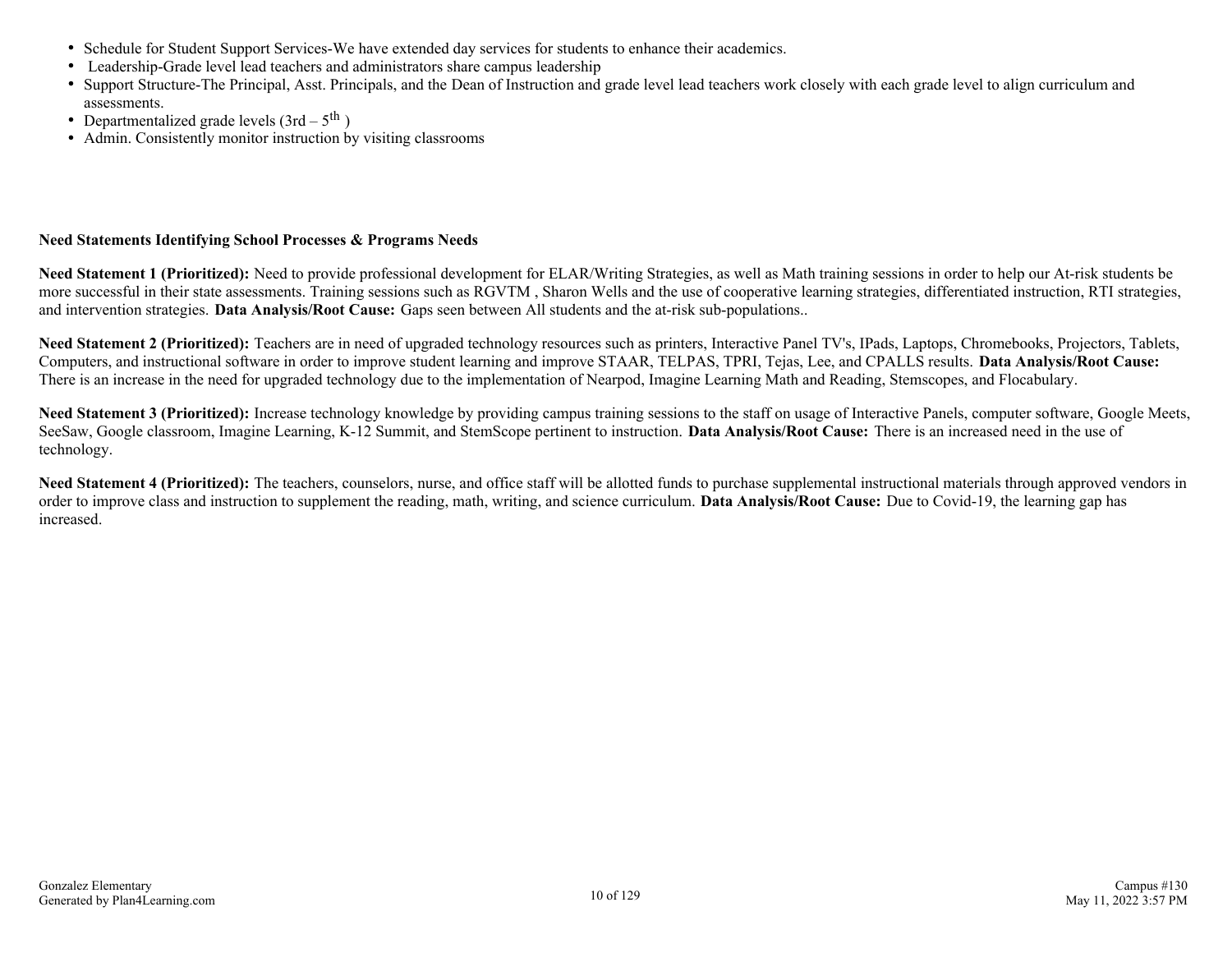### **Perceptions**

#### **Perceptions Summary**

Our Parent Center, staffed by volunteers, complements our instructional program by constructing teaching aides and materials. Our parents have a monthly calendar disseminated filled with a vast variety of activities including sewing classes, arts and crafts classes, CATCH Program, Nutrition classes, and weekly parent meetings with presenters from main office as well as campus personnel. The parents and staff are well informed of state assessment changes and updates and literacy initiatives. Parents work well with the home visitor/parent liaison to assist in campus events and feel welcomed by the staff and administrators. Our campus has a full time music teacher and an art teacher. All students participate in the music and art program. To promote technology a group of 4th and 5th grade students participated in the Coding Club, STEM, UIL, Spelling Bee, Stock Market and Destination Imagination.

The campus used the Site Based Decision Making Committee as well as administration support and input to analyze relevant Family and Community Involvement data and to set annual goals. In order to increase parental involvement attendance rates, parent and community member volunteer opportunities are available throughout the school year. A parental involvement survey was passed out and the answers were analyzed to determine campus needs for the school year. Gonzalez Elementary strives to bridge the school with the home by maintaining a flow of constant communication with parents that is relevant to student academic achievement and to student social development. It is through this school-parent partnership initiative that maximum student success is achieved.

#### **Perceptions Strengths**

**School Culture and Climate Strength**

- **1.** Feedback from teachers and parents
- 2. Parent Conferences with teachers and administration

3. Parent Liaison/Home visitor encourage parental involvement through meetings. Active participation in health and fitness, Fitness Gram, Annual Fun Meet and CATCH Committee5.

- 4. Active partipation in extra-curricular activities.
- 5.Weekly Educational Presentations for all parents.
- 6.Full time Home visitor that serves as a liaison between parents , community and school.
- 7.Community Service Agencies and Support Service
- 8.Weekly parent involvement, arts and crafts, nutritional classes, and educational trainings
- 9. Parent feedback-parent surveys.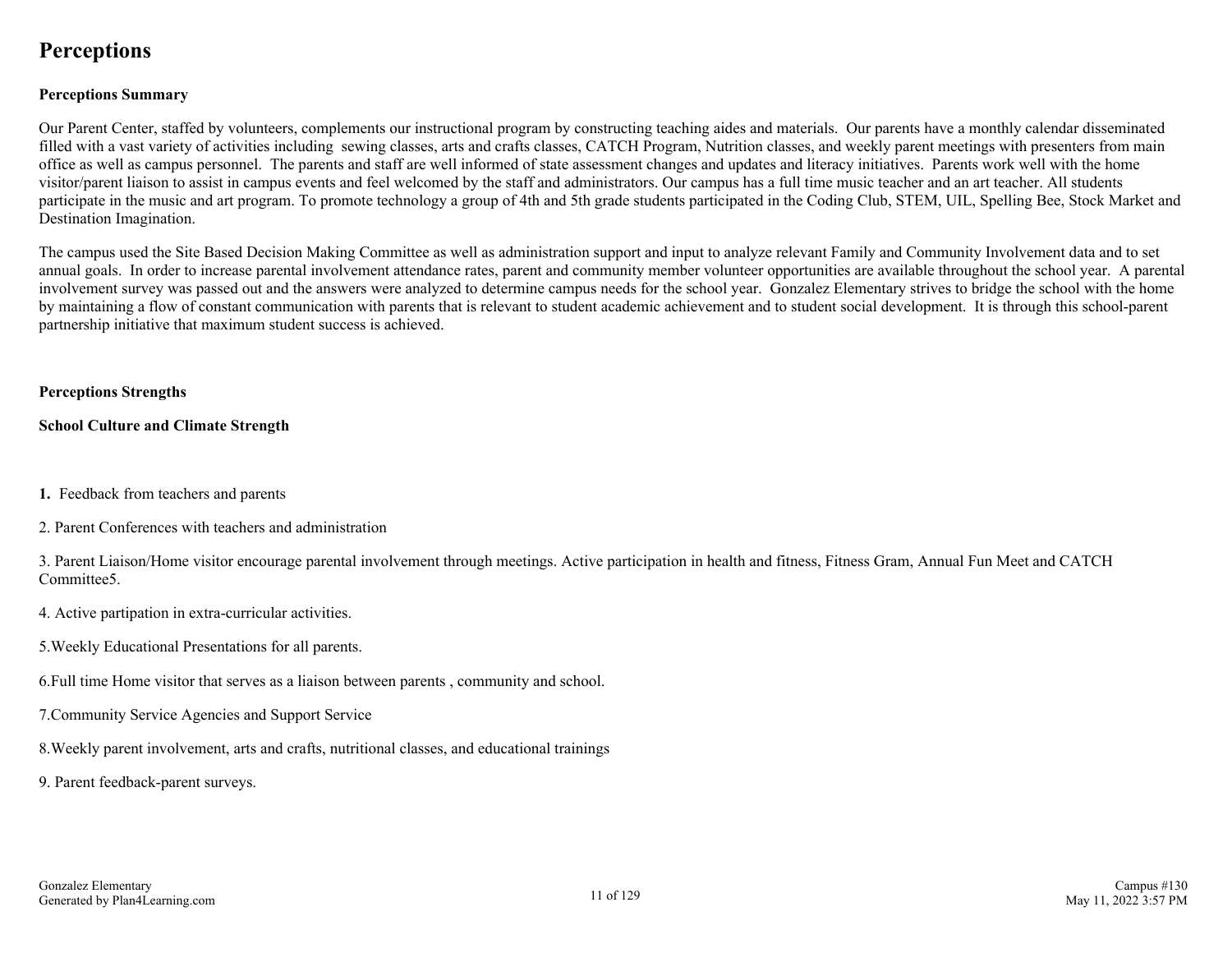#### **Need Statements Identifying Perceptions Needs**

**Need Statement 1 (Prioritized):** The need to maintain or increase parental involvement through the use of flyers and Facebook invites to weekly meetings, virtual meetings, and/or face-to-face meetings. **Data Analysis/Root Cause:** The parent survey shows a need to increase the number of parents attending Parental Engagement meetings.

Need Statement 2 (Prioritized): All migrant students have a need to receive grade appropriate school supplies, and/or clothing, and/or hygiene products in order to provide them with the necessary tools to complete their homework and classroom assignments;thus extending them the same opportunities for meeting the academic challenges of all students. **Data Analysis/Root Cause:** Performance data shows that the economically disadvantaged students' scores need to be maintained or increased in comparison to all students.

**Need Statement 3 (Prioritized):** Need to make home visits to improve the attendance rates. **Data Analysis/Root Cause:** The attendance goal is below 97.5%

**Need Statement 4 (Prioritized):** Need to increase the participation of all students in the district U.I.L. Competitionn. **Data Analysis/Root Cause:** Students are not as likely to want to participate in the U.I.L. activities.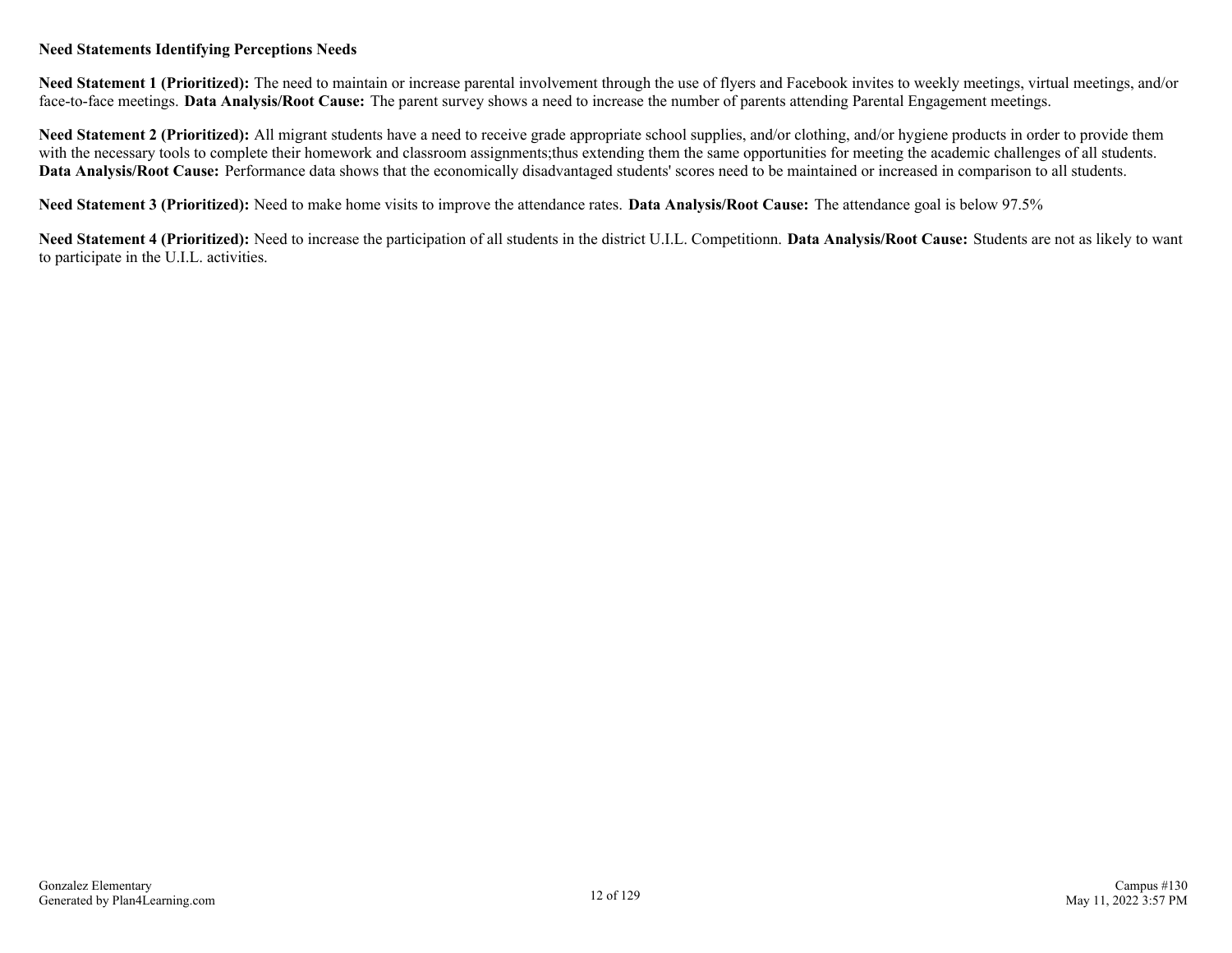# **Priority Need Statements**

Need Statement 1: The campus will work on increasing the attendance rate to a 97.5% by the end of May 2022 by having the teachers and the parent liaison monitor the daily attendance and provide the students recognition for their perfect attendance. The campus will increase attendance through student motivational activities and incentives.

**Data Analysis/Root Cause 1**: Basesd on the 2020 - 2021 attendance rate of 96% is still below the 97.5% end of the year goal.

**Need Statement 1 Areas**: Demographics

Need Statement 5: The campus will need to maintain the school rating of 'A' and increase the number of 'Masters' percentage in all tested areas and improve STAAR performance rates, increase LEP, At-Risk, Special Ed, and Economically Disadvantaged student scores by monitoring and assessing students with campus and district assessment. Purchase STAAR Materials.

**Data Analysis/Root Cause 5**: 2020 - 2021 BOY, MOY, and EOY District Benchmark Scores

**Need Statement 5 Areas**: Demographics - Student Learning

Need Statement 8: Need to provide professional development for ELAR/Writing Strategies, as well as Math training sessions in order to help our At-risk students be more successful in their state assessments. Training sessions such as RGVTM , Sharon Wells and the use of cooperative learning strategies, differentiated instruction, RTI strategies, and intervention strategies.

**Data Analysis/Root Cause 8:** Gaps seen between All students and the at-risk sub-populations..

**Need Statement 8 Areas**: School Processes & Programs

Need Statement 9: The need to maintain or increase parental involvement through the use of flyers and Facebook invites to weekly meetings, virtual meetings, and/or face-to-face meetings.

**Data Analysis/Root Cause 9**: The parent survey shows a need to increase the number of parents attending Parental Engagement meetings.

**Need Statement 9 Areas**: Perceptions

Need Statement 7: The teachers, counselors, nurse, and office staff will be allotted funds to purchase supplemental instructional materials through approved vendors in order to improve class and instruction to supplement the reading, math, writing, and science curriculum.

**Data Analysis/Root Cause 7**: Due to Covid-19, the learning gap has increased.

**Need Statement 7 Areas**: Student Learning - School Processes & Programs

Need Statement 3: Teachers are in need of upgraded technology resources such as printers, Interactive Panel TV's, IPads, Laptops, Chromebooks, Projectors, Tablets, Computers, and instructional software in order to improve student learning and improve STAAR, TELPAS, TPRI, Tejas, Lee, and CPALLS results.

**Data Analysis/Root Cause 3**: There is an increase in the need for upgraded technology due to the implementation of Nearpod, Imagine Learning Math and Reading, Stemscopes, and Flocabulary.

**Need Statement 3 Areas**: Student Learning - School Processes & Programs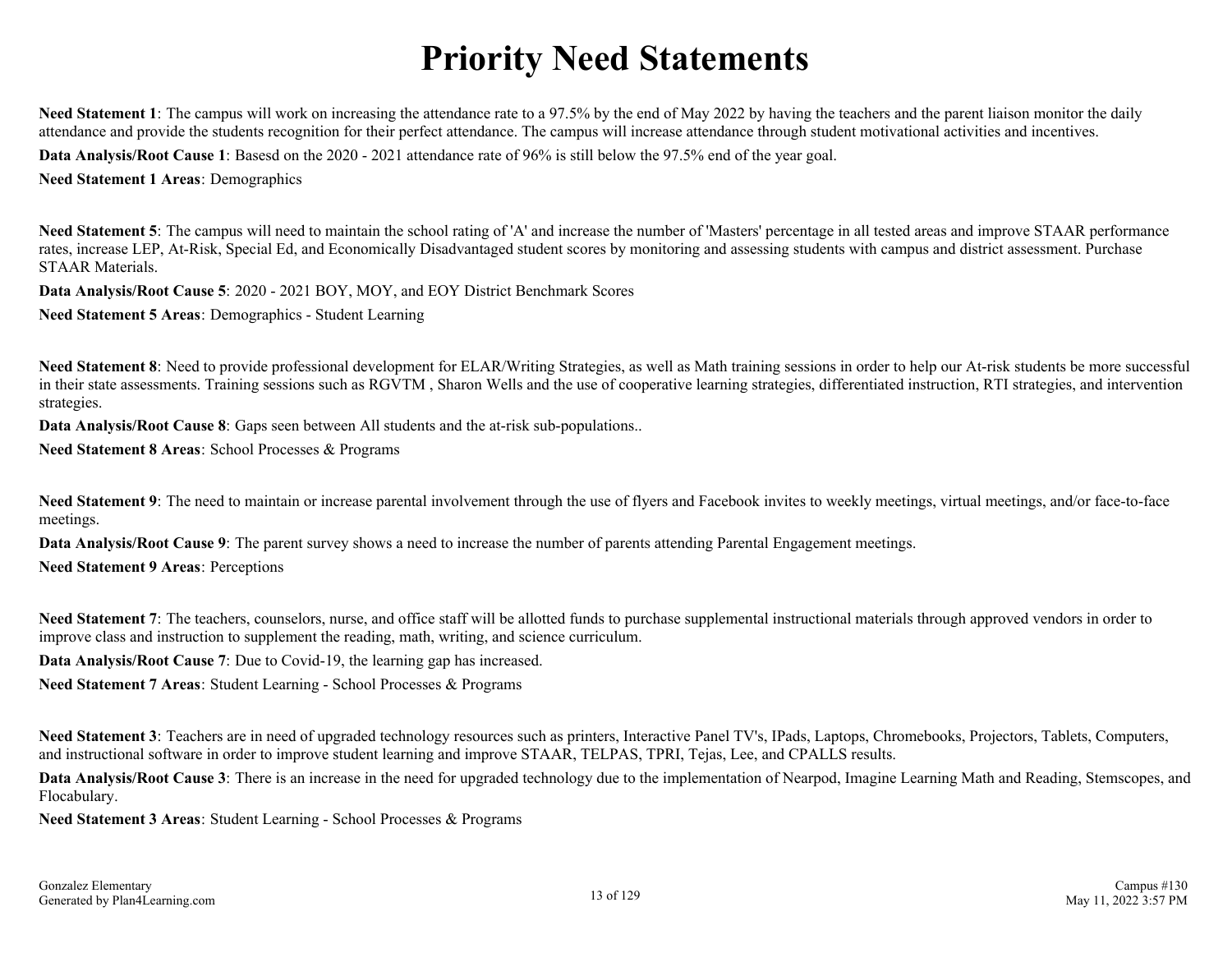Need Statement 10: All migrant students have a need to receive grade appropriate school supplies, and/or clothing, and/or hygiene products in order to provide them with the necessary tools to complete their homework and classroom assignments;thus extending them the same opportunities for meeting the academic challenges of all students. **Data Analysis/Root Cause 10**: Performance data shows that the economically disadvantaged students' scores need to be maintained or increased in comparison to all students. **Need Statement 10 Areas**: Perceptions

**Need Statement 4**: Increase the percentage of LEP and Special Education STAAR Scores in all the content areas by providing small group instruction, tutorials, Saturday tutorials, and extended day programs.

**Data Analysis/Root Cause 4**: As per the STAAR Performance Data the LEP and Special Education students performed lower than all students.

**Need Statement 4 Areas**: Student Learning

**Need Statement 2**: Increase technology knowledge by providing campus training sessions to the staff on usage of Interactive Panels, computer software, Google Meets, SeeSaw, Google classroom, Imagine Learning, K-12 Summit, and StemScope pertinent to instruction.

**Data Analysis/Root Cause 2**: There is an increased need in the use of technology.

**Need Statement 2 Areas**: Student Learning - School Processes & Programs

**Need Statement 13**: Need to make home visits to improve the attendance rates. **Data Analysis/Root Cause 13**: The attendance goal is below 97.5% **Need Statement 13 Areas**: Perceptions

**Need Statement 14**: Need to increase the participation of all students in the district U.I.L. Competitionn. **Data Analysis/Root Cause 14**: Students are not as likely to want to participate in the U.I.L. activities. **Need Statement 14 Areas**: Perceptions

**Need Statement 6**: Teachers and administrators will be granted the opportunity for professional development growth by attending training sessions in the areas of Reading, Writing, Math, Science, and Technology.

**Data Analysis/Root Cause 6:** Benchmark scores indicate the need to ensure training and supports for implementation.

**Need Statement 6 Areas**: Student Learning

Need Statement 11: A need to provide professional growth/training to teachers and administrators in order to increase LEP STAAR scores and increase TELPAS scores to 50% of students advancing a level.

**Data Analysis/Root Cause 11**: 2020 - 2021 BOY and MOY District Benchmark Data and TELPAS Report **Need Statement 11 Areas**: Student Learning

**Need Statement 12**: A need to print out end of six weeks Checkpoint Test and other assessments.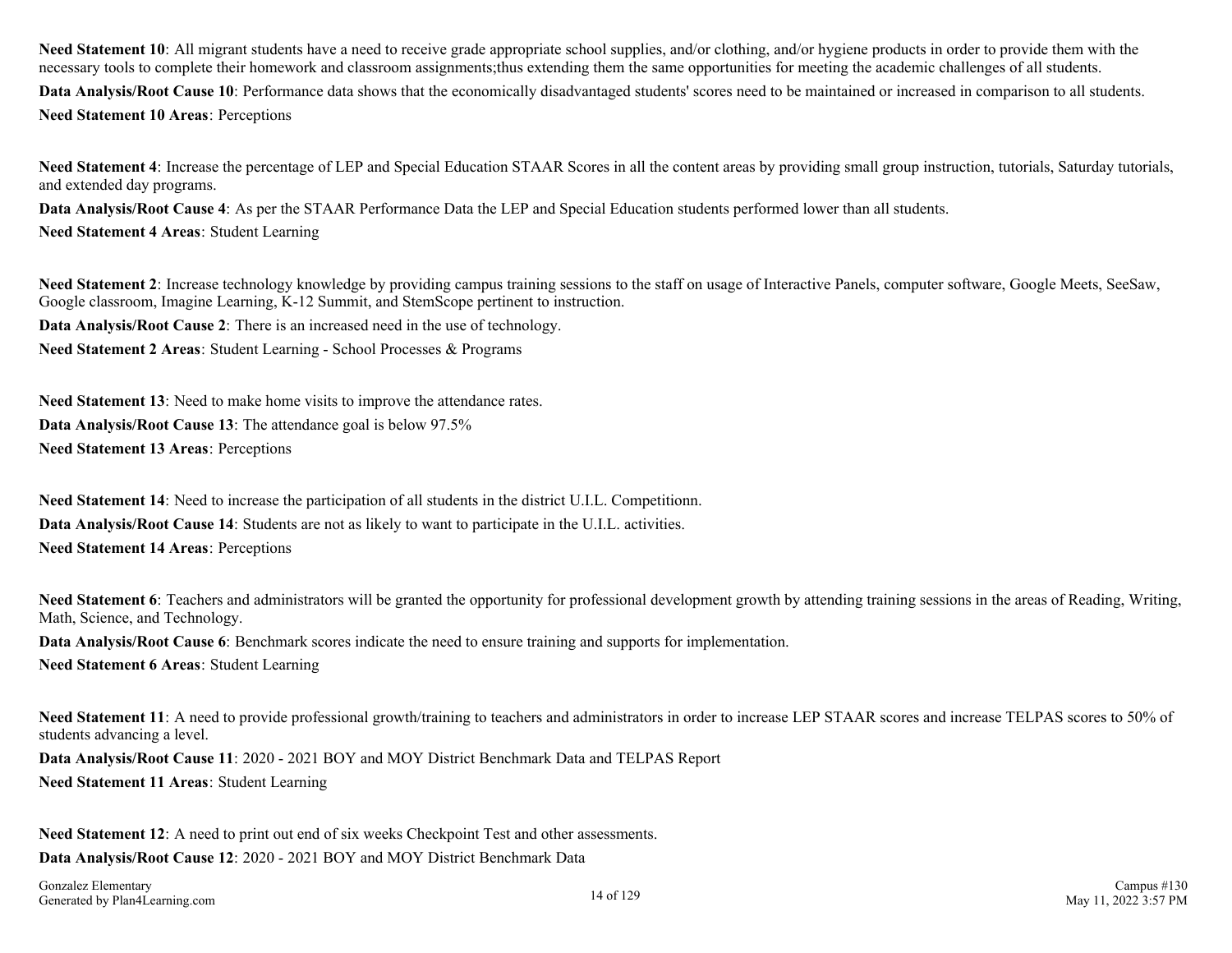**Need Statement 12 Areas**: Student Learning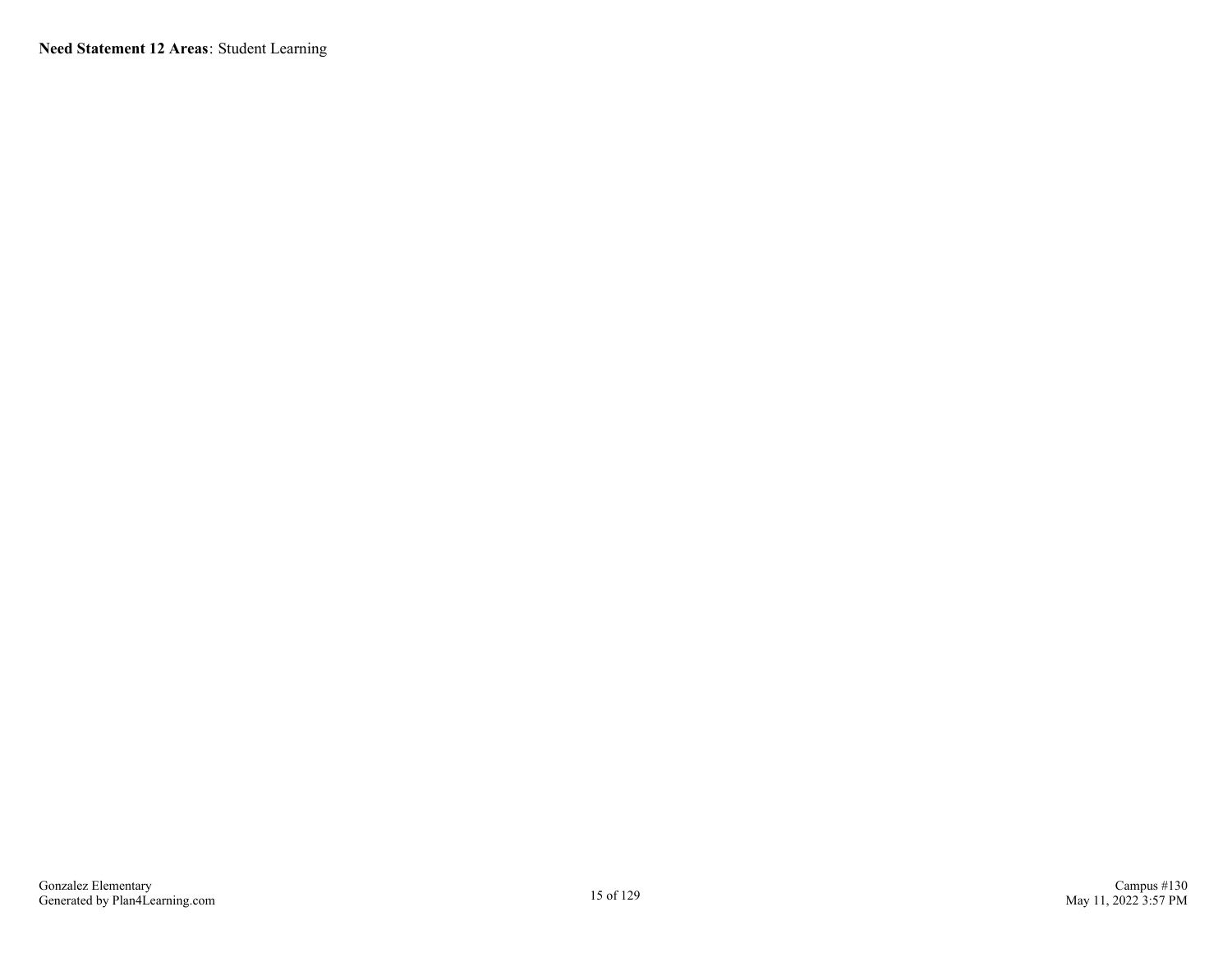# **Comprehensive Needs Assessment Data Documentation**

The following data were used to verify the comprehensive needs assessment analysis:

#### **Improvement Planning Data**

- District goals
- Campus goals
- HB3 Reading and math goals for PreK-3
- Performance Objectives with summative review (prior year)
- Campus/District improvement plans (current and prior years)
- Covid-19 Factors and/or waivers for Assessment, Accountability, ESSA, Missed School Days, Educator Appraisals, etc.
- Planning and decision making committee(s) meeting data
- State and federal planning requirements
- Covid-19 Factors and/or waivers

#### **Accountability Data**

- Texas Academic Performance Report (TAPR) data
- Student Achievement Domain
- Student Progress Domain
- Closing the Gaps Domain
- Accountability Distinction Designations
- Federal Report Card Data
- Local Accountability Systems (LAS) data

#### **Student Data: Assessments**

- State and federally required assessment information
- State and federally required assessment information (e.g. curriculum, eligibility, format, standards, accommodations, TEA information)
- (STAAR) current and longitudinal results, including all versions
- State of Texas Assessments of Academic Readiness (STAAR) current and longitudinal results, including all versions
- STAAR released test questions
- Texas English Language Proficiency Assessment System (TELPAS) and TELPAS Alternate results
- Texas Primary Reading Inventory (TPRI), Tejas LEE, or other alternate early reading assessment results
- Local diagnostic reading assessment data
- Local benchmark or common assessments data
- Running Records results
- Texas approved PreK 2nd grade assessment data
- Texas approved Prekindergarten and Kindergarten assessment data
- Grades that measure student performance based on the TEKS

#### **Student Data: Student Groups**

- Economically Disadvantaged / Non-economically disadvantaged performance, progress, and participation data
- Male / Female performance, progress, and participation data
- Special education/non-special education population including discipline, progress and participation data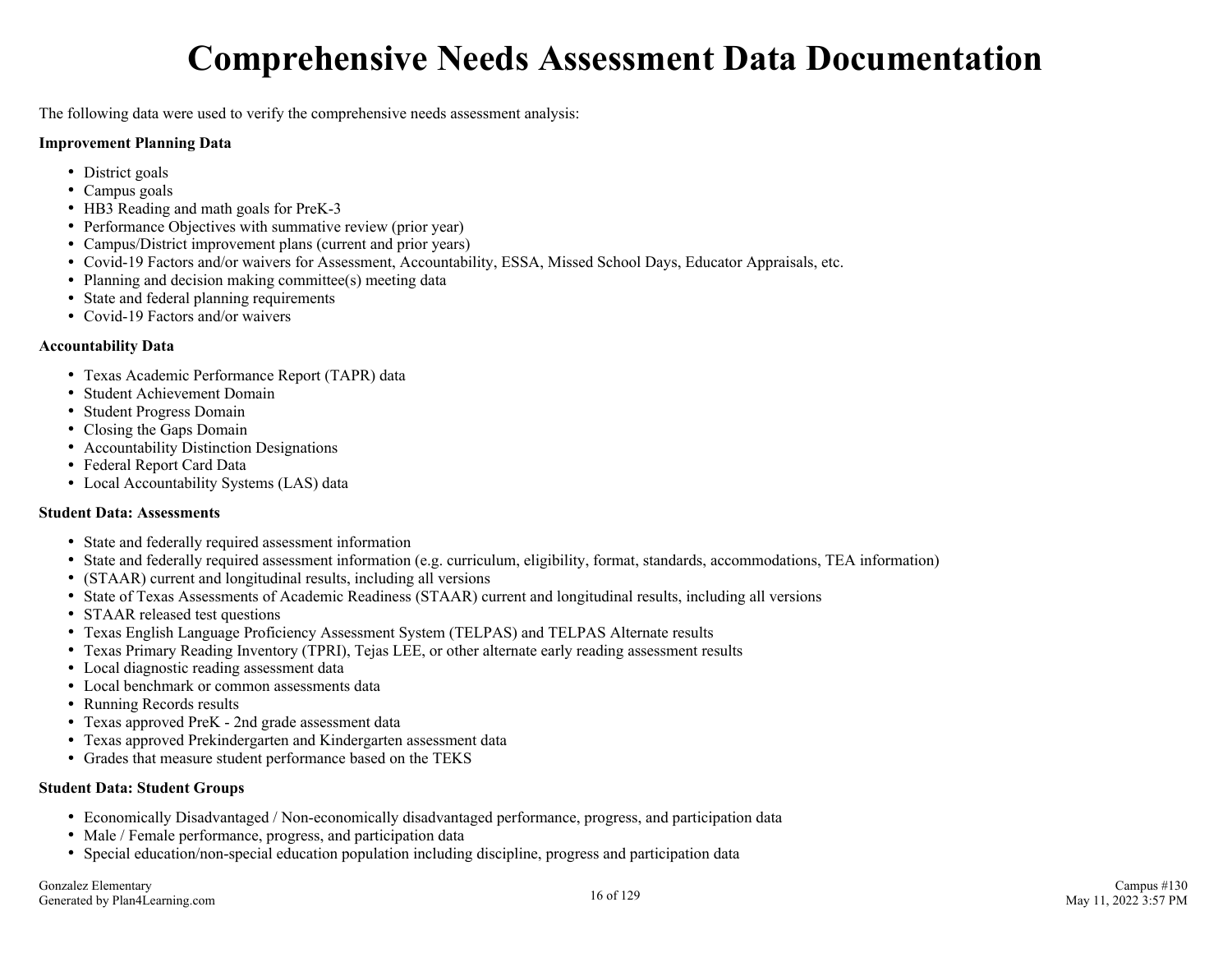- Migrant/non-migrant population including performance, progress, discipline, attendance and mobility data
- At-risk/non-at-risk population including performance, progress, discipline, attendance, and mobility data
- EL/non-EL or LEP data, including academic achievement, progress, support and accommodation needs, race, ethnicity, gender, etc.
- Section 504 data
- Homeless data
- Gifted and talented data
- Dyslexia Data
- Response to Intervention (RtI) student achievement data

#### **Student Data: Behavior and Other Indicators**

- Attendance data
- Mobility rate, including longitudinal data
- Discipline records
- Student surveys and/or other feedback
- Class size averages by grade and subject
- School safety data
- Enrollment trends

#### **Employee Data**

- Professional learning communities (PLC) data
- Staff surveys and/or other feedback
- Teacher/Student Ratio
- State certified and high quality staff data
- Professional development needs assessment data
- TTESS data
- T-PESS data

#### **Parent/Community Data**

- Parent surveys and/or other feedback
- Community surveys and/or other feedback

#### **Support Systems and Other Data**

- Processes and procedures for teaching and learning, including program implementation
- Budgets/entitlements and expenditures data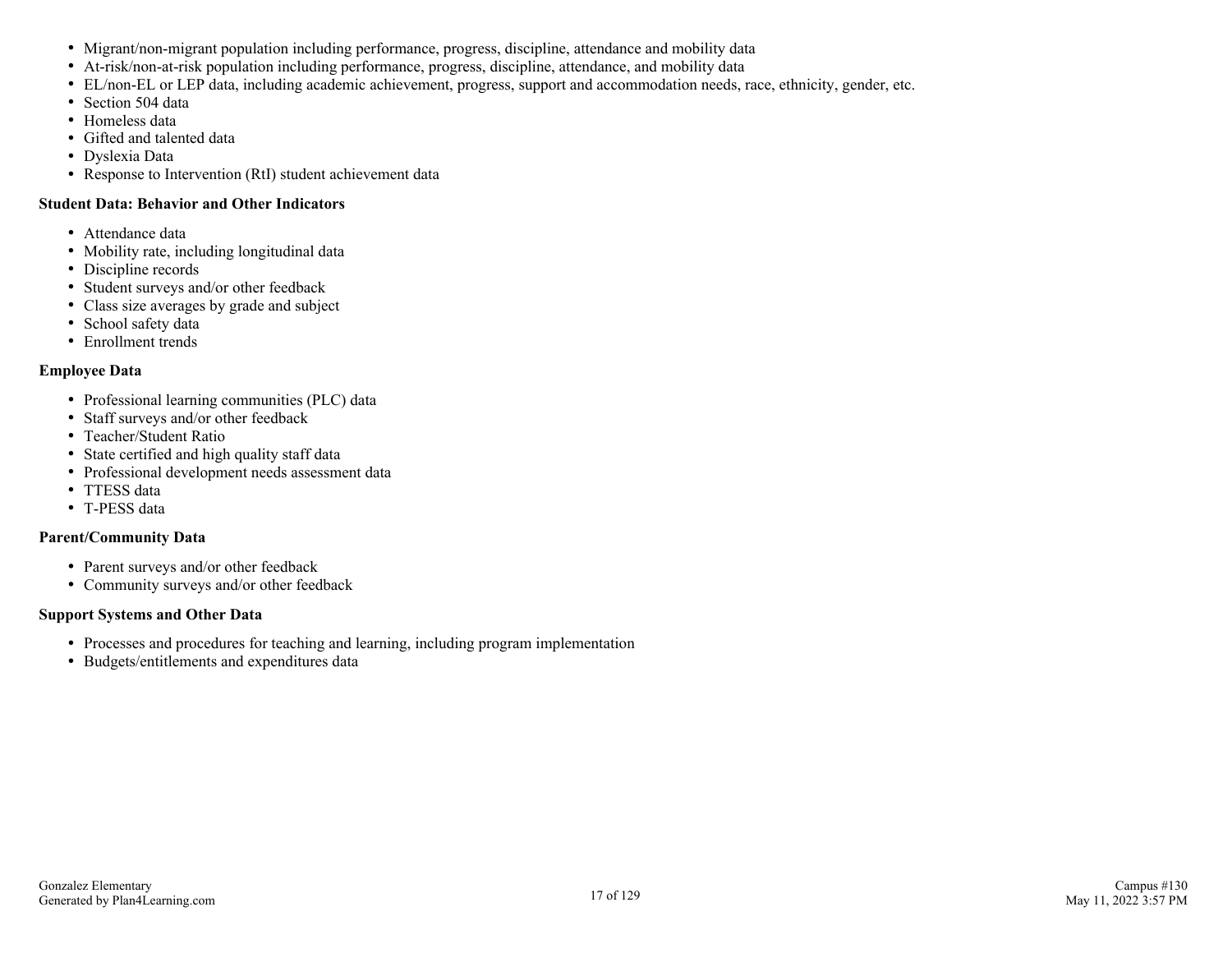# **Goals**

#### **Revised/Approved: May 17, 2021**

Goal 1: Gonzalez students will receive educational opportunities that will produce well-rounded graduates who are prepared for the future, are college/career ready, and are responsible, independent citizens. (Board Goal #1 and TEA Ch. 4 Objectives 2, 4, 5, 7, and 11).

**Performance Objective 1:** Gonzalez student performance for all students, all grades, all subjects will exceed 2021 STAAR percent Approaches, Meets, and Masters Grade Level and STAAR Masters Grade Level performance in reading, writing, mathematics, science and social studies by 2 percentage points.

El desempeno de los estudiantes de Gonzalez, en todos los grados, y todas las materias superara el porcentaje de enfoques, logros y maestria del nivel de grado de 2021 STAAR y el rendimiento del nivel de grado de maestria de STAAR en lectura, escritura, matematicas, ciencias y estudios sociales en 2 puntos de porcentaje.

**Evaluation Data Sources:** STAAR/EOC performance reports - STAAR Performance reports are not available due to Covid-19.

| <b>Strategy 1:</b> Provide students opportunities to increase fluency to independently read high interest books and magazines in                                                                                                                                                                                                                                                       |            | <b>Formative</b> |     | <b>Summative</b> |
|----------------------------------------------------------------------------------------------------------------------------------------------------------------------------------------------------------------------------------------------------------------------------------------------------------------------------------------------------------------------------------------|------------|------------------|-----|------------------|
| order to gain an appreciation for literature through the use of the following:                                                                                                                                                                                                                                                                                                         | <b>Nov</b> | Jan              | Mar | June             |
| <b>Accelerated Reader</b><br>Reading Log<br>Read Aloud<br>STARFALL software<br>Dot Day - September<br>Character Parade - October<br>Spooktacular Read -October<br>Literacy Night - November<br>International Literacy Week<br>Fiesta Cafe-February<br>Read Across America- March<br>Week of the Young Child<br>12 Days of December<br>Chilling with Books - January<br>Imagine Reading | 20%        | 35%              | 85% |                  |
| <b>EPIC</b>                                                                                                                                                                                                                                                                                                                                                                            |            |                  |     |                  |
| Brindar a los estudiantes oportunidades para aumentar la fluidez para leer de forma independiente libros y revistas de gran<br>interes con el fin de obtener una apreciación por la literatura mediante el uso de lo siguiente;<br>Lector acelerado                                                                                                                                    |            |                  |     |                  |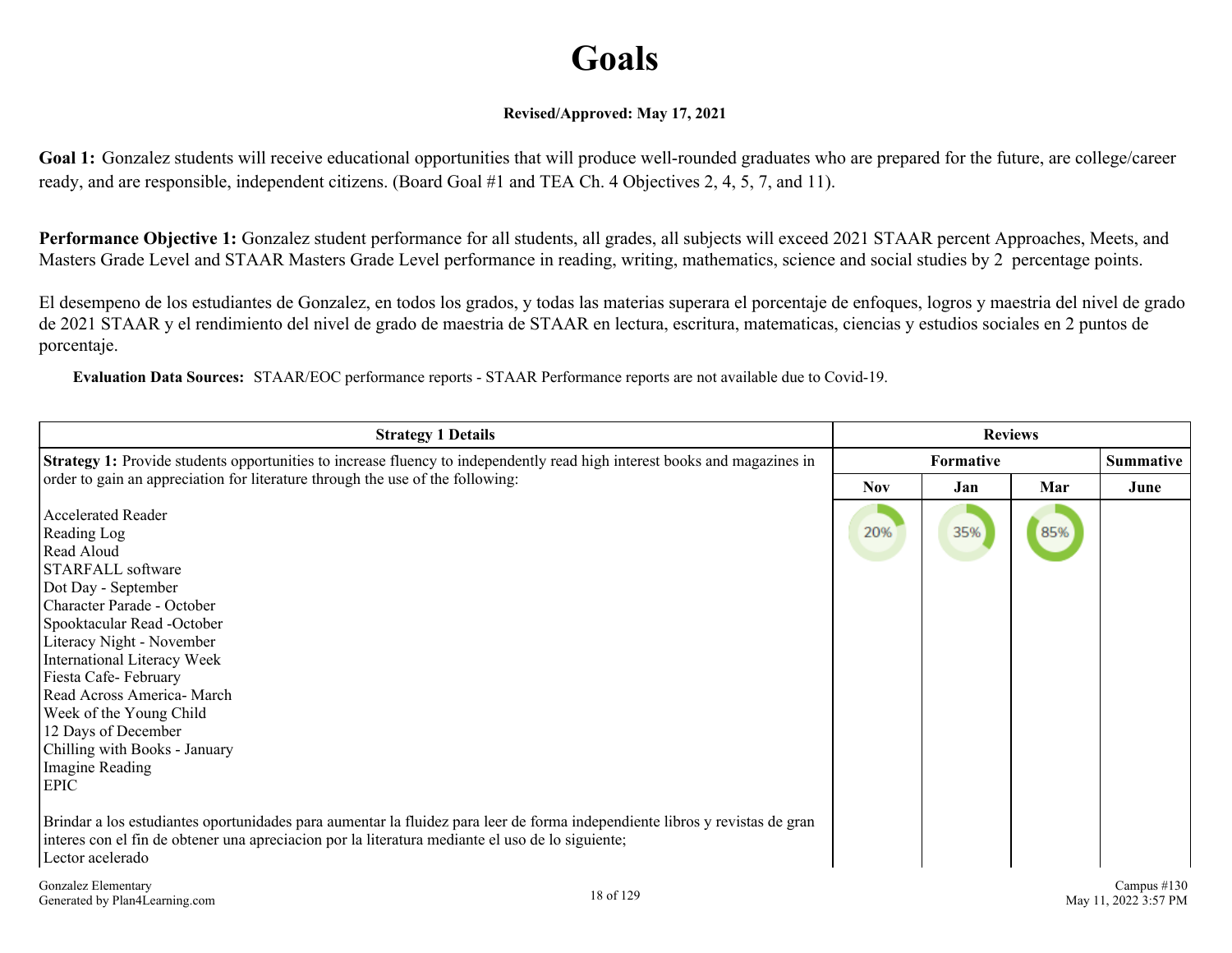| Registro de lectura                                                                                                      |            |           |                |                  |
|--------------------------------------------------------------------------------------------------------------------------|------------|-----------|----------------|------------------|
| Leer en voz alta                                                                                                         |            |           |                |                  |
| Software STARFALL                                                                                                        |            |           |                |                  |
| Dot Day - septiembre                                                                                                     |            |           |                |                  |
| Desfile de personajes - octubre                                                                                          |            |           |                |                  |
| Lectura Spooktacular -Octubre                                                                                            |            |           |                |                  |
| Noche de literatuda - noviembre                                                                                          |            |           |                |                  |
| Semana Internacional de la literatuda                                                                                    |            |           |                |                  |
| Fiesta Cafe-febrero                                                                                                      |            |           |                |                  |
| Leer en toda America - marzo                                                                                             |            |           |                |                  |
| Semana del Nino Pequeno                                                                                                  |            |           |                |                  |
| 12 dias de diciembre                                                                                                     |            |           |                |                  |
| Relajarse con los libros - enero                                                                                         |            |           |                |                  |
| Imagine Learning                                                                                                         |            |           |                |                  |
| <b>EPIC</b>                                                                                                              |            |           |                |                  |
| Milestone's/Strategy's Expected Results/Impact: Formative:                                                               |            |           |                |                  |
| <b>Accelerated Reading Reports</b>                                                                                       |            |           |                |                  |
| Reading Logs                                                                                                             |            |           |                |                  |
| TPRI/TEJAS Lee                                                                                                           |            |           |                |                  |
| <b>MClass</b>                                                                                                            |            |           |                |                  |
| <b>CPALLS</b>                                                                                                            |            |           |                |                  |
| <b>TELPAS</b>                                                                                                            |            |           |                |                  |
| K-12 Summit                                                                                                              |            |           |                |                  |
| Lexia Usage Reports                                                                                                      |            |           |                |                  |
| <b>Unique Learning Reports</b>                                                                                           |            |           |                |                  |
|                                                                                                                          |            |           |                |                  |
| Summative:                                                                                                               |            |           |                |                  |
| TERANOVA/SUPERA                                                                                                          |            |           |                |                  |
| TELPAS/AMAOS                                                                                                             |            |           |                |                  |
| <b>PBMAS</b>                                                                                                             |            |           |                |                  |
| Benchmarks                                                                                                               |            |           |                |                  |
| <b>C-PALLS</b>                                                                                                           |            |           |                |                  |
| <b>STAAR Results</b>                                                                                                     |            |           |                |                  |
| <b>Staff Responsible for Monitoring: Principal</b>                                                                       |            |           |                |                  |
| Dean of Instruction                                                                                                      |            |           |                |                  |
| Bilingual PreK-5 Teachers                                                                                                |            |           |                |                  |
|                                                                                                                          |            |           |                |                  |
| Population: PK3-5th Grade TI MI LEP SE AR G.T. DYS - Start Date: August 17, 2021 - End Date: June 2,                     |            |           |                |                  |
| 2022                                                                                                                     |            |           |                |                  |
|                                                                                                                          |            |           |                |                  |
|                                                                                                                          |            |           | <b>Reviews</b> |                  |
| <b>Strategy 2 Details</b>                                                                                                |            |           |                |                  |
| Strategy 2: Implement interventions through the 3 tier RTI model in order to support student academic growth and success |            | Formative |                | <b>Summative</b> |
| in the areas of Reading/Writing/Math & Science.                                                                          | <b>Nov</b> | Jan       | Mar            | June             |
|                                                                                                                          |            |           |                |                  |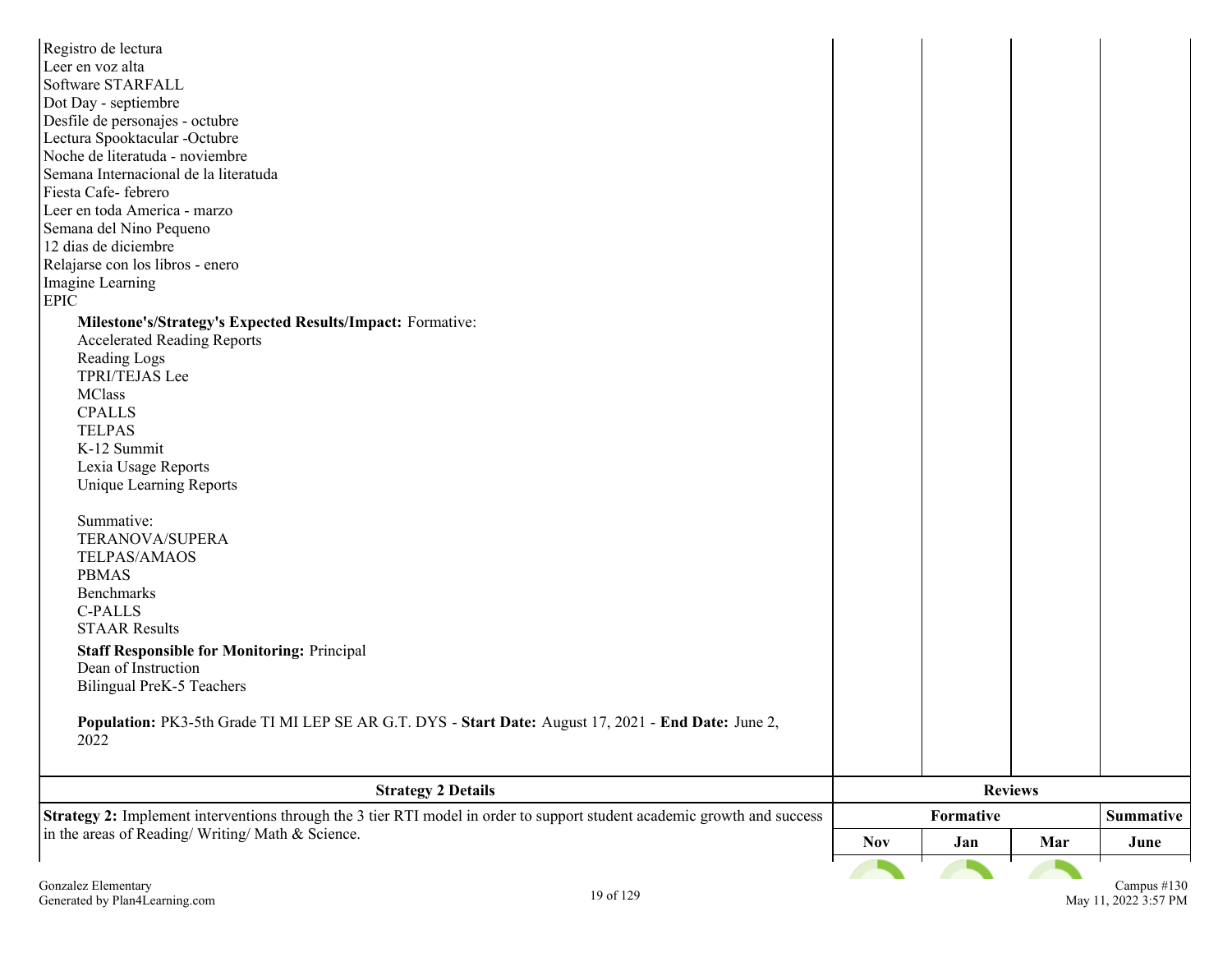Purchase of supplemental instructional resources such as: -STAAR Coach -Mentoring Minds "Think Up" -Motivation Reading -Student Planners -Language Enrichment -Reading Readiness -TXGrade (StemScopes) EduSmart Discovery Education Legends of Learning Implementar intervenciones a traves del modelo RTI de 3 niveles para apoyar el crecimiento academico y el exito de los estudiantes en las areas de Lectura / Escritura / Matematicas y Ciencias. Compra de recursos educativos suplementarios como: -Entrenador STAR -Mentes mentores "Piensa" -Lectura de motivacion -Planificadores de estudiantes -Enriquecimiento del lenguaje -Disposicion de lectura -TXGrade (StemScopes) EduSmart Educacion de descubrimiento Leyendas del aprendizaje **Milestone's/Strategy's Expected Results/Impact:** Formative: Classroom observations Pre/Post Tests Texas Primary Reading Inventory (TPRI)/TEJAS Lee) **MClass** HB 1886 Screener C-PALLS LION Progress Monitoring Benchmark Results Student Planners Summative: STAAR TERANOVA/ SUPERA Texas English Language Proficiency Assessment System (TELPAS) Gonzalez Elementary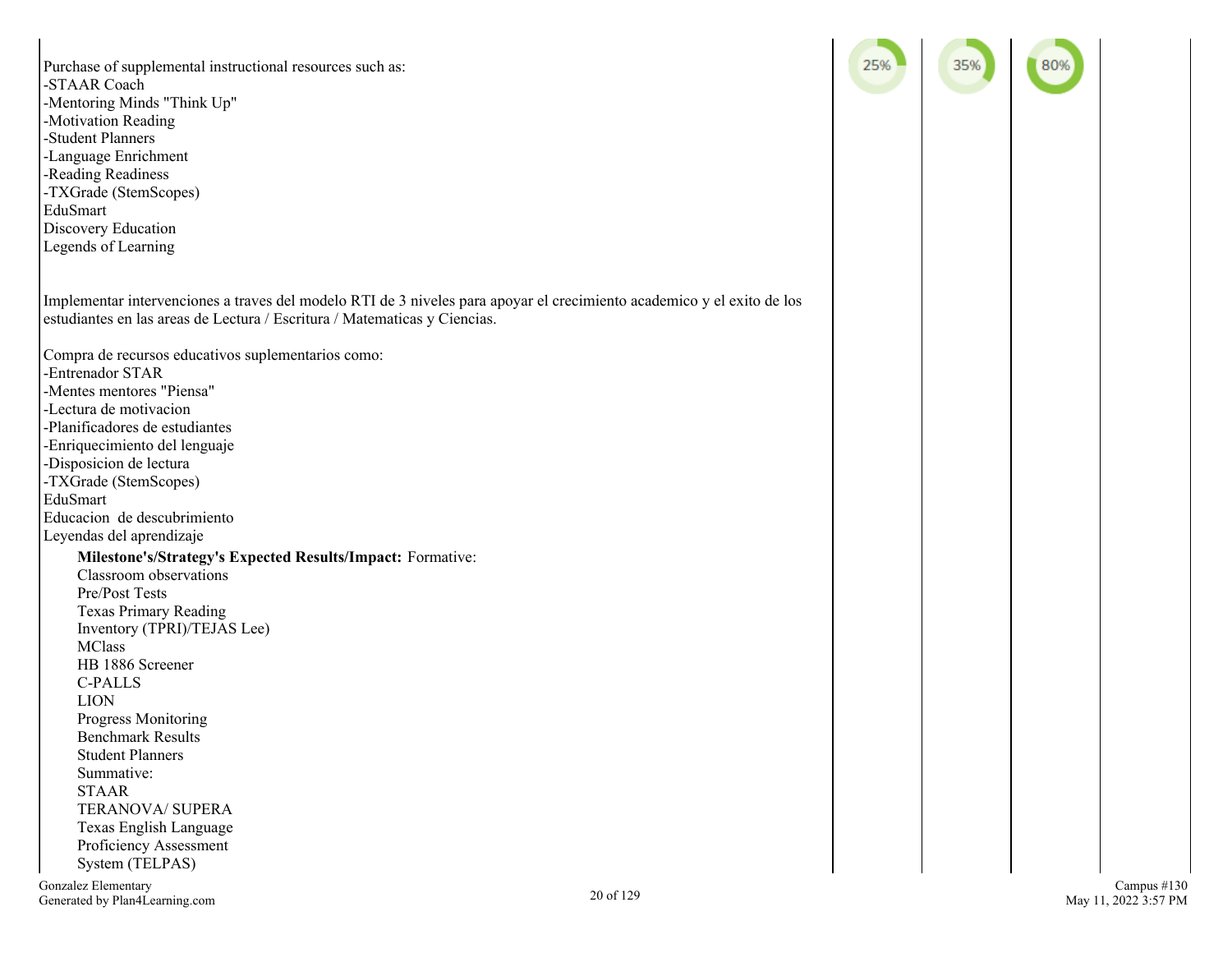| Lexia Software<br>Unique Learning software<br><b>Staff Responsible for Monitoring: Dean of Instruction</b><br>Dys. & Sp.Ed. Teachers, Reg. Ed. Teachers<br>Campus RTI Coord.<br>Campus 504 Coord<br>Schoolwide and Targeted Assistance Title I Elements: 2.5 - Population: PK3-5th Grade TI MI LEP SE AR<br>G.T DYS - Start Date: August 17, 2021 - End Date: June 2, 2022<br>Funding Sources: Instructional resources-STAAR cooach, mentoring minds - 162 State Compensatory -<br>162-11-6399-00-130-Y-30-000-Y - \$15,000, Instructional Resources - 211 Title I-A - 211-11-6399-00-130-<br>Y-30-of2-Y - \$16,494, Instructional Resources - 199 Local funds - 199-11-6399-00-130-y-99-00-y - \$12,566,<br>Custodial Supplies - 199 Local funds - 199-51-6315-00-130-y-99-000-y - \$7,000, Ink - 162 State Compensatory<br>$-162-11-6399-12-130-y-30-000-y-80$                                                                                                                                                                                                                                                           |            |                |     |                  |
|----------------------------------------------------------------------------------------------------------------------------------------------------------------------------------------------------------------------------------------------------------------------------------------------------------------------------------------------------------------------------------------------------------------------------------------------------------------------------------------------------------------------------------------------------------------------------------------------------------------------------------------------------------------------------------------------------------------------------------------------------------------------------------------------------------------------------------------------------------------------------------------------------------------------------------------------------------------------------------------------------------------------------------------------------------------------------------------------------------------------------|------------|----------------|-----|------------------|
| <b>Strategy 3 Details</b>                                                                                                                                                                                                                                                                                                                                                                                                                                                                                                                                                                                                                                                                                                                                                                                                                                                                                                                                                                                                                                                                                                  |            | <b>Reviews</b> |     |                  |
| Strategy 3: Students will take Progress Monitoring Assessments/ End of Six Weeks Checkpoint Assessments and the Fall                                                                                                                                                                                                                                                                                                                                                                                                                                                                                                                                                                                                                                                                                                                                                                                                                                                                                                                                                                                                       |            | Formative      |     | <b>Summative</b> |
| and Spring Tests provided by the district/campus to monitor student performance in Preparation of the State Mandated Tests                                                                                                                                                                                                                                                                                                                                                                                                                                                                                                                                                                                                                                                                                                                                                                                                                                                                                                                                                                                                 | <b>Nov</b> | Jan            | Mar | June             |
| (STAAR) and to help teachers determine instructional targets in the areas of: Reading/Writing/Math/Science.<br>Daily Journal writing<br>Weekly writing samples turned in to the principal<br>Class writing samples turned in to the Dean every 6 weeks<br><b>Composition Writing</b><br>Daily Proofreading Activities<br>Duplicating of Benchmarks<br>Eduphoria-AWARE Program<br><b>TANGO Trends</b><br>District-Campus Benchmarks<br>Lone Star (Writing Fast Focus & Reading STAAR Gauntlet RL Plus)<br>Additional instructional resources will be purchased $\&$ implemented in the class including the purchase of supplies.<br>Copy Paper<br>Los estudiantes tomaran evaluaciones de monitoreo de progreso / evaluaciones de punto de control al final de las seis<br>semanas y las pruebas de otono y primavera proporcionadas por el distrito / campus para monitorear el desempeno de los<br>estudiantes en la preparacion de las pruebas obligatorias del estado (STAAR) y para ayudar a los maestros a determinar los<br>objetivos de instruccion en las areas de : Lectura / Escritura / Matematicas / Ciencias. | 30%        | 60%            | 85% |                  |
| Escritura de diario diario<br>Muestras de escritura semanales entregadas al director                                                                                                                                                                                                                                                                                                                                                                                                                                                                                                                                                                                                                                                                                                                                                                                                                                                                                                                                                                                                                                       |            |                |     |                  |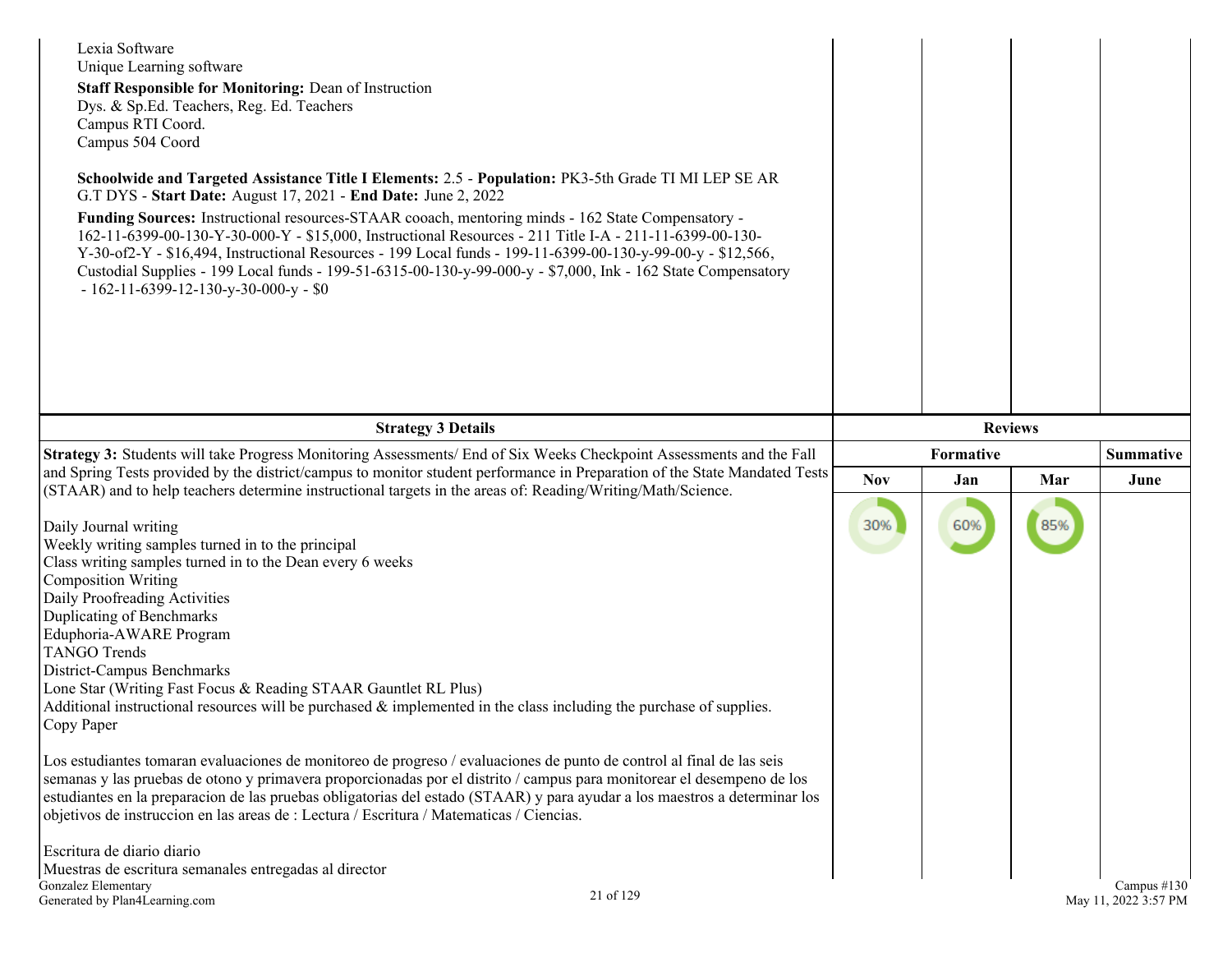| Muestras de escritura de la clase entregadas al decano cada 6 semanas                                              |  |  |
|--------------------------------------------------------------------------------------------------------------------|--|--|
| Escritura de composicion                                                                                           |  |  |
| Actividades diarias de revision                                                                                    |  |  |
| Duplicacion de puntos de referencia                                                                                |  |  |
| Programa Eduphoria-AWARE                                                                                           |  |  |
| <b>TANGO Trends</b>                                                                                                |  |  |
| Puntos de referencia del distrito-campus                                                                           |  |  |
| Lone Star (Writing Fast Focus & Reding STAAR Gauntlet RLA Plus                                                     |  |  |
| Se compraran e implementaran recursos educativos adicionales en la clase, incluida la compra de suministros.       |  |  |
| papel para copias                                                                                                  |  |  |
| Milestone's/Strategy's Expected Results/Impact: Formative:                                                         |  |  |
| Benchmark testing                                                                                                  |  |  |
| TPRI/Tejas Lee                                                                                                     |  |  |
| <b>MClass</b>                                                                                                      |  |  |
| <b>Student Assessments</b>                                                                                         |  |  |
| Classroom obs.                                                                                                     |  |  |
| Lesson plans                                                                                                       |  |  |
| Data meetinigs                                                                                                     |  |  |
|                                                                                                                    |  |  |
| Etazo                                                                                                              |  |  |
|                                                                                                                    |  |  |
| Summative:                                                                                                         |  |  |
| <b>STAAR</b> scores                                                                                                |  |  |
| <b>TELPAS</b>                                                                                                      |  |  |
| TERANOVA/SUPERA                                                                                                    |  |  |
| <b>Staff Responsible for Monitoring: Principal</b>                                                                 |  |  |
| Dean of Instruction                                                                                                |  |  |
| <b>Lead Teachers</b>                                                                                               |  |  |
| ARE dept.                                                                                                          |  |  |
| C & I dept. specialist                                                                                             |  |  |
|                                                                                                                    |  |  |
| Population: PK3-5th Grade TI MI LEP SE AR G.T DYS - Start Date: August 17, 2021 - End Date: June 2,                |  |  |
| 2022                                                                                                               |  |  |
| <b>Funding Sources:</b> Funds for paper - 211 Title I-A - 211-11-6396-00-130-y-30-OF2-Y - \$4,000, Funds for paper |  |  |
| - 162 State Compensatory - 162-11-6396-00-130-y-30-000-y - \$5,000, Funds for paper - 163 State Bilingual -        |  |  |
| 163-11-6396-00-130-y-25-000-y, Funds for paper - 199 Local funds - 199-11-639-00-130-y-25-000-y - \$2,000,         |  |  |
| Instructional Resources - 166 State Special Ed. - 166-11-6399-00-130-y-23-094-y - \$5,700                          |  |  |
|                                                                                                                    |  |  |
|                                                                                                                    |  |  |
|                                                                                                                    |  |  |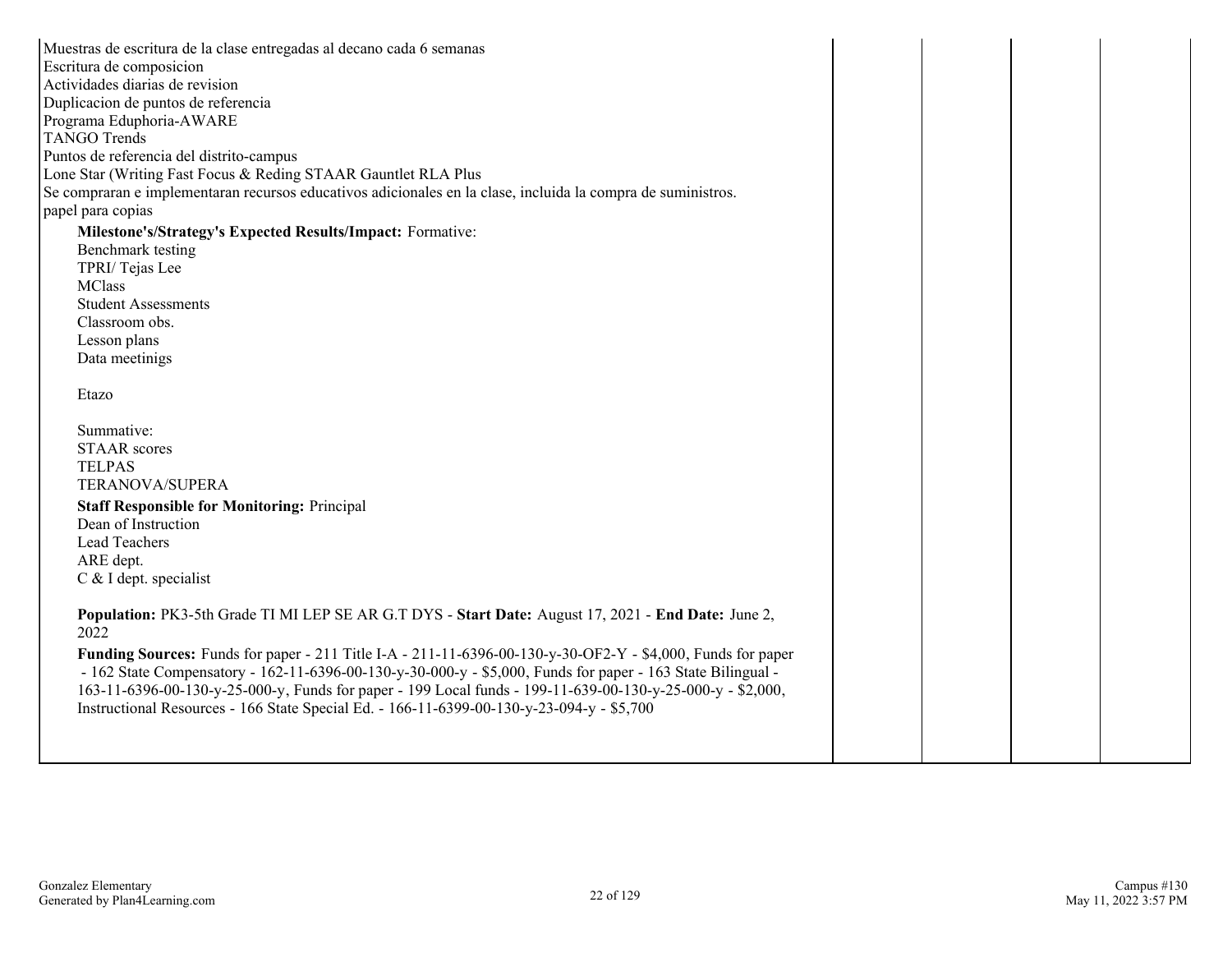| <b>Strategy 4 Details</b>                                                                                                                                                                                                                                                                                                                                                                                                                                                                                                                                                                                                                                                                                                                                                                                                                                                                                                                                                                                                                                                                                                                                                                                                                                                                                                                                                                                                                                                                                                                                                                                                                                                                                                                                                                                                                                                                                                                                                                                                                                                                                                                                                                                                                                                                                                   | <b>Reviews</b> |     |                |                  |
|-----------------------------------------------------------------------------------------------------------------------------------------------------------------------------------------------------------------------------------------------------------------------------------------------------------------------------------------------------------------------------------------------------------------------------------------------------------------------------------------------------------------------------------------------------------------------------------------------------------------------------------------------------------------------------------------------------------------------------------------------------------------------------------------------------------------------------------------------------------------------------------------------------------------------------------------------------------------------------------------------------------------------------------------------------------------------------------------------------------------------------------------------------------------------------------------------------------------------------------------------------------------------------------------------------------------------------------------------------------------------------------------------------------------------------------------------------------------------------------------------------------------------------------------------------------------------------------------------------------------------------------------------------------------------------------------------------------------------------------------------------------------------------------------------------------------------------------------------------------------------------------------------------------------------------------------------------------------------------------------------------------------------------------------------------------------------------------------------------------------------------------------------------------------------------------------------------------------------------------------------------------------------------------------------------------------------------|----------------|-----|----------------|------------------|
| Strategy 4: Teachers, librarian, counselors, nurse, and office will be allotted funds to purchase instructional materials, E-                                                                                                                                                                                                                                                                                                                                                                                                                                                                                                                                                                                                                                                                                                                                                                                                                                                                                                                                                                                                                                                                                                                                                                                                                                                                                                                                                                                                                                                                                                                                                                                                                                                                                                                                                                                                                                                                                                                                                                                                                                                                                                                                                                                               | Formative      |     |                | <b>Summative</b> |
|                                                                                                                                                                                                                                                                                                                                                                                                                                                                                                                                                                                                                                                                                                                                                                                                                                                                                                                                                                                                                                                                                                                                                                                                                                                                                                                                                                                                                                                                                                                                                                                                                                                                                                                                                                                                                                                                                                                                                                                                                                                                                                                                                                                                                                                                                                                             | <b>Nov</b>     | Jan | Mar            | June             |
| books, High demand books, and general supplies through district approved vendors in order to improve class instruction and<br>supplement the reading, writing, math & science curriculum.<br>Grade level lead teachers and administration will be provided with ink cartridge and printer toners annually for their printers<br>in order to provide teachers with pertinent information.<br>A los maestros, bibliottecario, consejeros, enfermeras y oficinas se les asignaran fondos para comprar materiales de<br>instruccion. libros electronicos, libros de alta demanda, suministros general a traves de proveedores aprobados por el distrito<br>para mejorar la instruccion en clase y complementar el plan de estudios de lectura, escritura, matematicas y ciencias.<br>Los maestros lideres de nivel de grado y la administracion recibiran anualmente cartuchos de tinta y toners de impresora<br>para sus impresoras a fin de brindarles a los maestros la informacion pertinente.<br>Milestone's/Strategy's Expected Results/Impact: Formative:<br>Benchmark testing<br>TPRI/Tejas Lee<br><b>MClass</b><br>Reading Fluency<br>Summative:<br><b>Teacher Observation</b><br><b>TELPAS</b><br><b>TERANOVA/ SUPERA</b><br><b>Staff Responsible for Monitoring: Principal</b><br>Dean of Instruction<br>Asst. Principal<br>Lead Teacher<br>Schoolwide and Targeted Assistance Title I Elements: 2.4 - Population: Teachers PK3-5th Grade - Start<br>Date: August 17, 2021 - End Date: June 2, 2022 - Revision Date: November 29, 2021<br><b>Funding Sources:</b> (211 Funds) for Ink & instructional teacher resources - 211 Title I-A -<br>211-11-6399-00-130-Y-of2-Y, Instructional teacher resources - 163 State Bilingual - 163-11-6399-00-130-<br>y-25-000-y - \$3,000, Instructional Materials - 263 Title III-A Bilingual - 263-11-6399-00-130-Y-25-000-Y -<br>\$5,440, General supplies - 199 Local funds - 199-31-6399-00-130-Y-99-000-Y - \$500, Pre-K3 and Pre-K4<br>Printer Toners for copies of CPALLS reports and activities - 199 Local funds - 199-13-6399-65-130-Y-99-4yr-y<br>, CPALLS Reorts for Pre-K3 and PreK-4 - 199 Local funds - 199-13-6396-00-130-Y-99-4yr-y - \$3,600,<br>Instructional Resoucres - 199 Local funds - 199-11-6494-00-130-u-11-000-y, General Supplies - 211 Title I-A - | 15%            | 30% | 95%            |                  |
| 211-31-6399-00-130-y-30-0f2-y - \$1,000, Comic Plus E-books - 281 ESSER II Grant Funds -<br>281-12-6299-00-130-Y-99-OCG-Y - \$701.25, Library - 199 Local funds - 199-12-6399-42-130-y-99-000-y -<br>\$2,000                                                                                                                                                                                                                                                                                                                                                                                                                                                                                                                                                                                                                                                                                                                                                                                                                                                                                                                                                                                                                                                                                                                                                                                                                                                                                                                                                                                                                                                                                                                                                                                                                                                                                                                                                                                                                                                                                                                                                                                                                                                                                                                |                |     |                |                  |
|                                                                                                                                                                                                                                                                                                                                                                                                                                                                                                                                                                                                                                                                                                                                                                                                                                                                                                                                                                                                                                                                                                                                                                                                                                                                                                                                                                                                                                                                                                                                                                                                                                                                                                                                                                                                                                                                                                                                                                                                                                                                                                                                                                                                                                                                                                                             |                |     |                |                  |
| <b>Strategy 5 Details</b>                                                                                                                                                                                                                                                                                                                                                                                                                                                                                                                                                                                                                                                                                                                                                                                                                                                                                                                                                                                                                                                                                                                                                                                                                                                                                                                                                                                                                                                                                                                                                                                                                                                                                                                                                                                                                                                                                                                                                                                                                                                                                                                                                                                                                                                                                                   |                |     | <b>Reviews</b> |                  |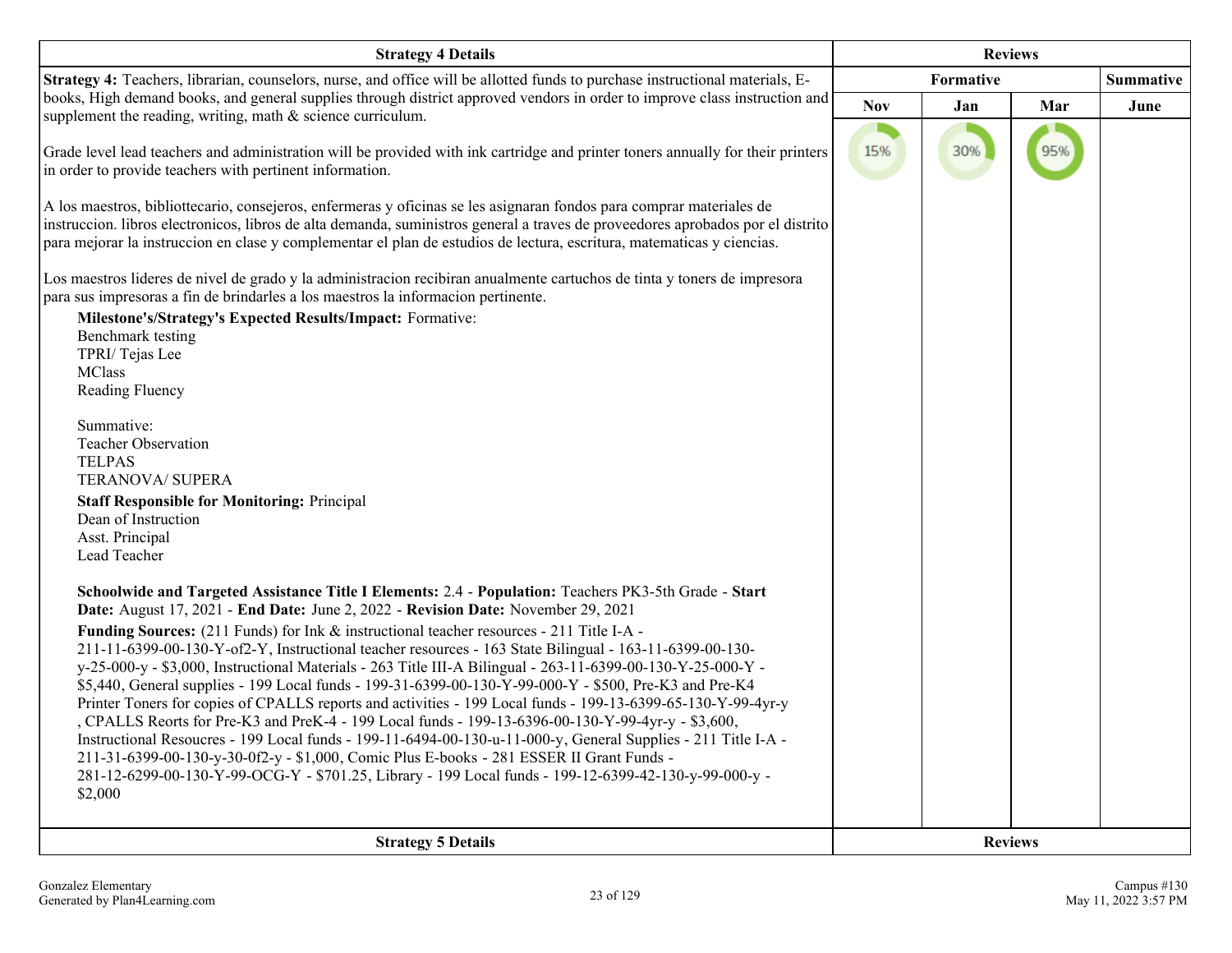| <b>Strategy 5 Details</b>                                                                          | <b>Reviews</b> |     |     |           |
|----------------------------------------------------------------------------------------------------|----------------|-----|-----|-----------|
| Strategy 5: Build a foundation of reading and math . Provide district-wide instructional resources | Formative      |     |     | Summative |
| and computer assisted instruction that reinforces                                                  | <b>Nov</b>     | Jan | Mar | June      |
| implementation of the BISD curriculum and                                                          |                |     |     |           |
| initiatives including (but not limited to)                                                         |                |     |     |           |
| professional development based on identified                                                       | 45%            | 60% | 85% |           |
| needs.<br>Ellevation, AWARE, Eduphoria                                                             |                |     |     |           |
| Language Enrichment                                                                                |                |     |     |           |
| Tango, Pearson Reading                                                                             |                |     |     |           |
| Sharon Wells Math                                                                                  |                |     |     |           |
| Inclusion, Dyslexia Lab                                                                            |                |     |     |           |
| <b>Cognitive Routines/Strategies Protocols</b>                                                     |                |     |     |           |
| -Science materials                                                                                 |                |     |     |           |
| -Science composition notebook                                                                      |                |     |     |           |
| EduSmart                                                                                           |                |     |     |           |
| Imagine Learning Math                                                                              |                |     |     |           |
| Imagine Learning Reading                                                                           |                |     |     |           |
| K-12 Summit (bilingual students)                                                                   |                |     |     |           |
| Stemscopes                                                                                         |                |     |     |           |
| Discovery Education                                                                                |                |     |     |           |
| Legends of Learning                                                                                |                |     |     |           |
| Construir una base de lectura y matematicas.                                                       |                |     |     |           |
| 1) Proporcionar recursos educativos en todo el distrito.                                           |                |     |     |           |
| e instruccion asistida por computadora que refuerza                                                |                |     |     |           |
| implementacion del plan de estudios de BISD y                                                      |                |     |     |           |
| iniciativas que incluyen (pero no se limitan a)                                                    |                |     |     |           |
| desarrollo profesional basado en identificados                                                     |                |     |     |           |
| necesidades.                                                                                       |                |     |     |           |
| Ellevation, AWARE, Eduphoria                                                                       |                |     |     |           |
| Enriquecimiento del lenguaje                                                                       |                |     |     |           |
| Tango, Pearson Lectura y Sharon Wells matematicas                                                  |                |     |     |           |
| Inclusion, laboratorio de dislexia                                                                 |                |     |     |           |
| Rutinas / estrategias cognitivas protocol                                                          |                |     |     |           |
| -Materiales científicos                                                                            |                |     |     |           |
| -Cuaderno de composicion científica                                                                |                |     |     |           |
| -EduSmart                                                                                          |                |     |     |           |
| Imagine Learning Math                                                                              |                |     |     |           |
| Imagine Learning Reading                                                                           |                |     |     |           |
| K-12 Summit (estudiantes bilingues)                                                                |                |     |     |           |
| Stemscope<br>Educacion de descubrimiento                                                           |                |     |     |           |
| leyendas del aprendizaje                                                                           |                |     |     |           |
|                                                                                                    |                |     |     |           |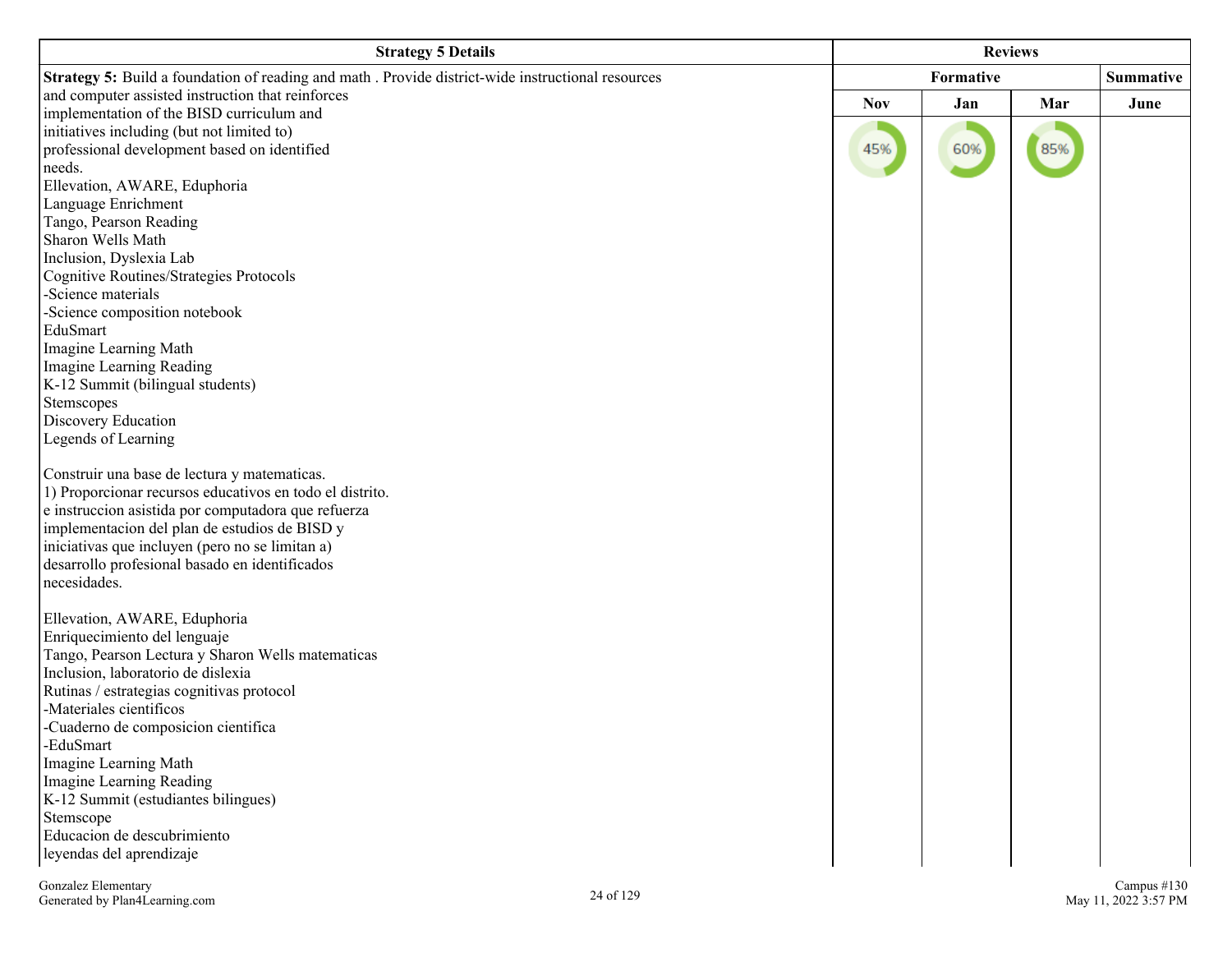| Milestone's/Strategy's Expected Results/Impact: FORMATIVE:<br>Teacher made Tests<br>Walk-through<br>observations<br>Lesson plans<br>Daily schedules                                                                                                                                                                                                                                                        |  |  |
|------------------------------------------------------------------------------------------------------------------------------------------------------------------------------------------------------------------------------------------------------------------------------------------------------------------------------------------------------------------------------------------------------------|--|--|
| SUMMATIVE:<br>Science STAAR scores<br>will increase to 90%.<br><b>Staff Responsible for Monitoring: Principal</b><br>Dean of Instruction<br>Lead Teacher<br>Reading Specialists                                                                                                                                                                                                                            |  |  |
| Population: K-5th Grade TI MI LEP SE AR G.T DYS - Start Date: August 17, 2021 - End Date: June 2, 2022<br>Funding Sources: software for computer educational programs - - 162 State Compensatory -<br>162-11-6649-62-130-Y-30-000-Y, Resources needed for DEAN - 211 Title I-A - 211-23-6399-00-130-<br>y-30-0f2-y - \$3,000, General Supplies - 199 Local funds - 199-23-6399-00-130-y-30-0f2-y - \$8,500 |  |  |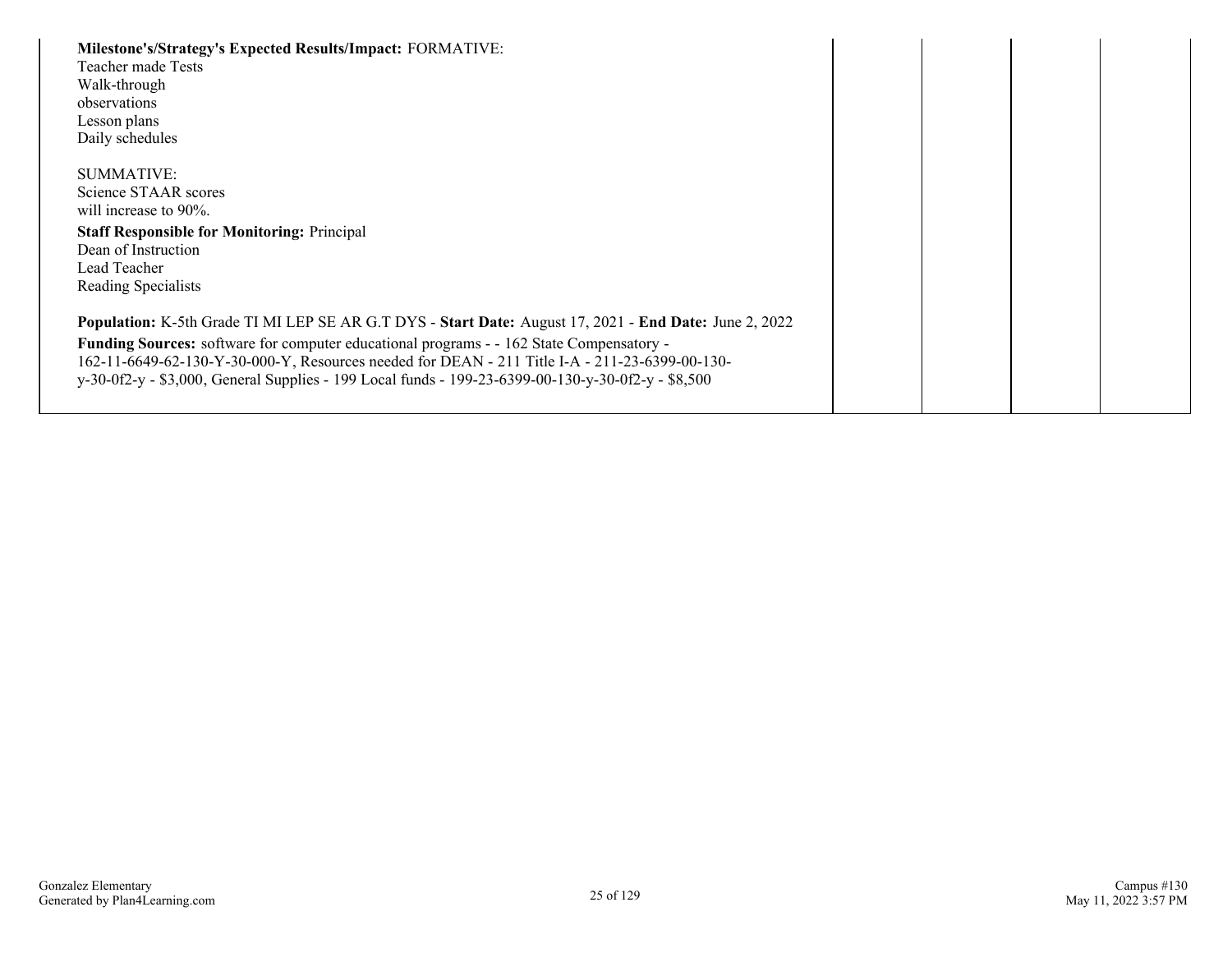| <b>Strategy 6 Details</b>                                                                                                                                                                                                               | <b>Reviews</b> |           |      |      |
|-----------------------------------------------------------------------------------------------------------------------------------------------------------------------------------------------------------------------------------------|----------------|-----------|------|------|
| Strategy 6: Students will participate in campus                                                                                                                                                                                         |                | Formative |      |      |
| science fair, and District science fair to learn and apply the skills of scientific investigation and reasoning.                                                                                                                        | <b>Nov</b>     | Jan       | Mar  | June |
| Teachers will attend RGVSA Conference to better prepare students to excel in Science TEKS and state assessments.<br>Maintenance Training for classroom teachers to address use of:                                                      | 25%            | 100%      | 100% |      |
| Notebooks, word walls, graphic organizers, voc. development and<br>Questioning techniques for<br>STAAR preparation.                                                                                                                     |                |           |      |      |
| Los estudiantes participaran en el campus<br>feria de ciencias y feria de ciencias del Distrito para aprender y aplicar las habilidades de la investigacion científica y el<br>razonamiento.                                            |                |           |      |      |
| Los maestros asistiran a la conferencia RGVSA para preparar mejor a los estudiantes para sobresalir en las evaluaciones<br>estatales y TEKS de ciencias.<br>Capacitacion de mantenimiento para maestros de aula para abordar el uso de: |                |           |      |      |
| Cuadernos, paredes de palabras, organizadores graficos, voc. desarrollo y<br>Tecnicas de cuestionamiento para<br>Preparacion STAAR.                                                                                                     |                |           |      |      |
| Milestone's/Strategy's Expected Results/Impact: FORMATIVE:<br>Campus Science Fair outcomes & student participation                                                                                                                      |                |           |      |      |
| <b>SUMMATIVE:</b><br>District Science Fair results & participation outcomes<br><b>Staff Responsible for Monitoring: Dean of Instruction</b>                                                                                             |                |           |      |      |
| Third-fifth grade teachers                                                                                                                                                                                                              |                |           |      |      |
| <b>Science Specialists</b>                                                                                                                                                                                                              |                |           |      |      |
| Population: 3rd-5th Grade TI MI LEP SE AR G.T DYS - Start Date: August 17, 2021 - End Date: January<br>14, 2022                                                                                                                         |                |           |      |      |
| Funding Sources: Conferences - 211 Title I-A - 211-13-66411-23-130-y-30-ayp-y, Conferences for<br>Administration - 211 Title I-A - 211-23-6411-23-130-y-30-AYP-y                                                                        |                |           |      |      |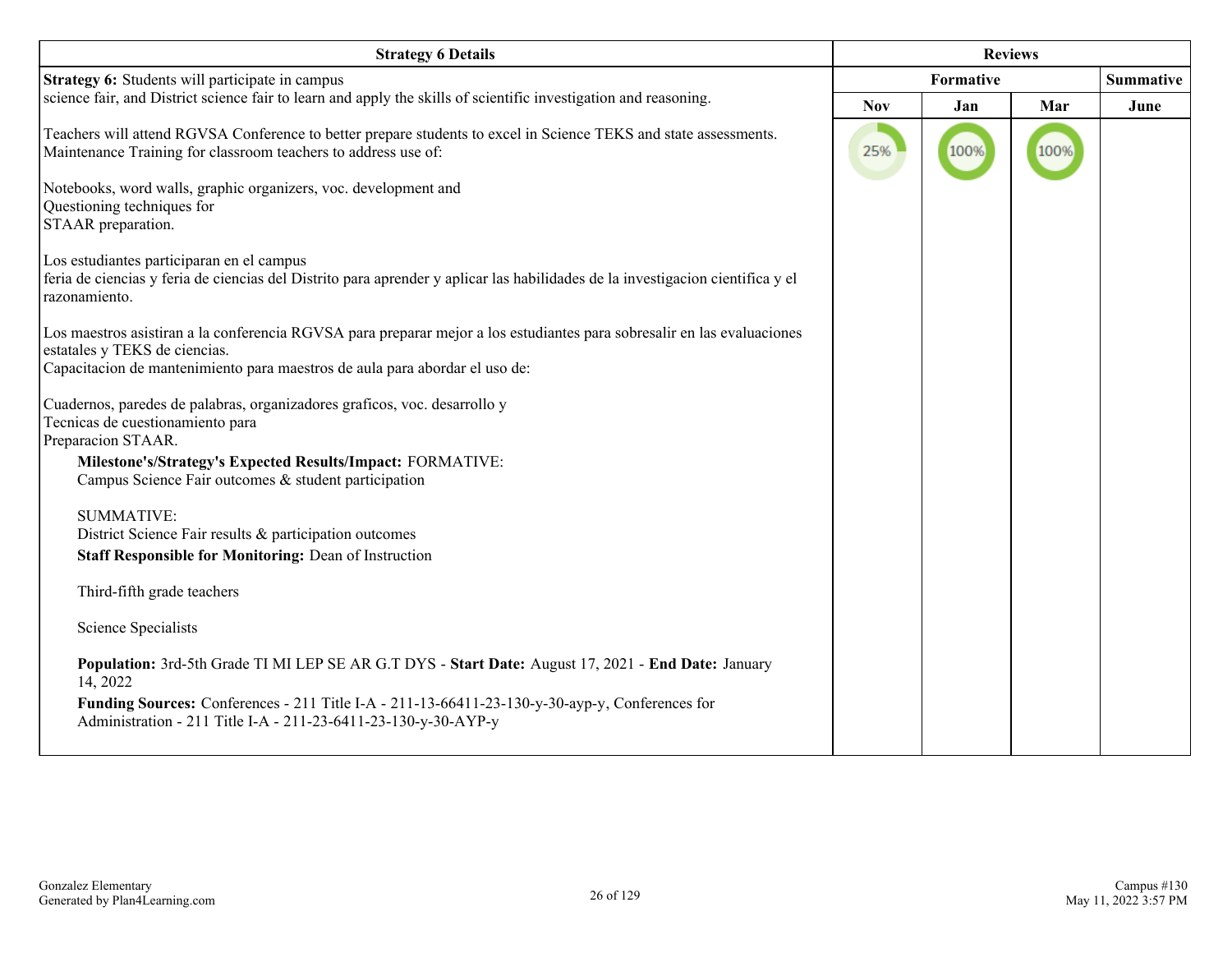| <b>Strategy 7 Details</b>                                                                                                                                                                                                                                                                                                                                                                                                                                                                                                                                                                                                                                                                                                     | <b>Reviews</b>   |                |     |                  |
|-------------------------------------------------------------------------------------------------------------------------------------------------------------------------------------------------------------------------------------------------------------------------------------------------------------------------------------------------------------------------------------------------------------------------------------------------------------------------------------------------------------------------------------------------------------------------------------------------------------------------------------------------------------------------------------------------------------------------------|------------------|----------------|-----|------------------|
| Strategy 7: Teachers will have students enter daily science, reading and math topics into their interactive                                                                                                                                                                                                                                                                                                                                                                                                                                                                                                                                                                                                                   |                  | Formative      |     | <b>Summative</b> |
| notebooks/journals in order to summarize daily & weekly concepts.                                                                                                                                                                                                                                                                                                                                                                                                                                                                                                                                                                                                                                                             | <b>Nov</b>       | Jan            | Mar | June             |
| Los maestros haran que los estudiantes ingresen temas diarios de ciencia, lectura y matematicas en sus cuadernos / diarios<br>interactivos para resumir los conceptos diarios y semanales.<br>Milestone's/Strategy's Expected Results/Impact: FORMATIVE:<br>PMA /Benchmark Scores<br><b>Student Performance</b><br><b>Teacher Observation</b><br><b>Staff Responsible for Monitoring: Dean of Instruction</b><br>Third-fifth grade teachers<br>C & I Specialists<br>Population: 3rd-5th Grade TI MI LEP SE AR G.T DYS - Start Date: August 17, 2021 - End Date: June 2,<br>2022                                                                                                                                               | 20%              | 60%            | 90% |                  |
| <b>Strategy 8 Details</b>                                                                                                                                                                                                                                                                                                                                                                                                                                                                                                                                                                                                                                                                                                     |                  | <b>Reviews</b> |     |                  |
| Strategy 8: Implement and display word walls to enhance students literary content and vocabulary development in reading,                                                                                                                                                                                                                                                                                                                                                                                                                                                                                                                                                                                                      | <b>Formative</b> |                |     | <b>Summative</b> |
| math, social studies, and science, as well as establish a science based library with resources to improve literacy.                                                                                                                                                                                                                                                                                                                                                                                                                                                                                                                                                                                                           | <b>Nov</b>       | Jan            | Mar | June             |
| Implementar y exhibir muros de palabras para mejorar el contenido literario y el desarrollo del vocabulario de los<br>estudiantes en lectura, matematicas, estudios sociales y ciencias, así como establecer una biblioteca basada en la ciencia con<br>recursos para mejorar la alfabetizacion.<br>Milestone's/Strategy's Expected Results/Impact: Formative:<br>Walkthroughs<br>TERANOVA, SUPERA, TELPAS<br><b>SUMMATIVE:</b><br>Science STAAR scores will<br>increase to 90%.<br><b>Staff Responsible for Monitoring: Principal</b><br>Dean of Instruction<br>Lead Teacher<br><b>Curriculum Specialists</b><br>Population: PK3-5th Grade TI MI LEP SE AR G.T DYS - Start Date: August 17, 2021 - End Date: June 2,<br>2022 | 15%              | 55%            | 95% |                  |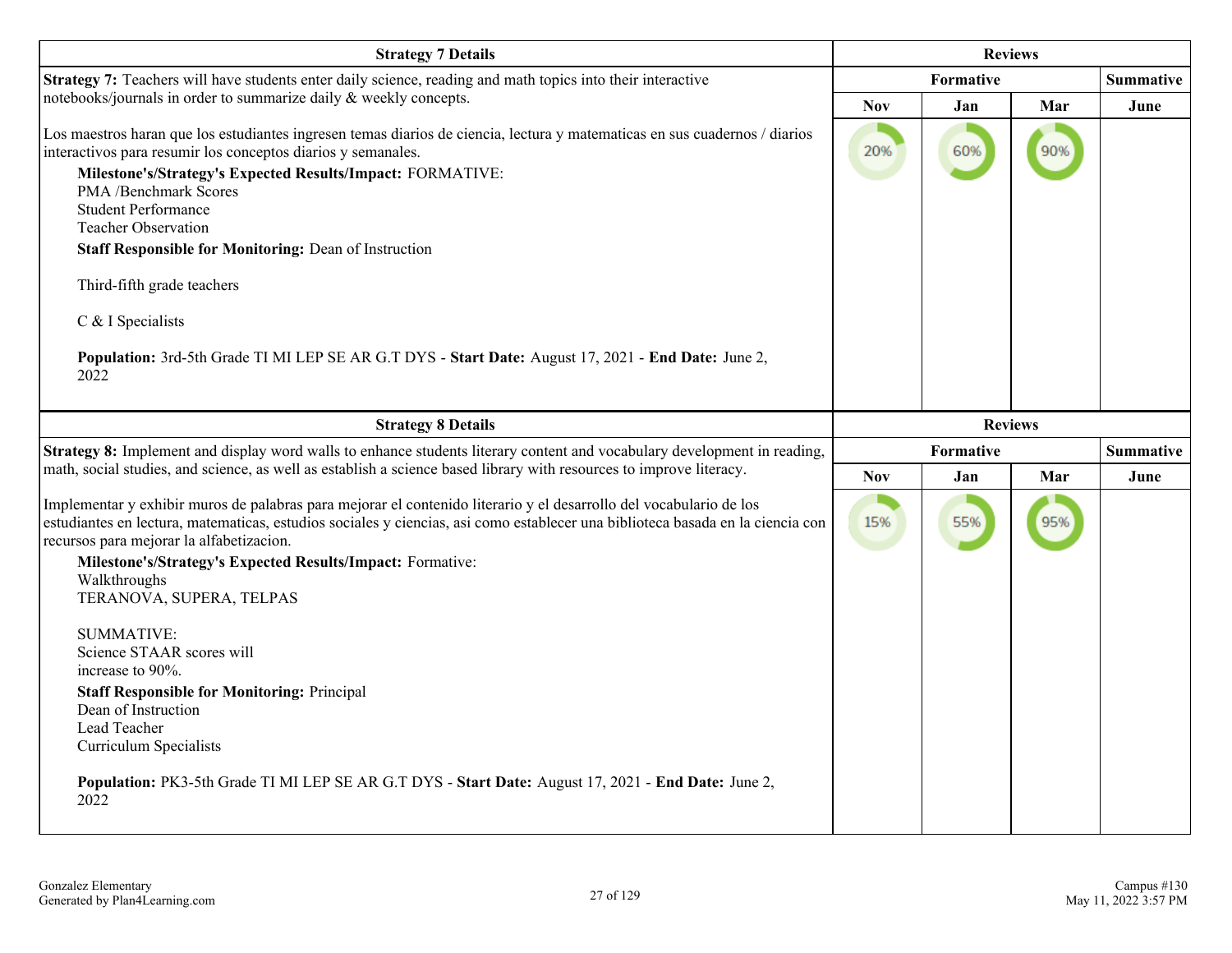| <b>Strategy 9 Details</b>                                                                                                                                                        | <b>Reviews</b> |     |     |                  |
|----------------------------------------------------------------------------------------------------------------------------------------------------------------------------------|----------------|-----|-----|------------------|
| Strategy 9: Implementation of Constitution Day Activities campus wide initiative will promote citizenship and meet the                                                           | Formative      |     |     | <b>Summative</b> |
| needs of the students and ensure their success.                                                                                                                                  | <b>Nov</b>     | Jan | Mar | June             |
| Students will be able to recite Preamble to the Constitution; practice through morning announcements.                                                                            | 25%            | 60% | 90% |                  |
| La implementacion de las actividades del Dia de la Constitucion en todo el campus promovera la ciudadania y cumplira con<br>las                                                  |                |     |     |                  |
| necesidades de los estudiantes y asegurar su exito.                                                                                                                              |                |     |     |                  |
| Los estudiantes podran recitar el Preambulo de la Constitucion; practica a traves de anuncios matutinos.<br>Milestone's/Strategy's Expected Results/Impact: FORMATIVE/ SUMMATIVE |                |     |     |                  |
| Students recite Preamble to the                                                                                                                                                  |                |     |     |                  |
| Constitution daily & implement Constitution Day Activities in class                                                                                                              |                |     |     |                  |
| <b>Staff Responsible for Monitoring: Dean of Instruction</b>                                                                                                                     |                |     |     |                  |
| Administrators                                                                                                                                                                   |                |     |     |                  |
| <b>Lead Teachers</b>                                                                                                                                                             |                |     |     |                  |
| SS Curriculum Specialist                                                                                                                                                         |                |     |     |                  |
| Population: PK3-5th Grade TI MI LEP SE AR G.T DYS - Start Date: August 17, 2021 - End Date: June 2,<br>2022                                                                      |                |     |     |                  |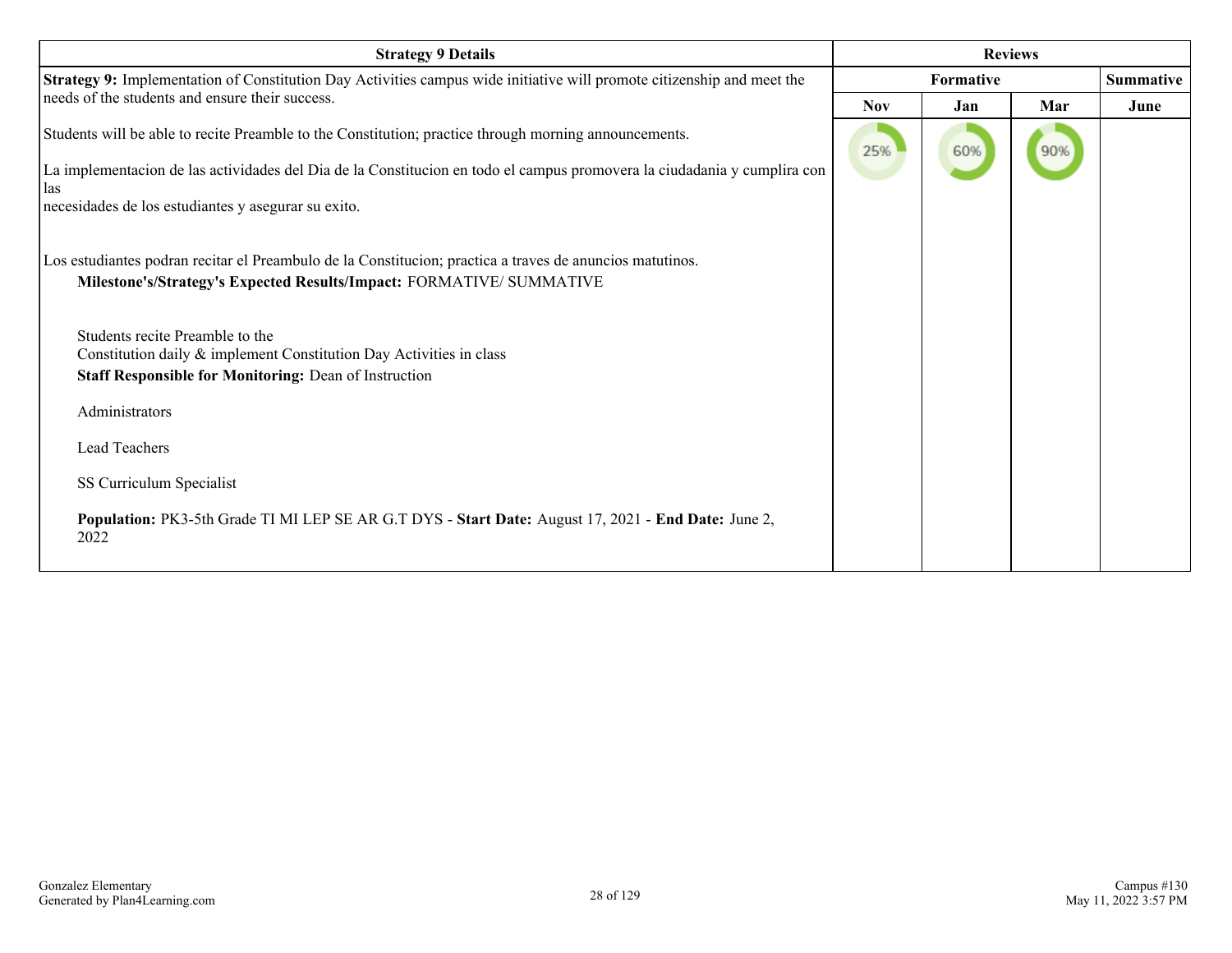| <b>Strategy 10 Details</b>                                                                                                                                                              | <b>Reviews</b>   |     |     |                  |
|-----------------------------------------------------------------------------------------------------------------------------------------------------------------------------------------|------------------|-----|-----|------------------|
| Strategy 10: In collaboration with the school counselors and the librarian, campus Personnel will ensure that the district                                                              | <b>Formative</b> |     |     | <b>Summative</b> |
| initiative to provide social emotional learning is implemented.<br>Books will be purchased to help students and staff with social and emotional needs.                                  | <b>Nov</b>       | Jan | Mar | June             |
| Purchase books that support social and emotional needs of all patrons.<br><b>Milestone's/Strategy's Expected Results/Impact: Formative:</b><br>Walkthroughs<br>TERANOVA, SUPERA, TELPAS | 60%              | 70% | 95% |                  |
| <b>SUMMATIVE:</b><br>Science STAAR scores will<br>increase to $90\%$ .<br><b>Staff Responsible for Monitoring: Dean</b><br>Principal                                                    |                  |     |     |                  |
| Population: PK3-5th Grade TI MI LEP SE AR G.T DYS - Start Date: August 17, 2021 - End Date: June 2,<br>2022 - Revision Date: November 29, 2021                                          |                  |     |     |                  |
| Need Statements: Student Learning 2 - School Processes & Programs 4                                                                                                                     |                  |     |     |                  |
| Funding Sources: Books that support social and emotional needs of all patrons. - 281 ESSER II Grant Funds -<br>281-12-6329-00-130-Y-99-OCG-Y - \$14,000                                 |                  |     |     |                  |
| 100%<br>Continue/Modify<br>0%<br>No Progress<br>Accomplished                                                                                                                            | Discontinue      |     |     |                  |

#### **Performance Objective 1 Need Statements:**

| <b>Student Learning</b>                                                                                                                                                                                                                                                                                                                                        |
|----------------------------------------------------------------------------------------------------------------------------------------------------------------------------------------------------------------------------------------------------------------------------------------------------------------------------------------------------------------|
| Need Statement 2: The teachers, counselors, nurse, and office staff will be allotted funds to purchase supplemental instructional materials through approved vendors in order to<br>improve class and instruction to supplement the reading, math, writing, and science curriculum. Data Analysis/Root Cause: Due to Covid-19, the learning gap has increased. |
| <b>School Processes &amp; Programs</b>                                                                                                                                                                                                                                                                                                                         |
| Need Statement 4: The teachers, counselors, purse, and office staff will be allotted funds to purchase supplemental instructional materials through approved vendors in order to                                                                                                                                                                               |

**Need Statement 4**: The teachers, counselors, nurse, and office staff will be allotted funds to purchase supplemental instructional materials through approved vendors in order to improve class and instruction to supplement the reading, math, writing, and science curriculum. **Data Analysis/Root Cause**: Due to Covid-19, the learning gap has increased.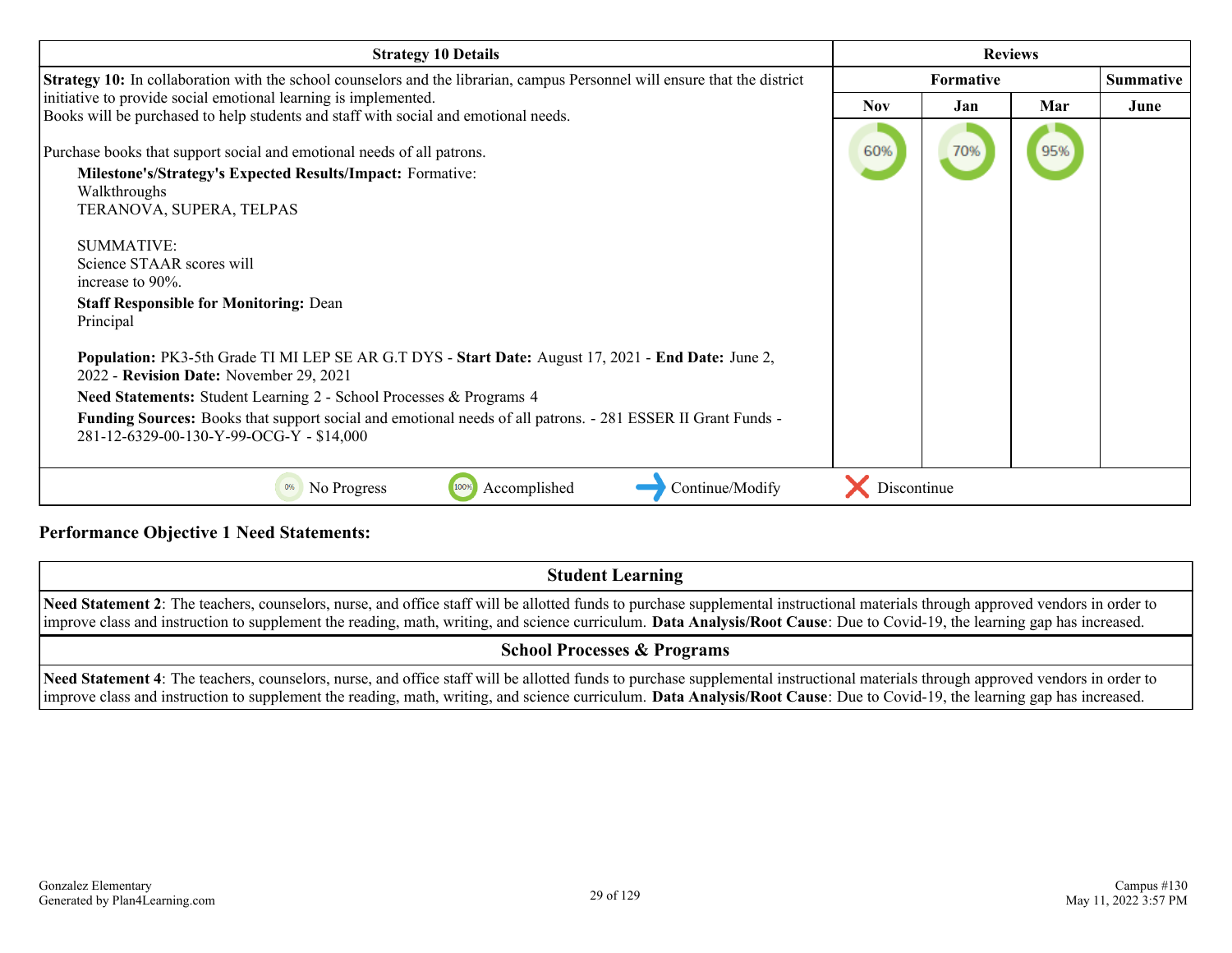Goal 1: Gonzalez students will receive educational opportunities that will produce well-rounded graduates who are prepared for the future, are college/career ready, and are responsible, independent citizens. (Board Goal #1 and TEA Ch. 4 Objectives 2, 4, 5, 7, and 11).

**Performance Objective 2:** Gonzalez early childhood performance will increase by 5 percentage points over end-of-year 2022 results.

El desempeno en la primera infancia de Gonzalez aumentara en 5 puntos porcentuales con respecto a los resultados de fin de ano 2022.

**HB3 Goal**

**Evaluation Data Sources:** C-PALLS Reports, Report Cards, MClass

| <b>Strategy 1 Details</b>                                                                                                                                                                                                                                                                        | <b>Reviews</b> |     |     |                  |
|--------------------------------------------------------------------------------------------------------------------------------------------------------------------------------------------------------------------------------------------------------------------------------------------------|----------------|-----|-----|------------------|
| <b>Strategy 1:</b> PreK-3 and PreK-4 Teachers will receive curriculum updates at the district level every 6 weeks.                                                                                                                                                                               | Formative      |     |     | <b>Summative</b> |
| Heggerty Literacy Resources, LLC, Ignite by HATCH, Ready Rosie, by SAVVAS, CIRCLE training, PA All Day,                                                                                                                                                                                          | <b>Nov</b>     | Jan | Mar | June             |
| Lenguaje y Lectura<br>Los maestros de PreK-3 y PreK-4 recibiran actualizaciones del plan de estudios a nivel del distrito cada 6 semanas.<br>Recursos de alfabetizacion Heggety, LLC, encender por HATCH, Listo Rosie port SAVAAS, CIRCLE training, Lenguaje y<br>Lectura, Fonologia todo el dia | 30%            | 60% | 80% |                  |
| <b>Milestone's/Strategy's Expected Results/Impact: Formative:</b>                                                                                                                                                                                                                                |                |     |     |                  |
| Lesson Plans                                                                                                                                                                                                                                                                                     |                |     |     |                  |
| Classroom observations                                                                                                                                                                                                                                                                           |                |     |     |                  |
| Summative:                                                                                                                                                                                                                                                                                       |                |     |     |                  |
| 3 Cheers for PreKinder Report                                                                                                                                                                                                                                                                    |                |     |     |                  |
| <b>EOY CPALLS results</b>                                                                                                                                                                                                                                                                        |                |     |     |                  |
| <b>Staff Responsible for Monitoring: Dean of Instruction</b><br>Administrators                                                                                                                                                                                                                   |                |     |     |                  |
| Lead Teacher                                                                                                                                                                                                                                                                                     |                |     |     |                  |
| Early Childhood Specialists                                                                                                                                                                                                                                                                      |                |     |     |                  |
| <b>Population:</b> PreK-3 & PreK-4 - Start Date: August 17, 2021 - End Date: June 2, 2022                                                                                                                                                                                                        |                |     |     |                  |
| 100%<br>Continue/Modify<br>No Progress<br>Accomplished<br>0%                                                                                                                                                                                                                                     | Discontinue    |     |     |                  |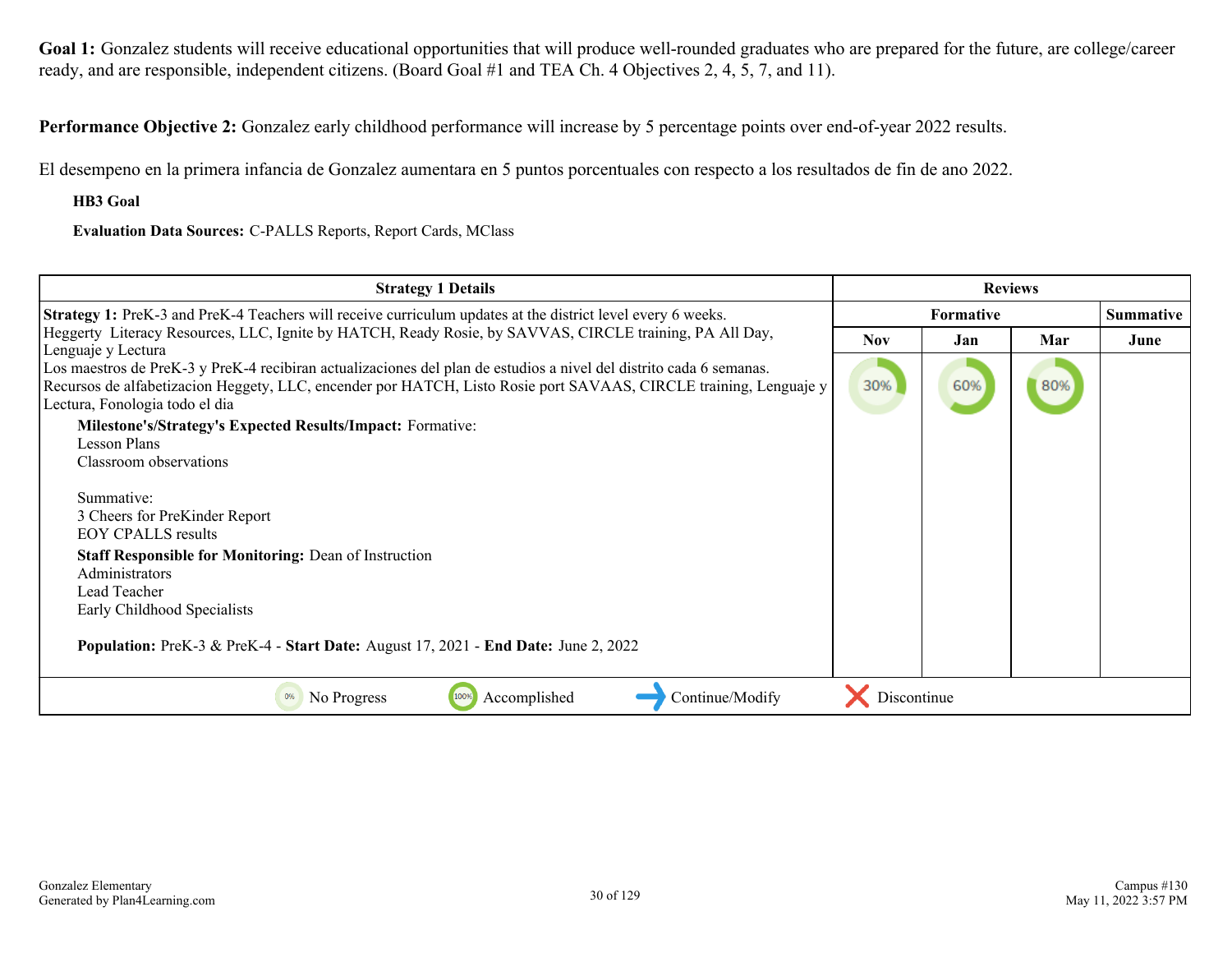Goal 1: Gonzalez students will receive educational opportunities that will produce well-rounded graduates who are prepared for the future, are college/career ready, and are responsible, independent citizens. (Board Goal #1 and TEA Ch. 4 Objectives 2, 4, 5, 7, and 11).

**Performance Objective 3:** 80% of migrant students will be on grade level within 2 years and 70% will be at Meets Grade Level for all STAAR assessments.

El 80% de los estudiantes migrantes estaran al nivel de grado dentro de 2 anos y el 70% estara en el nivel de grado Cumple para todas las evaluaciones STAAR.

| <b>Strategy 1 Details</b>                                                                                                                                                                                                                                                                                               | <b>Reviews</b> |     |     |                  |  |
|-------------------------------------------------------------------------------------------------------------------------------------------------------------------------------------------------------------------------------------------------------------------------------------------------------------------------|----------------|-----|-----|------------------|--|
| Strategy 1: PFS students will receive                                                                                                                                                                                                                                                                                   | Formative      |     |     | <b>Summative</b> |  |
| supplemental support services before other migrant students to ensure that the requirements delineated by ESSA are<br>addressed.                                                                                                                                                                                        | <b>Nov</b>     | Jan | Mar | June             |  |
| Resources to be used for the PFS Migrant students include the NGS PFS report.                                                                                                                                                                                                                                           | 25%            | 50% | 80% |                  |  |
| Los estudiantes de PFS recibiran<br>servicios de apoyo suplementarios antes que otros estudiantes migrantes para garantizar que se aborden los requisitos<br>delineados por ESSA.                                                                                                                                       |                |     |     |                  |  |
| Los recursos que se utilizaran para los estudiantes migrantes de PFS incluyen el informe NGS PFS.                                                                                                                                                                                                                       |                |     |     |                  |  |
| <b>POPULATION: PFS Migrant Students</b><br>TIMELINE: Aug. 2019-May 2020<br>Milestone's/Strategy's Expected Results/Impact: Formative:<br>NGS Campus Reports<br>Summative:<br>Completed PFS Monitoring Tool<br>Staff Responsible for Monitoring: Federal Program Administrator<br>Campus Administrators<br>Campus Clerks |                |     |     |                  |  |
| Population: PFS Migrant Students - Start Date: August 17, 2021 - End Date: June 2, 2022                                                                                                                                                                                                                                 |                |     |     |                  |  |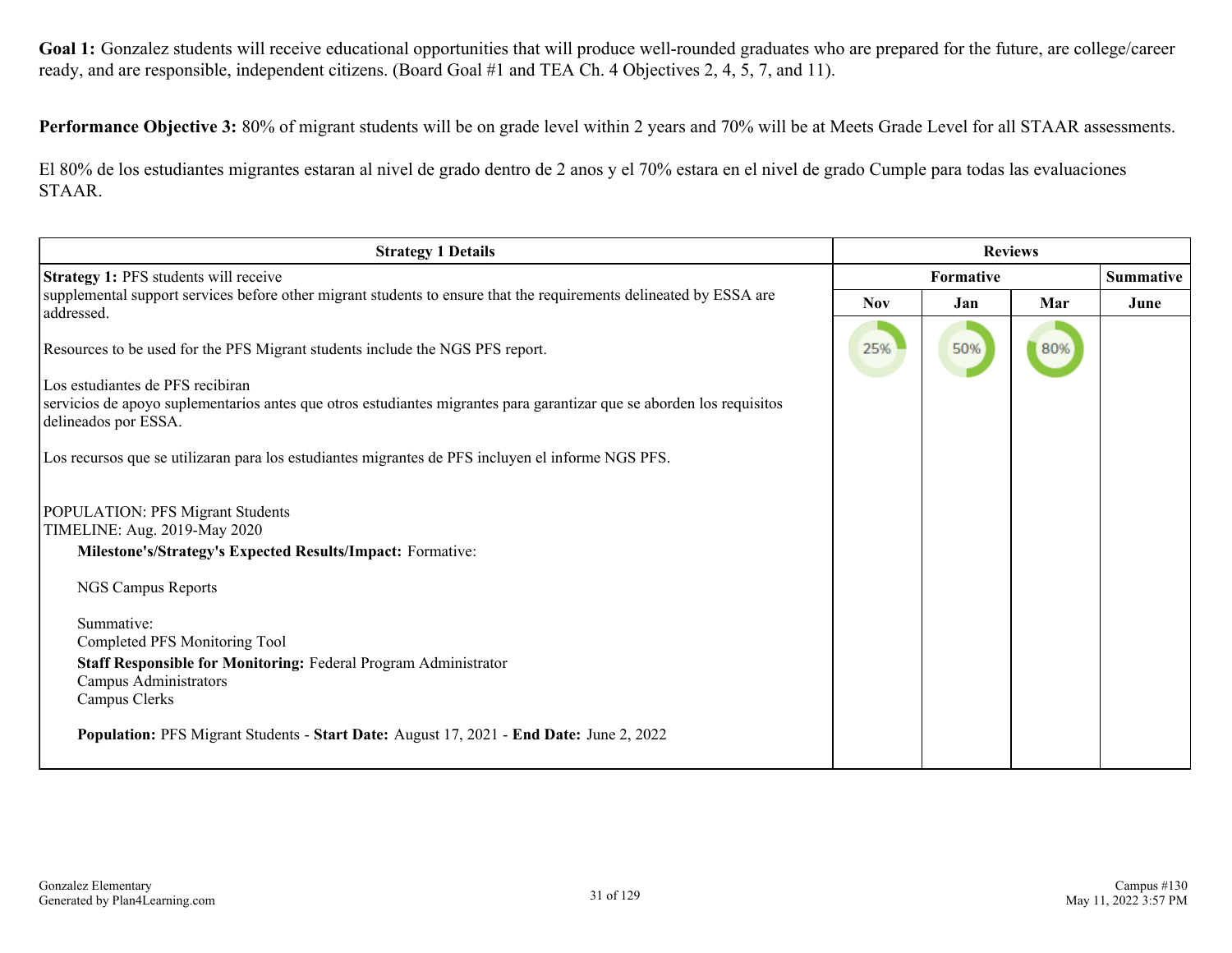| <b>Strategy 2 Details</b>                                                                                                                                                                                                                                 | <b>Reviews</b> |     |                |                  |
|-----------------------------------------------------------------------------------------------------------------------------------------------------------------------------------------------------------------------------------------------------------|----------------|-----|----------------|------------------|
| Strategy 2: Tutorials will be made available to 3rd - 5th grade migrants students including PFS students. PFS students will                                                                                                                               | Formative      |     |                | <b>Summative</b> |
| be identified through the Migrant Office and Data Entry Office. All migrant and PFS will attend Extended Day in order to<br>provide them with the necessary tools to complete their homework assignments thus providing them the same opportunity         | <b>Nov</b>     | Jan | Mar            | June             |
| to meeting the academic challenges of all students.                                                                                                                                                                                                       |                |     |                |                  |
|                                                                                                                                                                                                                                                           | 25%            | 70% | 80%            |                  |
| Materials: Mentoring Minds<br>"Think Up"                                                                                                                                                                                                                  |                |     |                |                  |
| Dictionaries                                                                                                                                                                                                                                              |                |     |                |                  |
|                                                                                                                                                                                                                                                           |                |     |                |                  |
| Las tutorias estaran disponibles para los estudiantes migrantes de tercer a quinto grado, incluidos los estudiantes de PFS.<br>Los estudiantes de PFS seran identificados a traves de la Oficina de Migracion y la Oficina de Entrada de Datos. Todos los |                |     |                |                  |
| migrantes y PFS asistiran a Extended Day para proporcionarles las herramientas necesarias para completar sus tareas                                                                                                                                       |                |     |                |                  |
| asignadas, brindandoles así la misma oportunidad de enfrentar los desafíos academicos de todos los estudiantes.                                                                                                                                           |                |     |                |                  |
| Materiales: Mentes de tutoria                                                                                                                                                                                                                             |                |     |                |                  |
| "Idear"                                                                                                                                                                                                                                                   |                |     |                |                  |
| Diccionarios                                                                                                                                                                                                                                              |                |     |                |                  |
| Milestone's/Strategy's Expected Results/Impact: Formative:                                                                                                                                                                                                |                |     |                |                  |
| <b>NGS Campus Reports</b>                                                                                                                                                                                                                                 |                |     |                |                  |
| Summative:                                                                                                                                                                                                                                                |                |     |                |                  |
| Completed Request for Supplemental                                                                                                                                                                                                                        |                |     |                |                  |
| Support Form with student NGS                                                                                                                                                                                                                             |                |     |                |                  |
| Number and Parent and                                                                                                                                                                                                                                     |                |     |                |                  |
| Student signatures                                                                                                                                                                                                                                        |                |     |                |                  |
| Master schedule for Tutorials Benchmark results                                                                                                                                                                                                           |                |     |                |                  |
| Teacher lesson plans                                                                                                                                                                                                                                      |                |     |                |                  |
| <b>Tutorial Attendance sheets</b>                                                                                                                                                                                                                         |                |     |                |                  |
| <b>Staff Responsible for Monitoring: Federal Programs</b>                                                                                                                                                                                                 |                |     |                |                  |
| Administrator                                                                                                                                                                                                                                             |                |     |                |                  |
| Campus<br>Administrators                                                                                                                                                                                                                                  |                |     |                |                  |
| Tutorial teacher(s)                                                                                                                                                                                                                                       |                |     |                |                  |
| Principal                                                                                                                                                                                                                                                 |                |     |                |                  |
| Dean                                                                                                                                                                                                                                                      |                |     |                |                  |
| Schoolwide and Targeted Assistance Title I Elements: 2.5 - Population: Migrant Students - Start Date:                                                                                                                                                     |                |     |                |                  |
| August 17, 2021 - End Date: June 2, 2022                                                                                                                                                                                                                  |                |     |                |                  |
| Funding Sources: supplemental pay for teachers - 211 Title I-A - 212-11-6118-00-130-Y-24-0F2-Y                                                                                                                                                            |                |     |                |                  |
|                                                                                                                                                                                                                                                           |                |     |                |                  |
| <b>Strategy 3 Details</b>                                                                                                                                                                                                                                 |                |     | <b>Reviews</b> |                  |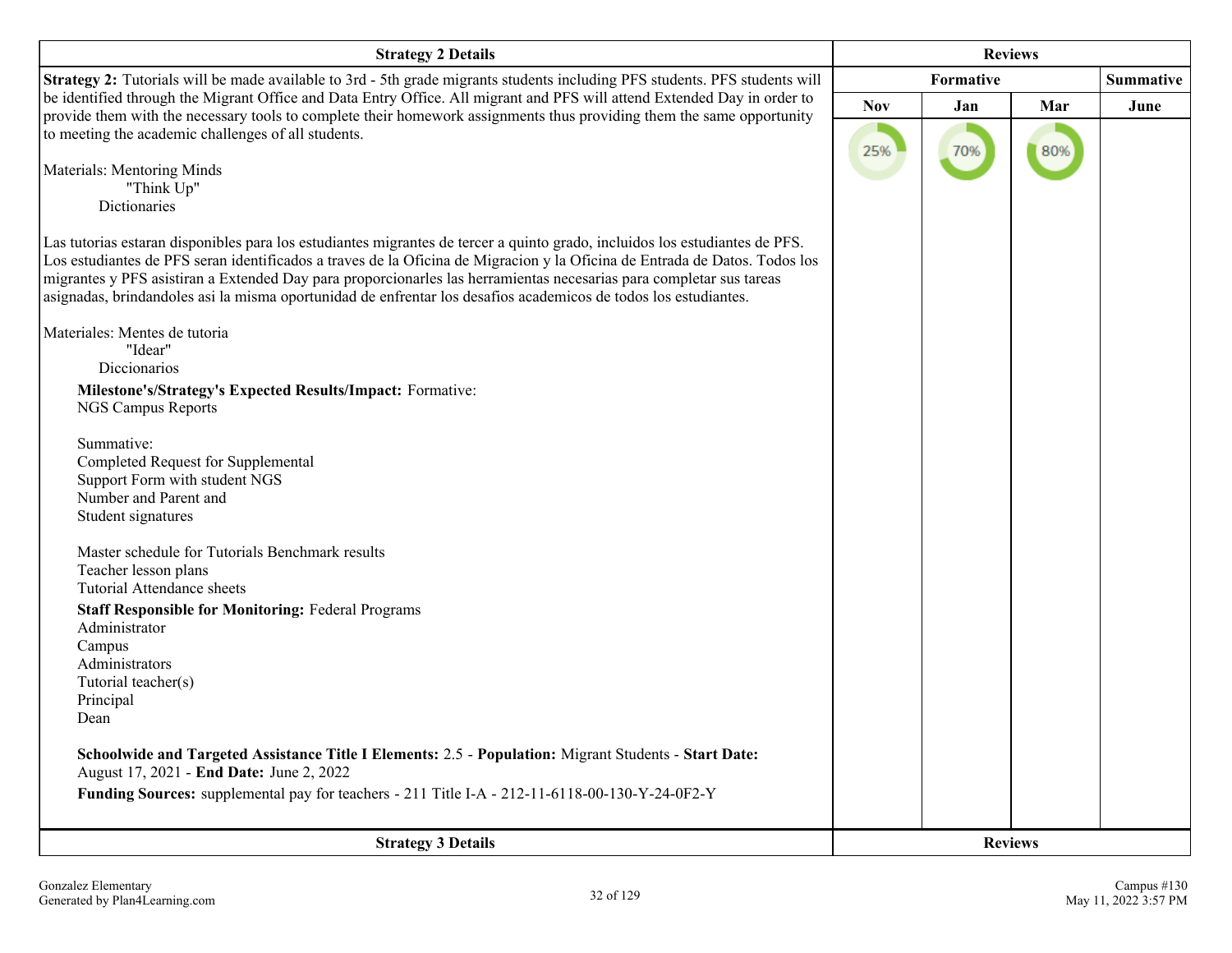| <b>Strategy 3 Details</b>                                                | <b>Reviews</b>   |     |     |                  |
|--------------------------------------------------------------------------|------------------|-----|-----|------------------|
| Strategy 3: In order to secure the data needed to                        | <b>Formative</b> |     |     | <b>Summative</b> |
| Accommodate placement into                                               | <b>Nov</b>       | Jan | Mar | June             |
| Appropriate Supplemental                                                 |                  |     |     |                  |
| instructional opportunities for                                          |                  |     |     |                  |
| Pre-K, Kinder, 1st and 2nd grade                                         | 30%              | 55% | 85% |                  |
| migrant students pre-test and                                            |                  |     |     |                  |
| post-test results will be used by<br>teachers and administrators to      |                  |     |     |                  |
| determine the migrant students                                           |                  |     |     |                  |
| performing below grade level.                                            |                  |     |     |                  |
|                                                                          |                  |     |     |                  |
| The teacher will provide extended day services as needed.                |                  |     |     |                  |
| Additional Resources to be considered:                                   |                  |     |     |                  |
| <b>CPALLS</b> Results                                                    |                  |     |     |                  |
| <b>TPRI Results</b>                                                      |                  |     |     |                  |
| <b>MClass</b>                                                            |                  |     |     |                  |
| Tejas LEE Results                                                        |                  |     |     |                  |
| <b>TERANOVA/SUPERA</b>                                                   |                  |     |     |                  |
|                                                                          |                  |     |     |                  |
| Para proteger los datos necesarios para<br>Acomodar la colocacion en     |                  |     |     |                  |
| Suplementario apropiado                                                  |                  |     |     |                  |
| oportunidades de instruccion para                                        |                  |     |     |                  |
| Pre-K, Kinder, 1er y 2do grado                                           |                  |     |     |                  |
| estudiantes migrantes pre-prueba y                                       |                  |     |     |                  |
| Los resultados posteriores a la prueba seran utilizados por              |                  |     |     |                  |
| maestros y administradores para                                          |                  |     |     |                  |
| determinar los estudiantes migrantes                                     |                  |     |     |                  |
| desempenandose por debajo del nivel de grado.                            |                  |     |     |                  |
|                                                                          |                  |     |     |                  |
| El maestro proporcionara servicios de dia extendido segun sea necesario. |                  |     |     |                  |
|                                                                          |                  |     |     |                  |
| Recursos adicionales a considerar:                                       |                  |     |     |                  |
| Resultados de CPALLS<br>Resultados TPRI                                  |                  |     |     |                  |
| Resultados de Tejas LEE                                                  |                  |     |     |                  |
| <b>MClass</b>                                                            |                  |     |     |                  |
| TERANOVA / SUPERA                                                        |                  |     |     |                  |
| Milestone's/Strategy's Expected Results/Impact: Formative:               |                  |     |     |                  |
| Pre-Assessment Results                                                   |                  |     |     |                  |
| <b>Campus Composites</b>                                                 |                  |     |     |                  |
|                                                                          |                  |     |     |                  |
| Summative:                                                               |                  |     |     |                  |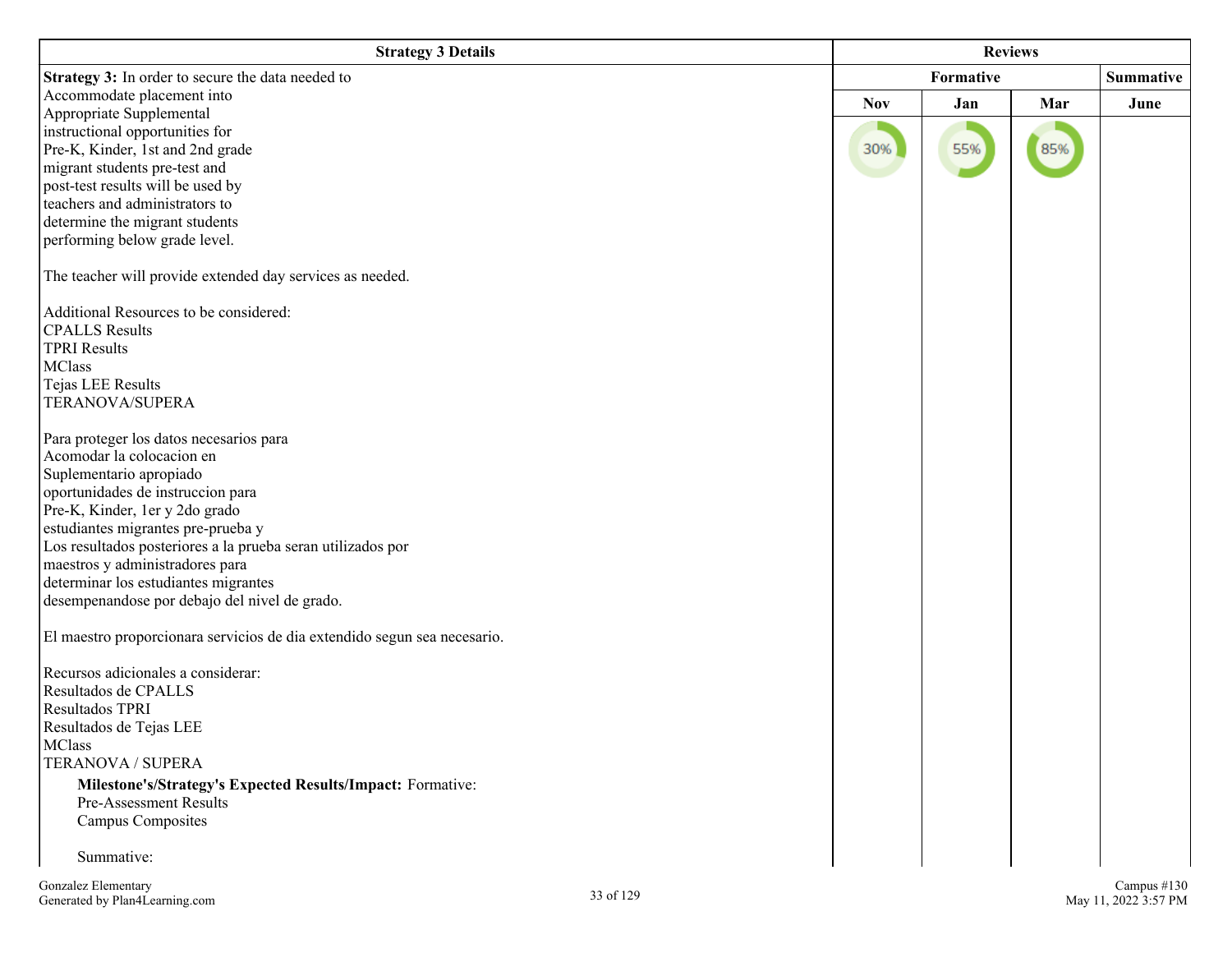| C PALLS, TPRI, Tejas LEE, MClass<br>TERANOVA/SUPERA<br>Post Assessments<br>Staff Responsible for Monitoring: Federal Program Administrator<br>Campus Principals<br><b>Elementary Teachers</b> |  |  |
|-----------------------------------------------------------------------------------------------------------------------------------------------------------------------------------------------|--|--|
| Schoolwide and Targeted Assistance Title I Elements: 2.6 - Population: Migrant Students - Start Date:<br>August 17, 2021 - End Date: June 2, 2022                                             |  |  |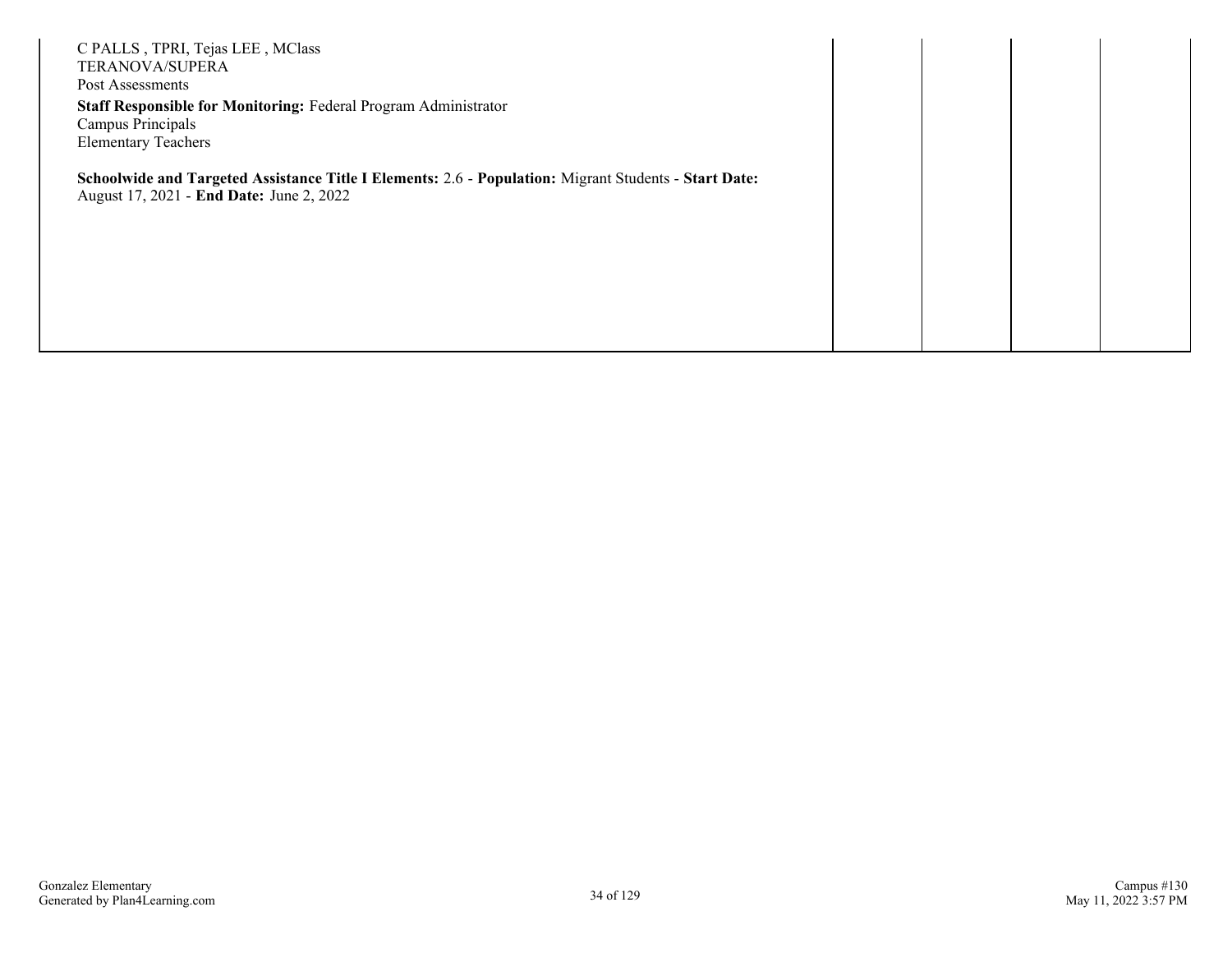| <b>Strategy 4 Details</b>                                          | <b>Reviews</b>           |  |  |                  |
|--------------------------------------------------------------------|--------------------------|--|--|------------------|
| <b>Strategy 4:</b> Elementary migrant students will                | <b>Formative</b>         |  |  | <b>Summative</b> |
| have an equal opportunity to attend<br>the school districts summer | <b>Nov</b><br>Mar<br>Jan |  |  | June             |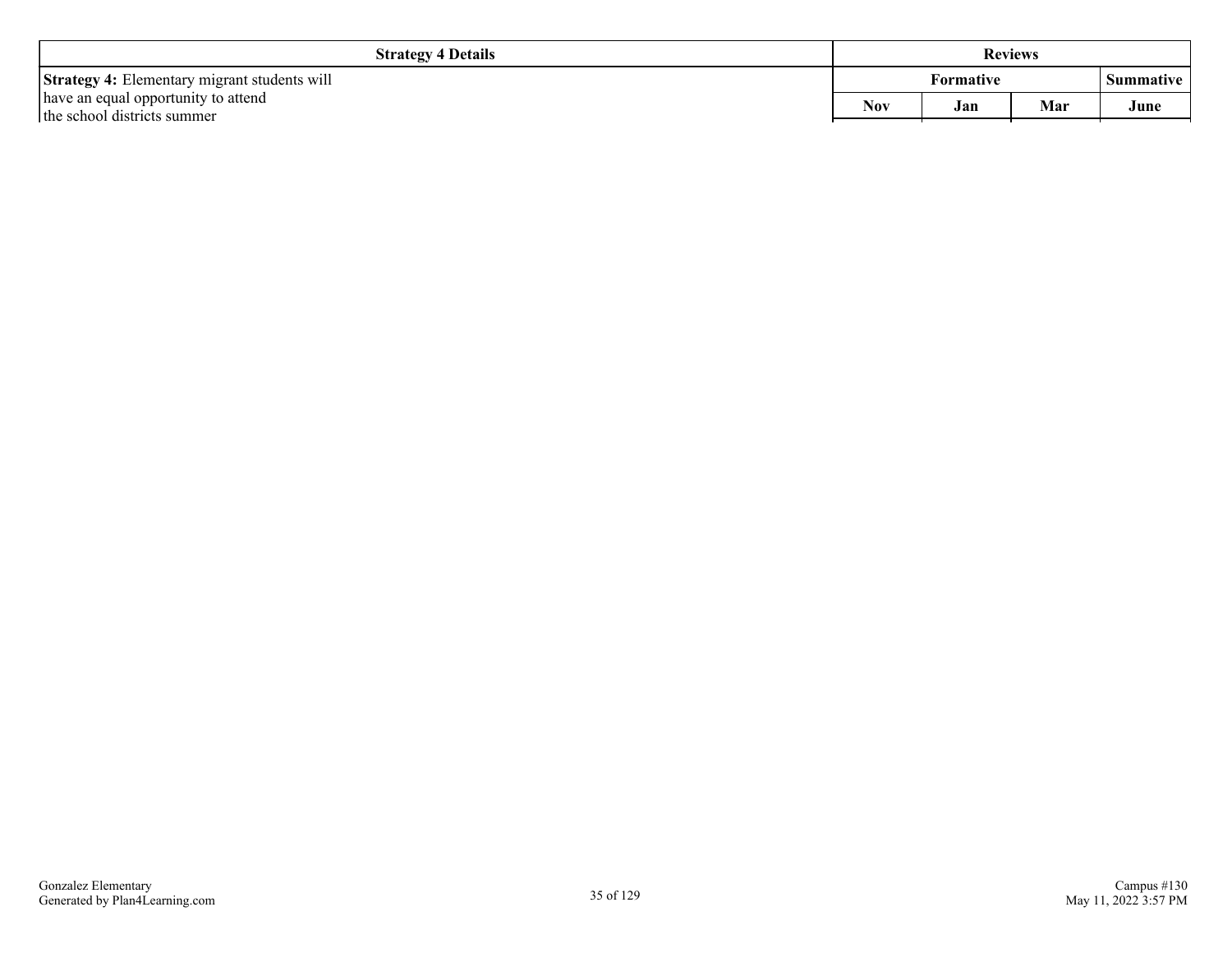| school programs to ensure promotion<br>if needed or to participate in the<br>enrichment migrant summer<br>program.                                                                                                                                                                                   | 20% | 55% |  |
|------------------------------------------------------------------------------------------------------------------------------------------------------------------------------------------------------------------------------------------------------------------------------------------------------|-----|-----|--|
| Resources needed include:<br>Project SMART Summer Program<br>All Non-Migrant Summer School<br>Programs<br>NGS Currently Enrolled Report                                                                                                                                                              |     |     |  |
| Los estudiantes migrantes de primaria<br>tener la misma oportunidad de asistir<br>el verano del distrito escolar<br>programas escolares para asegurar la promocion<br>si es necesario o para participar en el<br>enriquecimiento migrante verano<br>programa.                                        |     |     |  |
| Los recursos necesarios incluyen:<br>Programa de verano Project SMART<br>Toda la escuela de verano para no inmigrantes<br>Programas<br>Informe de NGS actualmente inscrito<br>Milestone's/Strategy's Expected Results/Impact: Formative:<br><b>Eligibility Lists And</b><br><b>Attendance Sheets</b> |     |     |  |
| Summative:<br>Participants Surveys<br><b>Teacher Surveys</b><br>End-of-Summer<br><b>School Programs</b><br>Documentation<br>Staff Responsible for Monitoring: Special Programs Administrator<br>Campus Principals                                                                                    |     |     |  |
| Homeroom Teachers<br>Population: Migrant Students - Start Date: August 17, 2021 - End Date: June 2, 2022                                                                                                                                                                                             |     |     |  |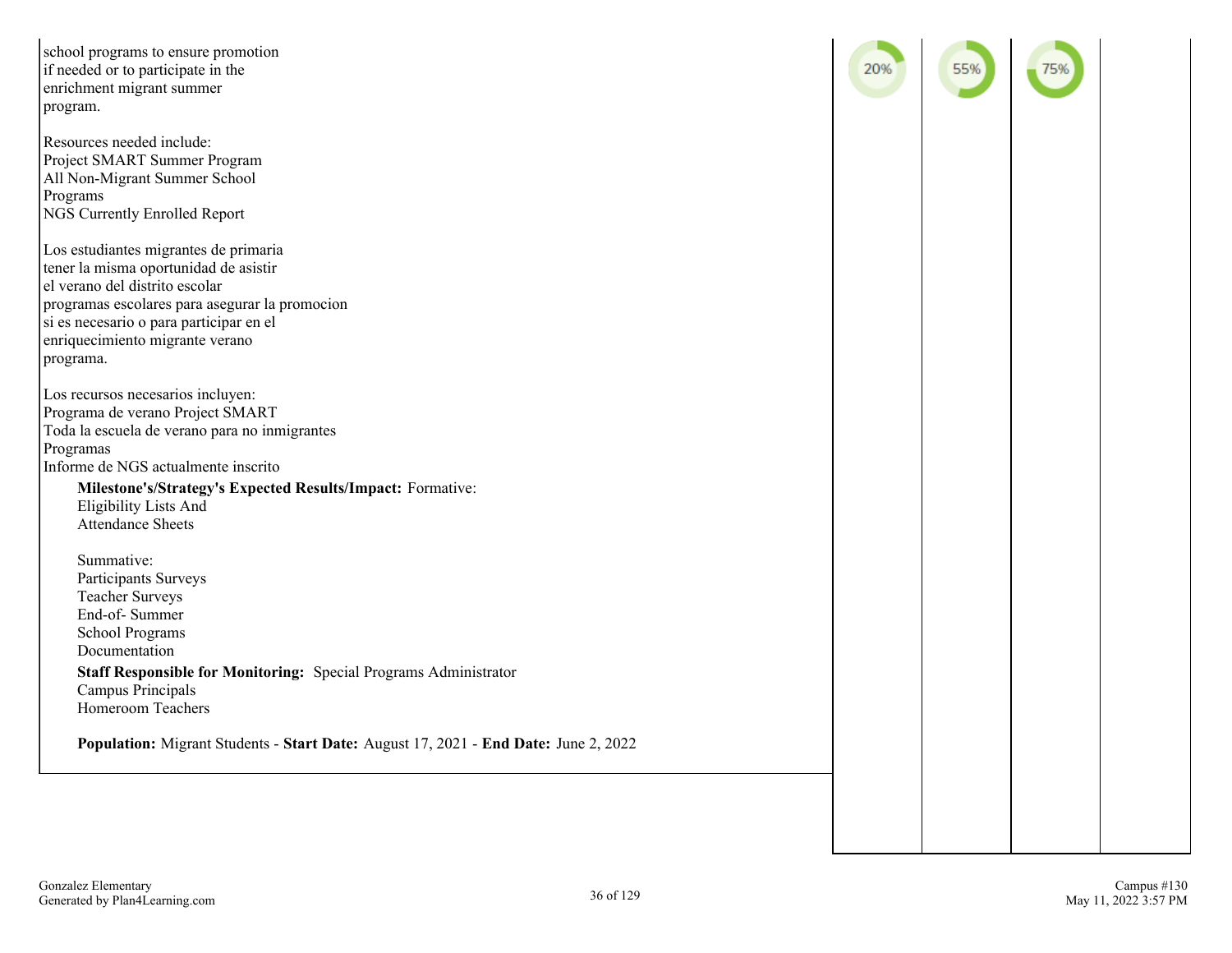| $\mathbf{u}$ | 100 | VIOQIT<br>,,, |  |
|--------------|-----|---------------|--|
|--------------|-----|---------------|--|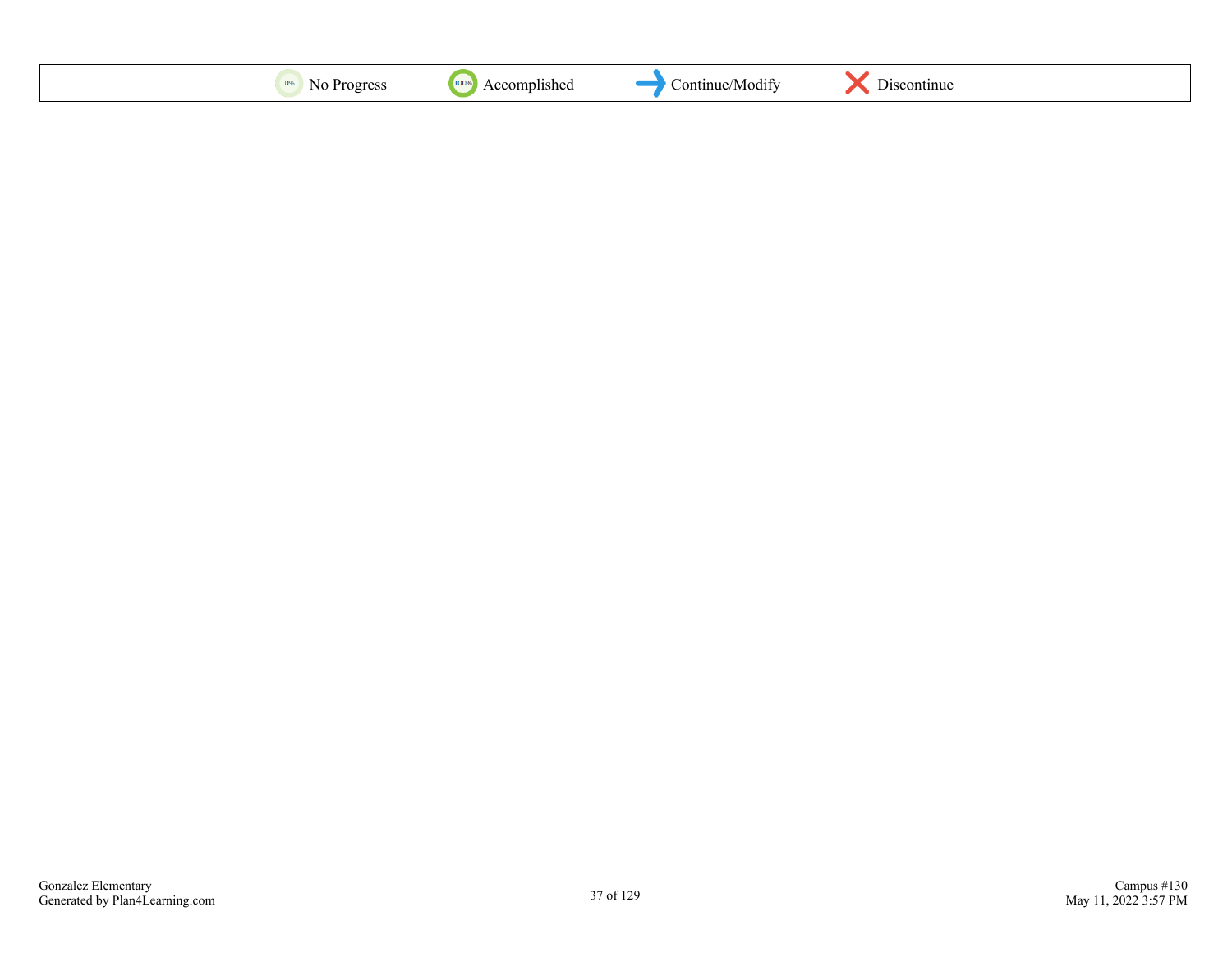Goal 1: Gonzalez students will receive educational opportunities that will produce well-rounded graduates who are prepared for the future, are college/career ready, and are responsible, independent citizens. (Board Goal #1 and TEA Ch. 4 Objectives 2, 4, 5, 7, and 11).

**Performance Objective 4:** Increase number of students in co-curricular and extra-curricular advancing in Math, Science, Social Studies, ELA, Fine Arts, and CTE programs by 5% over 2021 - 2022 participation.

Aumentar la cantidad de estudiantes en programas cocurriculares y extracurriculares que avanzan en matematicas, ciencias, estudios sociales, ELA, bellas artes y programas CTE en un 5% durante la participacion de 2021 a 2022.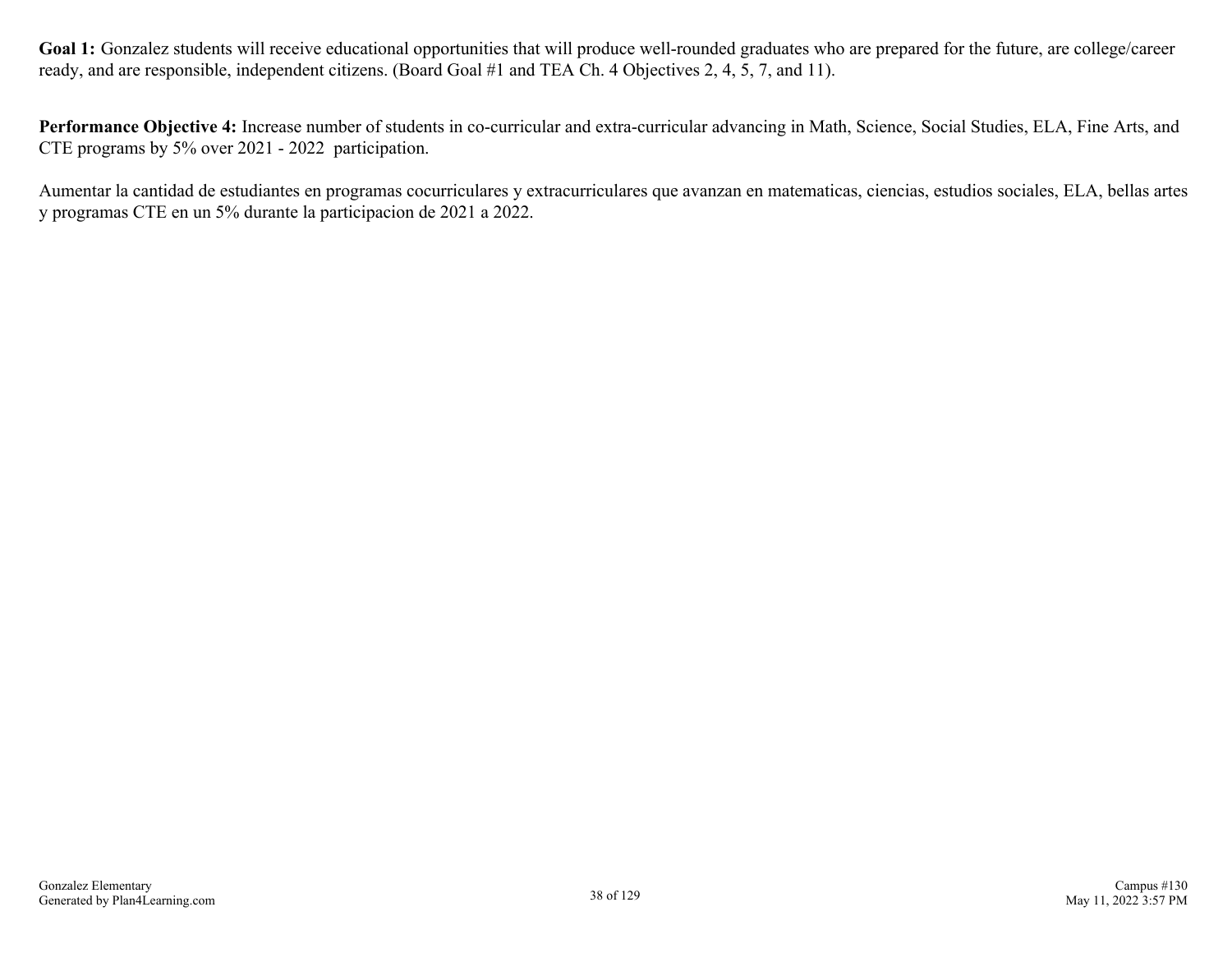| <b>Strategy 1 Details</b>                                                                                                                                                                                                                                                                                                                                                                                                                                                                                                                                                                                                                                                                                                                                                                                    | <b>Reviews</b> |     |     |                  |
|--------------------------------------------------------------------------------------------------------------------------------------------------------------------------------------------------------------------------------------------------------------------------------------------------------------------------------------------------------------------------------------------------------------------------------------------------------------------------------------------------------------------------------------------------------------------------------------------------------------------------------------------------------------------------------------------------------------------------------------------------------------------------------------------------------------|----------------|-----|-----|------------------|
| Strategy 1: Provide opportunities for all students to participate in curricular courses as well as extracurricular activities in                                                                                                                                                                                                                                                                                                                                                                                                                                                                                                                                                                                                                                                                             | Formative      |     |     | <b>Summative</b> |
| order to develop language usage and improve proficiency.                                                                                                                                                                                                                                                                                                                                                                                                                                                                                                                                                                                                                                                                                                                                                     | <b>Nov</b>     | Jan | Mar | June             |
| UIL<br>Spelling Bee<br><b>Destination Imagination</b><br><b>STEM</b><br>Science Fair                                                                                                                                                                                                                                                                                                                                                                                                                                                                                                                                                                                                                                                                                                                         | 15%            | 45% | 90% |                  |
| Brindar oportunidades para que todos los estudiantes participen en cursos curriculares y actividades extracurriculares para<br>desarrollar el uso del lenguaje y mejorar la competencia.                                                                                                                                                                                                                                                                                                                                                                                                                                                                                                                                                                                                                     |                |     |     |                  |
| $\ensuremath{\text{UIL}}$<br>Concurso de ortografia<br>Imaginacion de destino<br><b>STEM</b><br>Feria de Ciencias<br>Milestone's/Strategy's Expected Results/Impact: Formative:<br>Benchmark testing<br>schedules and results<br>Summative:<br>STAAR,<br>TERANOVA/ SUPERA,<br>TELPAS,<br>PBMAS, AMAOS,<br>SELP, C-PALLS<br><b>Staff Responsible for Monitoring: Principal</b><br>Dean of Instruction<br>DI managers<br>Librarian<br><b>UIL Campus Coordinator</b><br>Spelling Bee Coordinator<br>Schoolwide and Targeted Assistance Title I Elements: 2.4 - Population: PK3-5th Grade TI MI LEP SE AR<br>G.T DYS - Start Date: August 17, 2021 - End Date: June 2, 2022<br>Funding Sources: Funds for G.T. destination imagination - 199 G/T Advanced Academics -<br>199-11-6399-00-130-y-21-000-Y - \$1,472 |                |     |     |                  |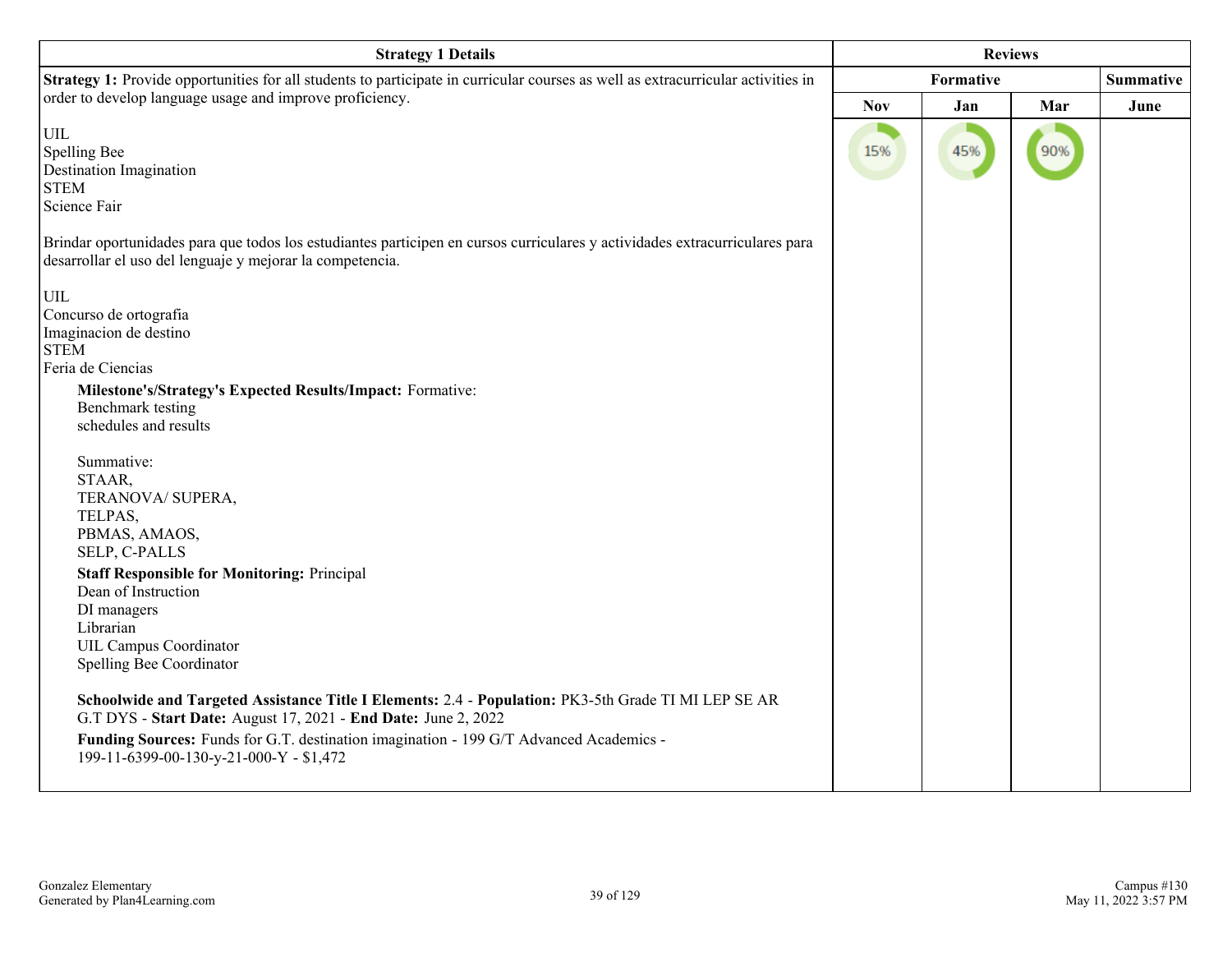| <b>Strategy 2 Details</b>                                                                                                                                                                                                                                                                                                                                                                                                                                                                             |                   | <b>Reviews</b>   |             |                  |
|-------------------------------------------------------------------------------------------------------------------------------------------------------------------------------------------------------------------------------------------------------------------------------------------------------------------------------------------------------------------------------------------------------------------------------------------------------------------------------------------------------|-------------------|------------------|-------------|------------------|
| Strategy 2: Elementary students will compete in UIL Music Memory as a means of developing aural listening skills.                                                                                                                                                                                                                                                                                                                                                                                     |                   | Formative        |             | <b>Summative</b> |
| Los estudiantes de primaria competiran en UIL Music Memory como un medio para desarrollar habilidades auditivas.<br>Milestone's/Strategy's Expected Results/Impact: F: Lesson plans<br>S: Performance ratings<br>Staff Responsible for Monitoring: UIL Coordinator and<br>elementary teachers<br>Population: 3rd - 5th - Start Date: August 17, 2021 - End Date: April 23, 2022                                                                                                                       | <b>Nov</b><br>25% | Jan<br>100%      | Mar<br>100% | June             |
| <b>Strategy 3 Details</b>                                                                                                                                                                                                                                                                                                                                                                                                                                                                             | <b>Reviews</b>    |                  |             |                  |
| Strategy 3: Elementary students will participate in the Celebration of Song ; Fifth Grade Honor Choir as a means to                                                                                                                                                                                                                                                                                                                                                                                   | Formative         |                  |             | <b>Summative</b> |
| introduce them to large ensemble performance experiences.                                                                                                                                                                                                                                                                                                                                                                                                                                             | <b>Nov</b>        | Jan              | Mar         | June             |
| Los estudiantes de primaria participaran en la Celebracion de la Cancion; Coro de Honor de Quinto Grado como un medio<br>para presentarles experiencias de interpretacion de conjuntos grandes.<br>Milestone's/Strategy's Expected Results/Impact: F: Lesson plans<br>S: Audience/student reaction<br>Staff Responsible for Monitoring: Supervisor of Choral<br>Music and<br>elementary music<br>teachers<br>Population: MI LEP SE AR G.T. DYS - Start Date: August 17, 2021 - End Date: May 27, 2022 | 15%               | 50%              | 70%         |                  |
| <b>Strategy 4 Details</b>                                                                                                                                                                                                                                                                                                                                                                                                                                                                             |                   | <b>Reviews</b>   |             |                  |
| Strategy 4: Elementary visual arts students will participate in BISD district art Competition; exhibition to promote                                                                                                                                                                                                                                                                                                                                                                                  |                   | <b>Formative</b> |             | Summative        |
| professional growth.                                                                                                                                                                                                                                                                                                                                                                                                                                                                                  | <b>Nov</b>        | Jan              | Mar         | June             |
| Los estudiantes de artes visuales de primaria participaran en la Competencia de arte del distrito de BISD; exposicion para<br>promover el crecimiento profesional.<br>Milestone's/Strategy's Expected Results/Impact: F: Lesson plans<br>S: Performance ratings<br>Staff Responsible for Monitoring: Supervisor of Visual<br>Arts and elementary<br>visual art instructors<br>Population: MI LEP SE AR G.T. DYS - Start Date: August 17, 2021 - End Date: April 23, 2022                              | 35%               | 60%              | 85%         |                  |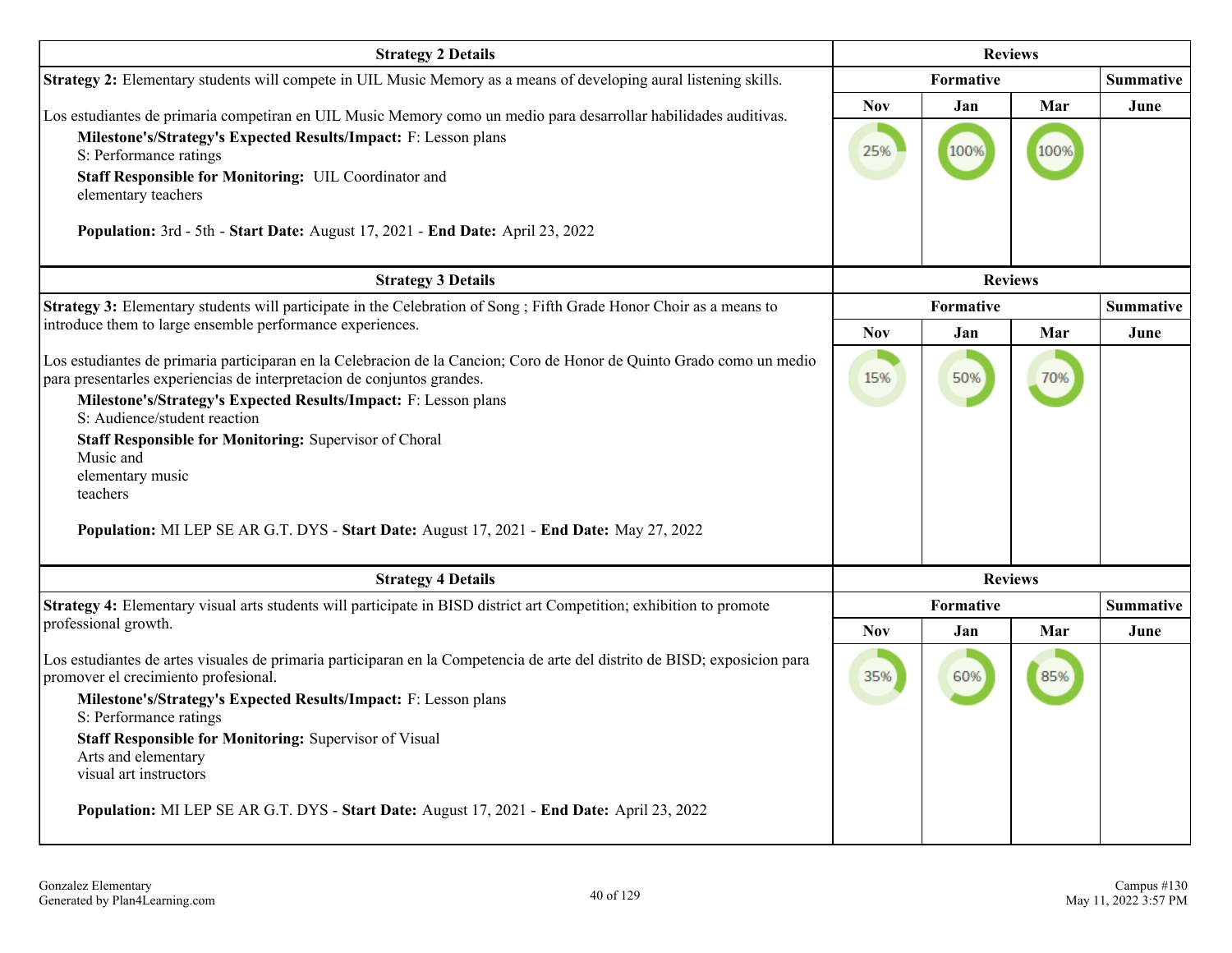| <b>Strategy 5 Details</b>                                                                                                                                   |             |                  | <b>Reviews</b> |           |
|-------------------------------------------------------------------------------------------------------------------------------------------------------------|-------------|------------------|----------------|-----------|
| Strategy 5: The district will provide all fine arts instructors professional development opportunities that will ensure student                             |             | <b>Formative</b> |                | Summative |
| success.                                                                                                                                                    | <b>Nov</b>  | Jan              | Mar            | June      |
| El distrito proporcionara a todos los instructores de bellas artes oportunidades de desarrollo profesional que garantizaran el<br>exito de los estudiantes. | 30%         | 55%              | 95%            |           |
| Milestone's/Strategy's Expected Results/Impact: F: Needs assessment<br>S: Evaluations                                                                       |             |                  |                |           |
| <b>Staff Responsible for Monitoring: Principal</b>                                                                                                          |             |                  |                |           |
| Dean<br>Department of Fine                                                                                                                                  |             |                  |                |           |
| Arts                                                                                                                                                        |             |                  |                |           |
| <b>Start Date:</b> August 17, 2021 - <b>End Date:</b> June 2, 2022                                                                                          |             |                  |                |           |
| Continue/Modify<br>Accomplished<br>0%<br>No Progress<br>100%                                                                                                | Discontinue |                  |                |           |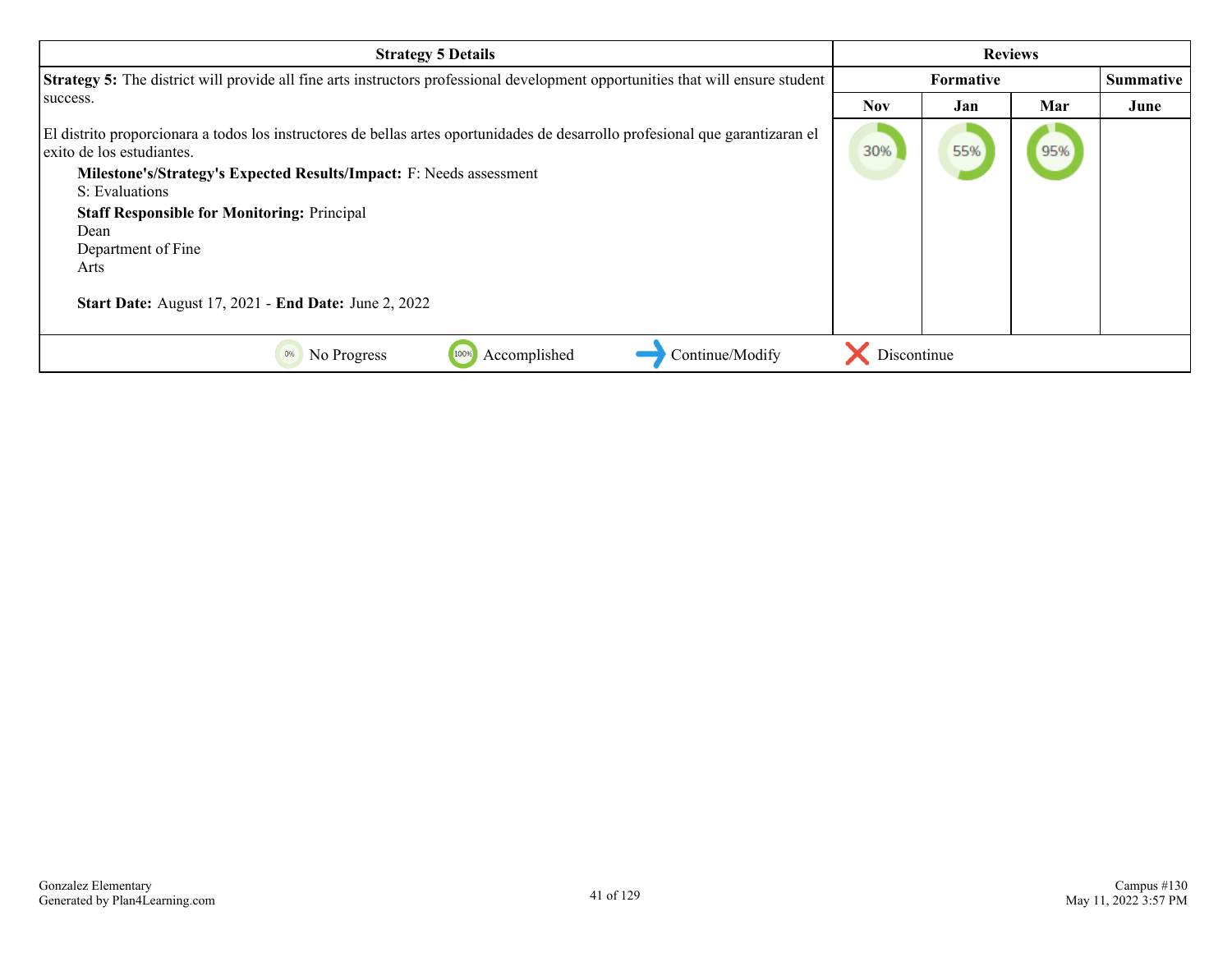Goal 2: Gonzalez in collaboration with the Board of Trustees, District Staff, Administration, Parents, and Community will ensure equity in availability of appropriate, well maintained, energy efficient facilities for a safe and orderly learning environment for all students. (Board Goal 2)

**Performance Objective 1:** Gonzalez will implement energy savings plans; maintain and upgrade current facilities to provide a healthy and positive learning environment by scheduling renovation/upgrade/improvement of at least 20% of instructional facilities annually over the next 5 years. (Board Goal 2)

**Evaluation Data Sources:** New Energy Plan adopted by district, updated Five-year facilities renovation plan

| <b>Strategy 1 Details</b>                                                                                                                                                                                                                                                                                                                             | <b>Reviews</b> |                  |     |           |
|-------------------------------------------------------------------------------------------------------------------------------------------------------------------------------------------------------------------------------------------------------------------------------------------------------------------------------------------------------|----------------|------------------|-----|-----------|
| <b>Strategy 1:</b> The campus will promote energy savings activities to support the implementation of the district's energy                                                                                                                                                                                                                           |                | <b>Formative</b> |     | Summative |
| savings plan.<br>Air Purifiers were purchased to provide safe clean air.                                                                                                                                                                                                                                                                              | <b>Nov</b>     | Jan              | Mar | June      |
| Milestone's/Strategy's Expected Results/Impact: The implementation of the district energy savings plan will<br>decrease the energy usage compared to prior years.                                                                                                                                                                                     | 30%            | 50%              | 70% |           |
| FORMATIVE: Monthly comparison of energy usage                                                                                                                                                                                                                                                                                                         |                |                  |     |           |
| SUMMATIVE: Annual comparison of energy usag<br><b>Staff Responsible for Monitoring: Campus Administration</b><br>Custodians<br><b>SBDM</b><br>District Administration<br>Population: PreK3 - 5th grade teachers, Special Assignment teachers, Special Ed teachers, P.E. Staff - Start<br><b>Date:</b> August 17, 2021 - <b>End Date:</b> June 2, 2022 |                |                  |     |           |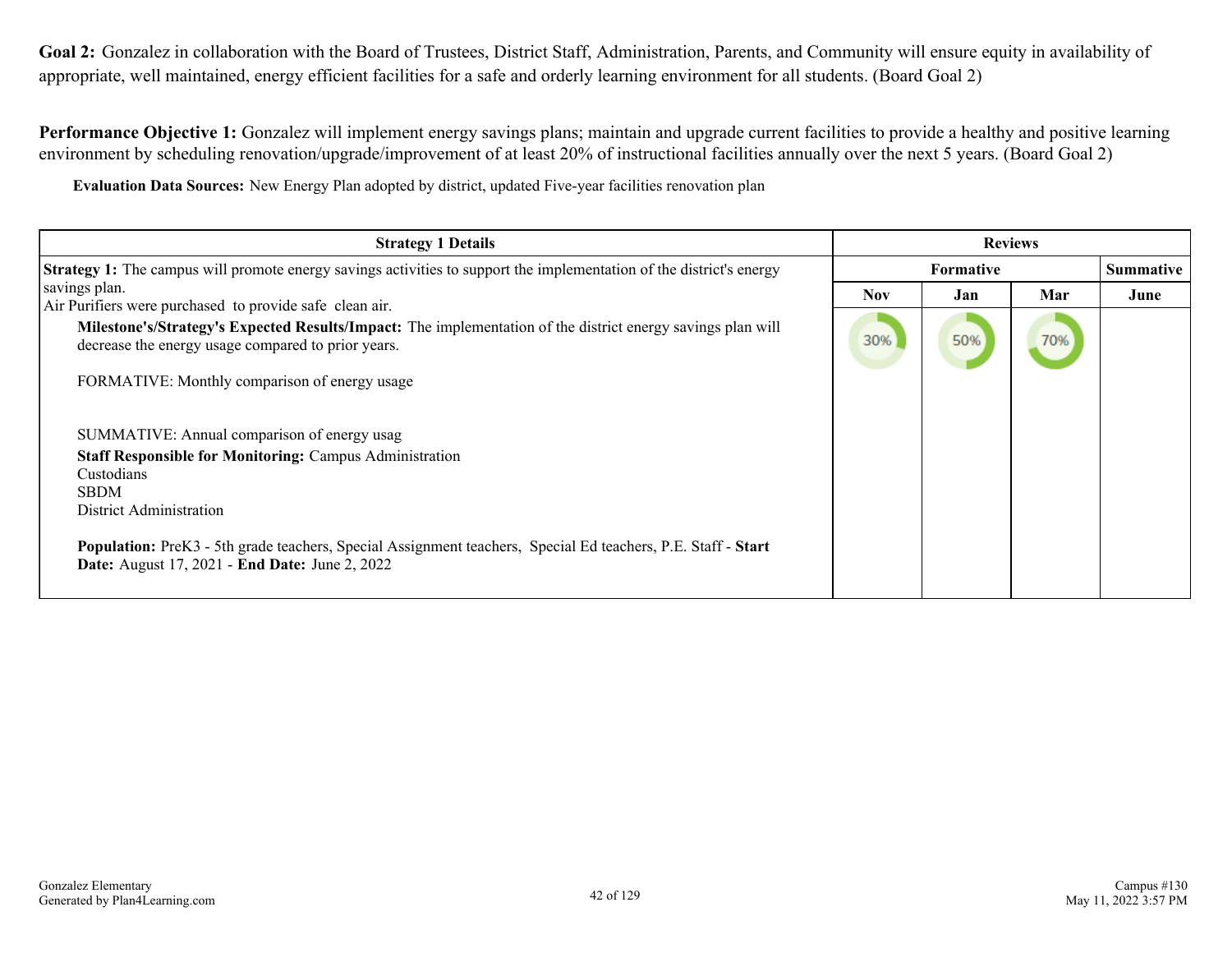| <b>Strategy 2 Details</b>                                                                                                                                                                                                                        | <b>Reviews</b> |                  |     |                  |
|--------------------------------------------------------------------------------------------------------------------------------------------------------------------------------------------------------------------------------------------------|----------------|------------------|-----|------------------|
| <b>Strategy 2:</b> Create and implement a systematic approach to the renovation/upgrade/improvement of facilities to include                                                                                                                     |                | <b>Formative</b> |     | <b>Summative</b> |
| prioritizing based on safety and needs of the campus.                                                                                                                                                                                            | <b>Nov</b>     | Jan              | Mar | June             |
| Installation of an air conditioning unit in gym<br>Addition of a girls and boys restroom in the gym<br>Milestone's/Strategy's Expected Results/Impact: Prioritization of the renovation plan will be based on the<br>results of a campus survey. | 30%            | 35%              | 35% |                  |
| <b>FORMATIVE: Survey</b>                                                                                                                                                                                                                         |                |                  |     |                  |
| SUMMATIVE: Evaluatin/analysis of survey data                                                                                                                                                                                                     |                |                  |     |                  |
| <b>Staff Responsible for Monitoring: District Administration</b>                                                                                                                                                                                 |                |                  |     |                  |
| School Administration<br>Custodians                                                                                                                                                                                                              |                |                  |     |                  |
| Teachers                                                                                                                                                                                                                                         |                |                  |     |                  |
| <b>Staff</b>                                                                                                                                                                                                                                     |                |                  |     |                  |
| <b>Population:</b> Campus faculty, staff, and administrator - <b>Start Date:</b> August 17, 2021 - <b>End Date:</b> June 2, 2022                                                                                                                 |                |                  |     |                  |
| Accomplished<br>Continue/Modify<br>No Progress<br>100%<br>0%                                                                                                                                                                                     | Discontinue    |                  |     |                  |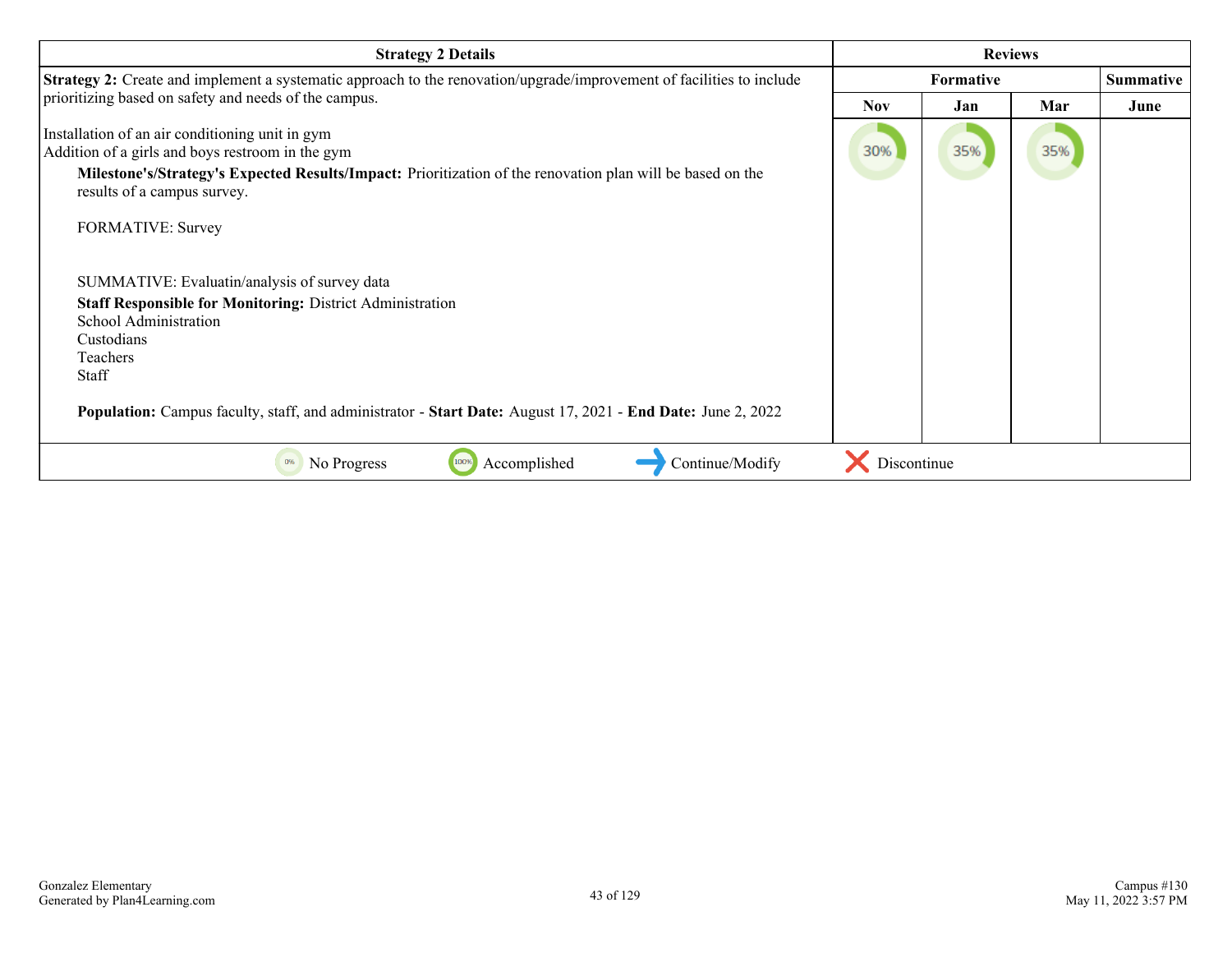Goal 3: Our campus will ensure effective and efficient use of all available funds in implementing a balanced budget which includes improved compensation for teachers and plans to recruit, retain and support highly qualified personnel. (Board Goal 3) (TEA Ch. 4, Obj. 6)

Performance Objective 1: Gonzalez will ensure effective and efficient use of 100% of available budgeted funds to be used to meet the needs of all students.

**Evaluation Data Sources:** Fiscal reports for district, internal and external audit reports and FIRST ratings.

| <b>Strategy 1 Details</b>                                                                                                                                                                                                                                                                                                                                                                                                                                                                                          | <b>Reviews</b> |     |     |      |  |  |  |  |  |  |  |
|--------------------------------------------------------------------------------------------------------------------------------------------------------------------------------------------------------------------------------------------------------------------------------------------------------------------------------------------------------------------------------------------------------------------------------------------------------------------------------------------------------------------|----------------|-----|-----|------|--|--|--|--|--|--|--|
| Strategy 1: The campus will effectively and efficiently use 100% of available budgeted funds for programs based on the                                                                                                                                                                                                                                                                                                                                                                                             | Formative      |     |     |      |  |  |  |  |  |  |  |
| needs assessment.                                                                                                                                                                                                                                                                                                                                                                                                                                                                                                  | <b>Nov</b>     | Jan | Mar | June |  |  |  |  |  |  |  |
| Milestone's/Strategy's Expected Results/Impact: Funding reports will indicate all funds were expended based<br>on prioritized needs.<br>Formative: monthly expenditure reports compared to CIP<br>Summative: end of year expenditure reports.<br><b>Staff Responsible for Monitoring: District Administration</b><br>Campus Administration<br><b>SBDM</b><br>Population: Pre-K 3 - 5th grade, Special Assignment Teachers, Support Staff, Administrators - Start Date:<br>August 17, 2021 - End Date: June 2, 2022 | 35%            | 50% | 80% |      |  |  |  |  |  |  |  |
| Continue/Modify<br>Accomplished<br>0%<br>No Progress<br>100%                                                                                                                                                                                                                                                                                                                                                                                                                                                       | Discontinue    |     |     |      |  |  |  |  |  |  |  |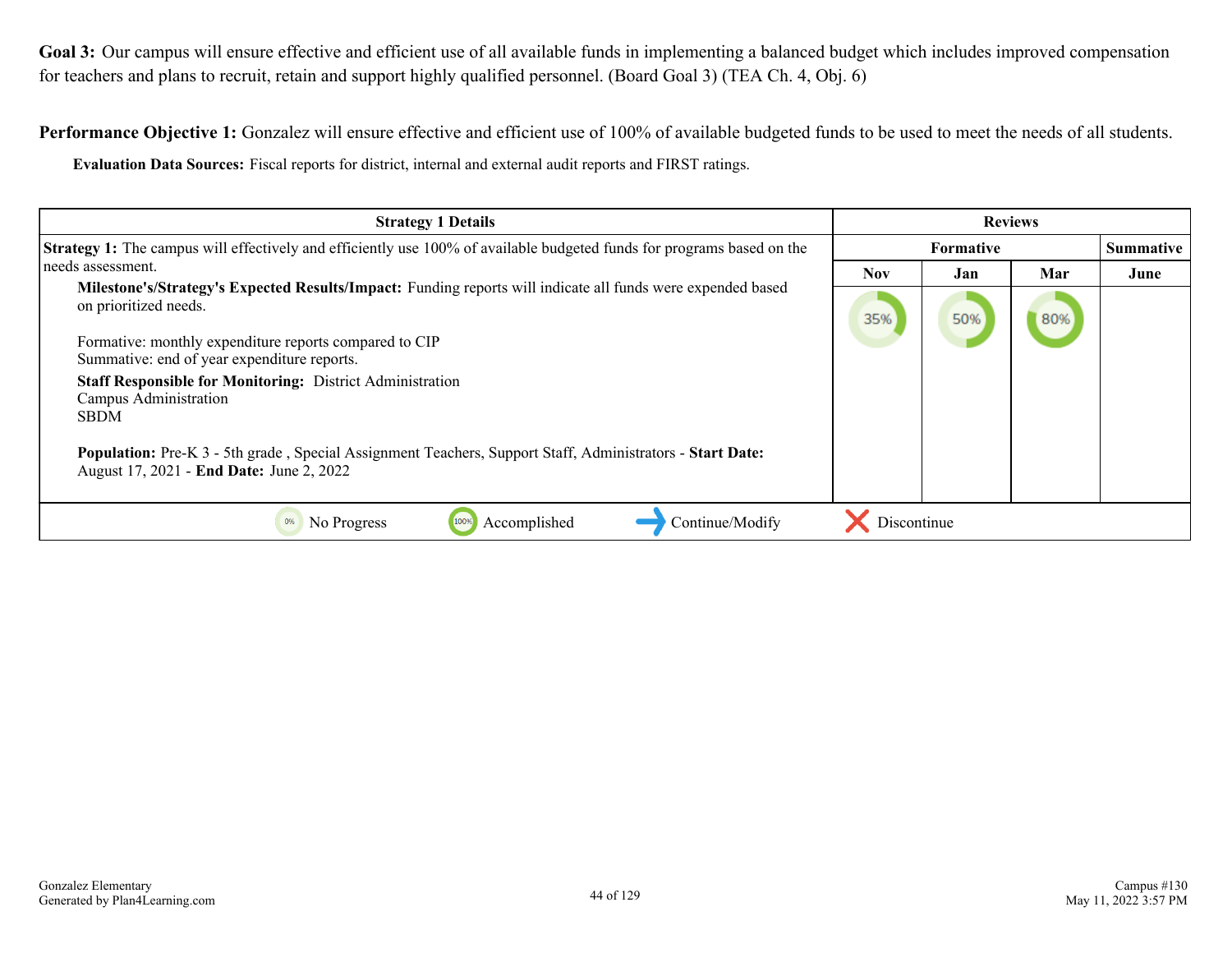Goal 3: Our campus will ensure effective and efficient use of all available funds in implementing a balanced budget which includes improved compensation for teachers and plans to recruit, retain and support highly qualified personnel. (Board Goal 3) (TEA Ch. 4, Obj. 6)

**Performance Objective 2:** Our campus will commit to a balanced budget which includes improved compensation for 100% of teachers.

**Evaluation Data Sources:** Compensation plan including improved funding for teachers.

| <b>Strategy 1 Details</b>                                                                                                                                                 | <b>Reviews</b>   |     |     |                  |
|---------------------------------------------------------------------------------------------------------------------------------------------------------------------------|------------------|-----|-----|------------------|
| <b>Strategy 1:</b> Federal Programs will continue to fund highly qualified teachers for the purpose of reducing class size in order                                       | <b>Formative</b> |     |     | <b>Summative</b> |
| to increase the performance of all students (one fifth grade teacher).                                                                                                    | Nov.             | Jan | Mar | June             |
| FTE for class size reduction teacher (255 fund)                                                                                                                           |                  |     |     |                  |
| <b>Milestone's/Strategy's Expected Results/Impact: Formative:</b><br>District & Campus Benchmark Scores,<br>Teacher Observations,<br><b>Student Progress Reports</b>      |                  |     |     |                  |
| Summative:<br><b>EOY Student Passing Rates</b><br><b>EOY Assessment Scores</b>                                                                                            |                  |     |     |                  |
| <b>Staff Responsible for Monitoring: Special Programs administrator</b><br>Federal Programs Admin.<br>Principals                                                          |                  |     |     |                  |
| Schoolwide and Targeted Assistance Title I Elements: 2.6 - Population: TII-A teacher in 5th Grade - Start<br><b>Date:</b> August 17, 2021 - <b>End Date:</b> June 2, 2022 |                  |     |     |                  |
| Continue/Modify<br>100%<br>Accomplished<br>0%<br>No Progress                                                                                                              | Discontinue      |     |     |                  |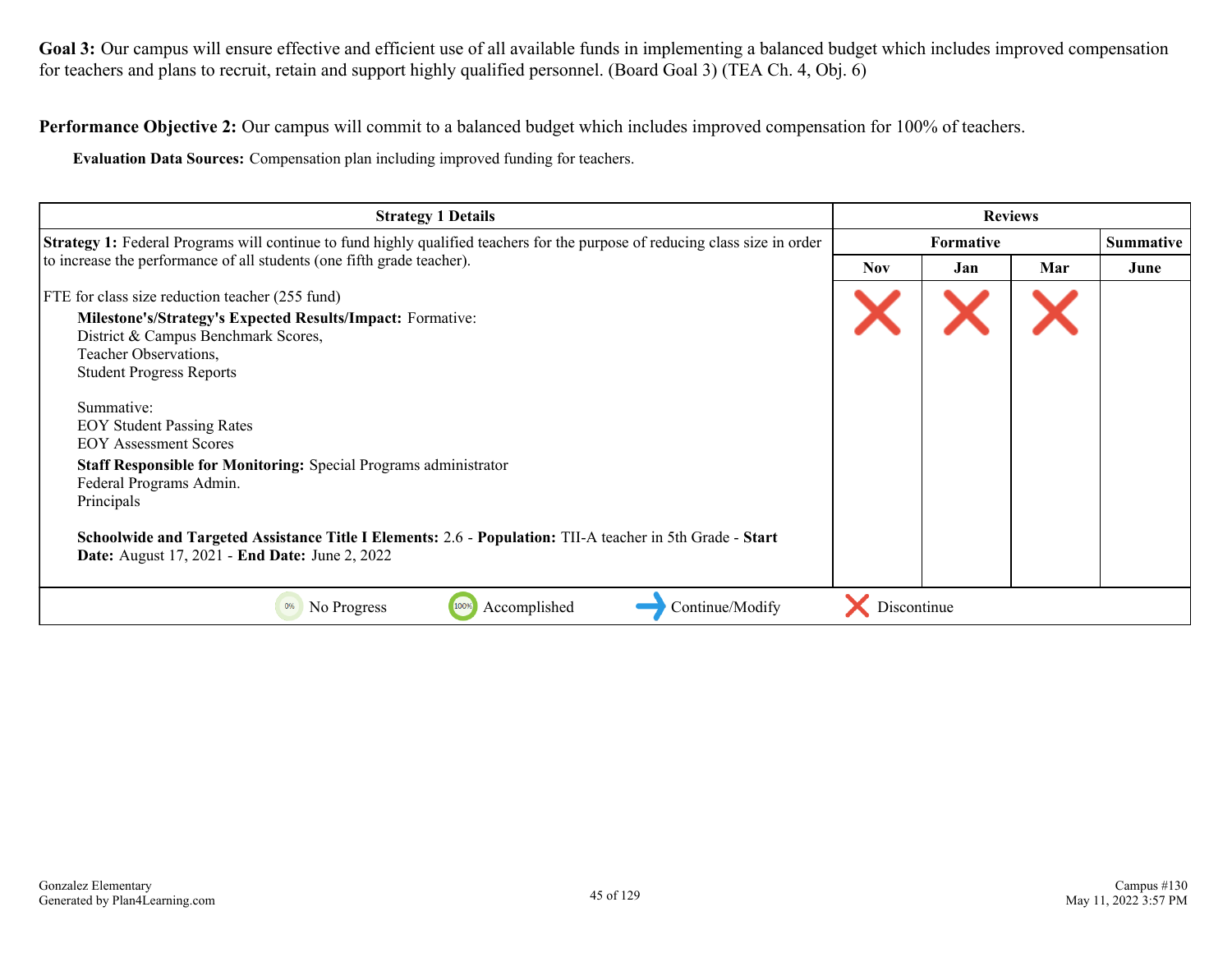Goal 3: Our campus will ensure effective and efficient use of all available funds in implementing a balanced budget which includes improved compensation for teachers and plans to recruit, retain and support highly qualified personnel. (Board Goal 3) (TEA Ch. 4, Obj. 6)

**Performance Objective 3:** Gonzalez will create and provide faculty and staff recognition and activities to improve campus morale/climate and support retention of teachers and principals.

**Evaluation Data Sources:** Campus needs assessment surveys, district/campus climate surveys

| <b>Strategy 1 Details</b>                                                                                                                                                                  | <b>Reviews</b>   |     |     |                  |
|--------------------------------------------------------------------------------------------------------------------------------------------------------------------------------------------|------------------|-----|-----|------------------|
| Strategy 1: All teachers and staff will participate in teacher appreciation activities and receive teacher tokens of                                                                       | <b>Formative</b> |     |     | <b>Summative</b> |
| appreciation.                                                                                                                                                                              | Nov.             | Jan | Mar | June             |
| <b>S600 BISD Retention Stipend</b>                                                                                                                                                         |                  |     |     |                  |
| Milestone's/Strategy's Expected Results/Impact: The teacher appreciation calendar will be reviewed monthly<br>for completed activities.                                                    | 30%              | 50% | 85% |                  |
| Formative: Monthly Review of calendar                                                                                                                                                      |                  |     |     |                  |
| Summative: EOY Review of Calendar                                                                                                                                                          |                  |     |     |                  |
| <b>Staff Responsible for Monitoring: Campus Administration</b>                                                                                                                             |                  |     |     |                  |
| Counselors<br>Parent Liaison                                                                                                                                                               |                  |     |     |                  |
|                                                                                                                                                                                            |                  |     |     |                  |
| <b>Population:</b> PreK3 - 5th grade teachers, Special Assignment, Special Ed, P.E. teachers, and counselors,<br>paraprofessionnals - Start Date: August 17, 2021 - End Date: June 2, 2022 |                  |     |     |                  |
| Accomplished<br>Continue/Modify<br>No Progress<br>100%<br>0%                                                                                                                               | Discontinue      |     |     |                  |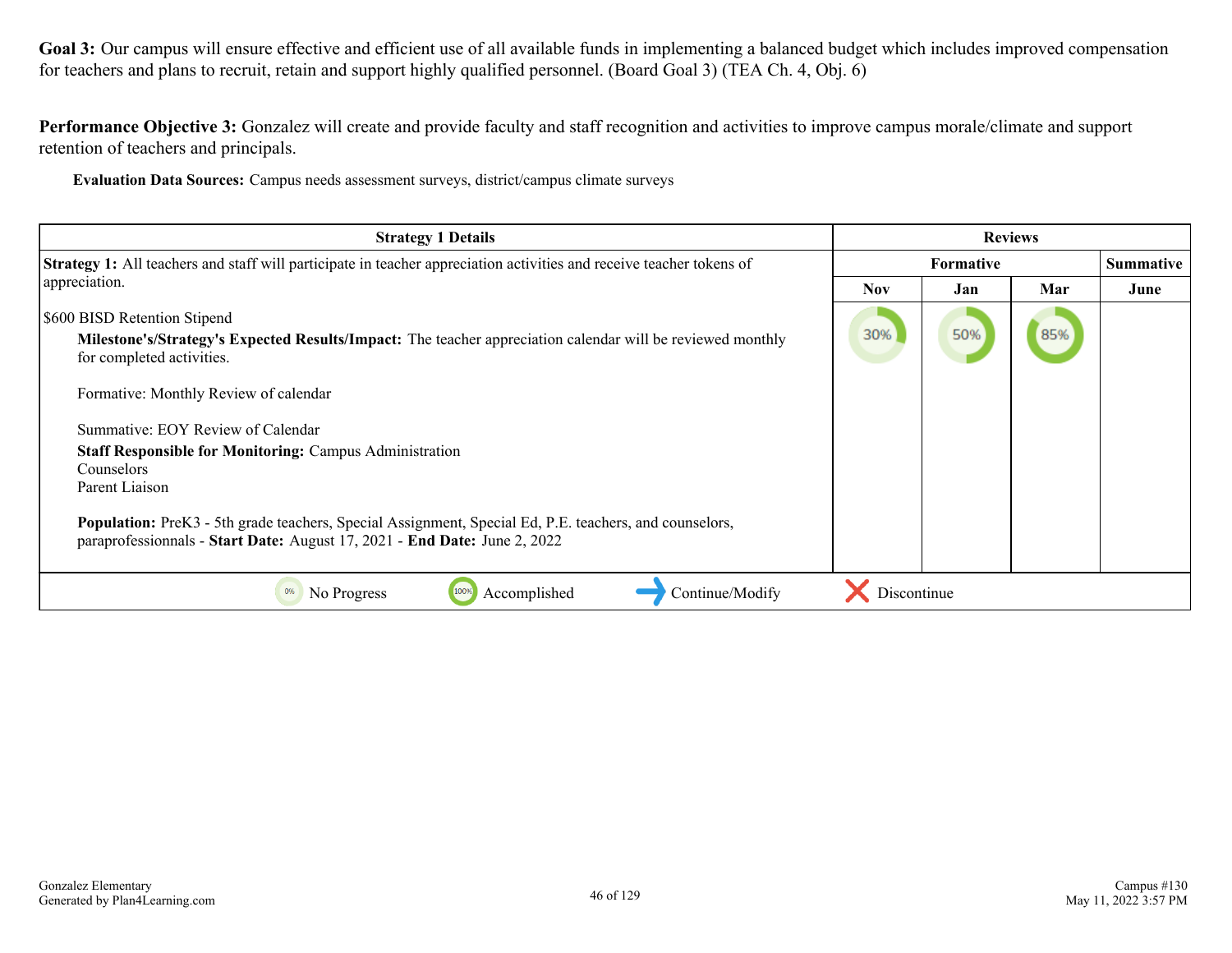**Goal 4:** Our school will work closely and collaboratively with the BISD Public Information Office to expand public relations/marketing campaigns to further expand student enrollment/recruitment/ and retention efforts. (Board Goal 4)

**Performance Objective 1:** Gonzalez will provide the BISD Public Information Office with features articles, recognition of students, co-/extra-curricular activities, and parent/community events

**Evaluation Data Sources:** Media records with Public Information Office, enrollment data

| <b>Strategy 1 Details</b>                                                                                                                                                                                          | <b>Reviews</b> |                  |     |                  |
|--------------------------------------------------------------------------------------------------------------------------------------------------------------------------------------------------------------------|----------------|------------------|-----|------------------|
| Strategy 1: The campus will promote the campus accomplishments through the website on a weekly basis.                                                                                                              |                | Formative        |     |                  |
| Milestone's/Strategy's Expected Results/Impact: Weekly news and events will be featured on the campus<br>website.                                                                                                  | <b>Nov</b>     | Jan              | Mar | June             |
| FORMATIVE: Monthly review website for information of articles and showcases                                                                                                                                        | 30%            | 55%              | 70% |                  |
| SUMMATIVE: Website review at EOY                                                                                                                                                                                   |                |                  |     |                  |
| <b>Staff Responsible for Monitoring: Parent Liaison</b><br>Counselors<br>Campus Administration<br><b>District Administration</b>                                                                                   |                |                  |     |                  |
| Population: Campus faculty and staff, administrators - Start Date: August 17, 2021 - End Date: June 2, 2022                                                                                                        |                |                  |     |                  |
| <b>Strategy 2 Details</b>                                                                                                                                                                                          | <b>Reviews</b> |                  |     |                  |
| <b>Strategy 2:</b> The campus will designate a Public Information Office (PIO) contact to provide featured articles, current and                                                                                   |                | <b>Formative</b> |     | <b>Summative</b> |
| prior students/parents/staff recognitions, extra curricular activities, and parent/community events.<br><b>Milestone's/Strategy's Expected Results/Impact:</b> Showcase current accomplishments of faculty, staff, | <b>Nov</b>     | Jan              | Mar | June             |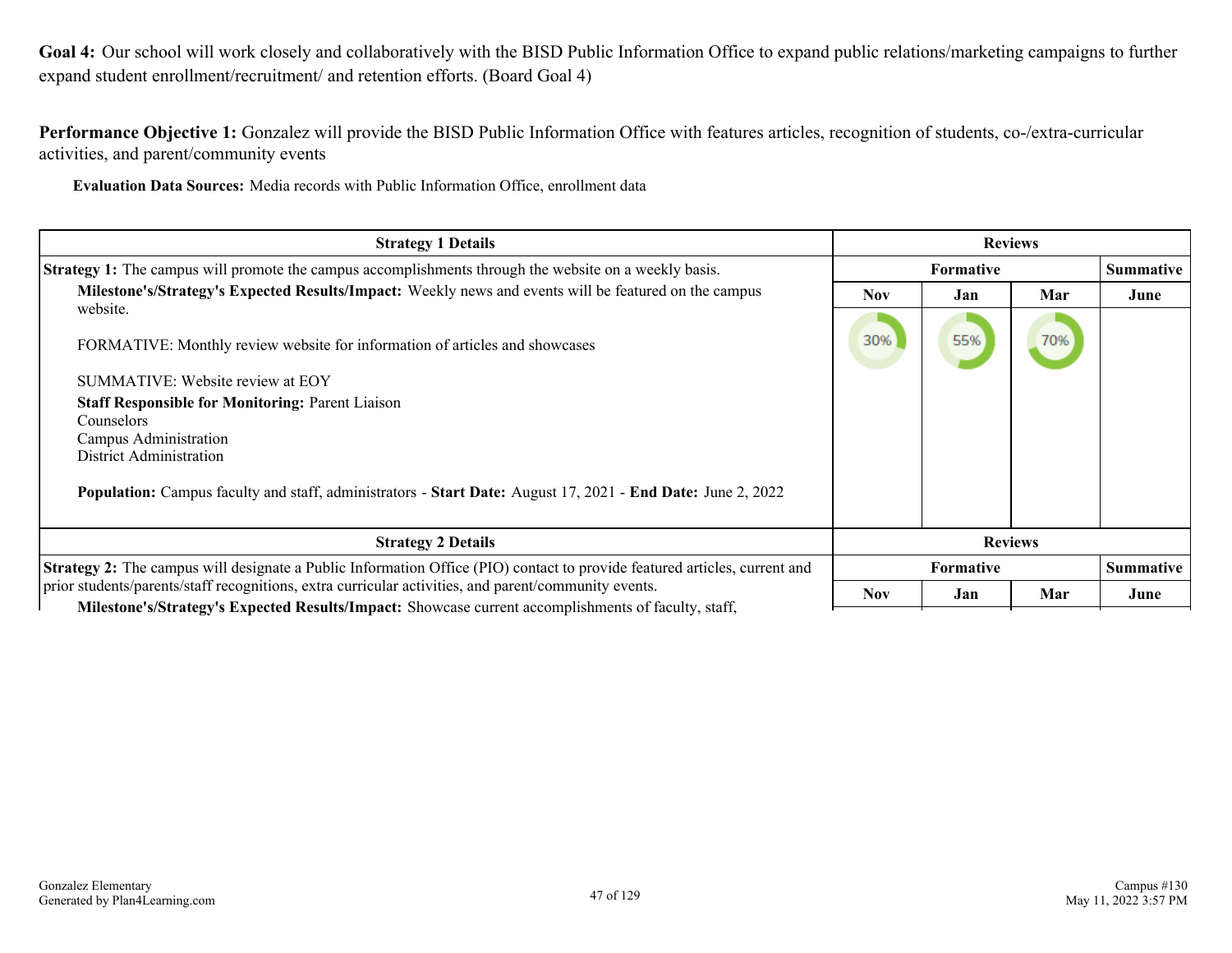| students, and major events.                                                                                                             | 70%         | 50% | 80% |  |
|-----------------------------------------------------------------------------------------------------------------------------------------|-------------|-----|-----|--|
| FORMATIVE: Submission of information for articles and showcases                                                                         |             |     |     |  |
| SUMMATIVE: Annual compilation of articles and presentation/showcases                                                                    |             |     |     |  |
| <b>Staff Responsible for Monitoring: Parent Liaison</b>                                                                                 |             |     |     |  |
| Counselors                                                                                                                              |             |     |     |  |
| Campus Administration                                                                                                                   |             |     |     |  |
| <b>Population:</b> Campus faculty and staff, and administrators - <b>Start Date:</b> August 17, 2021 - <b>End Date:</b> June 2,<br>2022 |             |     |     |  |
|                                                                                                                                         |             |     |     |  |
|                                                                                                                                         |             |     |     |  |
|                                                                                                                                         |             |     |     |  |
|                                                                                                                                         |             |     |     |  |
| Accomplished<br>Continue/Modify<br>No Progress<br>100%<br>0%                                                                            | Discontinue |     |     |  |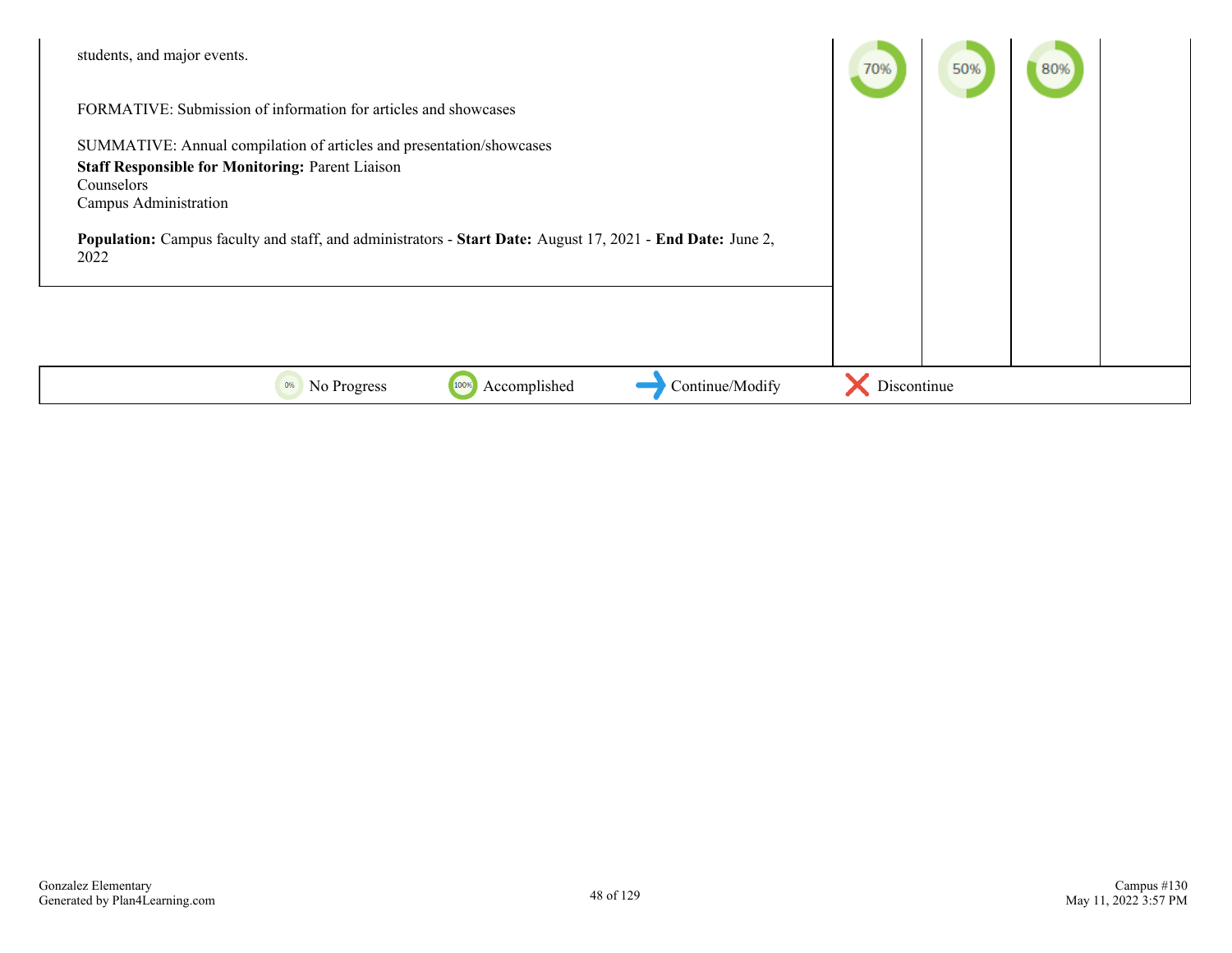**Goal 5:** Gonzalez will maintain a safe and disciplined environment conducive to student learning. (TEA Ch. 4, Obj. 8)

**Performance Objective 1:** Disciplinary placements for In school suspension (ISS) and Out of school suspensions (OSS) will decrease by 5% for 2020-2021 and will not be disproportionate for any population.

**Evaluation Data Sources:** ISS/OSS reports for district and campus disaggregated by special served populations including ESL, Special Education, At-Risk and economically disadvantaged, eSchool behavior RtI plans and monitoring reports, plans for addressing Bullying, Teen Violence, and others.

| <b>Strategy 1 Details</b>                                                                                                                            |            | <b>Reviews</b> |                |                  |
|------------------------------------------------------------------------------------------------------------------------------------------------------|------------|----------------|----------------|------------------|
| Strategy 1: Promote awareness and notification of Student Code of Conduct (SCC) to students, parents, staff & community                              | Formative  |                |                | <b>Summative</b> |
| through campus distribution of SCC, District Web site, and campus presentations to ensure all students are afforded due<br>process and their rights. | <b>Nov</b> | Jan            | Mar            | June             |
| Milestone's/Strategy's Expected Results/Impact: FORMATIVE:<br>Signed SCC Acknowledgement Forms<br>Agendas and Sign-in forms                          | 45%        | 50%            | 75%            |                  |
| <b>SUMMATIVE:</b><br>Composite of end of year documentation<br><b>Staff Responsible for Monitoring: Principals</b><br><b>Assistant Principals</b>    |            |                |                |                  |
| Campus staff<br>Public Information                                                                                                                   |            |                |                |                  |
| Parental Involvement                                                                                                                                 |            |                |                |                  |
| Population: Parents, Staff, and Community - Start Date: August 17, 2021 - End Date: September 24, 2021                                               |            |                |                |                  |
| <b>Strategy 2 Details</b>                                                                                                                            |            |                | <b>Reviews</b> |                  |
| Strategy 2: Parents will be notified of any discipline referral outlined in the Student Code of Conduct as mandated by                               |            | Formative      |                | <b>Summative</b> |
| policy.<br>Milestone's/Strategy's Expected Results/Impact: FORMATIVE:                                                                                | <b>Nov</b> | Jan            | Mar            | June             |
| <b>Completed Referral Forms</b><br><b>SUMMATIVE:</b>                                                                                                 | 35%        | 55%            | 85%            |                  |
| Composite of end of year documentation                                                                                                               |            |                |                |                  |
| <b>Staff Responsible for Monitoring: Principals</b><br><b>Assistant Principals</b>                                                                   |            |                |                |                  |
| Population: Campus faculty and staff, and administrators - Start Date: August 17, 2021 - End Date:<br>September 24, 2021                             |            |                |                |                  |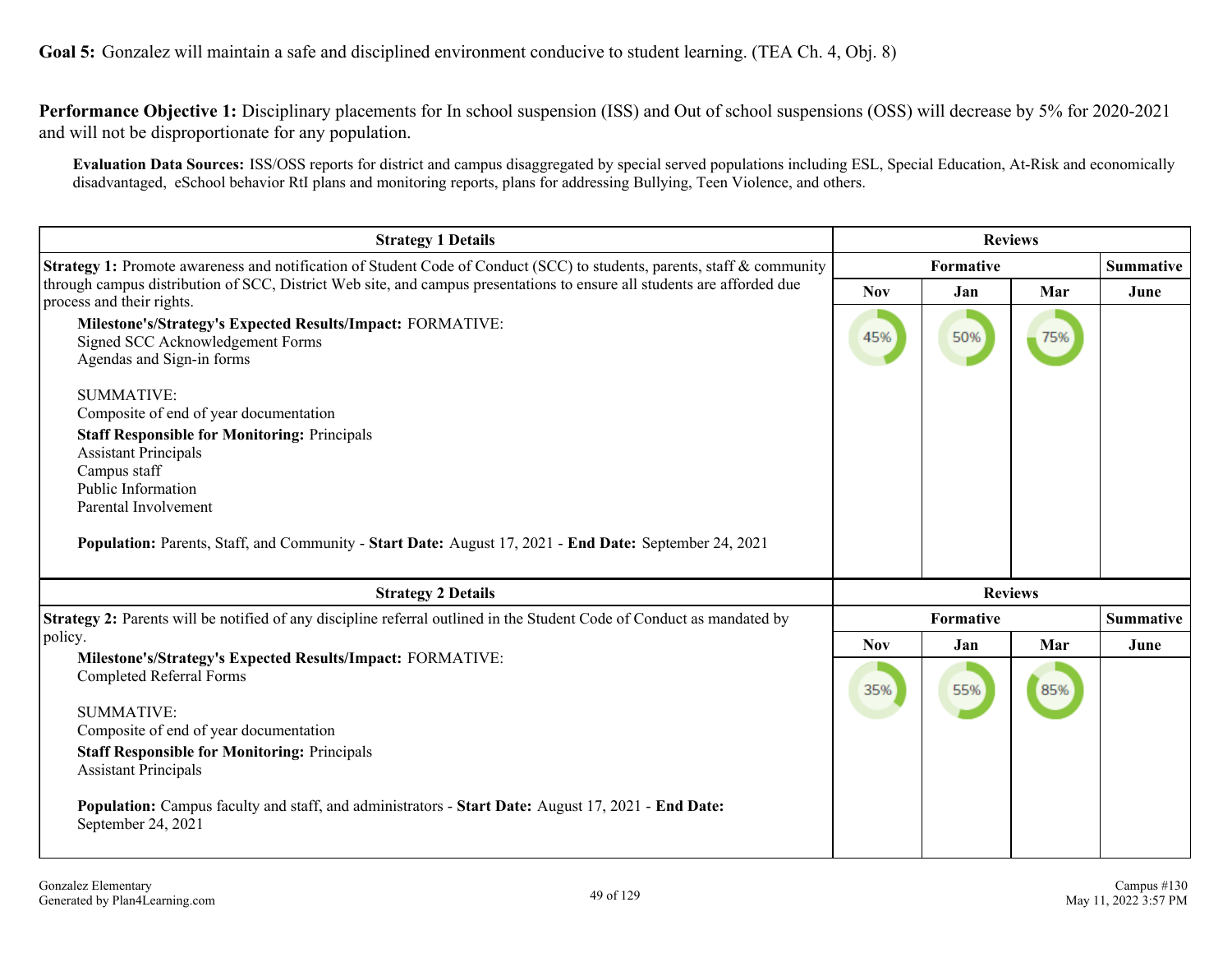| <b>Strategy 3 Details</b>                                                                                                                                                       | <b>Reviews</b> |                  |     |                  |
|---------------------------------------------------------------------------------------------------------------------------------------------------------------------------------|----------------|------------------|-----|------------------|
| <b>Strategy 3:</b> Provide training for administrators and new teachers:                                                                                                        |                | <b>Formative</b> |     | <b>Summative</b> |
| $(a)$ to effectively utilize RtI modules (Success Ed) to handle classroom discipline so that out of school suspensions and<br>discretionary removals are used as a last resort; | <b>Nov</b>     | Jan              | Mar | June             |
| (b) assure students' rights and due process are afforded in order to have a safe and disciplined environment conducive to<br>student learning.                                  | 30%            | 60%              | 65% |                  |
| Milestone's/Strategy's Expected Results/Impact: FORMATIVE:                                                                                                                      |                |                  |     |                  |
| Agenda<br>Sign-in sheets                                                                                                                                                        |                |                  |     |                  |
| SUMMATIVE:                                                                                                                                                                      |                |                  |     |                  |
| <b>Session Evaluations</b>                                                                                                                                                      |                |                  |     |                  |
| <b>Staff Responsible for Monitoring: Principals</b><br><b>Assistant Principals</b><br>Counselors<br><b>RTI</b> Specialist                                                       |                |                  |     |                  |
| Population: Administrators, Teachers - Start Date: August 17, 2021 - End Date: September 24, 2021                                                                               |                |                  |     |                  |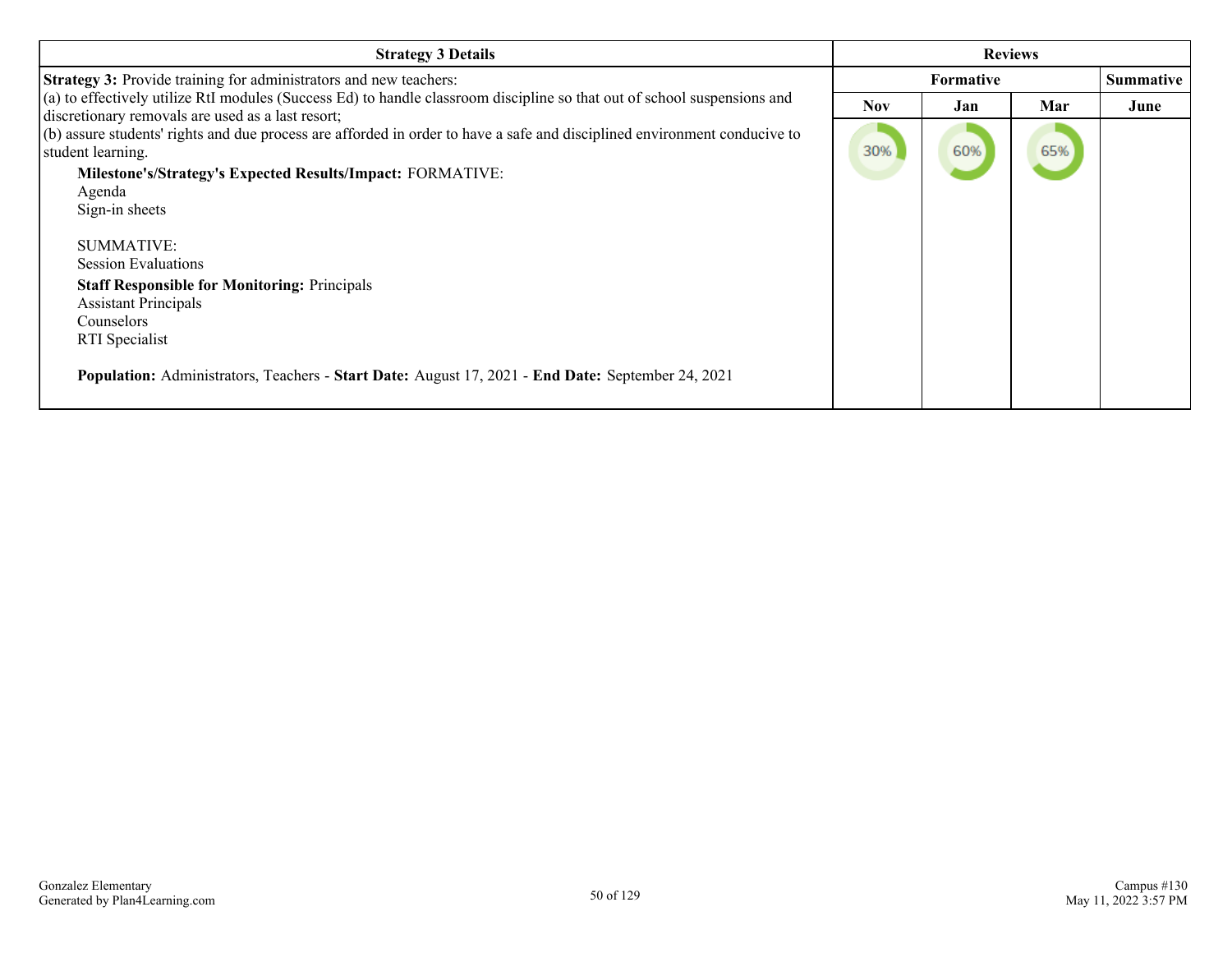| <b>Strategy 4 Details</b>                                                                                         | <b>Reviews</b> |           |     |      |  |
|-------------------------------------------------------------------------------------------------------------------|----------------|-----------|-----|------|--|
| Strategy 4: Provide professional development based on level of expertise and need in the following areas:         |                | Formative |     |      |  |
| a.) Bullying Prevention                                                                                           | <b>Nov</b>     | Jan       | Mar | June |  |
| b.) Violence/conflict resolution                                                                                  |                |           |     |      |  |
| c.) Recent drug use trends                                                                                        |                |           |     |      |  |
| d.) Resiliency/Developmental Assets                                                                               | 30%            | 50%       | 80% |      |  |
| e.) Dating Violence                                                                                               |                |           |     |      |  |
| f.) Signs of Child Abuse                                                                                          |                |           |     |      |  |
| g.) Response to Intervention (RtI) Model for behavior research based interventions                                |                |           |     |      |  |
| Allow staff to recognize and address the issue, as a preventive measure.                                          |                |           |     |      |  |
| h.) SEL - Quaver                                                                                                  |                |           |     |      |  |
| I.) MTSS to include social-emotional learning                                                                     |                |           |     |      |  |
| J.) trauma-informed care training                                                                                 |                |           |     |      |  |
| Milestone's/Strategy's Expected Results/Impact: FORMATIVE:                                                        |                |           |     |      |  |
|                                                                                                                   |                |           |     |      |  |
| Attendance                                                                                                        |                |           |     |      |  |
| Roster, Professional Development                                                                                  |                |           |     |      |  |
| Evaluation, PEIMS<br>Discipline Reports                                                                           |                |           |     |      |  |
|                                                                                                                   |                |           |     |      |  |
| <b>SUMMATIVE:</b>                                                                                                 |                |           |     |      |  |
| <b>Session Evaluations</b>                                                                                        |                |           |     |      |  |
| <b>Staff Responsible for Monitoring: Administrators,</b>                                                          |                |           |     |      |  |
| Principals, APs,                                                                                                  |                |           |     |      |  |
| Counselors,                                                                                                       |                |           |     |      |  |
| Professional                                                                                                      |                |           |     |      |  |
| Development,                                                                                                      |                |           |     |      |  |
| <b>Behavioral Specialists</b>                                                                                     |                |           |     |      |  |
| RtI Specialist                                                                                                    |                |           |     |      |  |
| <b>BISD PD</b>                                                                                                    |                |           |     |      |  |
| Population: Administrators, Campus Staff & Faculty - Start Date: August 17, 2021 - End Date: December<br>10, 2021 |                |           |     |      |  |
|                                                                                                                   |                |           |     |      |  |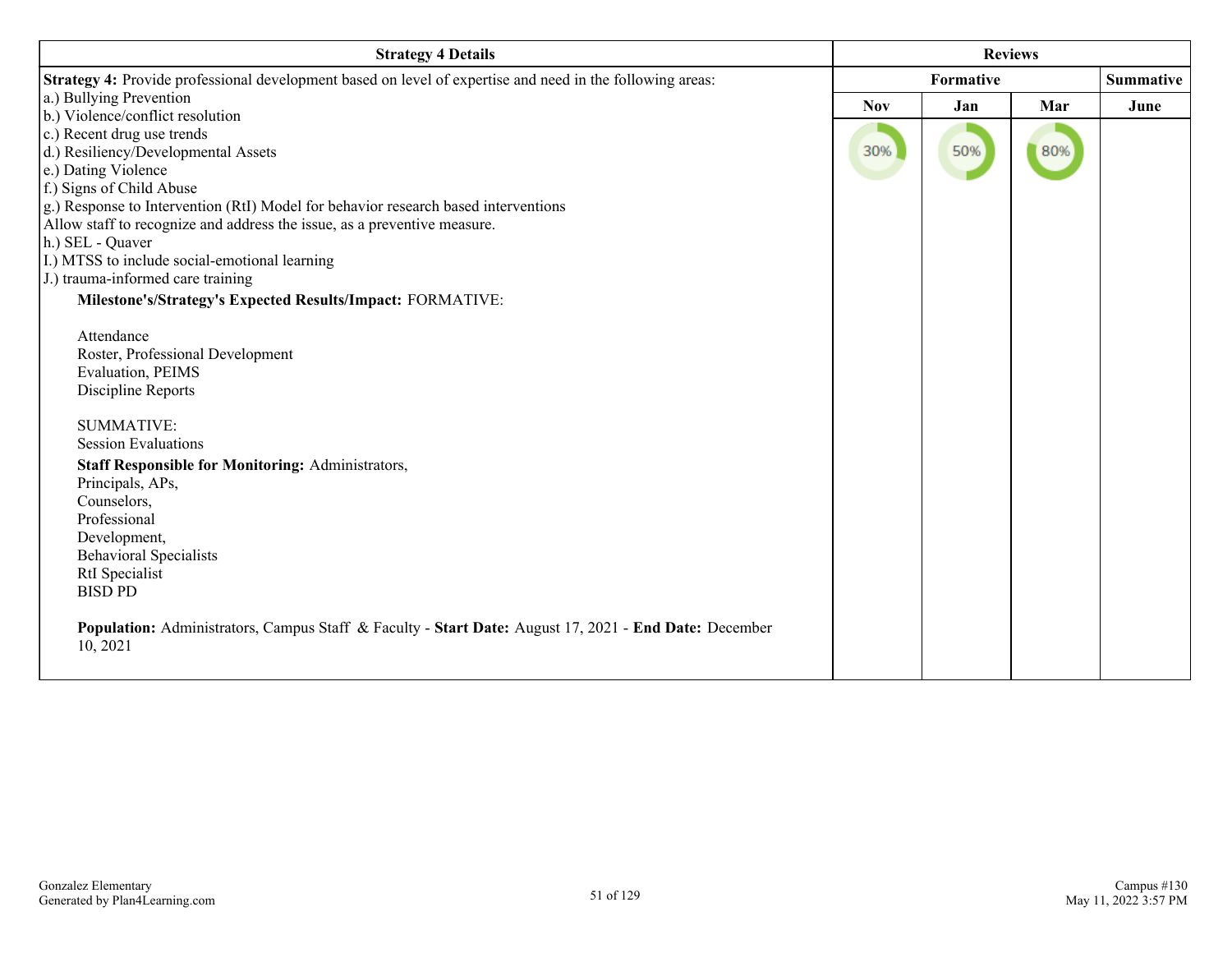| <b>Strategy 5 Details</b>                                                                                            | <b>Reviews</b> |     |     |                  |
|----------------------------------------------------------------------------------------------------------------------|----------------|-----|-----|------------------|
| <b>Strategy 5: Parent Presentations will be made periodically at campuses</b>                                        | Formative      |     |     | <b>Summative</b> |
| Gang Awareness                                                                                                       | <b>Nov</b>     | Jan | Mar | June             |
| <b>Bullying</b>                                                                                                      |                |     |     |                  |
| Dating Violence                                                                                                      |                |     |     |                  |
| <b>Internet Safety</b>                                                                                               | 30%            | 50% | 75% |                  |
| Drug, Alcohol and Tobacco Awareness                                                                                  |                |     |     |                  |
| Gun Safety                                                                                                           |                |     |     |                  |
| Teen CERT                                                                                                            |                |     |     |                  |
| Truancy                                                                                                              |                |     |     |                  |
| TAC 11.252 Comprehensive Counseling Program                                                                          |                |     |     |                  |
| EOP-Safety Procedures to educate parents to be able to recognize the signs and symptoms related to certain offenses. |                |     |     |                  |
| Milestone's/Strategy's Expected Results/Impact: FORMATIVE:                                                           |                |     |     |                  |
| Evaluations, Sign-In Sheets,                                                                                         |                |     |     |                  |
| <b>SUMMATIVE:</b>                                                                                                    |                |     |     |                  |
|                                                                                                                      |                |     |     |                  |
| Composite of end of year documentation                                                                               |                |     |     |                  |
| PEIMS Discipline                                                                                                     |                |     |     |                  |
| <b>Staff Responsible for Monitoring: Principals</b>                                                                  |                |     |     |                  |
| <b>Assistant Principals</b>                                                                                          |                |     |     |                  |
| Counselors                                                                                                           |                |     |     |                  |
| Parental Involvement                                                                                                 |                |     |     |                  |
|                                                                                                                      |                |     |     |                  |
| Schoolwide and Targeted Assistance Title I Elements: 3.2 - Population: Administrators, Campus Staff &                |                |     |     |                  |
| Faculty, Guidance & Counseling Administration, Students and Parents - Start Date: August 17, 2021 - End              |                |     |     |                  |
| <b>Date:</b> June 2, 2022                                                                                            |                |     |     |                  |
|                                                                                                                      |                |     |     |                  |
|                                                                                                                      |                |     |     |                  |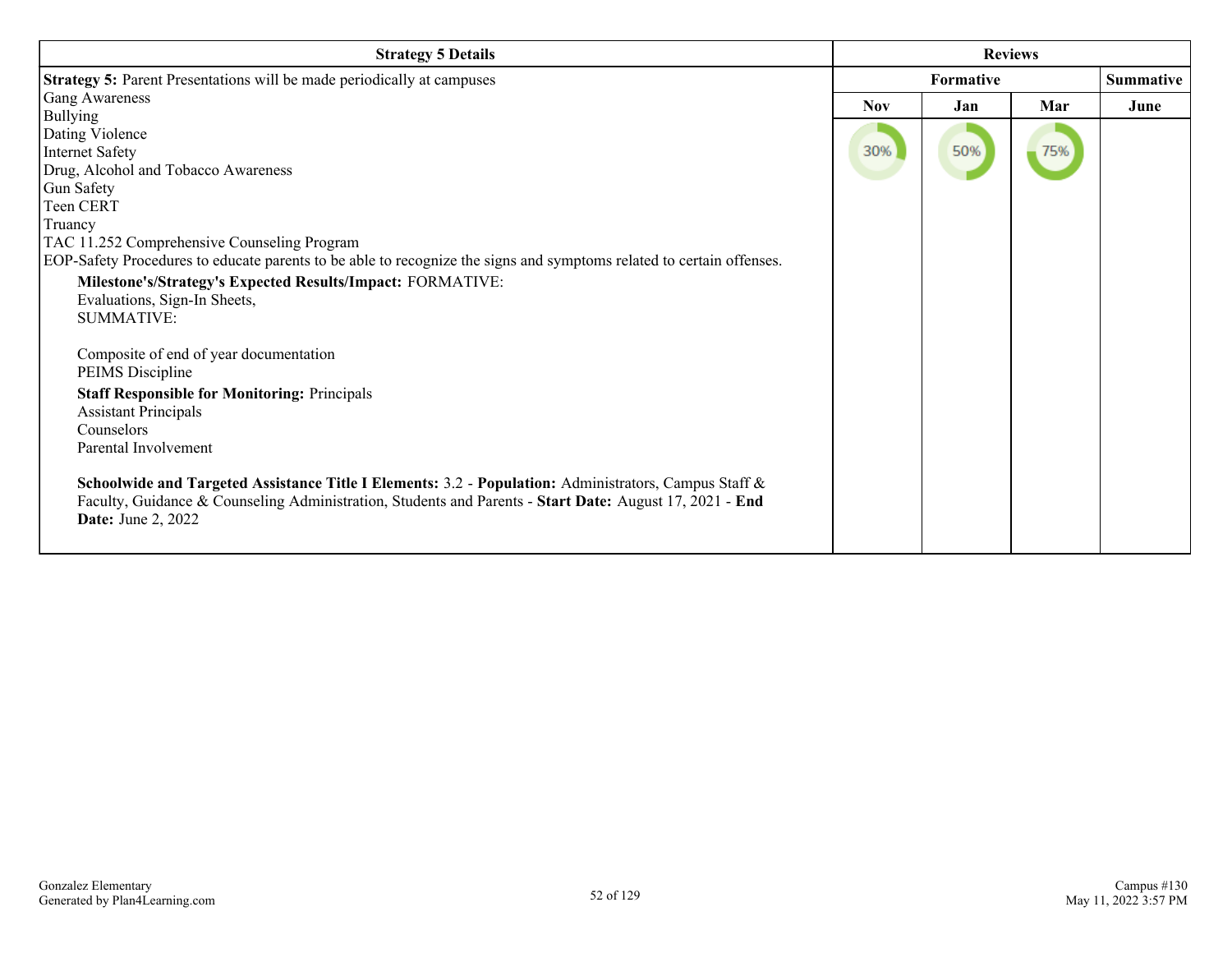| <b>Strategy 6 Details</b>                                                                                                                                                                                                                                                                                                                                                                                      | <b>Reviews</b>    |            |            |                  |
|----------------------------------------------------------------------------------------------------------------------------------------------------------------------------------------------------------------------------------------------------------------------------------------------------------------------------------------------------------------------------------------------------------------|-------------------|------------|------------|------------------|
| <b>Strategy 6:</b> Provide conflict resolution skills through presentations for students in order to reduce the number of office                                                                                                                                                                                                                                                                               | <b>Formative</b>  |            |            | <b>Summative</b> |
| referrals in the areas of :<br><b>Gang Awareness</b><br>Bullying/Harassment<br>Dating Violence<br><b>Internet Safety</b><br>Drug, Alcohol and Tobacco Awareness<br>TAC 11.252 Comprehensive Counseling Program                                                                                                                                                                                                 | <b>Nov</b><br>30% | Jan<br>65% | Mar<br>80% | June             |
| Milestone's/Strategy's Expected Results/Impact: FORMATIVE:<br>Student academic progress<br>number of discipline referrals<br><b>SUMMATIVE:</b><br>Counselor student log<br><b>Staff Responsible for Monitoring: Administrator for Guidance &amp; Counseling</b><br>Campus Admin.<br>Campus Counselors<br>Population: Administrators, Faculty, and Staff - Start Date: August 17, 2021 - End Date: June 2, 2022 |                   |            |            |                  |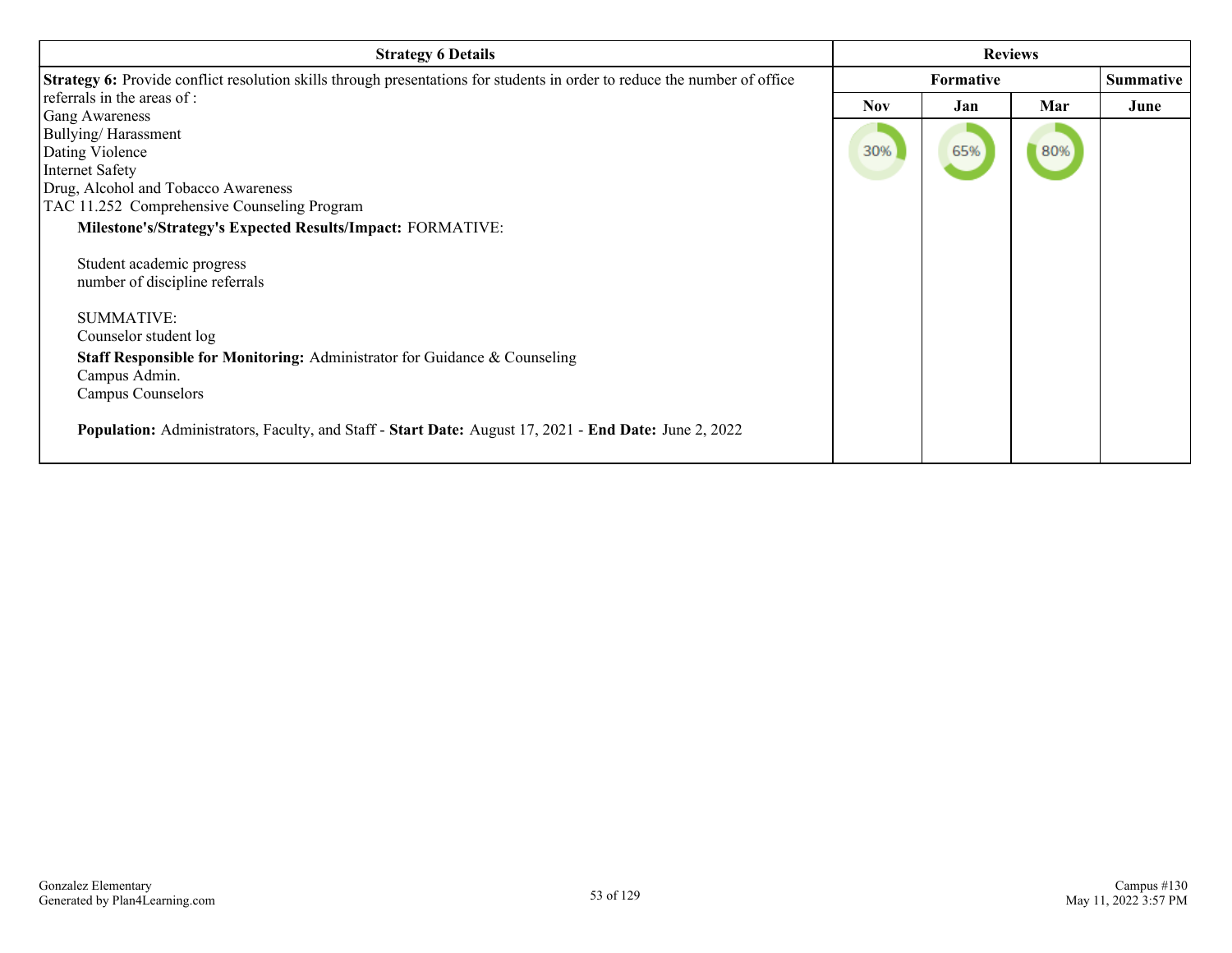| <b>Strategy 7 Details</b>                                                                                                                                                                                                                                                                                                                                                                                                                                                                                                                            | <b>Reviews</b> |            |                |                  |
|------------------------------------------------------------------------------------------------------------------------------------------------------------------------------------------------------------------------------------------------------------------------------------------------------------------------------------------------------------------------------------------------------------------------------------------------------------------------------------------------------------------------------------------------------|----------------|------------|----------------|------------------|
| Strategy 7: Implement campus attendance goals that address procedures, roles, responsibilities and a formal written plan                                                                                                                                                                                                                                                                                                                                                                                                                             |                | Formative  |                | <b>Summative</b> |
| for Monitoring / management included in campus Improvement Plan.<br>Ensure that campus student attendance meets District and State rates so that students meet their full educational potential                                                                                                                                                                                                                                                                                                                                                      | <b>Nov</b>     | Jan        | Mar            | June             |
| Milestone's/Strategy's Expected Results/Impact: Weekly review of Campus attendance<br>rates<br>Monitor campus Attendance                                                                                                                                                                                                                                                                                                                                                                                                                             | 30%            | 55%        | 85%            |                  |
| Management plans as needed by campus                                                                                                                                                                                                                                                                                                                                                                                                                                                                                                                 |                |            |                |                  |
| visitations by attendance office                                                                                                                                                                                                                                                                                                                                                                                                                                                                                                                     |                |            |                |                  |
| <b>Staff Responsible for Monitoring: Principal</b><br>Asst. Principals<br>PEIMS Supervisor<br><b>Attendance Clerks</b><br><b>Attendance Liaisons</b><br>Attendance Office<br>Data Entry Clerk<br>Population: All students Pk3-5th including TI MI LEP SE AR DYS GT - Start Date: August 17, 2021 - End<br><b>Date:</b> June 2, 2022                                                                                                                                                                                                                  |                |            |                |                  |
| <b>Strategy 8 Details</b>                                                                                                                                                                                                                                                                                                                                                                                                                                                                                                                            |                |            | <b>Reviews</b> |                  |
| Strategy 8: Reduce by 5% yearly the out-of-school suspensions on every campus by researching and evaluating 2019                                                                                                                                                                                                                                                                                                                                                                                                                                     |                | Formative  |                | <b>Summative</b> |
| through 2020 number of days students were absent due to OSS.                                                                                                                                                                                                                                                                                                                                                                                                                                                                                         | <b>Nov</b>     | Mar<br>Jan |                | June             |
| To increase campus student attendance rates and improve student instructional levels.<br>Milestone's/Strategy's Expected Results/Impact: Principal will<br>analyze OSS report at<br>end of each 6 wks to<br>determine increase or<br>decrease in OSS<br><b>Staff Responsible for Monitoring: Principal</b><br>PEIMS Supervisor<br><b>Attendance Clerk</b><br><b>Computer Services</b><br><b>Pupil Services</b><br>Population: All students Pk3-5th including TI MI LEP SE AR DYS GT - Start Date: August 17, 2021 - End<br><b>Date:</b> June 2, 2022 | 30%            | 50%        | 55%            |                  |
| 100%<br>Accomplished<br>Continue/Modify<br>No Progress                                                                                                                                                                                                                                                                                                                                                                                                                                                                                               | Discontinue    |            |                |                  |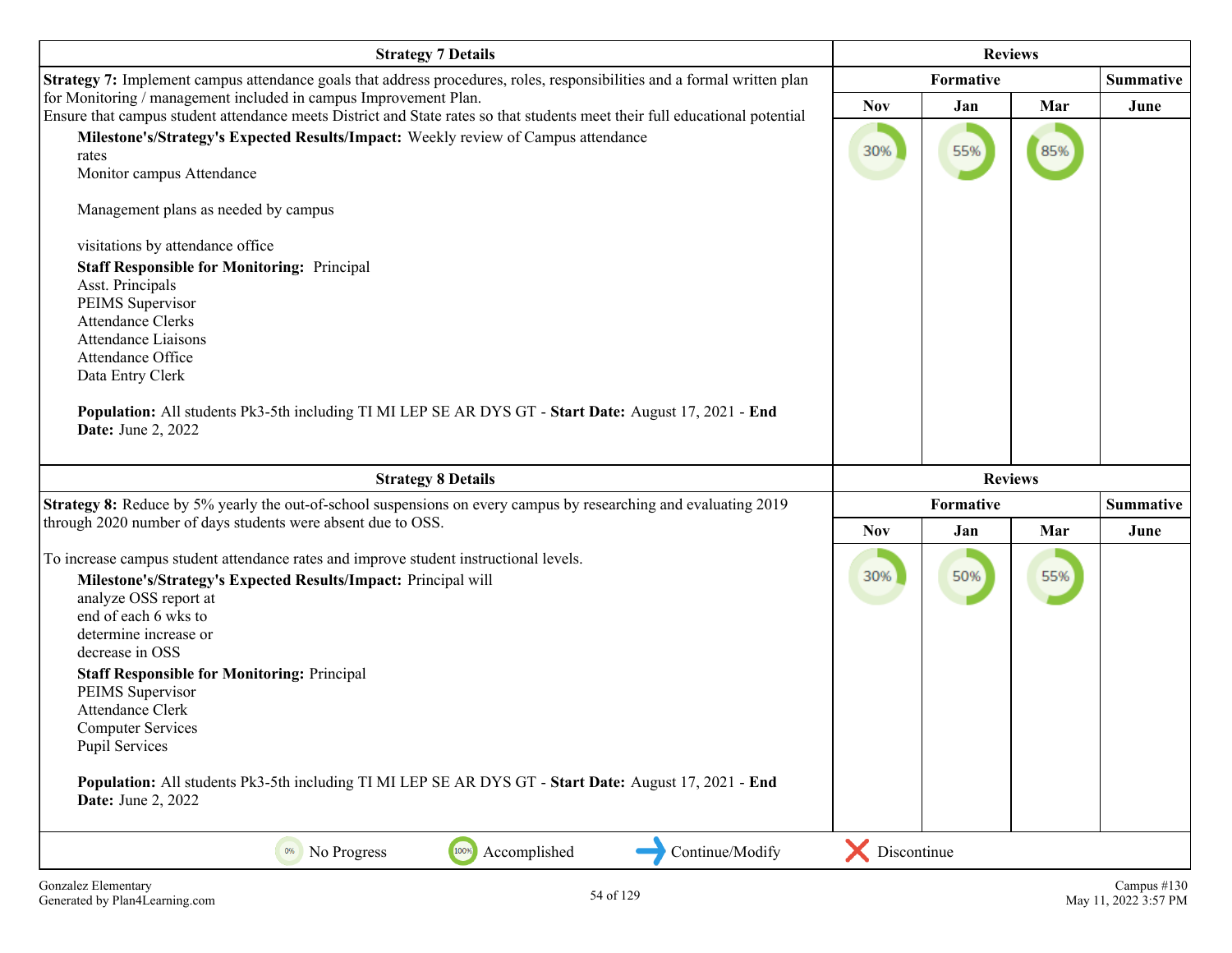**Performance Objective 2:** Refine and implement all safety plans across the district to ensure students are safe in the event of a crisis.

**Evaluation Data Sources:** Updated safety plan checklist, published district safety plans, Unsafe Schools PEIMS report.

| <b>Strategy 1 Details</b>                                                                                                                                                                                                                                                                                 | <b>Reviews</b> |     |     |           |
|-----------------------------------------------------------------------------------------------------------------------------------------------------------------------------------------------------------------------------------------------------------------------------------------------------------|----------------|-----|-----|-----------|
| Strategy 1: Campuses will develop and maintain an Emergency Operations Plan.                                                                                                                                                                                                                              | Formative      |     |     | Summative |
| Plan must be multi-hazard in nature                                                                                                                                                                                                                                                                       | <b>Nov</b>     | Jan | Mar | June      |
| Must be reviewed and updated annually by the campus safety and security committee.                                                                                                                                                                                                                        | 25%            | 50% | 75% |           |
| The following drills must be practiced accordingly: Lock down drills (3 times per year), Shelter-in-place, Reverse<br>evacuation, Drop & Cover, Evacuation.                                                                                                                                               |                |     |     |           |
| In order to prevent, protect against, respond to, recover from, and mitigate the effects of incidents, regardless of cause, size,<br>location, or complexity, in order to reduce the loss of life and property and harm to the environment.<br>Milestone's/Strategy's Expected Results/Impact: FORMATIVE: |                |     |     |           |
| Action Reviews, Sign-In Sheets, Evaluations, Audits                                                                                                                                                                                                                                                       |                |     |     |           |
| <b>SUMMATIVE:</b>                                                                                                                                                                                                                                                                                         |                |     |     |           |
| Composite of end of year documentation<br>EOP documentation                                                                                                                                                                                                                                               |                |     |     |           |
| <b>Staff Responsible for Monitoring: Principal</b><br><b>Assistant Principal</b><br>BISD Police & Security                                                                                                                                                                                                |                |     |     |           |
| Population: PK3 - 5th grade TI MI LEP SE AR GT DYS - Start Date: August 17, 2021 - End Date: June 2,<br>2022                                                                                                                                                                                              |                |     |     |           |
| 100%<br>Accomplished<br>No Progress<br>Continue/Modify<br>0%                                                                                                                                                                                                                                              | Discontinue    |     |     |           |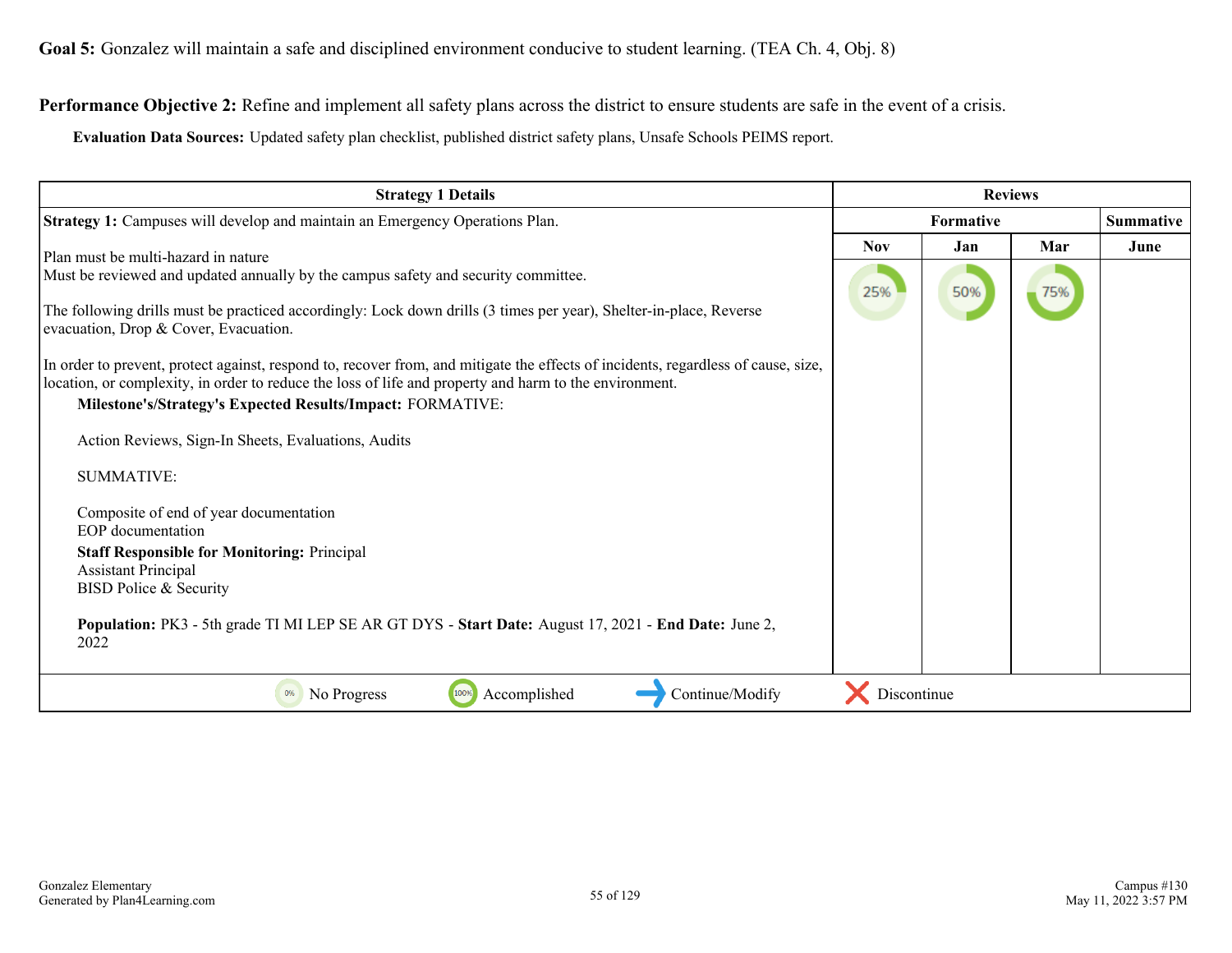**Goal 6:** Gonzalez, in collaboration with the Board of Trustees, District Staff, Administration, Parents, and Community will provide required support and resources for the attainment of educational excellence and equity. Parents will be full partners with educators in the education of their children. (TEA Ch. 4, Obj. 1)

**Performance Objective 1:** There will be a 5% increase of parents involved in campus/district parental involvement activities from 2020-2021 to 2021-2022. Habra un incremento del 5% de padres involucadros en actividades en la escuela/distrito del 2020 - 2021 al 2021 - 2022.

**Evaluation Data Sources:** Completed Title I-A Parental Involvement Compliance Checklist, Campus CNA and Title I Parent Survey, Parent Meeting Attendance Rates

| <b>Strategy 1 Details</b>                                                                                                                                                                                                                                                                                                                                                                                                                                                                                                                                                                                                                                                                                                                                                                                                                                                                                                                                                                                                                                                                                                                                                                                                                                                                                                                          | <b>Reviews</b> |           |     |                  |
|----------------------------------------------------------------------------------------------------------------------------------------------------------------------------------------------------------------------------------------------------------------------------------------------------------------------------------------------------------------------------------------------------------------------------------------------------------------------------------------------------------------------------------------------------------------------------------------------------------------------------------------------------------------------------------------------------------------------------------------------------------------------------------------------------------------------------------------------------------------------------------------------------------------------------------------------------------------------------------------------------------------------------------------------------------------------------------------------------------------------------------------------------------------------------------------------------------------------------------------------------------------------------------------------------------------------------------------------------|----------------|-----------|-----|------------------|
| <b>Strategy 1:</b> We will hold weekly Parent Meetings during flexible days and times to discuss parental issues, lock-down and                                                                                                                                                                                                                                                                                                                                                                                                                                                                                                                                                                                                                                                                                                                                                                                                                                                                                                                                                                                                                                                                                                                                                                                                                    |                | Formative |     | <b>Summative</b> |
| safety procedures, CIP, SBDM, and to encourage parent volunteers with the purpose of educating parents with current<br>information that address issues and expectations that will impact their children's academic and attendance needs.                                                                                                                                                                                                                                                                                                                                                                                                                                                                                                                                                                                                                                                                                                                                                                                                                                                                                                                                                                                                                                                                                                           | <b>Nov</b>     | Jan       | Mar | June             |
| Snacks and beverages will be served.                                                                                                                                                                                                                                                                                                                                                                                                                                                                                                                                                                                                                                                                                                                                                                                                                                                                                                                                                                                                                                                                                                                                                                                                                                                                                                               |                |           |     |                  |
| Supplies such as paper, pencils, pens, and markers will also be made available to the parents.                                                                                                                                                                                                                                                                                                                                                                                                                                                                                                                                                                                                                                                                                                                                                                                                                                                                                                                                                                                                                                                                                                                                                                                                                                                     | 25%            | 55%       | 85% |                  |
| La Escuela Gonzalez tendra juntas semanales durante los tiempos y dias flexibles para discutir los problemas de los padres.<br>Procedimientos de seguridad y cierre total, CIP, SBDM y motivar a los padres a ser voluntarios aperitivos y bebedas seran<br>servidas. Articules como papel, lapices, boligrafos y marcadores tambien estaran disponibles a los padres.<br>Milestone's/Strategy's Expected Results/Impact: Formative:<br>District and Campus Parental Involvement Policy<br>Contact Logs, Composite Report, Monthly Calendar<br>Summative:<br>Composite of End of Year survey<br>Title I-A Parental Involvement Compliance Checklist<br>Increase percentage of parent participation<br>Increase percentage of student attendance<br><b>Staff Responsible for Monitoring: Principals</b><br>Liaisons<br>Schoolwide and Targeted Assistance Title I Elements: 3.1 - Population: Parents/Padres - Start Date: August<br>17, 2021 - End Date: June 2, 2022<br>Funding Sources: food and refreshments - 199 Local funds - 199-61-6499-53-130-y-99-000-Y, Supplies - 211<br>Title I-A - 211-61-6399-00-130-y-30-0f2-y - \$900, Technology - 211 Title I-A - 211-61-6499-53-130-<br>y-30-0f2-y, Employee Travel - 211 Title I-A - 211-61-6411-00-130-y-30-0f2-y - \$900, Refreshments - 211 Title<br>I-A - 211-61-6499-53-130-Y-30 - \$900 |                |           |     |                  |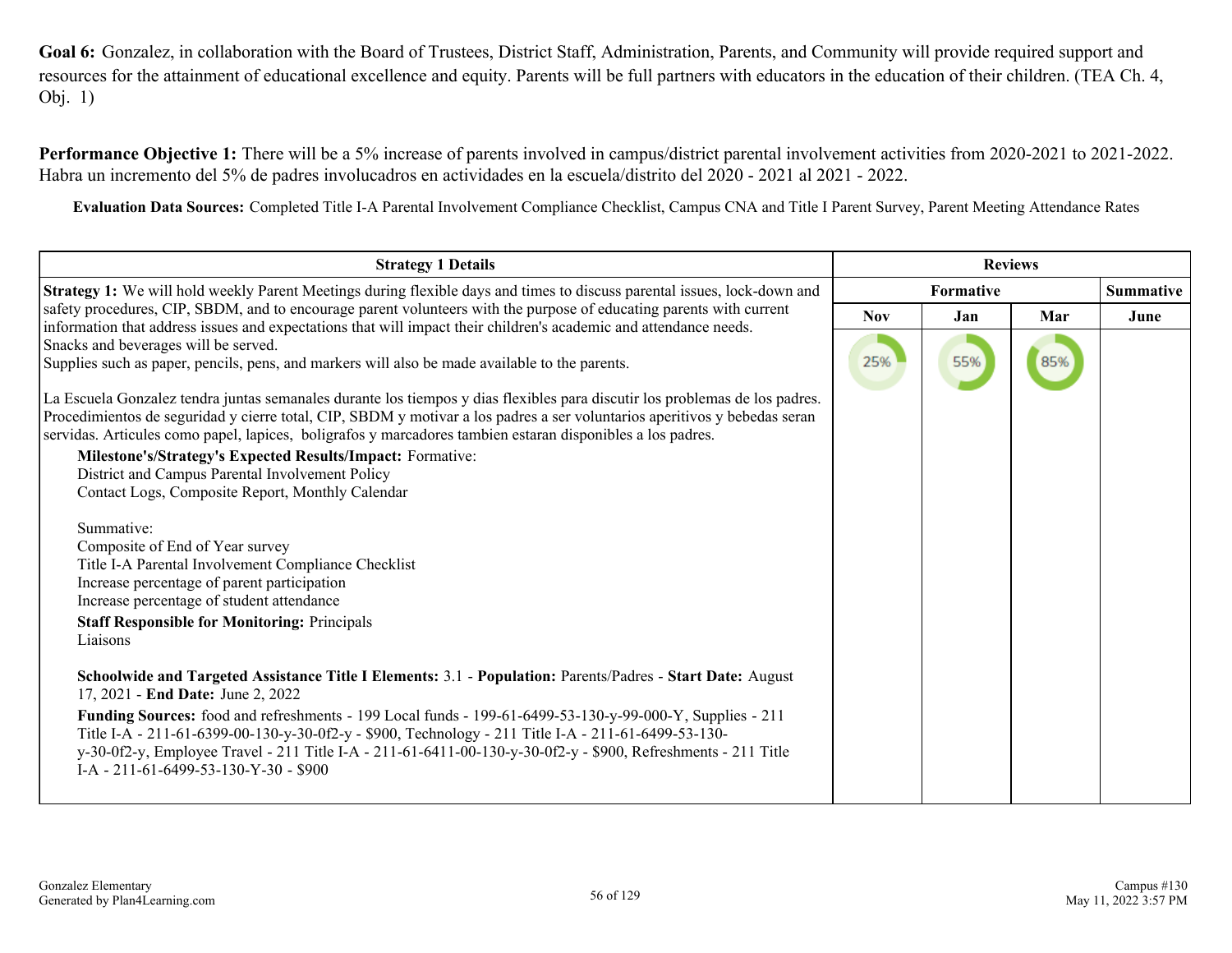| <b>Strategy 2 Details</b>                                                                                                                                                                                                                                                                                                                                                                                                                                                                                                                                                                                                                                                                                                                                                                                                                                                                                    | <b>Reviews</b> |                  |      |                  |
|--------------------------------------------------------------------------------------------------------------------------------------------------------------------------------------------------------------------------------------------------------------------------------------------------------------------------------------------------------------------------------------------------------------------------------------------------------------------------------------------------------------------------------------------------------------------------------------------------------------------------------------------------------------------------------------------------------------------------------------------------------------------------------------------------------------------------------------------------------------------------------------------------------------|----------------|------------------|------|------------------|
| <b>Strategy 2:</b> Gonzalez Elementary will develop and disseminate a Parent and Family Engagement Policy and the School-                                                                                                                                                                                                                                                                                                                                                                                                                                                                                                                                                                                                                                                                                                                                                                                    |                | Formative        |      |                  |
| Parent-Student compact during flexible meeting days and times so as to delineate how parents of participating Title I-A<br>students will be actively involved at the district/campus level with the intention to increase parent participation.                                                                                                                                                                                                                                                                                                                                                                                                                                                                                                                                                                                                                                                              | <b>Nov</b>     | Jan              | Mar  | June             |
| Completar y distribuir a los padres la Poliza de Involucramiento de padres durante la juntas flexibles y tiempos para<br>delinear como los padres participaran activamente en la escuela y en el districto con la intencion de mejorar la participacion.<br>Milestone's/Strategy's Expected Results/Impact: Formative: District and Campus Parental Involvement<br>Policy, Contact Logs, Composite Report, Monthly Calendar<br>Summative: Composite of End of Year survey Title I-A Parental Involvement Compliance Checklist, Increase<br>percentage of parent participation and student attendance, and increase student STAAR Scores.<br><b>Staff Responsible for Monitoring: Principal</b><br>Parent Liaisons<br>Schoolwide and Targeted Assistance Title I Elements: 3.1 - Population: School, Parents, Students Escuela,<br>Padres, Estudiantes - Start Date: August 17, 2021 - End Date: June 2, 2022 | 90%            | 90%              |      |                  |
| <b>Strategy 3 Details</b>                                                                                                                                                                                                                                                                                                                                                                                                                                                                                                                                                                                                                                                                                                                                                                                                                                                                                    |                | <b>Reviews</b>   |      |                  |
| <b>Strategy 3:</b> Conduct flexible meeting dates and times for the Annual Title I Meeting to inform parents of services provided                                                                                                                                                                                                                                                                                                                                                                                                                                                                                                                                                                                                                                                                                                                                                                            |                | <b>Formative</b> |      | <b>Summative</b> |
| through Title I funds.<br>Llevar a cabo una reunion anual de Titulo I durante dias y horarios de reunion flexibles para informar a los padres de los                                                                                                                                                                                                                                                                                                                                                                                                                                                                                                                                                                                                                                                                                                                                                         | <b>Nov</b>     | Jan              | Mar  | June             |
| servicios que se brindan a traves de los fondos del Titulo I.<br>Schoolwide and Targeted Assistance Title I Elements: 3.2 - Population: Parents/Padres - Start Date: August<br>17, 2021 - End Date: September 17, 2021                                                                                                                                                                                                                                                                                                                                                                                                                                                                                                                                                                                                                                                                                       | 100%           | 100%             | 100% |                  |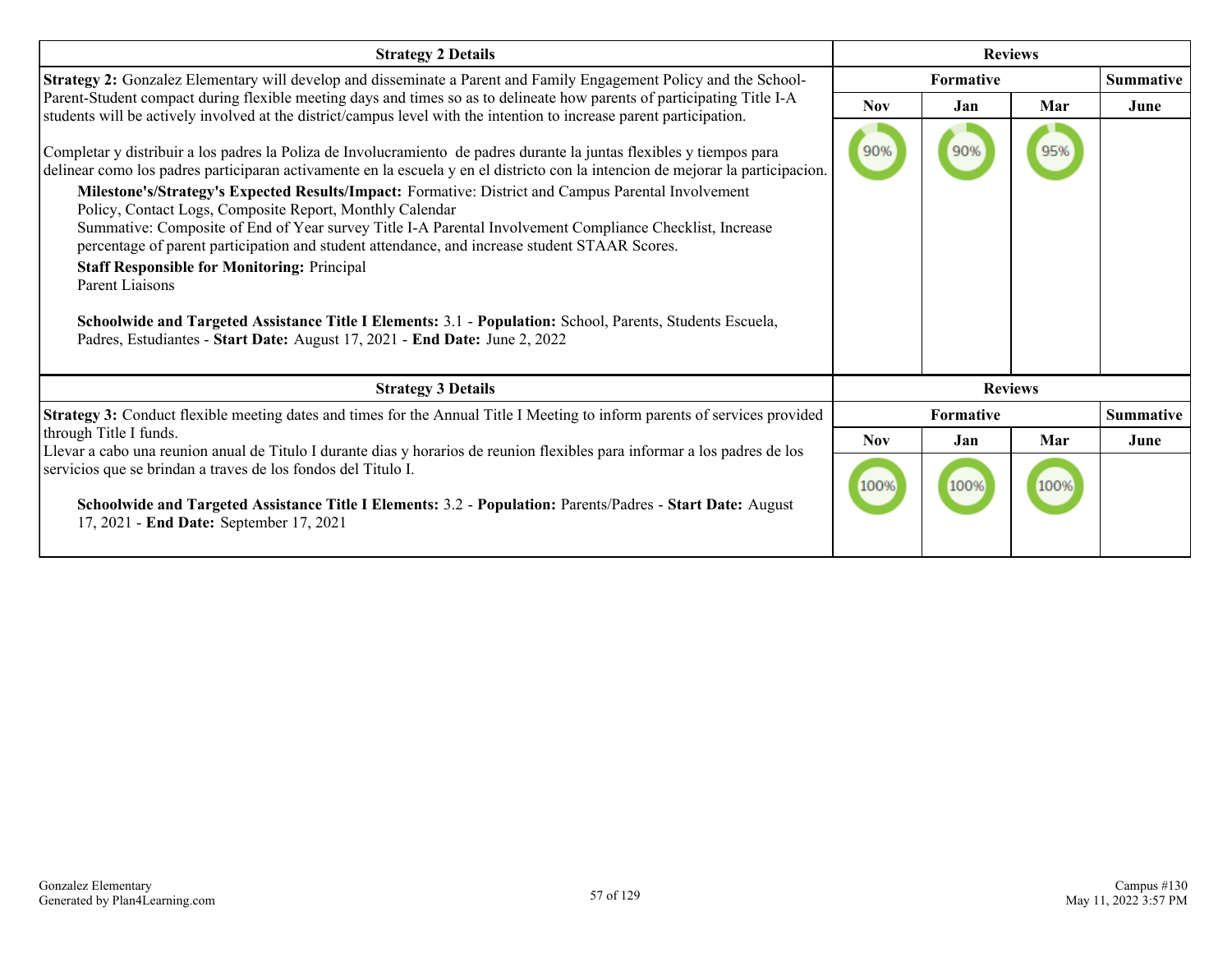| <b>Strategy 4 Details</b>                                                                                                                                                                                                                                      | <b>Reviews</b> |     |     |                  |
|----------------------------------------------------------------------------------------------------------------------------------------------------------------------------------------------------------------------------------------------------------------|----------------|-----|-----|------------------|
| <b>Strategy 4:</b> Conduct an annual Title I Parent Survey to evaluate the effectiveness of District and/or Campus Parental                                                                                                                                    | Formative      |     |     | <b>Summative</b> |
| Involvement efforts.                                                                                                                                                                                                                                           | <b>Nov</b>     | Jan | Mar | June             |
| Llevar a cabo una encuesta anual para padres de Titulo I para evaluar la eficacia de los esfuerzos de participacion de los<br>padres en el Distrito y / Escuela.<br><b>Milestone's/Strategy's Expected Results/Impact: Formative:</b><br><b>Survey Results</b> | 15%            | 15% | 35% |                  |
| Summative:<br>Composite of survey results                                                                                                                                                                                                                      |                |     |     |                  |
| Title I-A Parental Involvement Compliance Checklist<br><b>Staff Responsible for Monitoring: Principals</b><br>Parent<br>Liaison<br>Dean<br>Population: Parents/Padres - Start Date: April 1, 2022 - End Date: April 29, 2022                                   |                |     |     |                  |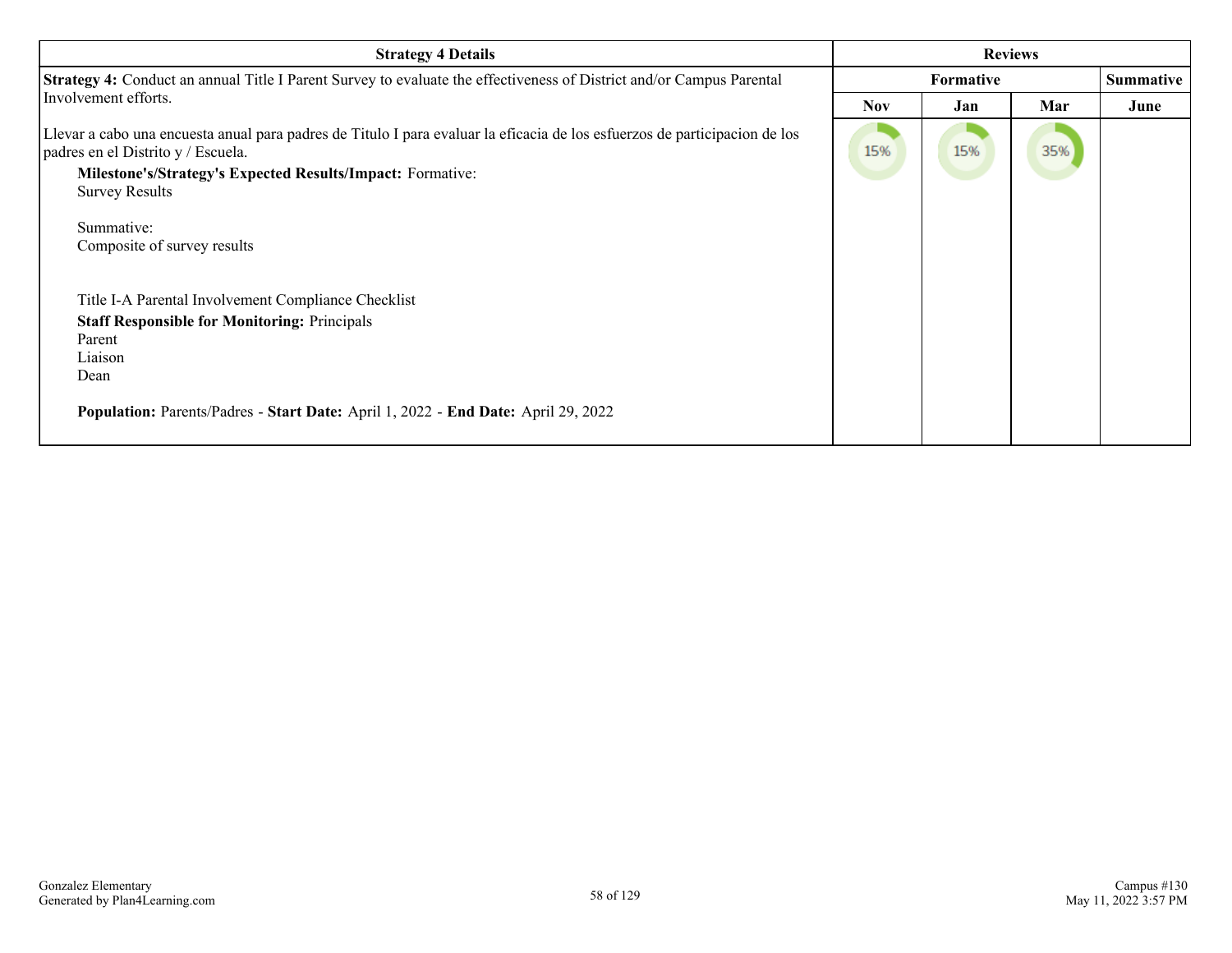| <b>Strategy 5 Details</b>                                                                                                                                                                                                                                                                                                                                                                                                    | <b>Reviews</b> |           |     |      |
|------------------------------------------------------------------------------------------------------------------------------------------------------------------------------------------------------------------------------------------------------------------------------------------------------------------------------------------------------------------------------------------------------------------------------|----------------|-----------|-----|------|
| Strategy 5: Ensure representation of community and parent involvement in the decision-making process. Parents will                                                                                                                                                                                                                                                                                                           |                | Formative |     |      |
| participate in the review and/or revision of the following to ensure program requirements are met:                                                                                                                                                                                                                                                                                                                           | <b>Nov</b>     | Jan       | Mar | June |
| Asegurar la representacion de la comunidad y la participacion de los padres en el proceso de toma de decisiones. Los padres<br>participaran en la revision y / o revision de lo siguiente para garantizar que se cumplan los requisitos del programa:<br>Parental Involvement Policy-Poliza de Involucramiento de Padres<br>School-Parent-Student Compact/Convenio de Escuela-Padres- Estudiantes<br>Campus Improvement Plan | 25%            | 55%       | 65% |      |
| Milestone's/Strategy's Expected Results/Impact: Formative:                                                                                                                                                                                                                                                                                                                                                                   |                |           |     |      |
| Calendar<br>Agendas<br>Sign-in Sheets<br>Minutes<br>Fliers<br>PI Policy<br>Compact<br>Parent<br>Representative List<br>Summative:<br>Composite of meeting minutes<br>Title I-A Parental Involvement Compliance Checklist<br><b>STAAR Results</b>                                                                                                                                                                             |                |           |     |      |
| <b>Staff Responsible for Monitoring: Principals</b><br>Parent Liaisons<br>Schoolwide and Targeted Assistance Title I Elements: 3.1 - Population: Parents - Start Date: August 17,<br>2021 - End Date: June 2, 2022                                                                                                                                                                                                           |                |           |     |      |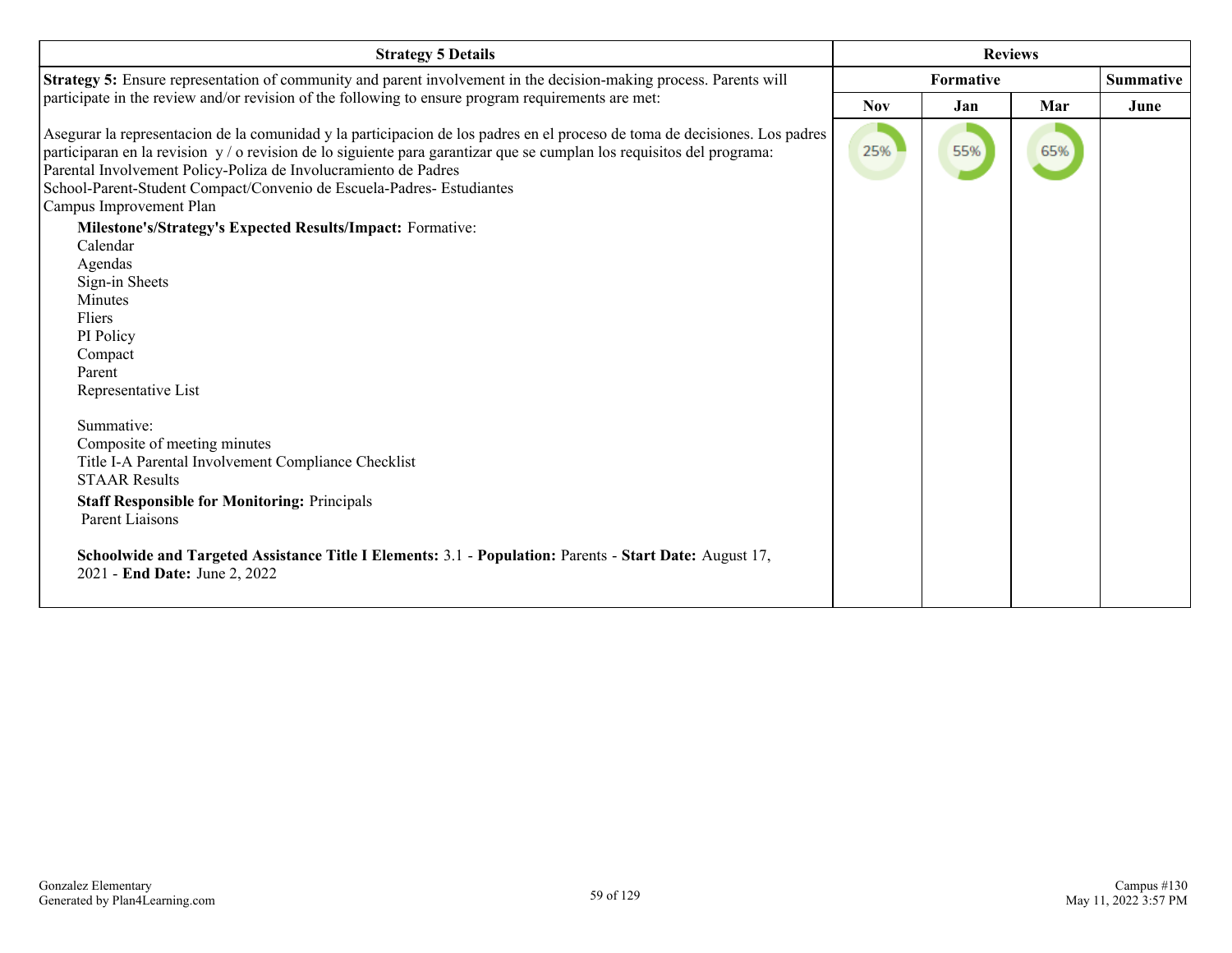| <b>Strategy 6 Details</b>                                                                                     | <b>Reviews</b> |                  |      |      |
|---------------------------------------------------------------------------------------------------------------|----------------|------------------|------|------|
| Strategy 6: Host a Parent Orientation Day to inform parents and community members of daily standard operation |                | <b>Summative</b> |      |      |
| procedures and District Policy.                                                                               | <b>Nov</b>     | Jan              | Mar  | June |
| <b>Student Code of Conduct</b>                                                                                |                |                  |      |      |
| Student-Parent-School Compact                                                                                 |                |                  |      |      |
| Parental Involvement Policy                                                                                   | 100%           | 100%             | 100% |      |
| <b>Emergency Operation Procedures</b>                                                                         |                |                  |      |      |
| Volunteer Guidelines and Opportunities                                                                        |                |                  |      |      |
| Campus Report Card                                                                                            |                |                  |      |      |
| State & District Assessments & Guidelines                                                                     |                |                  |      |      |
| Organice un Dia de Orientacion para Padres para informar a los padres y miembros de la comunidad sobre los    |                |                  |      |      |
| procedimientos de operacion esandar diarios y la Politica del Distrito.                                       |                |                  |      |      |
| Cadigo de Conducta Estudiantil                                                                                |                |                  |      |      |
| Acuerdo entre estudiante, padres y escuela                                                                    |                |                  |      |      |
| Polica de participacion de los padres                                                                         |                |                  |      |      |
| Procedimientos de operacion de emergencia                                                                     |                |                  |      |      |
| Pautas para voluntarios y oportunidades                                                                       |                |                  |      |      |
| Boleta de calificaciones del campus                                                                           |                |                  |      |      |
| Evaluaciones y pautas estatales y distritales.                                                                |                |                  |      |      |
| Milestone's/Strategy's Expected Results/Impact: Formative:                                                    |                |                  |      |      |
| Agendas                                                                                                       |                |                  |      |      |
| Sign-in sheets                                                                                                |                |                  |      |      |
| Fliers                                                                                                        |                |                  |      |      |
| <b>Brochures</b>                                                                                              |                |                  |      |      |
| Handouts                                                                                                      |                |                  |      |      |
| <b>Session Evaluations</b>                                                                                    |                |                  |      |      |
| Summative:                                                                                                    |                |                  |      |      |
| Discipline Referrals                                                                                          |                |                  |      |      |
| <b>STAAR Results</b>                                                                                          |                |                  |      |      |
| <b>Staff Responsible for Monitoring: Campus Administrators</b>                                                |                |                  |      |      |
| Parent Liaisons                                                                                               |                |                  |      |      |
| Population: Parents and Community - Start Date: August 17, 2021 - End Date: September 24, 2021                |                |                  |      |      |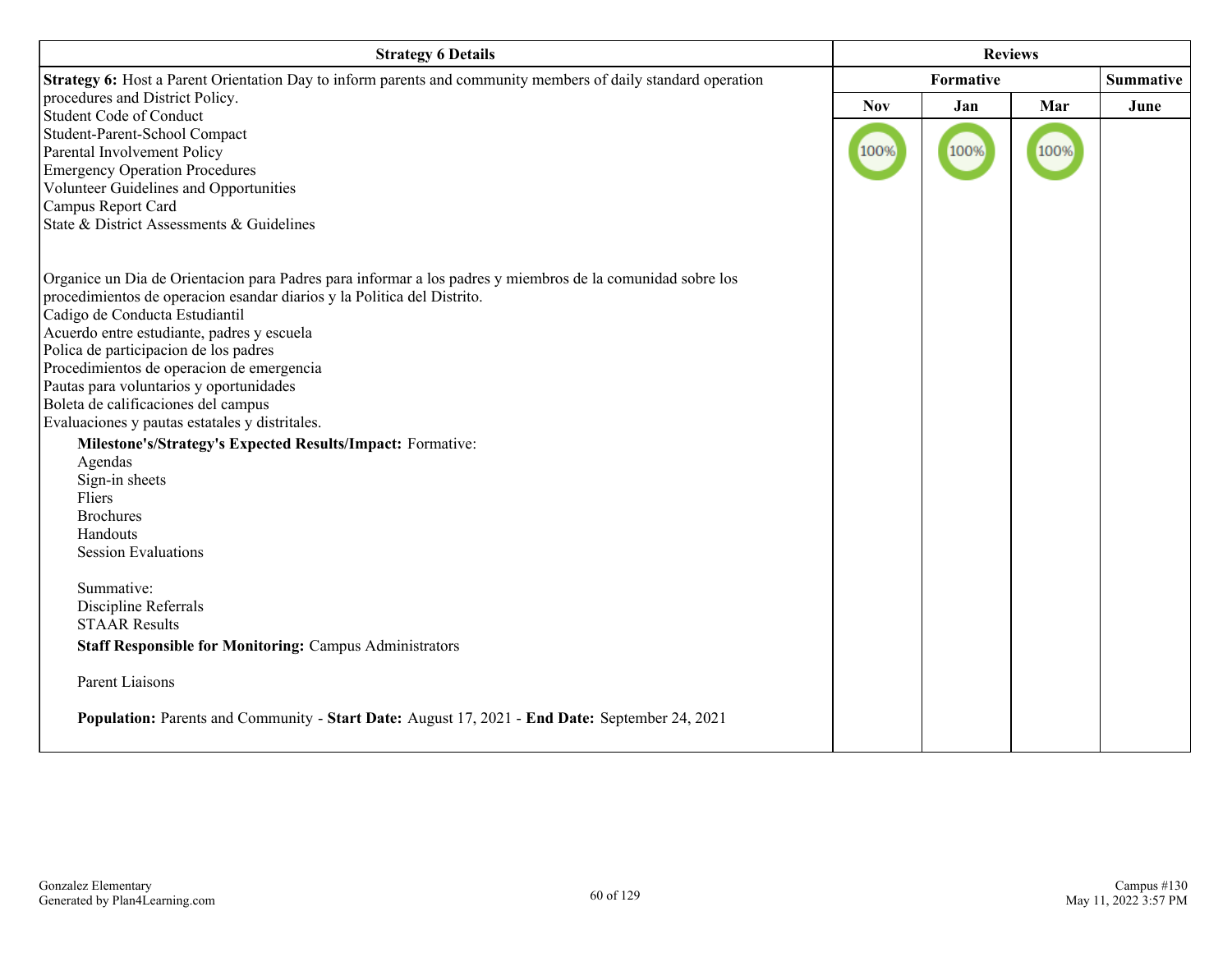| <b>Strategy 7 Details</b>                                                                                                                                                                                                                                                                                                                                                                                     | <b>Reviews</b> |                  |      |      |
|---------------------------------------------------------------------------------------------------------------------------------------------------------------------------------------------------------------------------------------------------------------------------------------------------------------------------------------------------------------------------------------------------------------|----------------|------------------|------|------|
| Strategy 7: Capitalize on District community resources by creating partnership agreements with agencies and                                                                                                                                                                                                                                                                                                   |                | <b>Summative</b> |      |      |
| organizations.                                                                                                                                                                                                                                                                                                                                                                                                | <b>Nov</b>     | Jan              | Mar  | June |
| Invite community agencies/ organizations to participate and disseminate information about the public services that their<br>agencies offer in order to continue building strong community partnerships.<br>Create partnerships through a campus volunteer program.<br>Recognize community partners and parent volunteers for their efforts in supporting district/campus goals to increase student<br>success | 30%            | 70%              | 100% |      |
| Capitalice los recursos de la comunidad del Distrito mediante la creación de acuerdos de asociación con agencias y<br>organizaciones.                                                                                                                                                                                                                                                                         |                |                  |      |      |
| Invite a las agencias / organizaciones de la comunidad a participar y difundir informacion sobre los servicios publicos que<br>ofrecen sus agencias para continuar construyendo asociaciones comunitarias solidas.                                                                                                                                                                                            |                |                  |      |      |
| Cree asociaciones a traves de un programa de voluntario.<br>Reconocer a los socios de la comunidad y a los padres voluntarios por sus esfuerzos para apoyar las metas del distrito<br>/escuela para aumentar el exito de los estudiantes.                                                                                                                                                                     |                |                  |      |      |
| Milestone's/Strategy's Expected Results/Impact: Formative:                                                                                                                                                                                                                                                                                                                                                    |                |                  |      |      |
| Agendas                                                                                                                                                                                                                                                                                                                                                                                                       |                |                  |      |      |
| Sign-in sheets                                                                                                                                                                                                                                                                                                                                                                                                |                |                  |      |      |
| Fliers                                                                                                                                                                                                                                                                                                                                                                                                        |                |                  |      |      |
| <b>Brochures</b>                                                                                                                                                                                                                                                                                                                                                                                              |                |                  |      |      |
| Handouts<br><b>Session Evaluations</b>                                                                                                                                                                                                                                                                                                                                                                        |                |                  |      |      |
| Summative:                                                                                                                                                                                                                                                                                                                                                                                                    |                |                  |      |      |
| Discipline Referrals                                                                                                                                                                                                                                                                                                                                                                                          |                |                  |      |      |
| <b>STAAR Results</b>                                                                                                                                                                                                                                                                                                                                                                                          |                |                  |      |      |
| <b>Staff Responsible for Monitoring: Campus Administrators Parent Liaisons</b>                                                                                                                                                                                                                                                                                                                                |                |                  |      |      |
| <b>Population:</b> Parents and Community - Start Date: August 17, 2021 - End Date: June 2, 2022                                                                                                                                                                                                                                                                                                               |                |                  |      |      |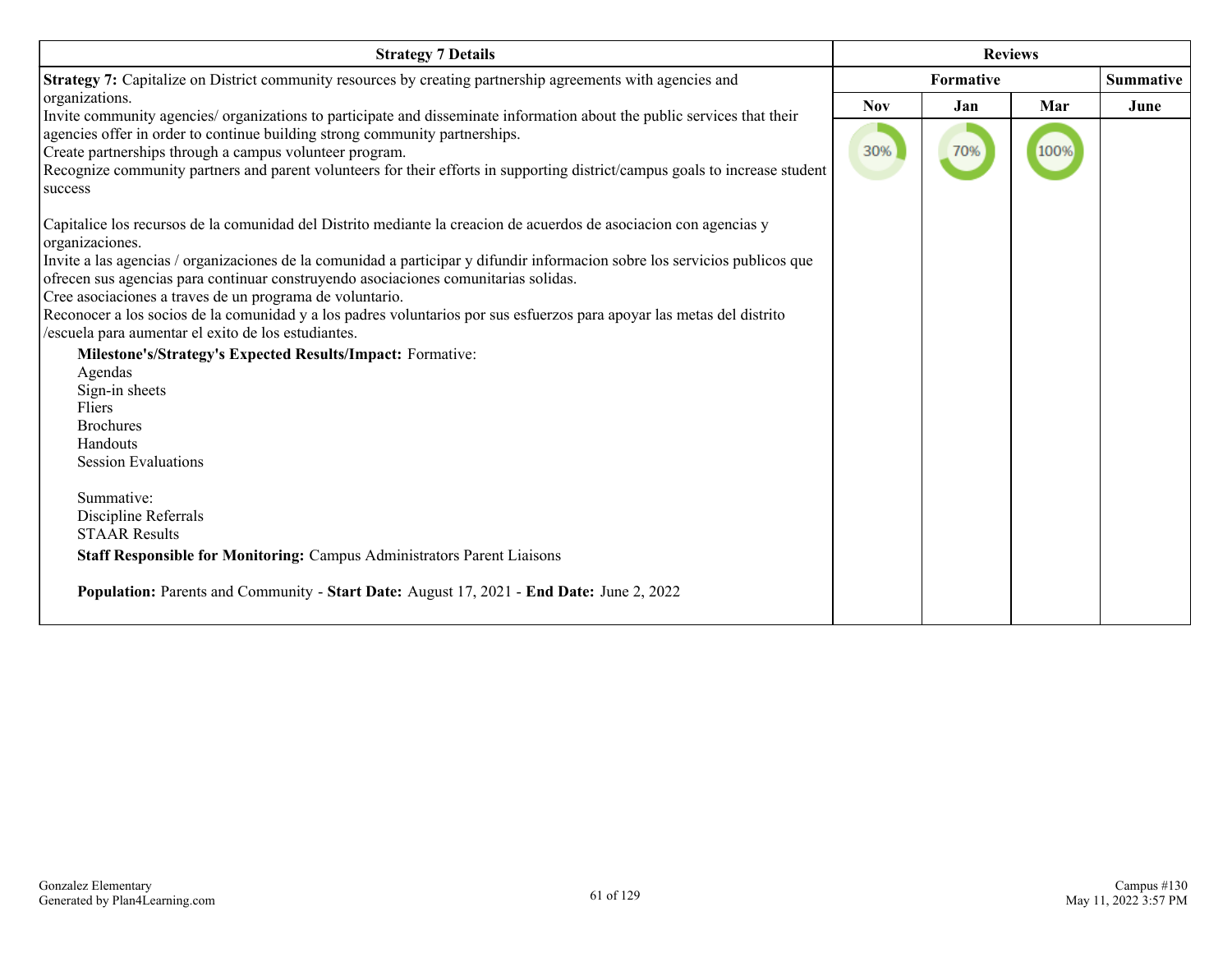| <b>Strategy 8 Details</b>                                                                                                                                                                                                                                                                                                                                                                                                                                                                                                                                                                                            | <b>Reviews</b>   |      |      |                  |
|----------------------------------------------------------------------------------------------------------------------------------------------------------------------------------------------------------------------------------------------------------------------------------------------------------------------------------------------------------------------------------------------------------------------------------------------------------------------------------------------------------------------------------------------------------------------------------------------------------------------|------------------|------|------|------------------|
| Strategy 8: Inform campus teachers during faculty and grade level meetings as to the academic and non-academic benefits                                                                                                                                                                                                                                                                                                                                                                                                                                                                                              | <b>Formative</b> |      |      | <b>Summative</b> |
| of a strong parent-school partnership.                                                                                                                                                                                                                                                                                                                                                                                                                                                                                                                                                                               | <b>Nov</b>       | Jan  | Mar  | June             |
| Informar a los maestros del campus durante las reuniones de profesores y de nivel de grado sobre los beneficios acadamicos<br>y no acadamicos de una asociacion solida entre padres y escuela.<br>Milestone's/Strategy's Expected Results/Impact: Formative:<br>Agendas<br>Sign-in Session Evaluations<br>sheets<br>Staff Responsible for Monitoring: Campus Administrators Parent Liaisons<br>Population: Parents and Community - Start Date: August 17, 2021 - End Date: June 2, 2022                                                                                                                              | 100%             | 100% | 100% |                  |
| <b>Strategy 9 Details</b>                                                                                                                                                                                                                                                                                                                                                                                                                                                                                                                                                                                            | <b>Reviews</b>   |      |      |                  |
| Strategy 9: Conduct an annual survey of Campus Administration and Staff to evaluate the support services provided by the                                                                                                                                                                                                                                                                                                                                                                                                                                                                                             | Formative        |      |      | <b>Summative</b> |
| Parental Involvement Department and the effectiveness of the Parental Involvement at the campus level in order to better<br>meet the needs of all stakeholders and to make more informative decisions for the following school year.                                                                                                                                                                                                                                                                                                                                                                                 | <b>Nov</b>       | Jan  | Mar  | June             |
| Conducir una encuesta anual de la Escuela, Administracion, y personal de la escuela para evaluar los servicios de apoyo que<br>brindan el departamento de involucramiento de padres y la eficiencia del Departamento de involucramiento en a nivel<br>escuela con el fin de satisfacer las necesidades de todos los interesados y hacer mas decisiones informativos para el<br>siguiente ano escolar.<br>Milestone's/Strategy's Expected Results/Impact: Formative:<br><b>Survey Results</b><br>Summative:<br>Composite of survey results<br>Staff Responsible for Monitoring: Campus Administrators Parent Liaisons | 10%              | 20%  | 50%  |                  |
| Population: BISD Employees, Parents and community - Start Date: April 1, 2022 - End Date: April 29, 2022                                                                                                                                                                                                                                                                                                                                                                                                                                                                                                             |                  |      |      |                  |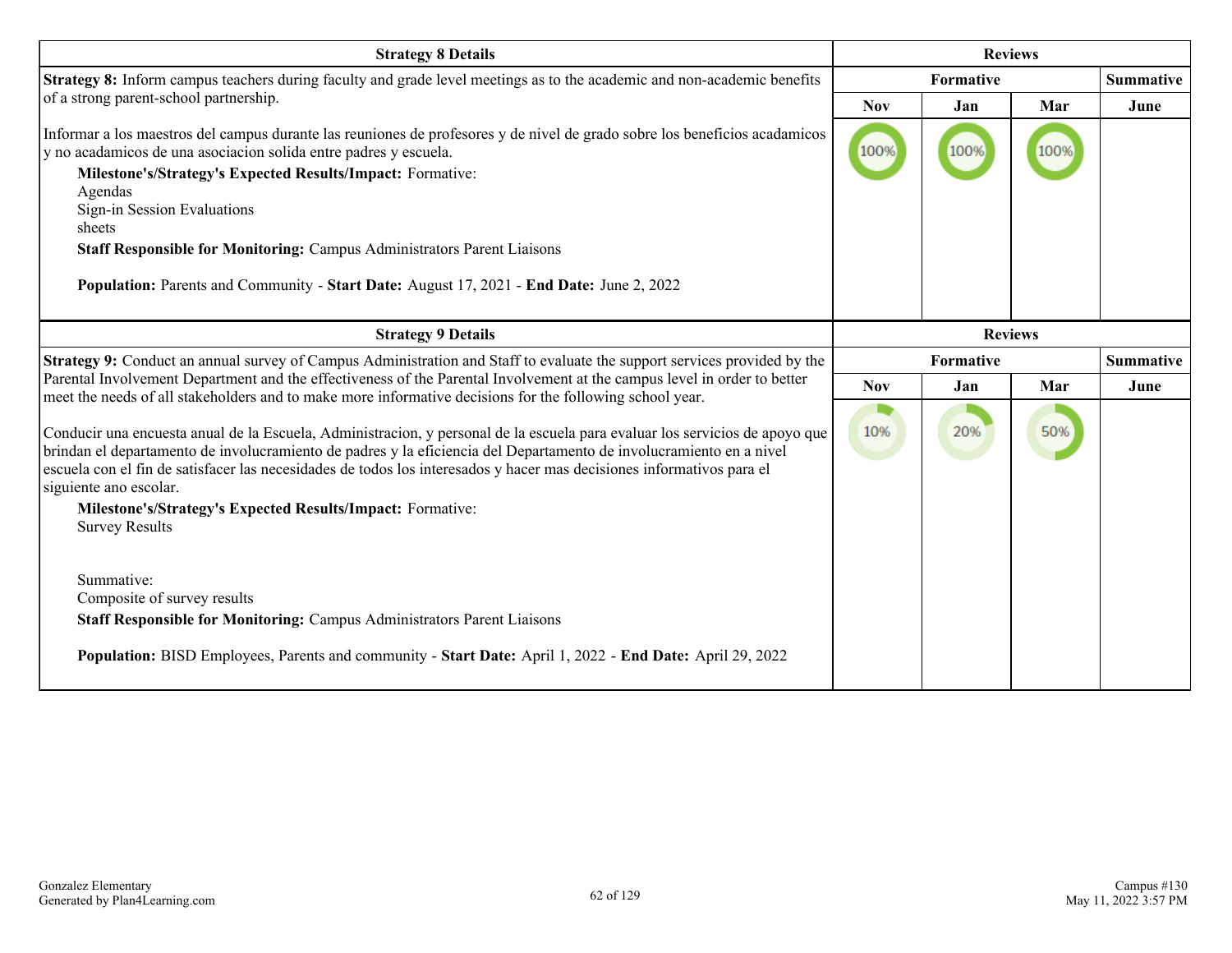| <b>Strategy 10 Details</b>                                                                                                                                                                                     | <b>Reviews</b>   |     |     |                  |
|----------------------------------------------------------------------------------------------------------------------------------------------------------------------------------------------------------------|------------------|-----|-----|------------------|
| Strategy 10: Provide flexible dates and times for Parent Education opportunities through parent conferences and parent                                                                                         | <b>Formative</b> |     |     | <b>Summative</b> |
| training sessions at Gonzalez Elem. Parent Center to address the needs and/or concerns and to disseminate information,<br>services and/or referrals to agencies that address the needs in the following areas: | <b>Nov</b>       | Jan | Mar | June             |
| Building Capacity through training using appropriate equipment and materials for parent and community access to                                                                                                |                  |     |     |                  |
| resources                                                                                                                                                                                                      | 25%              | 45% | 80% |                  |
| Early Childhood Reading Strategies                                                                                                                                                                             |                  |     |     |                  |
| Health Education-Families in Training<br>Special Populations (Bilingual, Dyslexia, G.T., Migrant, Special Education)                                                                                           |                  |     |     |                  |
| College Readiness - Drop-out and Violence Prevention -                                                                                                                                                         |                  |     |     |                  |
| Community agencies / organizations                                                                                                                                                                             |                  |     |     |                  |
|                                                                                                                                                                                                                |                  |     |     |                  |
| Proporcionar fechas y orarios flexibles para sesiones de entrenamiento para padres en Gonzalez Elem. en el Centro de                                                                                           |                  |     |     |                  |
| padres para difundir informacion, servicios y / o referencias a agencias que abordan las necesidades en las siguientes Areas:                                                                                  |                  |     |     |                  |
| Estrategias de lectura para la primera infancia                                                                                                                                                                |                  |     |     |                  |
| Educacion para la salud-Familias en formacion                                                                                                                                                                  |                  |     |     |                  |
| Poblaciones especiales (bilingue, dislexia, TG, migrantes, educacion especial)                                                                                                                                 |                  |     |     |                  |
| Preparacion universitaria - Abandono escolar y prevencion de la violencia -                                                                                                                                    |                  |     |     |                  |
| Agencias / organizaciones comunitaria                                                                                                                                                                          |                  |     |     |                  |
| Milestone's/Strategy's Expected Results/Impact: Formative:                                                                                                                                                     |                  |     |     |                  |
| Parent Sign-In<br><b>Sheets</b>                                                                                                                                                                                |                  |     |     |                  |
| Meeting Agendas                                                                                                                                                                                                |                  |     |     |                  |
| Conference Evaluations                                                                                                                                                                                         |                  |     |     |                  |
|                                                                                                                                                                                                                |                  |     |     |                  |
|                                                                                                                                                                                                                |                  |     |     |                  |
| Summative:                                                                                                                                                                                                     |                  |     |     |                  |
| <b>Parent Evaluation Survey</b>                                                                                                                                                                                |                  |     |     |                  |
| Staff Responsible for Monitoring: Campus Administrators Parent Liaisons                                                                                                                                        |                  |     |     |                  |
| Population: Parents and Community Members - Start Date: August 17, 2021 - End Date: June 2, 2022                                                                                                               |                  |     |     |                  |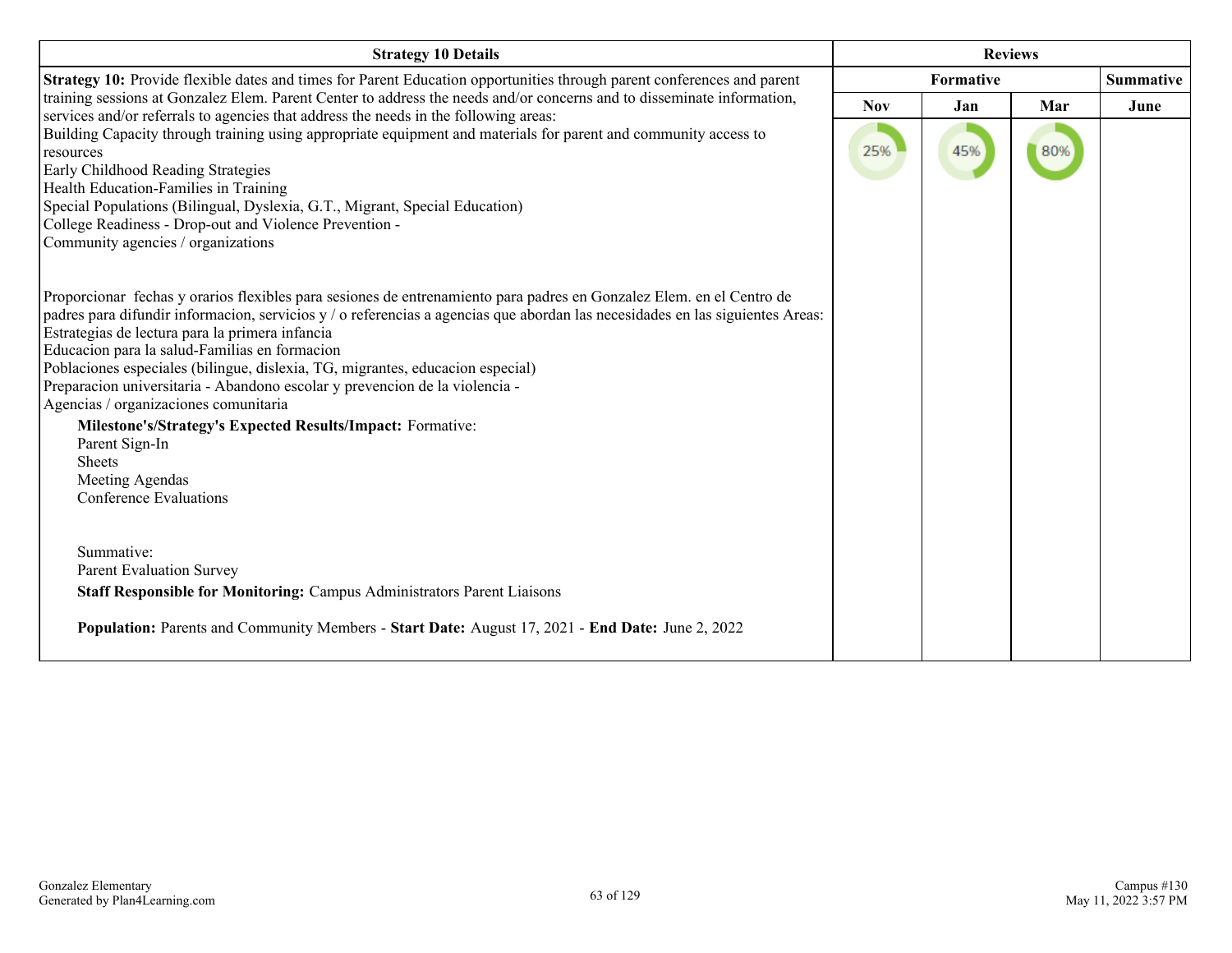| <b>Strategy 11 Details</b>                                                                                                                                                                                                                                                                                                                                                                                                                                                                                                                                                                                                                                                             | <b>Reviews</b> |                |     |                  |
|----------------------------------------------------------------------------------------------------------------------------------------------------------------------------------------------------------------------------------------------------------------------------------------------------------------------------------------------------------------------------------------------------------------------------------------------------------------------------------------------------------------------------------------------------------------------------------------------------------------------------------------------------------------------------------------|----------------|----------------|-----|------------------|
| Strategy 11: Funds will be allocated to provide payment for mileage incurred while conducting Attendance and Parental                                                                                                                                                                                                                                                                                                                                                                                                                                                                                                                                                                  |                | Formative      |     |                  |
| Involvement responsibilities i.e.; home visits and parental involvement meetings trainings.<br>(Parent Liaison FTE will be funded from Title I funds)                                                                                                                                                                                                                                                                                                                                                                                                                                                                                                                                  | <b>Nov</b>     | Jan            | Mar | June             |
| Los fondos se asignar para proporcionar el pago por el kilometraje incurrido mientras se llevan a cabo las responsabilidades<br>de Asistencia y Participación de los Padres, es decir; Entrenamientos de visitas domiciliarias y reuniones de participación<br>parental.<br>(El enlace de padres FTE se financiarA! con los fondos del Titulo I)<br>Milestone's/Strategy's Expected Results/Impact: Formative:<br>Monthly Contact Log<br>Composite Report<br>Summative:<br>Monthly Mileage Log<br>Cash payments<br><b>Staff Responsible for Monitoring: Campus Administrators Parent Liaisons</b><br>Population: Parent Liaison - Start Date: August 17, 2021 - End Date: June 2, 2022 | 20%            | 60%            | 60% |                  |
| <b>Strategy 12 Details</b>                                                                                                                                                                                                                                                                                                                                                                                                                                                                                                                                                                                                                                                             |                | <b>Reviews</b> |     |                  |
| Strategy 12: Parents of migrant PK, Kinder, 1st, and 2nd grade students will be provided with awareness sessions in order                                                                                                                                                                                                                                                                                                                                                                                                                                                                                                                                                              |                | Formative      |     | <b>Summative</b> |
| to illustrate how to academically support their children more effectively.                                                                                                                                                                                                                                                                                                                                                                                                                                                                                                                                                                                                             | <b>Nov</b>     | Jan            | Mar | June             |
| Los padres de los estudiantes migrantes de PK, Kinder, 1er y 2do grado recibiran sesiones de concientizacion para ilustrar<br>como apoyar academicamente a sus hijos de manera mas efectiva.<br>Milestone's/Strategy's Expected Results/Impact: Academic success for all Pk-2nd grade students<br><b>EOY</b> Promotion rate<br>Staff Responsible for Monitoring: Migrant Ed. Staff: Recruiters Secretary data entry clerk NGS Clerks<br>computer operator campus clerks PEIMS Data entry Clerks Migrant Teachers District Migrant Counselor MSC<br><b>Population:</b> Parents of Migrant Students - Start Date: August 17, 2021 - End Date: June 2, 2022                               | 15%            | 75%            | 85% |                  |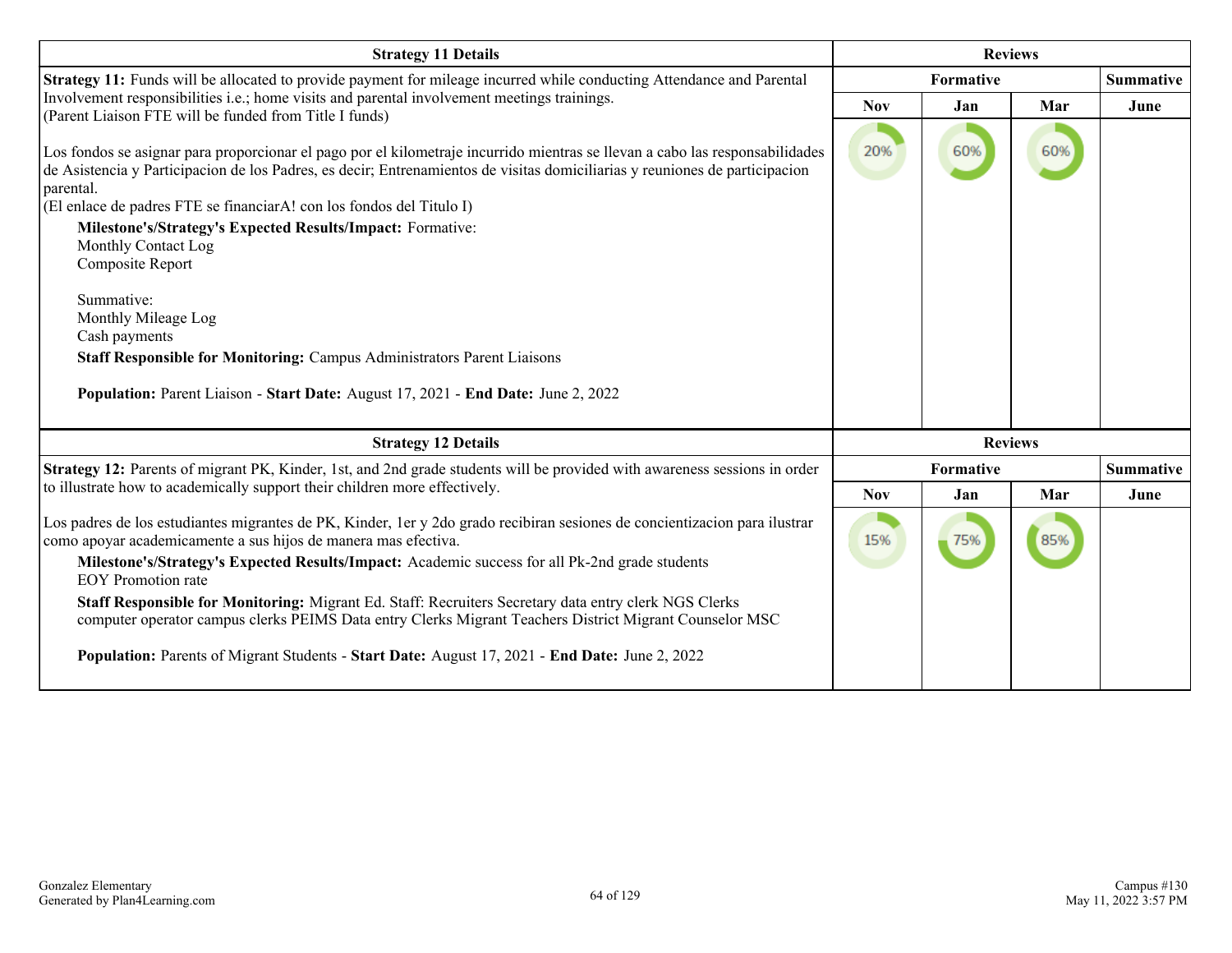| <b>Strategy 13 Details</b>                                                                                                                                                                                                                                                                                                                                                                                                                                                                                                                                                                                                          | <b>Reviews</b>   |     |                |                  |
|-------------------------------------------------------------------------------------------------------------------------------------------------------------------------------------------------------------------------------------------------------------------------------------------------------------------------------------------------------------------------------------------------------------------------------------------------------------------------------------------------------------------------------------------------------------------------------------------------------------------------------------|------------------|-----|----------------|------------------|
| Strategy 13: In order to increase awareness of migrant student needs, BISD campus faculty and staff will be provided with                                                                                                                                                                                                                                                                                                                                                                                                                                                                                                           | <b>Formative</b> |     |                | <b>Summative</b> |
| appropriate migrant information so that timely and appropriate interventions are provided to migrant students.                                                                                                                                                                                                                                                                                                                                                                                                                                                                                                                      | <b>Nov</b>       | Jan | Mar            | June             |
| Con el fin de aumentar el conocimiento de las necesidades de los estudiantes migrantes, a los profesores y al personal del<br>campus de BISD se les proporcionarA! la informacion adecuada sobre los migrantes para que se proporcionen<br>intervenciones oportunas y apropiadas a los estudiantes migrantes.                                                                                                                                                                                                                                                                                                                       | 20%              | 70% | 85%            |                  |
| Milestone's/Strategy's Expected Results/Impact: Timely placement into Interventions.                                                                                                                                                                                                                                                                                                                                                                                                                                                                                                                                                |                  |     |                |                  |
| Staff Responsible for Monitoring: Migrant Ed. Staff: Recruiters Secretary data entry clerk NGS Clerks<br>computer operator campus clerks PEIMS Data entry Clerks Migrant Teachers District Migrant Counselor MSC                                                                                                                                                                                                                                                                                                                                                                                                                    |                  |     |                |                  |
| Population: Teachers servicing Migrant Students - Start Date: August 17, 2021 - End Date: June 2, 2022                                                                                                                                                                                                                                                                                                                                                                                                                                                                                                                              |                  |     |                |                  |
| <b>Strategy 14 Details</b>                                                                                                                                                                                                                                                                                                                                                                                                                                                                                                                                                                                                          |                  |     | <b>Reviews</b> |                  |
| Strategy 14: The Parent Liaison and/or parents will have the opportunity to participate in local,, regional, and state                                                                                                                                                                                                                                                                                                                                                                                                                                                                                                              | Formative        |     |                | <b>Summative</b> |
| professional development trainings and conferences to expand their knowledge of the latest scientific, research-based best<br>practices to better support instruction, improve understanding thus providing a more comprehensive supplemental support                                                                                                                                                                                                                                                                                                                                                                               | <b>Nov</b>       | Jan | Mar            | June             |
| to students and families.<br>El enlace de los padres y / o los padres tendran la oportunidad de participar en capacitaciones y conferencias de desarrollo<br>profesional locales, regionales y estatales para ampliar su conocimiento de las ultimas practicas científicas basadas en la<br>investigacion para apoyar mejor la instruccion, mejorar la comprension y proporcionar asi un apoyo suplementario mas<br>completo para estudiantes y familias.<br>Milestone's/Strategy's Expected Results/Impact: Formative: Monthly Contact Log<br>Summative: Attendance Log<br><b>Staff Responsible for Monitoring: Parent Liaison</b> | 20%              | 50% | 80%            |                  |
| 100%<br>Accomplished<br>Continue/Modify<br>0%<br>No Progress                                                                                                                                                                                                                                                                                                                                                                                                                                                                                                                                                                        | Discontinue      |     |                |                  |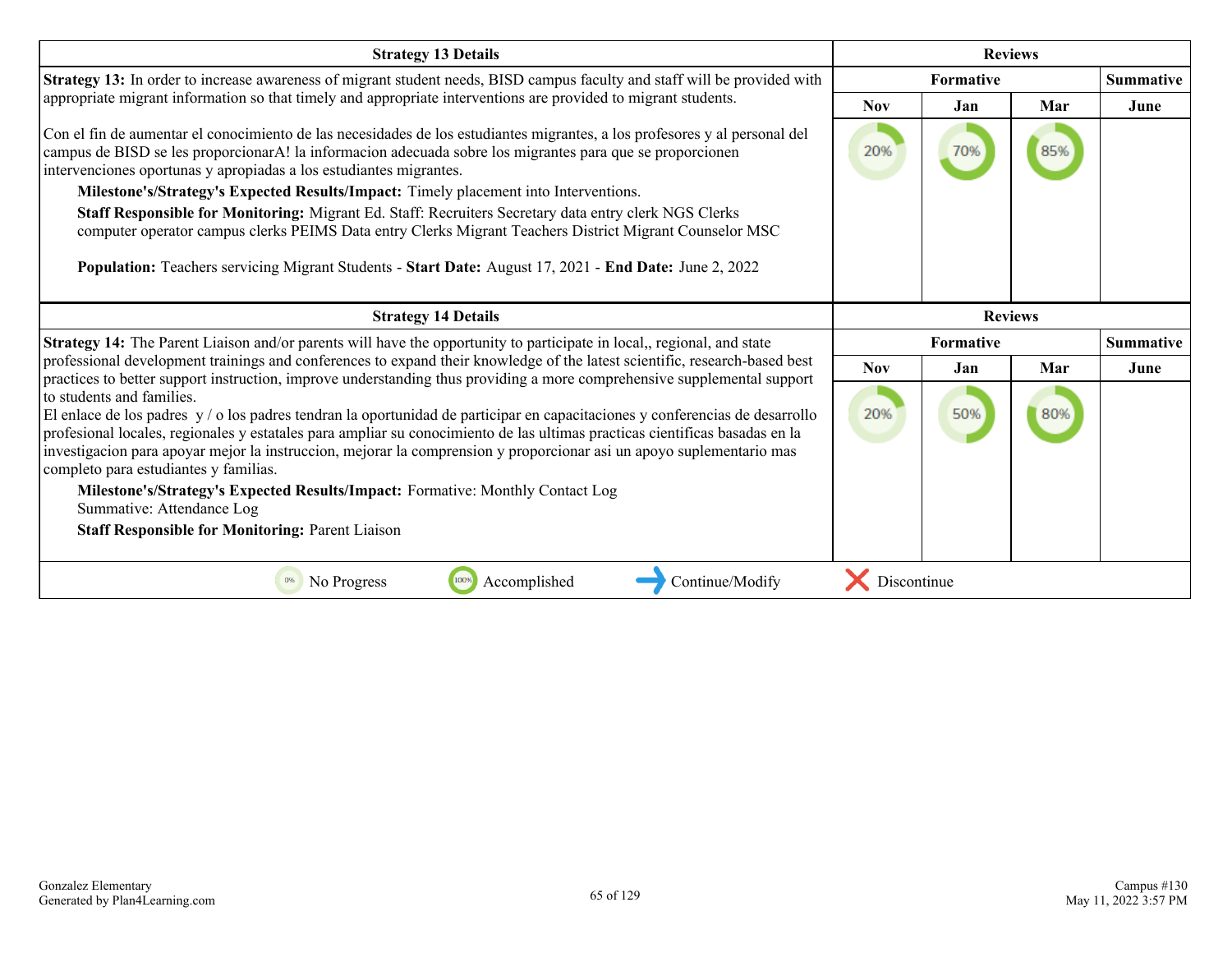Goal 7: Our campus teachers will keep current with the development of creative and innovative techniques in instruction and administration using those techniques as appropriate to improve student learning. (TEA Ch. 4 Obj. 9)

**Performance Objective 1:** Academic related professional development will improve teacher effectiveness in providing student centered instruction to meet the needs of all students, including those receiving special education, dyslexia, second language and At-Risk supports to improve academic performance and engagement as evidenced by classroom observations.

**Evaluation Data Sources:** Professional development system (PDS) session attendance and evaluation reports, Feedback/Walkthrough report data, T-TESS evaluations

| <b>Strategy 1 Details</b>                                                                                 |            | <b>Reviews</b> |     |                |  |
|-----------------------------------------------------------------------------------------------------------|------------|----------------|-----|----------------|--|
| Strategy 1: Provide Language Arts Professional Development for Elem. ELA teachers in order to implement a | Formative  |                |     | Summative      |  |
| comprehensive instructional program for English Language Learners.                                        | <b>Nov</b> | Jan            | Mar | June           |  |
| <b>TELPAS</b>                                                                                             |            |                |     |                |  |
| K-12 Summit                                                                                               |            |                |     |                |  |
| <b>ELPS</b>                                                                                               |            |                |     |                |  |
| Sheltered Instruction                                                                                     |            |                |     |                |  |
| Esperanza (Grades 1-2)                                                                                    |            |                |     |                |  |
| Lang. Enrichment I (Grades 1-3)                                                                           |            |                |     |                |  |
| STAAR 3rd-5th                                                                                             |            |                |     |                |  |
| vocab. development                                                                                        |            |                |     |                |  |
| fluency through novels/literature                                                                         |            |                |     |                |  |
| writing across the curriculum                                                                             |            |                |     |                |  |
| <b>CIRCLE</b>                                                                                             |            |                |     |                |  |
| LPAC Training (subs)                                                                                      |            |                |     |                |  |
| Graphophonemic Knowledge                                                                                  |            |                |     |                |  |
| New Reading TEKS                                                                                          |            |                |     |                |  |
| <b>TLI Strategy Protocols</b>                                                                             |            |                |     |                |  |
| Imagine Learning Reading                                                                                  |            |                |     |                |  |
| Purchase Language Enrichment materials.                                                                   |            |                |     |                |  |
| Milestone's/Strategy's Expected Results/Impact: Formative:                                                |            |                |     |                |  |
| Classroom Observations for implementation of MClass, TPRI/ TEJAS Lee                                      |            |                |     |                |  |
| K-12 Summit                                                                                               |            |                |     |                |  |
| <b>TELPAS</b>                                                                                             |            |                |     |                |  |
| <b>Benchmark Testing</b>                                                                                  |            |                |     |                |  |
| <b>Fluency Monitoring Trackers</b>                                                                        |            |                |     |                |  |
| HB 1886Screener at-risk for dyslexia (1st grade - MOY & Kinder (EOY))                                     |            |                |     |                |  |
| 504                                                                                                       |            |                |     |                |  |
| HB 1886 Screener                                                                                          |            |                |     |                |  |
|                                                                                                           |            |                |     |                |  |
| Summative:                                                                                                |            |                |     |                |  |
| <b>TELPAS</b>                                                                                             |            |                |     |                |  |
| Gonzalez Elementary<br>$\epsilon \epsilon$ $\epsilon$ 100                                                 |            |                |     | Campus $\#130$ |  |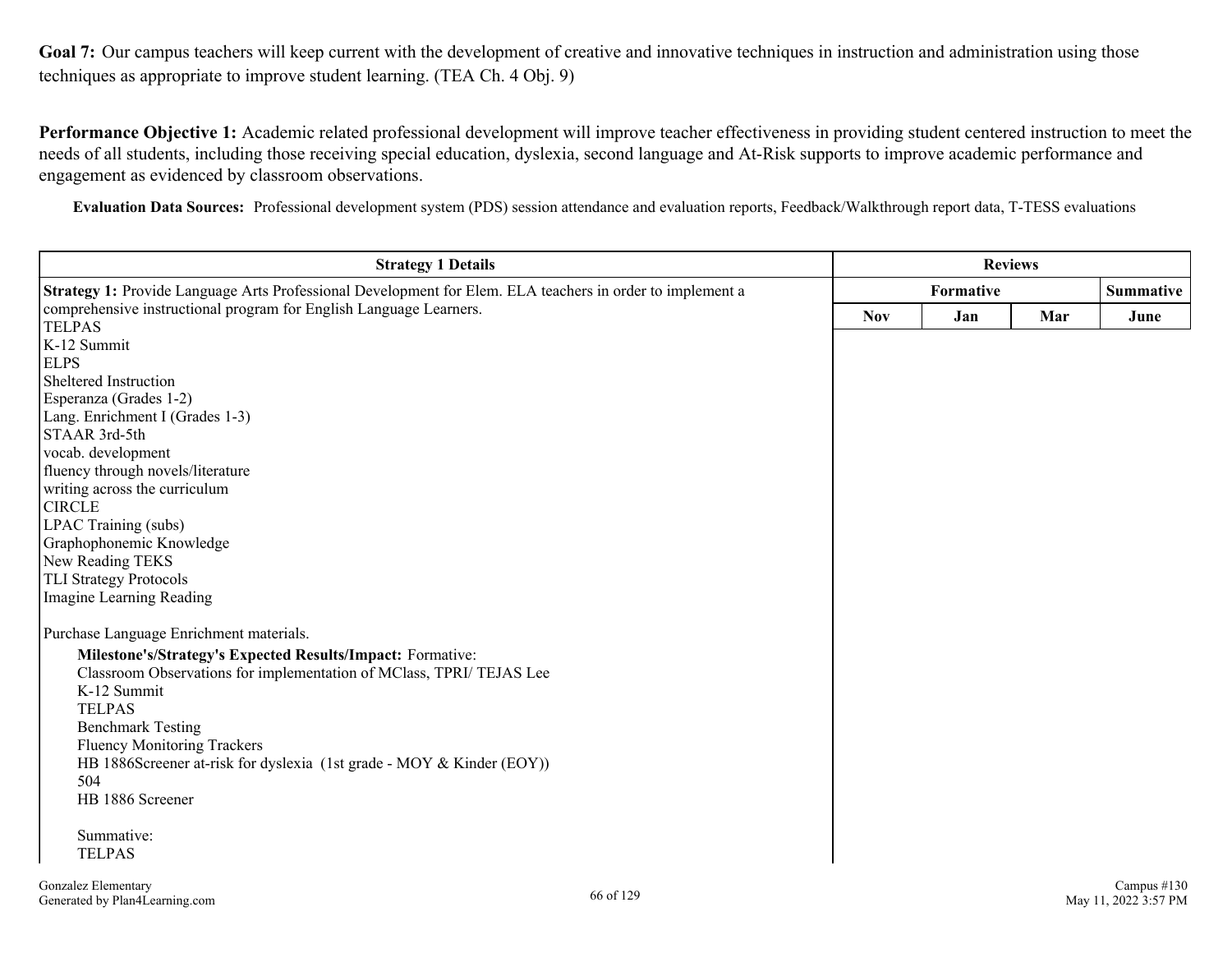STAAR PBMAS/AMAOS TERANOVA/SUPERA **Staff Responsible for Monitoring:** Principal Dean of Instruction Language Arts Specialists Lead Teachers

**Schoolwide and Targeted Assistance Title I Elements:** 2.6 - **Population:** All PK3-5th grade teachers All Sp.Ed. and Dyslexia teachers - **Start Date:** August 17, 2021 - **End Date:** June 2, 2022 **Funding Sources:** Bilingual Funds for Sub - 163 State Bilingual - \$5,500

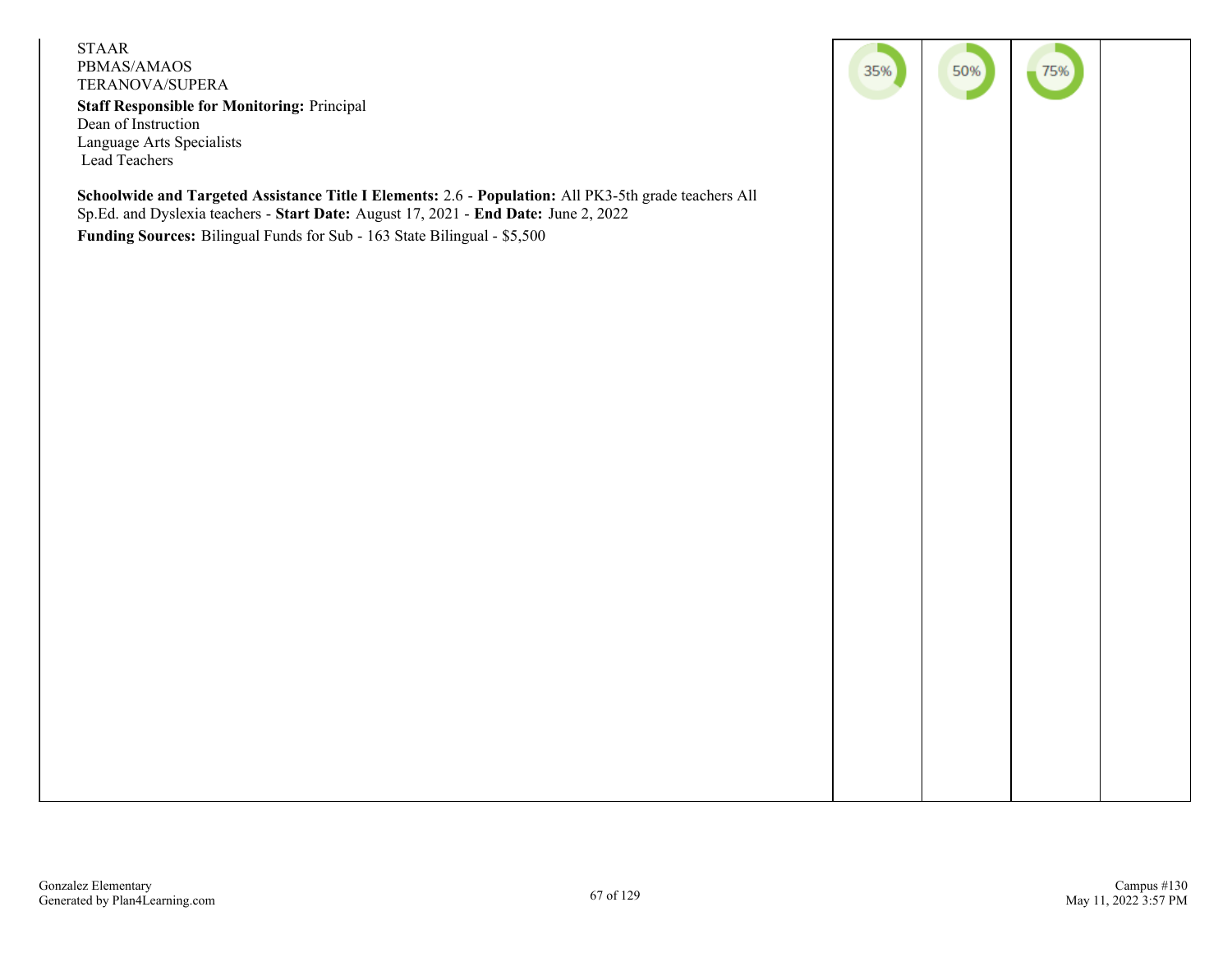| <b>Strategy 2 Details</b>                                                                                              | <b>Reviews</b> |     |     |                  |
|------------------------------------------------------------------------------------------------------------------------|----------------|-----|-----|------------------|
| Strategy 2: Teachers will continue to receive                                                                          | Formative      |     |     | <b>Summative</b> |
| instruction on Campus wide methods of writing in order to improve student achievement in the different grade levels as | <b>Nov</b>     | Jan | Mar | June             |
| well as to achieve a 100% STAAR Writing score.                                                                         |                |     |     |                  |
| Writing Rubric Training                                                                                                | 20%            | 50% | 80% |                  |
| ELAR/SLAR                                                                                                              |                |     |     |                  |
| <b>TEKS</b>                                                                                                            |                |     |     |                  |
| Writable Digital                                                                                                       |                |     |     |                  |
| Milestone's/Strategy's Expected Results/Impact: Formative:                                                             |                |     |     |                  |
| Benchmark testing                                                                                                      |                |     |     |                  |
| <b>MClass</b>                                                                                                          |                |     |     |                  |
| TPRI/Tejas Lee                                                                                                         |                |     |     |                  |
| Reading Fluency                                                                                                        |                |     |     |                  |
| Teacher observations<br>HB 1886 Screener                                                                               |                |     |     |                  |
|                                                                                                                        |                |     |     |                  |
| Summative:                                                                                                             |                |     |     |                  |
| <b>TELPAS</b>                                                                                                          |                |     |     |                  |
| TERANOVA/SUPERA                                                                                                        |                |     |     |                  |
| <b>STAAR Writing/Rdg</b>                                                                                               |                |     |     |                  |
| <b>Staff Responsible for Monitoring: Principal</b>                                                                     |                |     |     |                  |
| Dean of Instruction                                                                                                    |                |     |     |                  |
| Writing Teacher                                                                                                        |                |     |     |                  |
| Population: 1st-5th Grade TI MI LEP SE AR G.T DYS - Start Date: August 17, 2021 - End Date: June 2,<br>2022            |                |     |     |                  |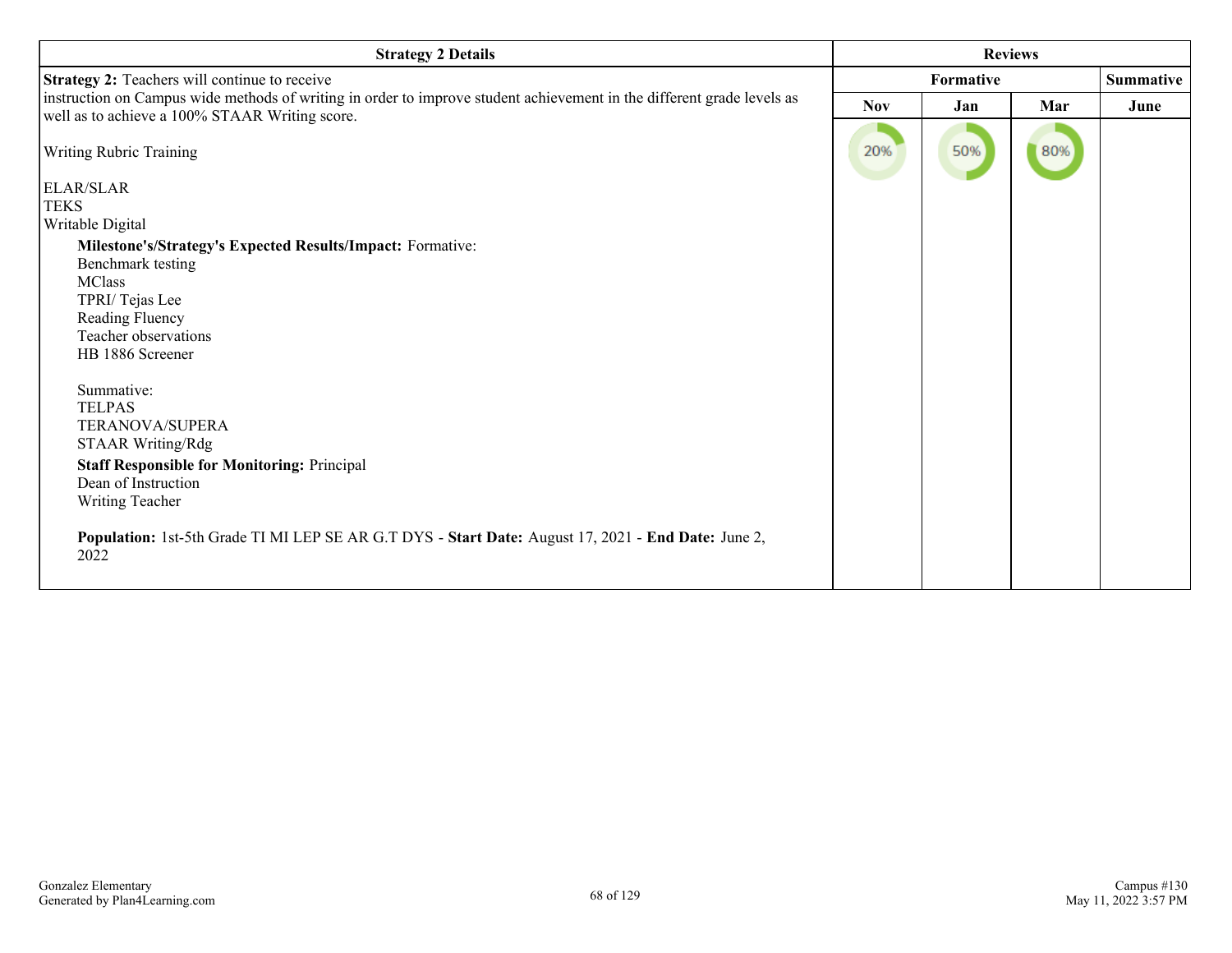| <b>Strategy 3 Details</b>                                                                                            | <b>Reviews</b> |           |     |      |  |
|----------------------------------------------------------------------------------------------------------------------|----------------|-----------|-----|------|--|
| Strategy 3: Hold vertical and horizontal alignment meetings to share teaching practices and strategies (for Reading/ |                | Formative |     |      |  |
| Writing/Math/Science) in order to facilitate students to transition from K-5th grade.                                | <b>Nov</b>     | Jan       | Mar | June |  |
| Including: DOK & Cooperative Learning Strategies                                                                     | 5%             | 50%       | 60% |      |  |
| Resources to be used:                                                                                                |                |           |     |      |  |
| TEA WEBSITE                                                                                                          |                |           |     |      |  |
| TEA RELEASE TESTS                                                                                                    |                |           |     |      |  |
| <b>STAAR BLUEPRINTS</b>                                                                                              |                |           |     |      |  |
| Milestone's/Strategy's Expected Results/Impact: Formative:                                                           |                |           |     |      |  |
| Professional Dev.                                                                                                    |                |           |     |      |  |
| Evaluations                                                                                                          |                |           |     |      |  |
| Teacher transcripts                                                                                                  |                |           |     |      |  |
| <b>Benchmarks</b>                                                                                                    |                |           |     |      |  |
|                                                                                                                      |                |           |     |      |  |
| Summative:                                                                                                           |                |           |     |      |  |
| <b>STAAR Results</b>                                                                                                 |                |           |     |      |  |
| <b>Staff Responsible for Monitoring: Principal</b>                                                                   |                |           |     |      |  |
| Dean of Instruction                                                                                                  |                |           |     |      |  |
| Lead Teachers                                                                                                        |                |           |     |      |  |
| Population: Teachers in PK3-5th Grade - Start Date: August 17, 2021 - End Date: June 2, 2022                         |                |           |     |      |  |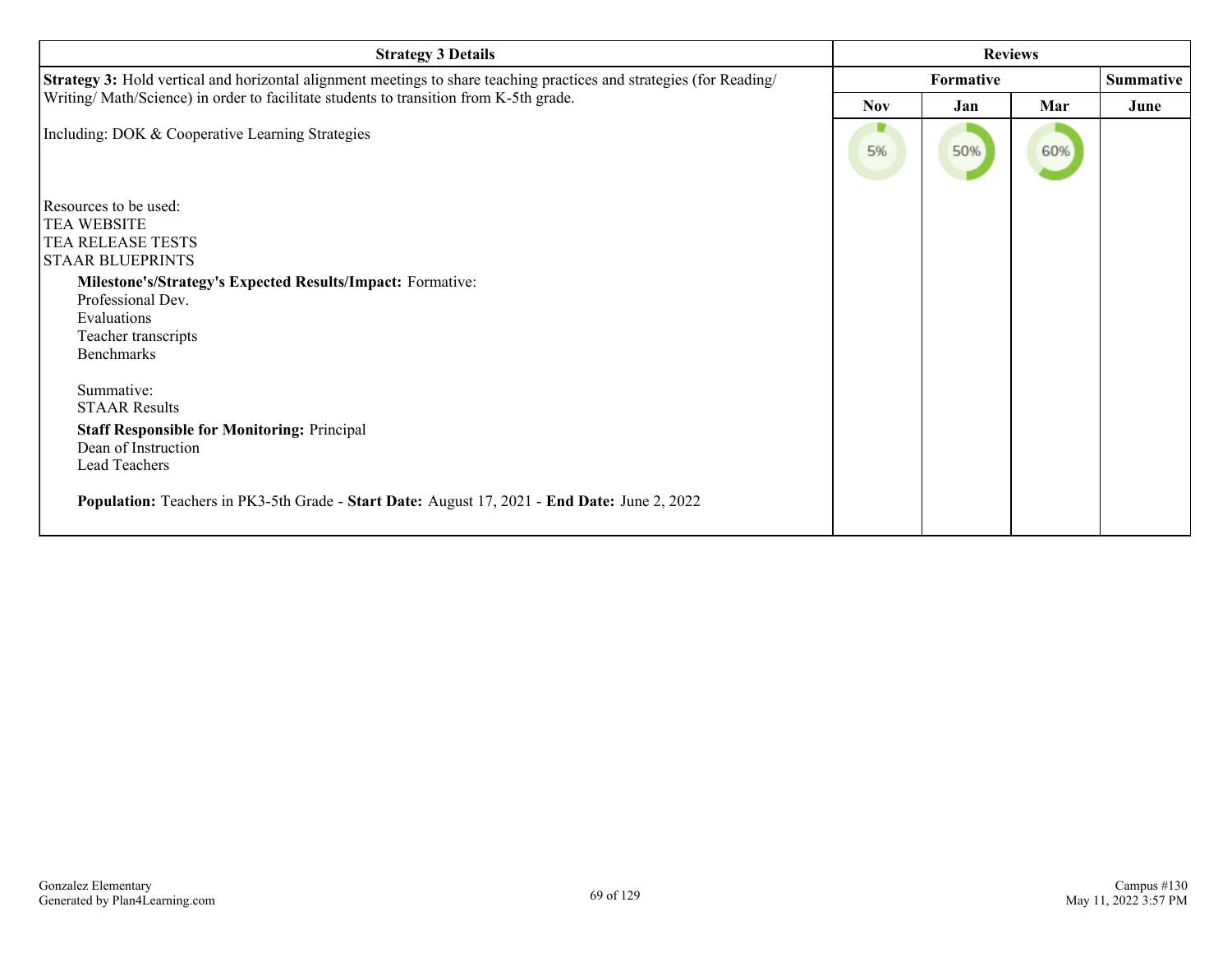| <b>Strategy 4 Details</b>                                                                                                                                                                                                                         | <b>Reviews</b> |                  |     |                  |
|---------------------------------------------------------------------------------------------------------------------------------------------------------------------------------------------------------------------------------------------------|----------------|------------------|-----|------------------|
| Strategy 4: Provide Professional development for Pre-K3-5th teachers. This will include having one teacher representative                                                                                                                         |                | <b>Formative</b> |     | <b>Summative</b> |
| attend trainings through District wide curriculum collaboration meetings every Six Weeks in order to effectively implement<br>the curriculum to achieve higher student Reading, Writing, and Math STAAR scores. These trainings will increase the | <b>Nov</b>     | Jan              | Mar | June             |
| content and pedagogical level of teachers in order to support the math and reading curriculum.                                                                                                                                                    | 30%            | 55%              | 75% |                  |
| Teachers will learn new and innovative STAAR aligned strategies and achieve higher science assessment scores.                                                                                                                                     |                |                  |     |                  |
| Imagine Learning - Math                                                                                                                                                                                                                           |                |                  |     |                  |
| Imagine Learning - Reading                                                                                                                                                                                                                        |                |                  |     |                  |
| <b>STAAR</b> refinement Training                                                                                                                                                                                                                  |                |                  |     |                  |
| Math, Science, Reading Maintenance training                                                                                                                                                                                                       |                |                  |     |                  |
| Milestone's/Strategy's Expected Results/Impact: FORMATIVE:                                                                                                                                                                                        |                |                  |     |                  |
| Sign-in Rosters &                                                                                                                                                                                                                                 |                |                  |     |                  |
| Evaluations                                                                                                                                                                                                                                       |                |                  |     |                  |
| <b>Student Assessments</b>                                                                                                                                                                                                                        |                |                  |     |                  |
| <b>Classroom Observations</b>                                                                                                                                                                                                                     |                |                  |     |                  |
| <b>Lesson Plans</b>                                                                                                                                                                                                                               |                |                  |     |                  |
| <b>SUMMATIVE:</b>                                                                                                                                                                                                                                 |                |                  |     |                  |
| STAAR Science scores will                                                                                                                                                                                                                         |                |                  |     |                  |
| increase to 90%, STAAR Reading, Writing, & Math will increase to 95% or higher.                                                                                                                                                                   |                |                  |     |                  |
| Program Evaluation                                                                                                                                                                                                                                |                |                  |     |                  |
| Surveys                                                                                                                                                                                                                                           |                |                  |     |                  |
| <b>Staff Responsible for Monitoring: Principal</b>                                                                                                                                                                                                |                |                  |     |                  |
| Dean of Instruction                                                                                                                                                                                                                               |                |                  |     |                  |
| Science Specialists                                                                                                                                                                                                                               |                |                  |     |                  |
|                                                                                                                                                                                                                                                   |                |                  |     |                  |
| Population: Teachers servicing PK3-5th Grade TI MI LEP SE AR G.T DYS - Start Date: August 17, 2021 -<br>End Date: June 2, 2022                                                                                                                    |                |                  |     |                  |
| Funding Sources: registration, travel fee for RGVSA 3 teachers - 211 Title I-A - 211-61-6411-00-130-Y-30-<br>$of2-Y$                                                                                                                              |                |                  |     |                  |
|                                                                                                                                                                                                                                                   |                |                  |     |                  |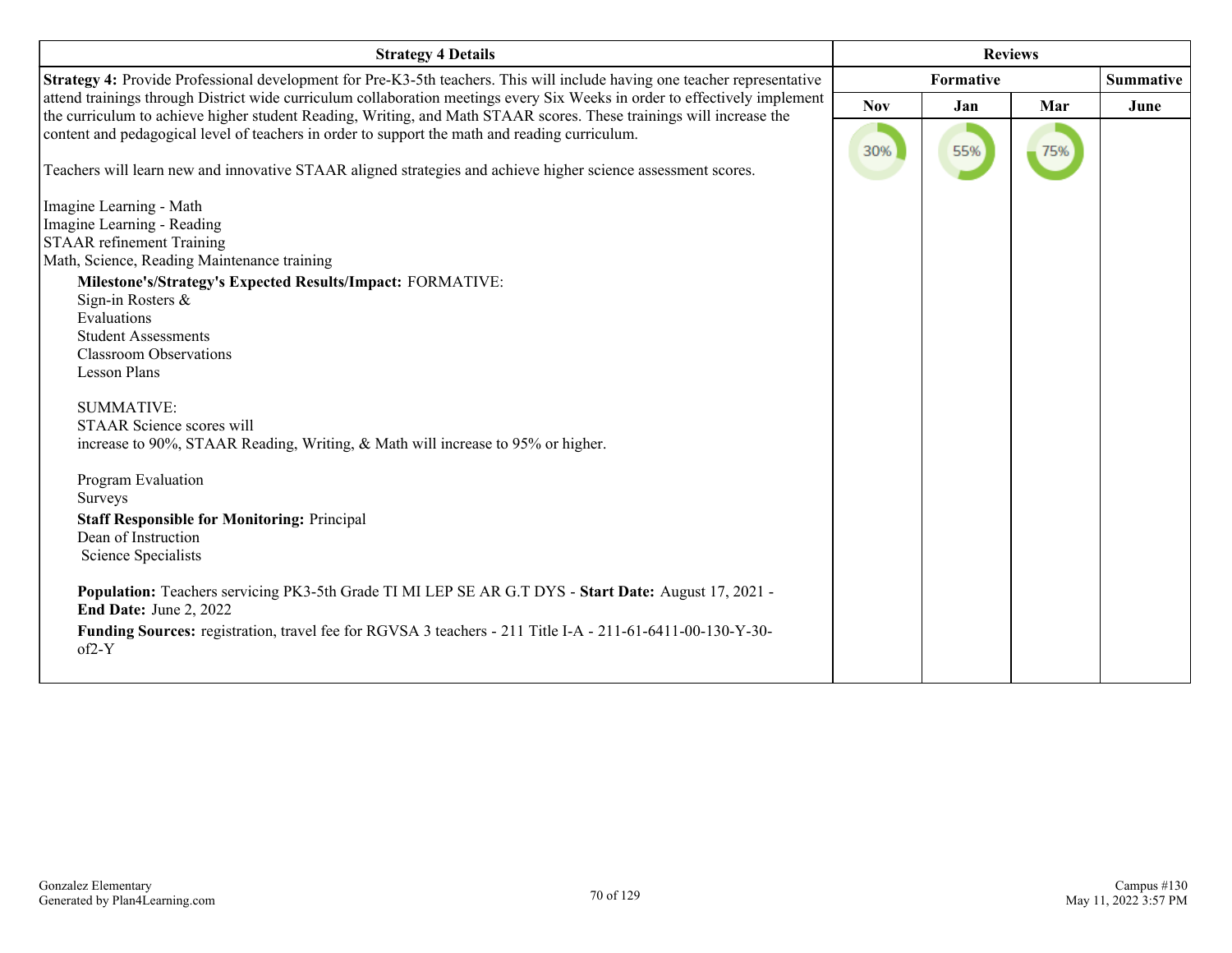| <b>Strategy 5 Details</b>                                                                                                    | <b>Reviews</b> |     |     |                  |
|------------------------------------------------------------------------------------------------------------------------------|----------------|-----|-----|------------------|
| Strategy 5: Teachers will participate in Professional Development as well as technology Social Studies training to integrate | Formative      |     |     | <b>Summative</b> |
| the following in the classrooms:                                                                                             | <b>Nov</b>     | Jan | Mar | June             |
| Pearson and Studies Weekly in order to increase student performance and develop an ambiance for interactive learning.        |                |     |     |                  |
| To provide teachers with appropriate research based strategies in order to meet the needs of the students and ensure their   | 30%            | 60% | 75% |                  |
| success.                                                                                                                     |                |     |     |                  |
| Students increase participation in BISD Hispanic Awarenss Month:                                                             |                |     |     |                  |
| Dia del Nino                                                                                                                 |                |     |     |                  |
| Cinco de mayo                                                                                                                |                |     |     |                  |
| 16 de septiembre<br>Charro Days Celebration                                                                                  |                |     |     |                  |
| Hispanic Heritage Month                                                                                                      |                |     |     |                  |
| Milestone's/Strategy's Expected Results/Impact: FORMATIVE:                                                                   |                |     |     |                  |
| Teacher made tests                                                                                                           |                |     |     |                  |
| classroom observations                                                                                                       |                |     |     |                  |
| lesson plans                                                                                                                 |                |     |     |                  |
| textbook tests                                                                                                               |                |     |     |                  |
|                                                                                                                              |                |     |     |                  |
| <b>SUMMATIVE:</b>                                                                                                            |                |     |     |                  |
| <b>MClass</b>                                                                                                                |                |     |     |                  |
| <b>TPRI</b>                                                                                                                  |                |     |     |                  |
| TERANOVA/SUPERA                                                                                                              |                |     |     |                  |
| <b>Staff Responsible for Monitoring: Principal</b>                                                                           |                |     |     |                  |
| Dean of Instruction                                                                                                          |                |     |     |                  |
| Social Studies Specialist                                                                                                    |                |     |     |                  |
| Population: PK3-5th Grade TI MI LEP SE AR G.T DYS - Start Date: August 17, 2021 - End Date: June 2,<br>2022                  |                |     |     |                  |
|                                                                                                                              |                |     |     |                  |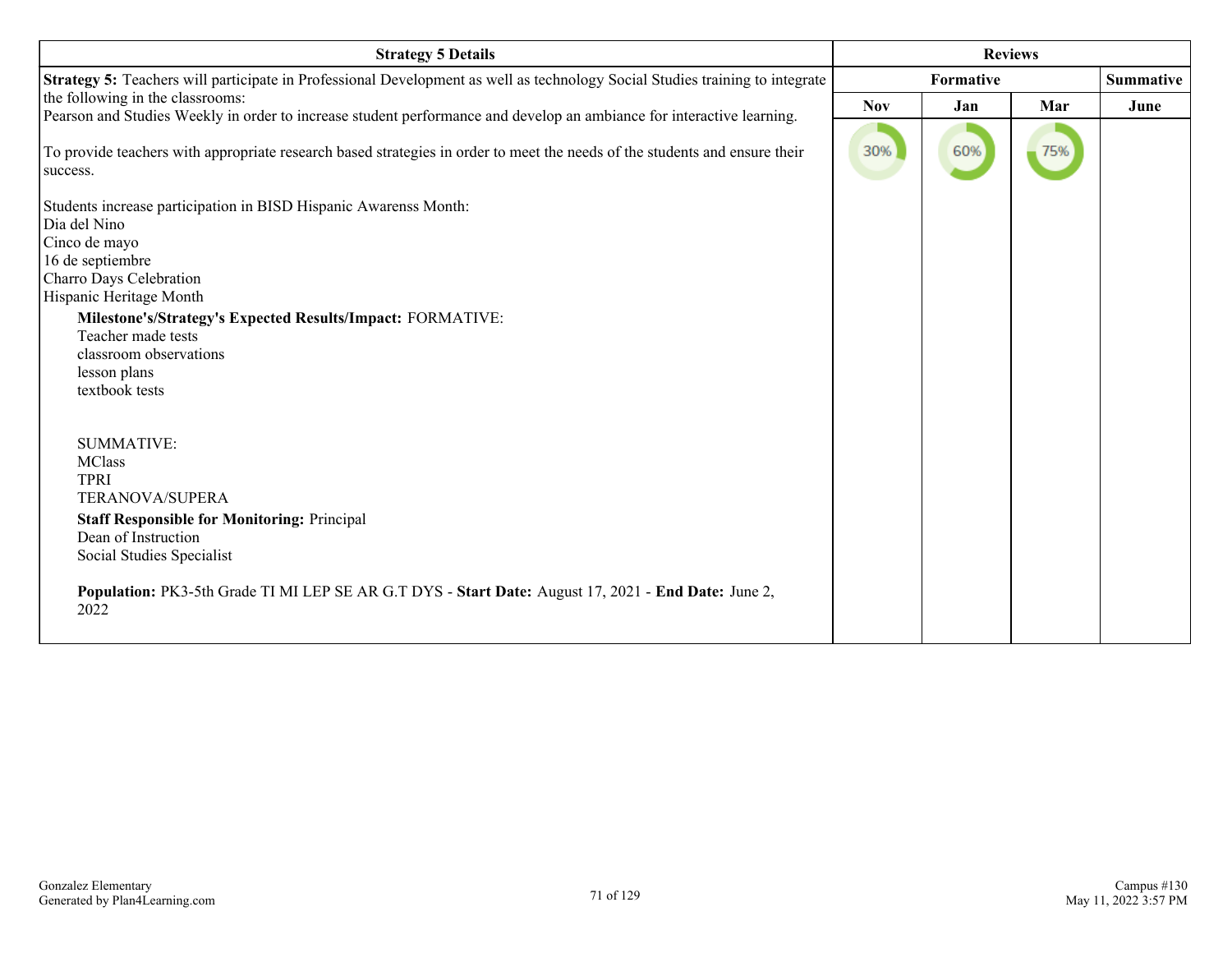| <b>Strategy 6 Details</b>                                                                                                                                                                                                                                                                                                                                                                                                                                                                                                                                                                                              | <b>Reviews</b>    |             |             |                          |  |
|------------------------------------------------------------------------------------------------------------------------------------------------------------------------------------------------------------------------------------------------------------------------------------------------------------------------------------------------------------------------------------------------------------------------------------------------------------------------------------------------------------------------------------------------------------------------------------------------------------------------|-------------------|-------------|-------------|--------------------------|--|
|                                                                                                                                                                                                                                                                                                                                                                                                                                                                                                                                                                                                                        | <b>Formative</b>  |             |             |                          |  |
| <b>Strategy 6:</b> All Elementary teachers will receive G.T. Core Hour Training and will maintain on-going hours to enhance<br>teaching skills and better prepare students to pass AP exams.<br>Milestone's/Strategy's Expected Results/Impact: F: Campus audits of<br>teacher training by<br><b>Advanced Academics</b><br>F-Sign in sheets<br>F-Agendas<br>S-Monthly campus visits<br>Staff Responsible for Monitoring: Adm. for Advanced Academics<br>Campus Admin.<br><b>GT</b> Teachers<br>Dean<br>Principal<br>Population: PK3-5th grade teachers servicing GT students - Start Date: August 17, 2021 - End Date: | <b>Nov</b><br>30% | Jan<br>100% | Mar<br>100% | <b>Summative</b><br>June |  |
| December 17, 2021                                                                                                                                                                                                                                                                                                                                                                                                                                                                                                                                                                                                      |                   |             |             |                          |  |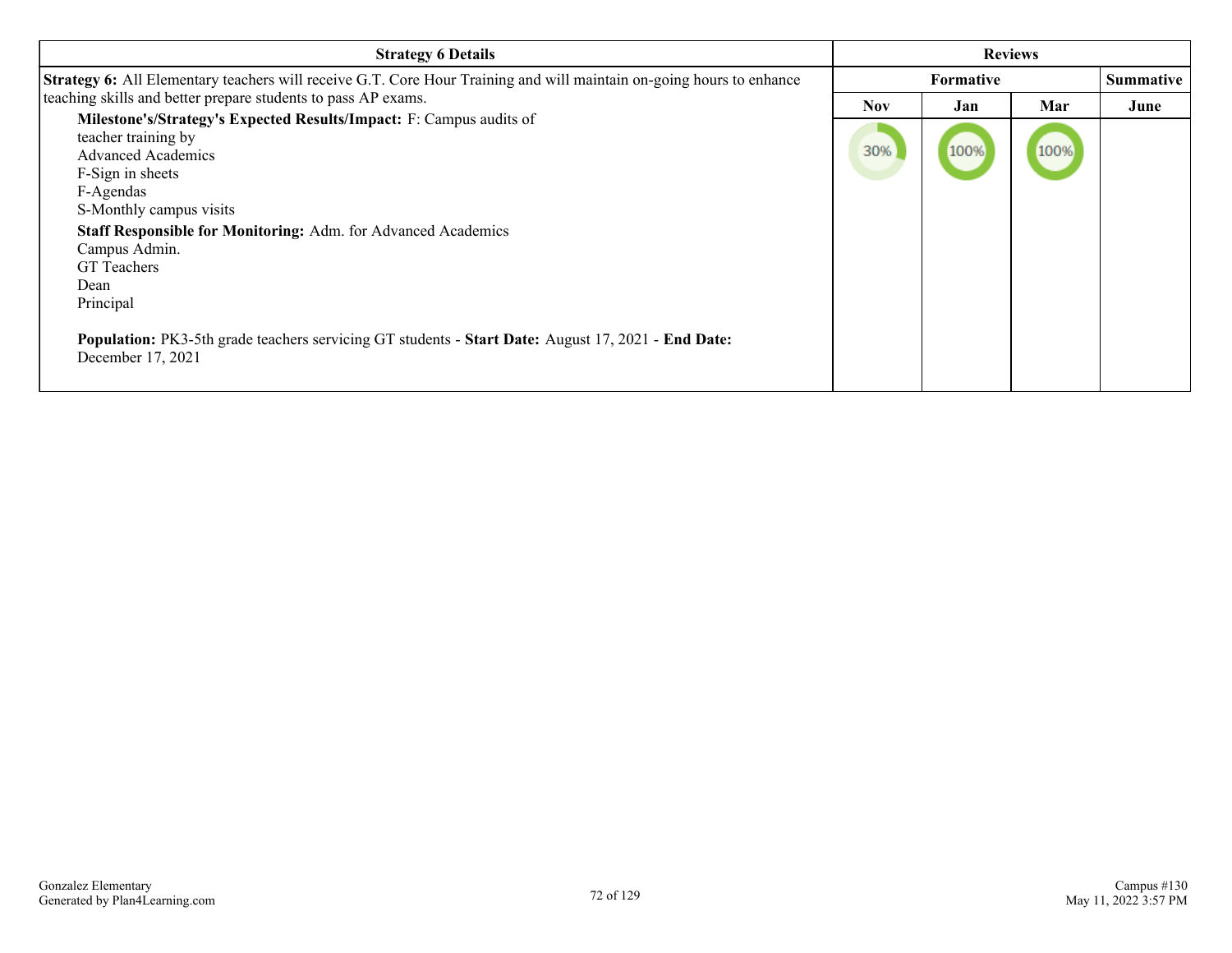| <b>Strategy 7 Details</b>                                                                                                                                                                                                                                                                                                                                                                                                                                                                                                                                  | <b>Reviews</b> |                  |     |                  |
|------------------------------------------------------------------------------------------------------------------------------------------------------------------------------------------------------------------------------------------------------------------------------------------------------------------------------------------------------------------------------------------------------------------------------------------------------------------------------------------------------------------------------------------------------------|----------------|------------------|-----|------------------|
| Strategy 7: Provide Reading Language Arts, Writing, Math, Science, and Social Studies Professional Development for                                                                                                                                                                                                                                                                                                                                                                                                                                         |                | <b>Formative</b> |     | <b>Summative</b> |
| New and existing Elementary teachers in order to implement a comprehensive Instructional program.<br>Professional Development will be provided for our teachers by Curriculum and Instruction Dept.                                                                                                                                                                                                                                                                                                                                                        | <b>Nov</b>     | Jan              | Mar | June             |
| <b>ELAR/SLAR TEKS</b><br>Response to Intervention RTI)<br>CCRS (College and Career Readiness Standards)<br>LPAC Training (Subs)<br>Readiness (STAAR) 3rd-5th<br>vocab.development<br>fluency<br>writing across the curriculum<br>Texas Literacy Initiative (Protocols)<br>Professional Development topics that support Fluency & Comprehension<br><b>Empowering Writers Workshop</b><br><b>Technology Trainings</b>                                                                                                                                        | 35%            | 50%              | 80% |                  |
| Teachers will receive updated Math & STAAR supplemental materials training each six weeks through District wide<br>curriculum collaboration meetings to support the math content and increase the awareness of computer software available to<br>the teachers through the supplemental resources.<br>Milestone's/Strategy's Expected Results/Impact: Formative:<br><b>MClass</b><br>TPRI/TEJAS Lee<br><b>Benchmark Testing</b><br><b>Fluency Monitoring</b><br>HB 1886 Screener for at-risk for dyslexia and/or related disorders (1st - MOY & Kinder EOY) |                |                  |     |                  |
| Summative:<br><b>TELPAS</b><br><b>STAAR</b><br>PBMAS/AMAOS<br>TERANOVA/SUPERA<br><b>Staff Responsible for Monitoring: Dean of Instruction</b><br>Campus Principal<br>C & I Specialists<br>Population: All PK3-5th grade teachers All Sp.Ed. and Dyslexia teachers - Start Date: August 17, 2021 - End<br><b>Date:</b> June 2, 2022<br>Funding Sources: Professional Development for Empowering Writers - 211 Title I-A - 211-13-6411-23-130-                                                                                                               |                |                  |     |                  |
| y-30-of2-y, Substitution - 211 Title I-A - 211-13-6112-00-13-y-30-AYP                                                                                                                                                                                                                                                                                                                                                                                                                                                                                      |                |                  |     |                  |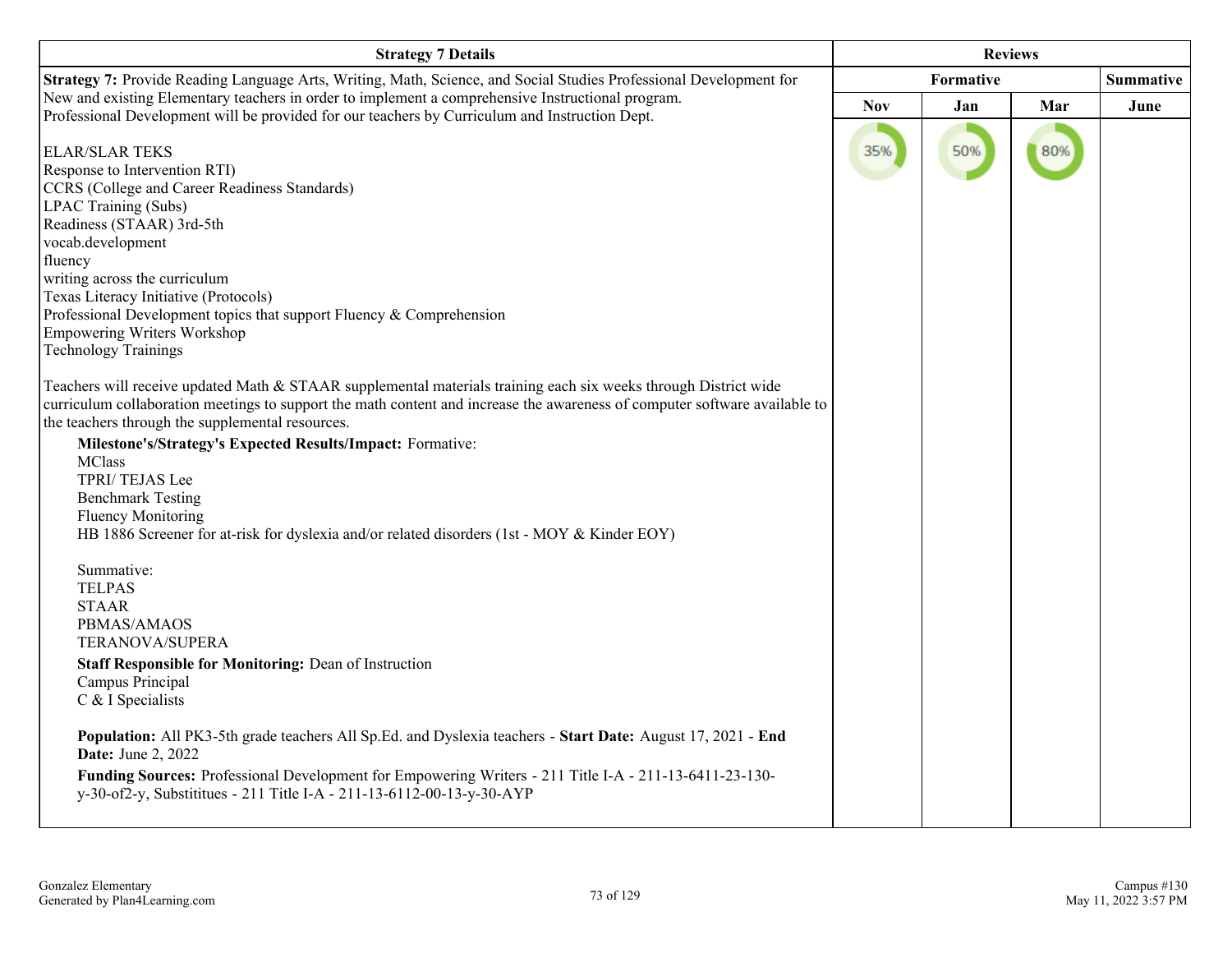| <b>Strategy 8 Details</b>                                                                                                                                                                                                                                                                                                                                                                                                                                                                                                                                                                                                                                                                                          | <b>Reviews</b> |                |     |                  |
|--------------------------------------------------------------------------------------------------------------------------------------------------------------------------------------------------------------------------------------------------------------------------------------------------------------------------------------------------------------------------------------------------------------------------------------------------------------------------------------------------------------------------------------------------------------------------------------------------------------------------------------------------------------------------------------------------------------------|----------------|----------------|-----|------------------|
| <b>Strategy 8:</b> To better support instruction and improve student achievement in the classroom, Title I instructional assistants                                                                                                                                                                                                                                                                                                                                                                                                                                                                                                                                                                                |                | Formative      |     | <b>Summative</b> |
| will attend professional development sessions and be trained on the latest scientific, Research-based instructional strategies.                                                                                                                                                                                                                                                                                                                                                                                                                                                                                                                                                                                    | <b>Nov</b>     | Jan            | Mar | June             |
| Campus instructional aides will assist At-Risk students with core academic activities in order to improve student<br>performance.<br>Milestone's/Strategy's Expected Results/Impact: FORMATIVE:<br><b>Classroom Observations</b><br><b>Benchmark Scores</b><br><b>Student Progress Reports</b><br>CLI Engage BOY and MOY<br>Summative: CLI Engage: EOY<br><b>Staff Responsible for Monitoring: Campus Principal</b><br>Special Programs Administrator<br>Federal Programs Administrator<br>Dean<br>Population: All Prek3 and Prek4 students MI TI LEP - Start Date: August 17, 2021 - End Date: June 2, 2022<br>Funding Sources: FTE's for insructional assistants - 211 Title I-A - 211-11-6129-00-130-Y-30-0F2-Y | 15%            | 20%            | 70% |                  |
| <b>Strategy 9 Details</b>                                                                                                                                                                                                                                                                                                                                                                                                                                                                                                                                                                                                                                                                                          |                | <b>Reviews</b> |     |                  |
| Strategy 9: The Dean of Instruction will conduct regular research-based professional development workshops on                                                                                                                                                                                                                                                                                                                                                                                                                                                                                                                                                                                                      |                | Formative      |     | <b>Summative</b> |
| instructional strategies as well as provide faculty $\&$ staff opportunities for instructional support in order to train and retrain<br>highly qualified personnel.                                                                                                                                                                                                                                                                                                                                                                                                                                                                                                                                                | <b>Nov</b>     | Jan            | Mar | June             |
| Milestone's/Strategy's Expected Results/Impact: FORMATIVE:<br><b>ERO Session Evaluation Report</b><br><b>ERO Session Attendance Report</b><br>Lesson plans<br>classroom observations<br>Student progress reports<br>Benchmark scores                                                                                                                                                                                                                                                                                                                                                                                                                                                                               | 30%            | 35%            | 50% |                  |
| <b>SUMMATIVE:</b><br><b>STAAR</b><br><b>Staff Responsible for Monitoring: Principal</b>                                                                                                                                                                                                                                                                                                                                                                                                                                                                                                                                                                                                                            |                |                |     |                  |
| Administrator for State Compensatory Education<br>Dean                                                                                                                                                                                                                                                                                                                                                                                                                                                                                                                                                                                                                                                             |                |                |     |                  |
| Population: AR, LEP, DYS - Start Date: August 17, 2021 - End Date: June 2, 2022<br>Funding Sources: 1 FTE Dean of Instruction - 162 State Compensatory - 162-13-6119-31-130-Y-30-000-Y                                                                                                                                                                                                                                                                                                                                                                                                                                                                                                                             |                |                |     |                  |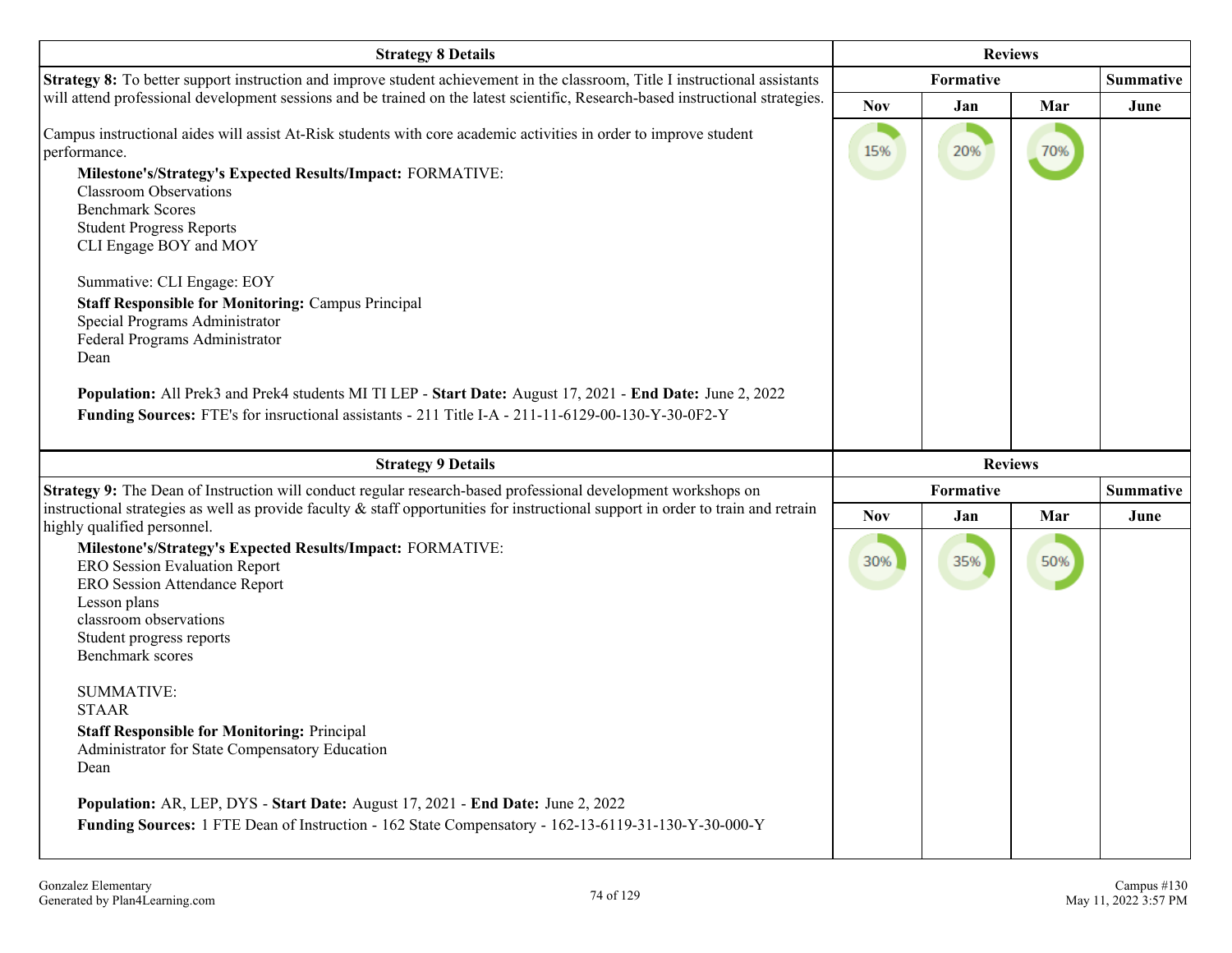| <b>Strategy 10 Details</b>                                                                                                                               | <b>Reviews</b> |                  |      |                  |
|----------------------------------------------------------------------------------------------------------------------------------------------------------|----------------|------------------|------|------------------|
| Strategy 10: Professional Development for MTSS to include social-emotional learning and trauma-informed care training                                    |                | <b>Formative</b> |      | <b>Summative</b> |
| for administrators, counselors, and teachers                                                                                                             | <b>Nov</b>     | Jan              | Mar  | June             |
| Milestone's/Strategy's Expected Results/Impact: PD Evaluation<br><b>Teacher Transcript</b><br><b>Staff Responsible for Monitoring: Dean</b><br>Principal | 100%           | 100%             | 100% |                  |
| Population: Administrators, Teachers, Staff - Start Date: November 29, 2021 - End Date: June 2, 2022 -<br><b>Revision Date:</b> November 29, 2021        |                |                  |      |                  |
| Continue/Modify<br>Accomplished<br>0%<br>No Progress                                                                                                     | Discontinue    |                  |      |                  |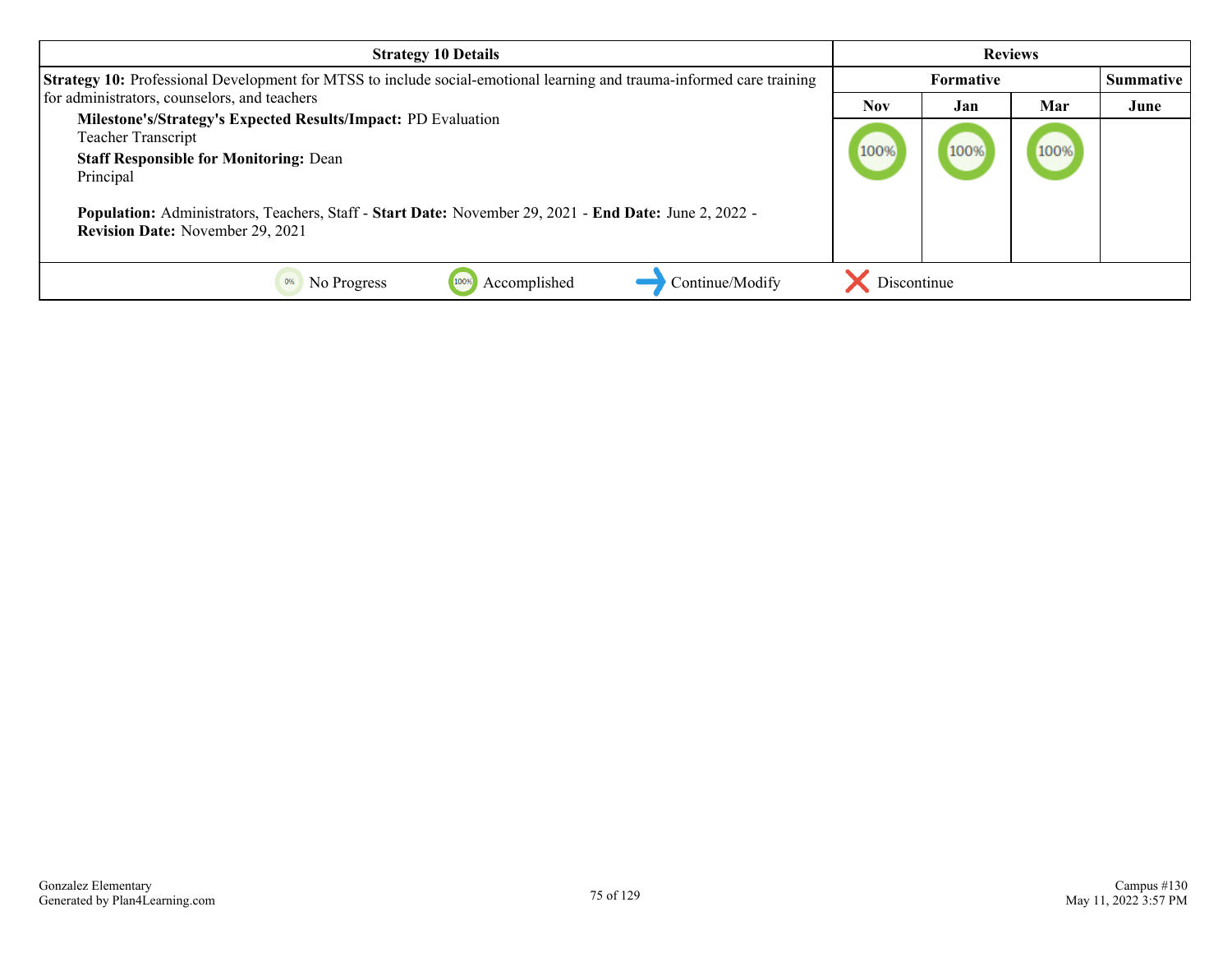**Performance Objective 1:** Technology-based instruction using hardware and software to address the gaps in students at risk of dropping out, as well as gaps in teachers skills, through adaptive, personalized, flexible and supplemental learning will increase when compared to comparable data for 2019-2020. (Future Ready Curriculum, Instruction, and Assessment)

**Evaluation Data Sources:** Learning Management System for usage reports, Walkthroughs, Professional Development session data

| <b>Strategy 1 Details</b>                                                                                                                                                                                                                                                                                                                                                                                                                                                                                                                                                                                                                                                                                                                              | <b>Reviews</b> |                  |     |                  |
|--------------------------------------------------------------------------------------------------------------------------------------------------------------------------------------------------------------------------------------------------------------------------------------------------------------------------------------------------------------------------------------------------------------------------------------------------------------------------------------------------------------------------------------------------------------------------------------------------------------------------------------------------------------------------------------------------------------------------------------------------------|----------------|------------------|-----|------------------|
| <b>Strategy 1:</b> All Gonzalez teachers will utilize technology/media to enhance TEKS instruction in all content areas with the                                                                                                                                                                                                                                                                                                                                                                                                                                                                                                                                                                                                                       |                | <b>Formative</b> |     | <b>Summative</b> |
| use of varied technology including Interactive Panel TV's, computer desk tops, laptops, LCD projectors, Elmos and wide                                                                                                                                                                                                                                                                                                                                                                                                                                                                                                                                                                                                                                 | <b>Nov</b>     | Jan              | Mar | June             |
| screen smart televisions throughout the year.<br>All teachers and students will receive training on online safety, online usage, educational software, and technology uses of<br>Interactive Panel TV's, laptops, computers, Smart Boards, projectors, document cameras, and printers.<br>Milestone's/Strategy's Expected Results/Impact: Campus School Technology and<br>Readiness Starchart Usage of technology in the classroom will<br>be more evident during the<br>instruction<br>Presentations<br>Walkthroughs<br><b>Lesson Plans</b><br><b>Staff Responsible for Monitoring: Principal</b><br>Dean<br><b>TST</b><br><b>Population:</b> Students Pre-K - 5thTI MI LEP SE AR GT - <b>Start Date:</b> August 17, 2021 - End Date: June 2,<br>2022 | 50%            | 65%              | 85% |                  |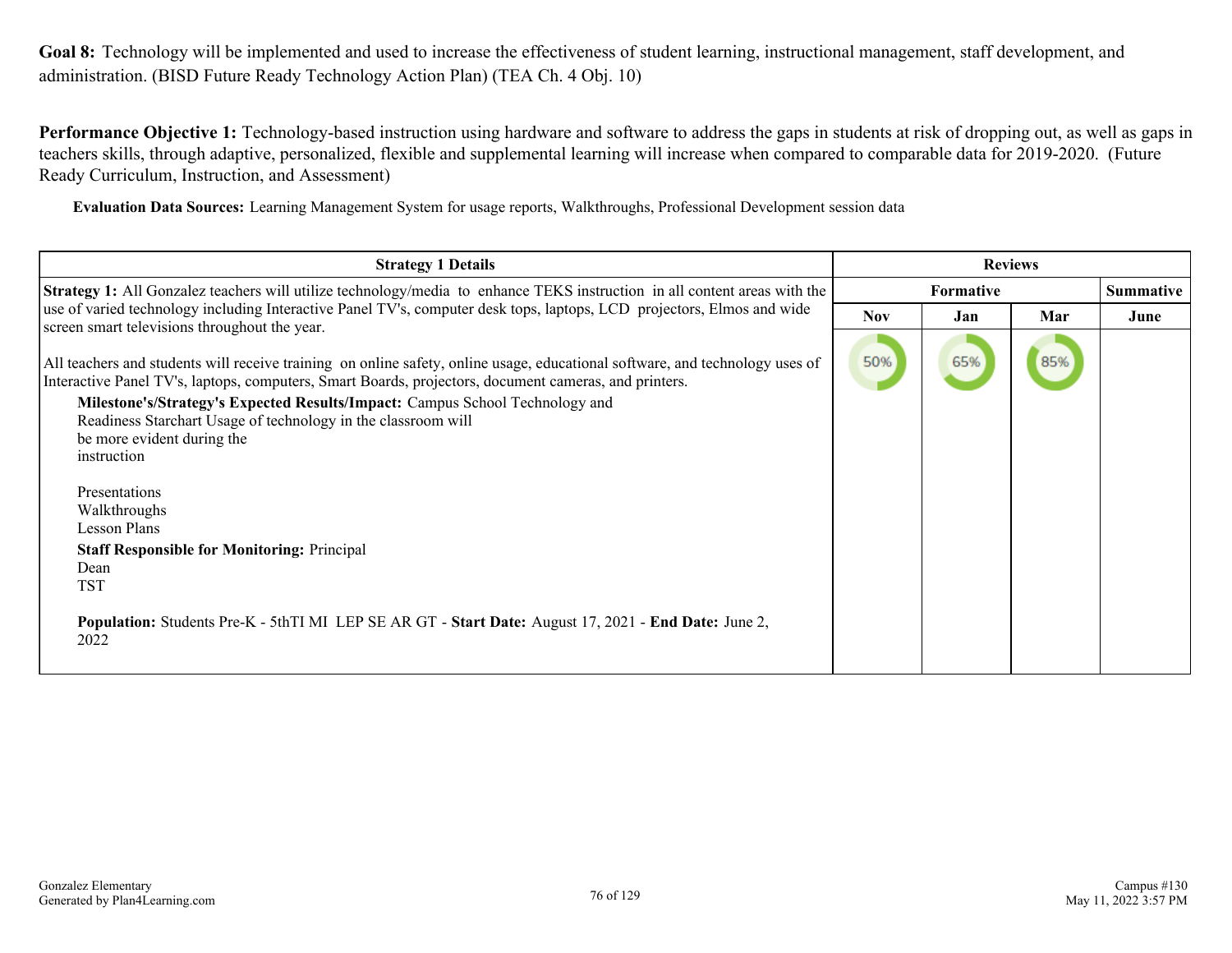| <b>Strategy 2 Details</b>                                                                                                                                                                                                                                                                                               | <b>Reviews</b> |           |                |                  |
|-------------------------------------------------------------------------------------------------------------------------------------------------------------------------------------------------------------------------------------------------------------------------------------------------------------------------|----------------|-----------|----------------|------------------|
| <b>Strategy 2:</b> Teachers will be required to document classroom technology integration in their lesson plans using the                                                                                                                                                                                               |                | Formative |                | <b>Summative</b> |
| technology TEKS to ensure that technology is integrated throughout the curriculum areas.                                                                                                                                                                                                                                | <b>Nov</b>     | Jan       | Mar            | June             |
| Some of the content areas technology will be integrated include use of :<br>EduSmart - Science Based Program<br>Studies Weekly, Social Studies School Service, Legends of Learning Software, S3 Strategies (Countdown for 5th Grade<br>Science), Discovery Education Experience, Ignite by HATCH, Ready Rosie by SAVVAS | 25%            | 55%       | 85%            |                  |
| Milestone's/Strategy's Expected Results/Impact: Formative:<br><b>Student Performance</b><br>Teacher Observation & llesson plans                                                                                                                                                                                         |                |           |                |                  |
| <b>SUMMATIVE</b><br>All teachers will use a computerized grade book and lesson plan for<br>$2019 - 2020$<br>Student performance will increase in the different content areas.                                                                                                                                           |                |           |                |                  |
| <b>Staff Responsible for Monitoring: Principal</b>                                                                                                                                                                                                                                                                      |                |           |                |                  |
| Dean of Instruction<br><b>TST</b>                                                                                                                                                                                                                                                                                       |                |           |                |                  |
| TEA Priorities: Build a foundation of reading and math - Population: Teachers servicing students PK3-5TH TI<br>MI LEP SE AR GT - Start Date: August 17, 2021 - End Date: June 2, 2022                                                                                                                                   |                |           |                |                  |
| <b>Strategy 3 Details</b>                                                                                                                                                                                                                                                                                               |                |           | <b>Reviews</b> |                  |
| Strategy 3: PreKinder3-5th grade teachers will print MClass, TPRI/Tejas LEE, /CPALLS, EDI, AWARE, Universal                                                                                                                                                                                                             |                | Formative |                | <b>Summative</b> |
| Screener data reports, and RTI activities in order to plan accordingly for differentiated instruction.<br>Resources needed:                                                                                                                                                                                             | <b>Nov</b>     | Jan       | Mar            | June             |
| Ink cartridges for grade level<br>Color Printers for a teacher work station in the Dean's office for reports<br>Black and White printers for a teacher work station in the Dean's office to print activities<br>Milestone's/Strategy's Expected Results/Impact: F: Lesson Plans                                         | 20%            | 60%       | 85%            |                  |
| S: BOY, MOY, EOY Reports                                                                                                                                                                                                                                                                                                |                |           |                |                  |
| Staff Responsible for Monitoring: PK-5th Grade                                                                                                                                                                                                                                                                          |                |           |                |                  |
| <b>TST</b>                                                                                                                                                                                                                                                                                                              |                |           |                |                  |
| Dean of Instruction                                                                                                                                                                                                                                                                                                     |                |           |                |                  |
| Population: Teachers servicing students PK3-5TH TI MI LEP SE AR GT - Start Date: August 17, 2021 - End<br><b>Date:</b> June 2, 2022                                                                                                                                                                                     |                |           |                |                  |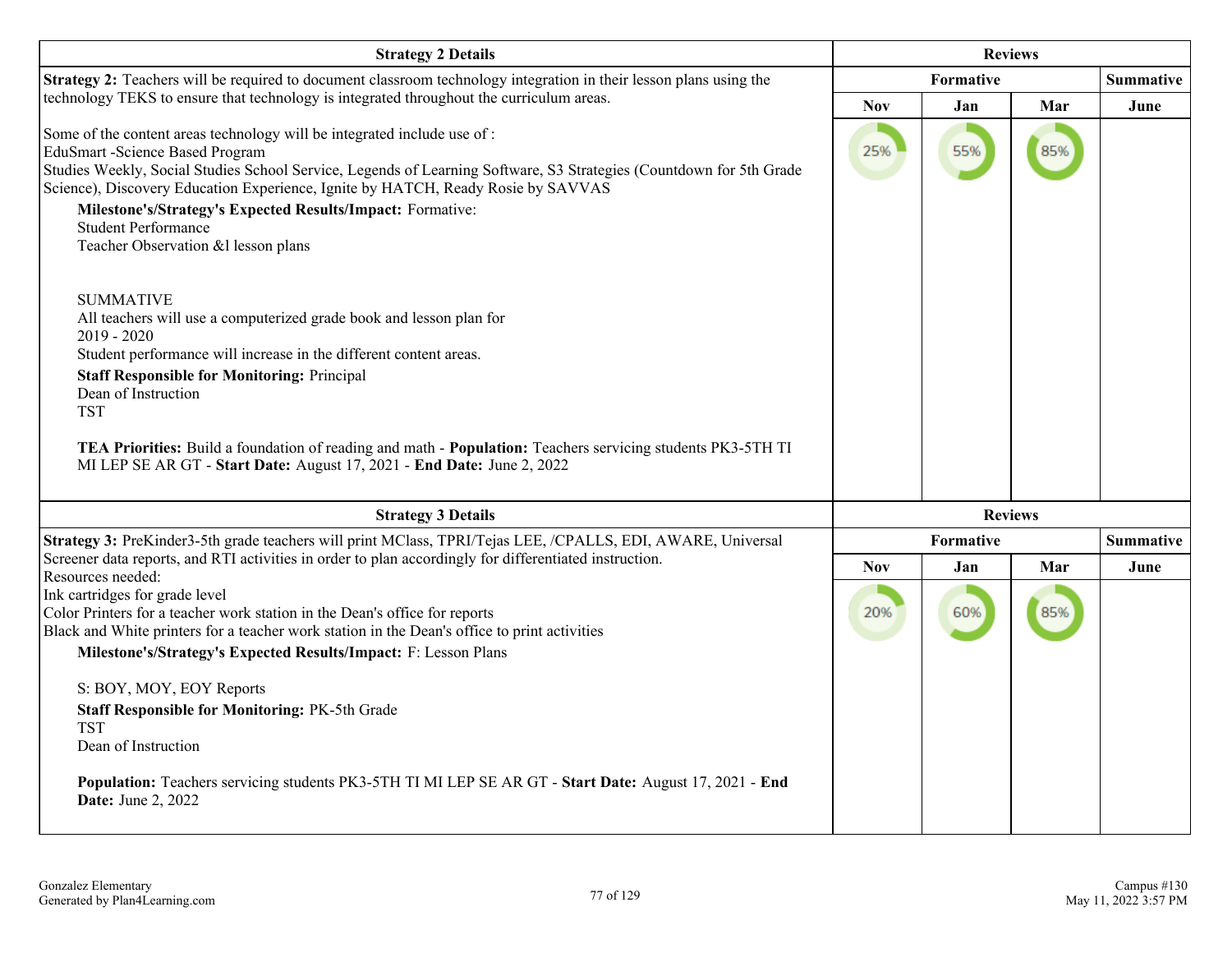| <b>Strategy 4 Details</b>                                                                                                   | <b>Reviews</b>   |     |     |                  |
|-----------------------------------------------------------------------------------------------------------------------------|------------------|-----|-----|------------------|
| <b>Strategy 4:</b> 2nd-5th grade ELL students will take practice online tutorials in the computer lab to improve and master | <b>Formative</b> |     |     | <b>Summative</b> |
| Advanced High level on TELPAS in order to meet AMAO 1, AMAO 2, and AMAO 3.                                                  | <b>Nov</b>       | Jan | Mar | June             |
| Focus Groups: 1st, 2nd & 4th Grade                                                                                          | 25%              | 45% | 75% |                  |
| Resources needed:                                                                                                           |                  |     |     |                  |
| Computer Lab                                                                                                                |                  |     |     |                  |
| TELPAS Online Tutorials                                                                                                     |                  |     |     |                  |
| K-12 Summit                                                                                                                 |                  |     |     |                  |
| <b>Milestone's/Strategy's Expected Results/Impact:</b> F: Lesson plans, walkthroughs                                        |                  |     |     |                  |
| S: TELPAS Results                                                                                                           |                  |     |     |                  |
| <b>Staff Responsible for Monitoring: Technology Support</b>                                                                 |                  |     |     |                  |
| 2nd-5th Grade Teachers                                                                                                      |                  |     |     |                  |
| <b>Testing Coordinator</b>                                                                                                  |                  |     |     |                  |
| Dean of Instruction                                                                                                         |                  |     |     |                  |
| Population: Students 2nd -5TH TI MI LEP SE AR GT - Start Date: March 1, 2022 - End Date: May 6, 2022                        |                  |     |     |                  |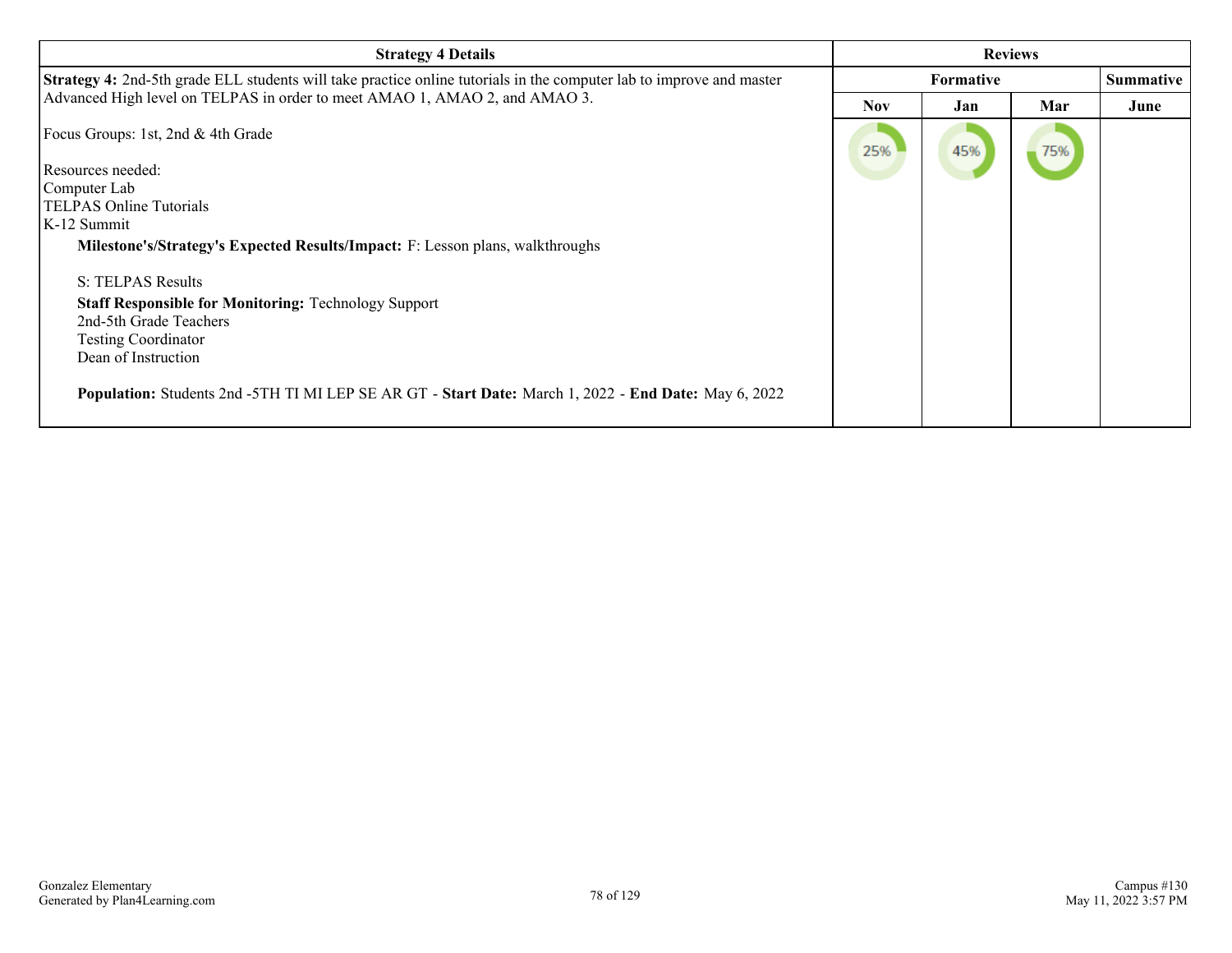| <b>Strategy 5 Details</b>                                                                                                                                   | <b>Reviews</b> |                |     |                  |
|-------------------------------------------------------------------------------------------------------------------------------------------------------------|----------------|----------------|-----|------------------|
| Strategy 5: Kinder through 2nd grade students will be scheduled for computer lab to increase their knowledge and use of                                     |                | Formative      |     | <b>Summative</b> |
| technology skills. The Pre-K3 classrooms will be equipped with two HATCH computers.                                                                         | <b>Nov</b>     | Jan            | Mar | June             |
| Students will participate in scheduled computer lab time instruction and classroom activities that incorporate technology<br>into all subject areas.        | 30%            | 50%            | 90% |                  |
| Additional Resources needed:<br>Computer lab, COWS, desktops, Software, computer Lab Schedule<br>Ignite License Subscription/Hatch                          |                |                |     |                  |
| Milestone's/Strategy's Expected Results/Impact: Formative:<br>walkthroughs<br>Technology 6 wk grades<br><b>Student Lab Progress Report</b>                  |                |                |     |                  |
| Summative<br>EOY grades<br>lesson plans                                                                                                                     |                |                |     |                  |
| <b>Staff Responsible for Monitoring: Computer Lab Manager</b>                                                                                               |                |                |     |                  |
| Dean of Instruction<br>Principal                                                                                                                            |                |                |     |                  |
| <b>Asst Principal</b>                                                                                                                                       |                |                |     |                  |
| Teachers                                                                                                                                                    |                |                |     |                  |
| TST assistant (FTE)                                                                                                                                         |                |                |     |                  |
| Population: Teachers servicing students PK3-5TH TI MI LEP SE AR GT - Start Date: August 17, 2021 - End<br><b>Date:</b> June 2, 2022                         |                |                |     |                  |
| <b>Strategy 6 Details</b>                                                                                                                                   |                | <b>Reviews</b> |     |                  |
| Strategy 6: Implement AR program in the classroom and library to expose students to different literary genres in order to                                   |                | Formative      |     | <b>Summative</b> |
| increase STAAR Reading Scores in 3rd-5th grade.<br>Milestone's/Strategy's Expected Results/Impact: AR Reports will reflect increase in campus participation | <b>Nov</b>     | Jan            | Mar | June             |
| <b>Staff Responsible for Monitoring: Lead Teachers</b><br>Librarian<br>Dean of Instruction                                                                  | 35%            | 65%            | 85% |                  |
| Population: Teachers servicing students in 1st-5TH TI MI LEP SE AR GT - Start Date: August 17, 2021 - End<br><b>Date:</b> June 2, 2022                      |                |                |     |                  |
| 100%<br>0%<br>Accomplished<br>Continue/Modify<br>No Progress                                                                                                | Discontinue    |                |     |                  |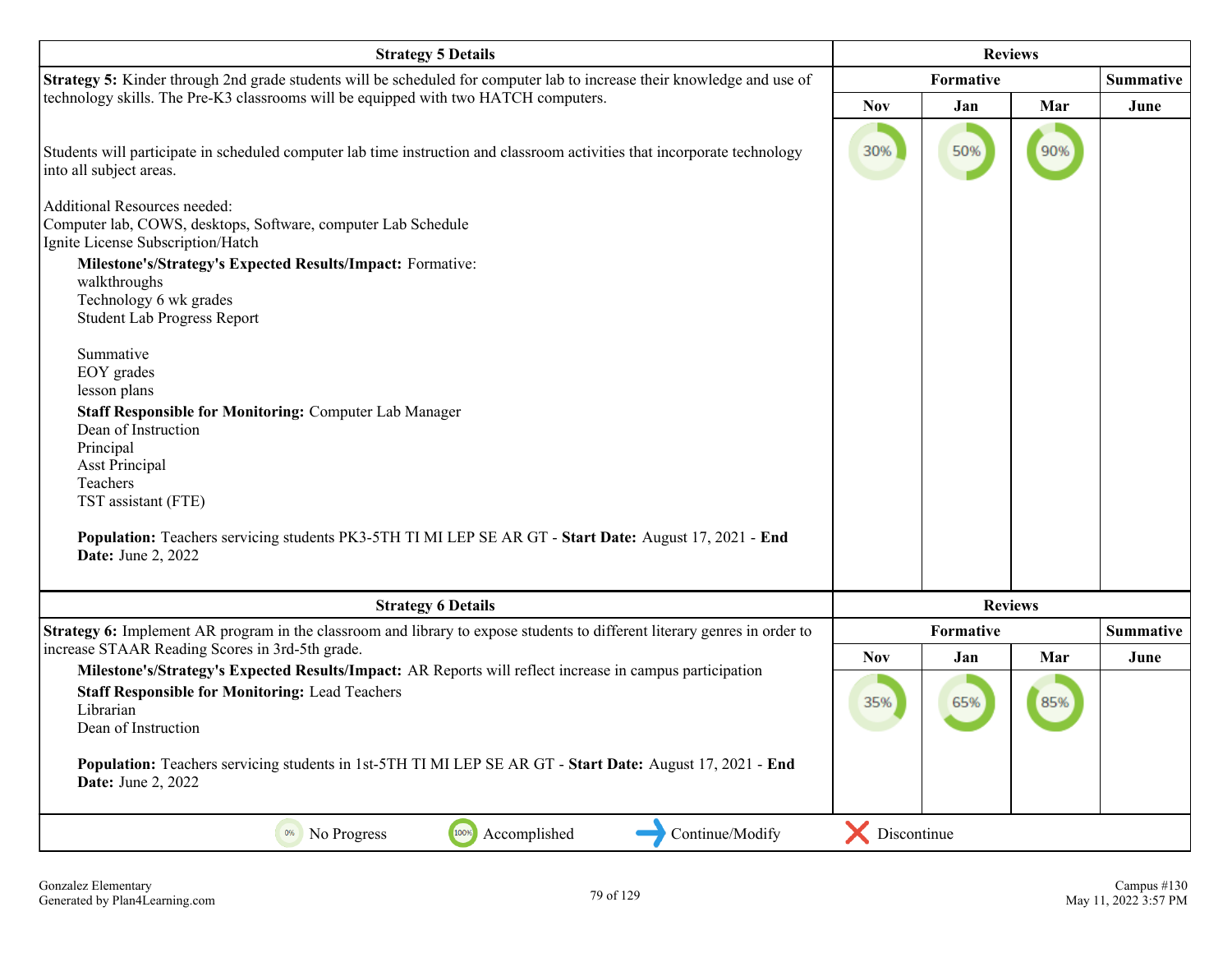**Performance Objective 2:** Increase opportunities for student learning to any time of day, from home, school, and/or community, as well as provide authentic job-embedded student internships in aerospace, robotics, coding and technology compared to 2019-2020, leveraging human capital in personalized learning. Future Ready Use of Space and Time

**Evaluation Data Sources:** Classroom projects, competition enrollments, walkthroughs, personnel assignments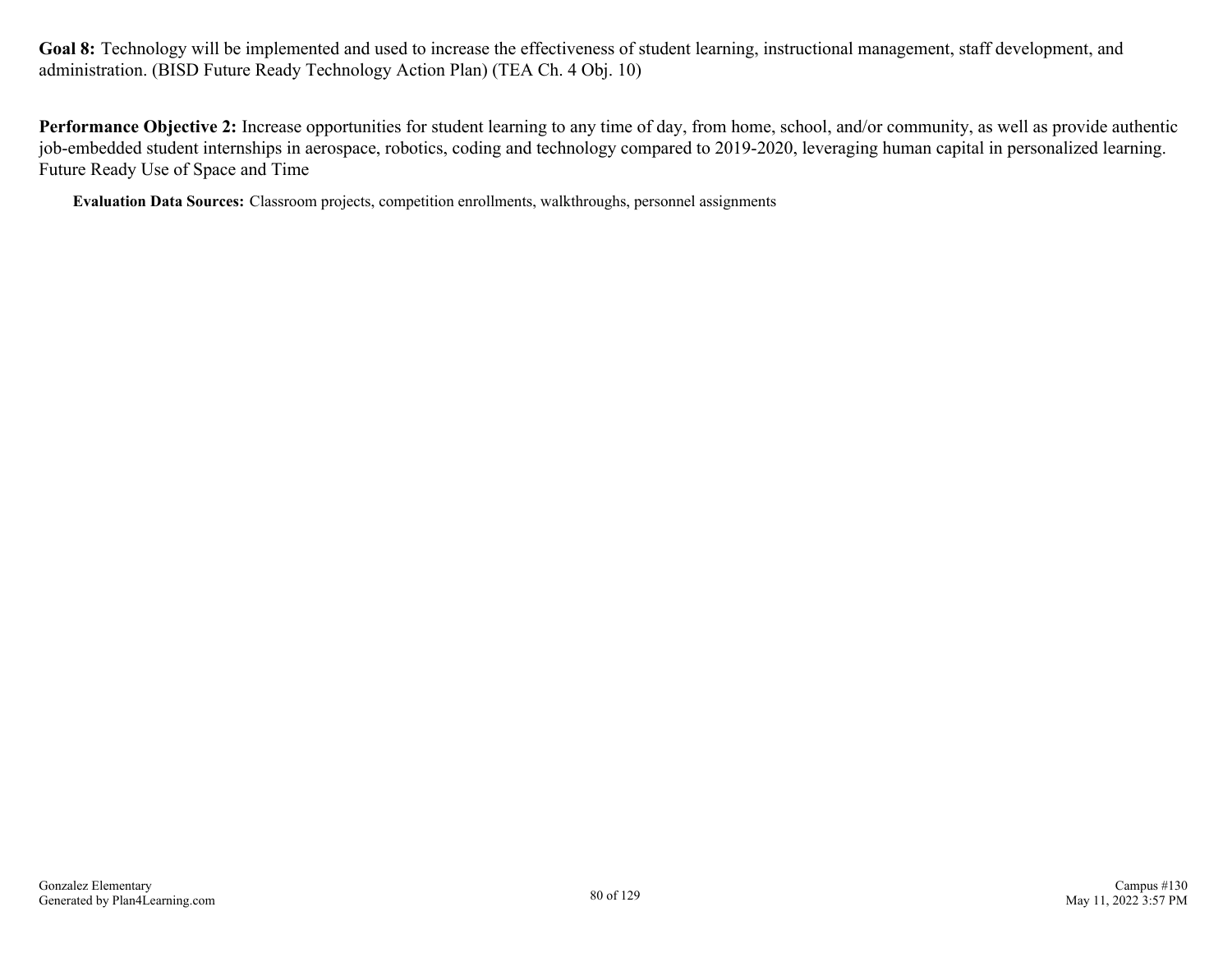| <b>Strategy 1 Details</b>                                                                                                                                                                                                                            | <b>Reviews</b> |     |     |           |
|------------------------------------------------------------------------------------------------------------------------------------------------------------------------------------------------------------------------------------------------------|----------------|-----|-----|-----------|
| <b>Strategy 1:</b> Gonzalez Elementary will purchase Interactive Panel TVs, Projectors, document cameras, laptops,                                                                                                                                   | Formative      |     |     | Summative |
| Chromebooks, desktop computers, tablets, as well as other hardware for the 2021-2022 school year to enhance instruction,<br>improve learning and practice for online assessments This technology will be used by the teachers, administrators, media | <b>Nov</b>     | Jan | Mar | June      |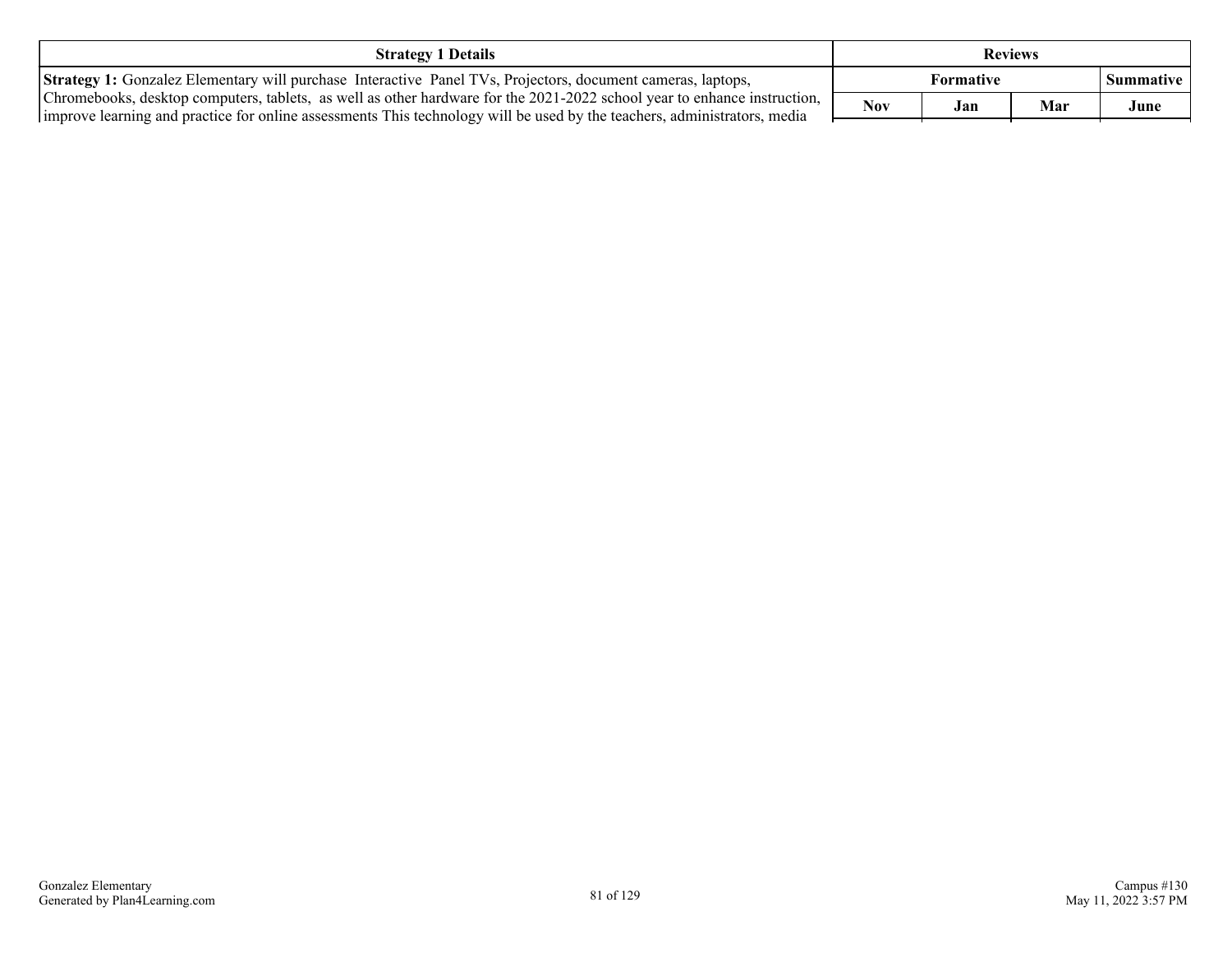| specialist, and students for multimedia learning and presentations.                                          | 259 |  |
|--------------------------------------------------------------------------------------------------------------|-----|--|
| <b>Interactive Panel TV's</b>                                                                                |     |  |
| Laptops                                                                                                      |     |  |
| Printers & Ink cartridges                                                                                    |     |  |
| Document cameras                                                                                             |     |  |
| Desktop computers/hardware & software                                                                        |     |  |
| Projectors                                                                                                   |     |  |
| Printers                                                                                                     |     |  |
| <b>Smart Televisions</b>                                                                                     |     |  |
| Bulbs for projectors needed annually                                                                         |     |  |
| Headphones & Microphones                                                                                     |     |  |
| Milestone's/Strategy's Expected Results/Impact: Student performance will increase in the different content   |     |  |
| areas.                                                                                                       |     |  |
|                                                                                                              |     |  |
| Formative:                                                                                                   |     |  |
| Walk-throughs                                                                                                |     |  |
| Teacher class observation                                                                                    |     |  |
| Lesson Plans                                                                                                 |     |  |
|                                                                                                              |     |  |
| Summative:                                                                                                   |     |  |
| <b>STAAR Results</b>                                                                                         |     |  |
| Monitoring Tool                                                                                              |     |  |
| <b>Staff Responsible for Monitoring: Principal</b>                                                           |     |  |
| Dean of Instruction                                                                                          |     |  |
| <b>Technology Teacher</b>                                                                                    |     |  |
| <b>Instructional Technology Department</b>                                                                   |     |  |
|                                                                                                              |     |  |
| Population: Students PK3-5TH TI MI LEP SE AR GT - Start Date: August 17, 2021 - End Date: June 2,            |     |  |
| 2022                                                                                                         |     |  |
| Funding Sources: capital outlay: projectors, document cameras, laptops, desktop - 211 Title I-A -            |     |  |
| 211-11-6649-62-130-Y-30-of2-Y, projector bulbs - 211 Title I-A - 211-11-6399-00-130-Y-30-of2-y, Capital      |     |  |
| Outlay - 211 Title I-A - 211-11-6399-00-130-y-30-0f2-y, Capital Outlay Administration - 211 Title I-A -      |     |  |
| 211-23-6398-00-130-y-30-0f2-y - \$5,000, Instructional Desktop Computers - 162 State Compensatory -          |     |  |
| 162-11-6649-62-130-Y30-TEC-Y, Software for new desktops - 162 State Compensatory -                           |     |  |
| 162-11-6395-62-130-Y30-TEC-Y, Supplies and Materials - LCL-DEFI 2nd grade - 162 State Compensatory -         |     |  |
| 162-11-6398-62-130-Y-30-TEC-Y - \$10,000, -162 State Compensatory - 162-11-6395-62-130-Y-30-TEC-Y,           |     |  |
| Capital Outlay - 211 Title I-A - 211-11-6398-62-130-Y-30-0f2 - \$20,000, Capital Outlay/Interactive Panels - |     |  |
| 211 Title I-A - 211-11-6398-62-130-y-30-0f2-y - \$35,000                                                     |     |  |
|                                                                                                              |     |  |
|                                                                                                              |     |  |
|                                                                                                              |     |  |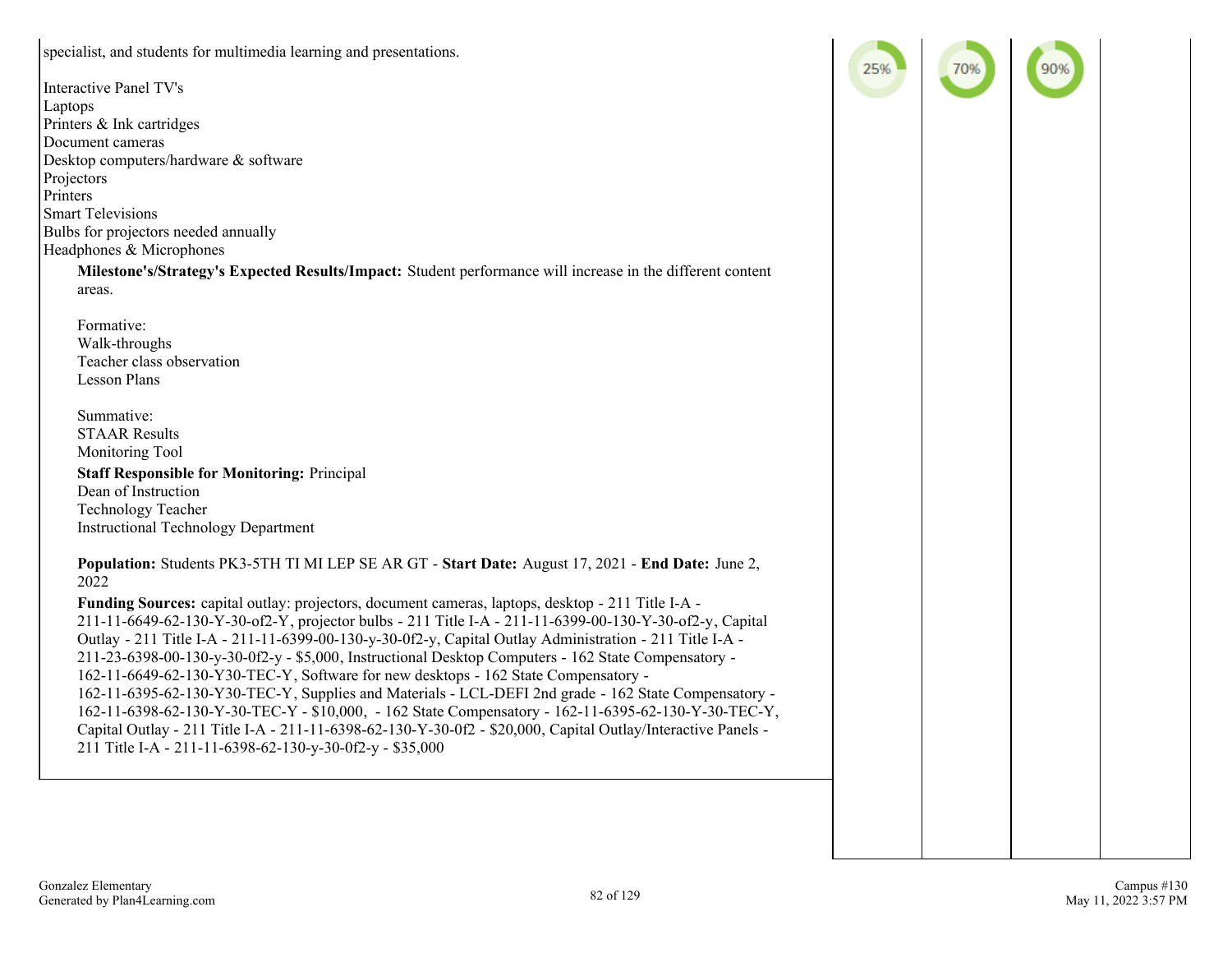| 1000<br>0%<br>1100<br>ontinue.<br>'Modify<br>$\sim$<br>rac<br>v. | $\sim$ $\cdot$<br>.continu<br>. . |
|------------------------------------------------------------------|-----------------------------------|
|------------------------------------------------------------------|-----------------------------------|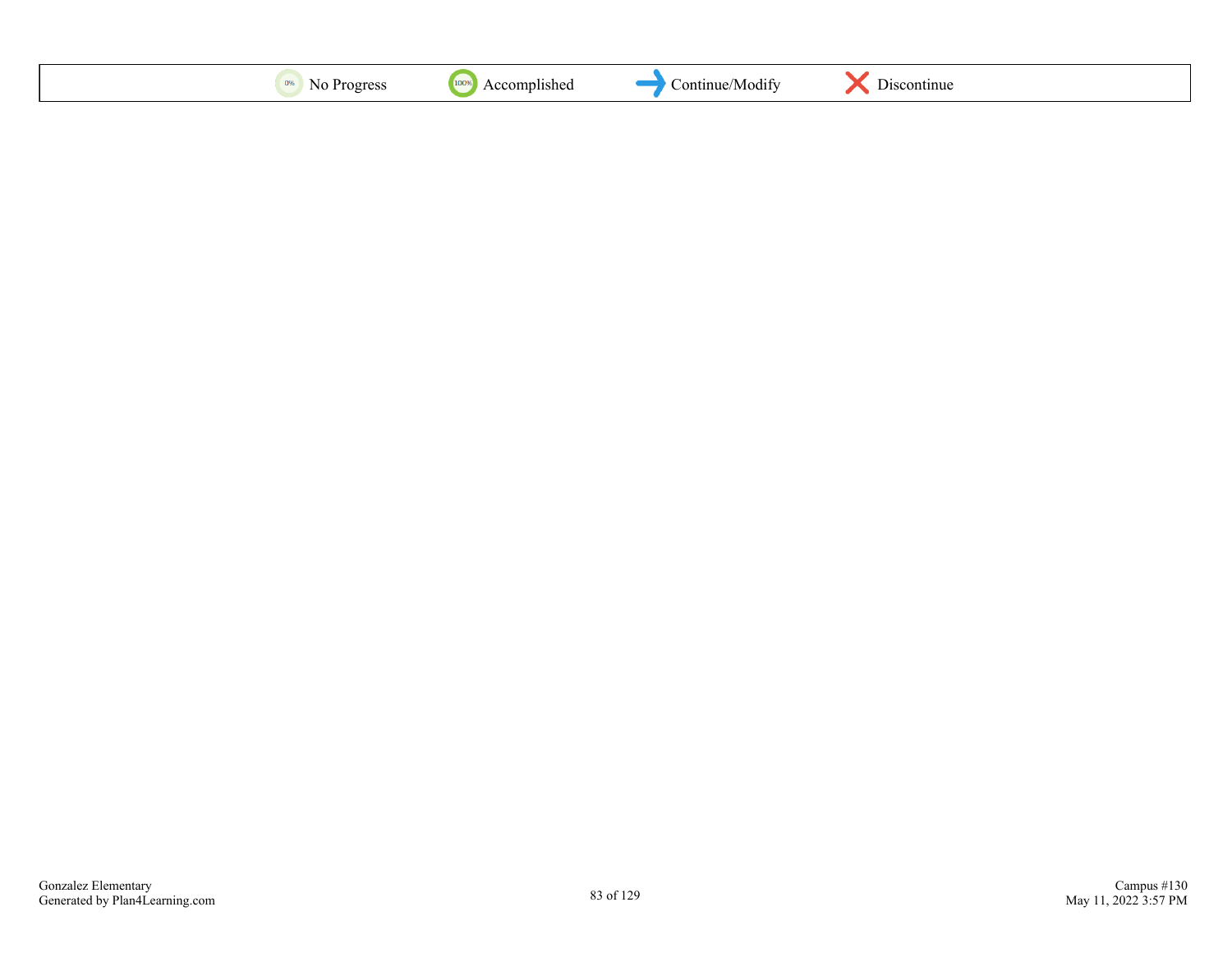**Performance Objective 3:** Improve high speed network connectivity for all stakeholders to ensure the success of the plan implementation to support blended learning at all grade levels.

Future Ready Robust Infrastructure

**Evaluation Data Sources:** Network connectivity, 1:1 ratios, Score Cards

| <b>Strategy 1 Details</b>                                                                                                                                                                                                                                                                                           | <b>Reviews</b> |     |     |                  |
|---------------------------------------------------------------------------------------------------------------------------------------------------------------------------------------------------------------------------------------------------------------------------------------------------------------------|----------------|-----|-----|------------------|
| Strategy 1: Gonzalez Elementary students will have access to high speed network connectivity through wireless WiFi at                                                                                                                                                                                               | Formative      |     |     | <b>Summative</b> |
| school or through Hot Spots provided to the students that need access from home.                                                                                                                                                                                                                                    | <b>Nov</b>     | Jan | Mar | June             |
| Milestone's/Strategy's Expected Results/Impact: Student performance will increase in the different content<br>areas.                                                                                                                                                                                                | 30%            | 70% | 75% |                  |
| Formative:                                                                                                                                                                                                                                                                                                          |                |     |     |                  |
| Walk-throughs                                                                                                                                                                                                                                                                                                       |                |     |     |                  |
| Teacher class observation                                                                                                                                                                                                                                                                                           |                |     |     |                  |
| <b>Lesson Plans</b>                                                                                                                                                                                                                                                                                                 |                |     |     |                  |
| Summative:<br><b>STAAR Results</b><br>Monitoring Tool<br><b>Staff Responsible for Monitoring: Principal</b><br>Dean of Instruction<br>Technology Teacher<br><b>Instructional Technology Department</b><br>Population: Students PK3-5TH TI MI LEP SE AR GT - Start Date: August 17, 2021 - End Date: June 2,<br>2022 |                |     |     |                  |
| 100%<br>Continue/Modify<br>No Progress<br>Accomplished<br>0%                                                                                                                                                                                                                                                        | Discontinue    |     |     |                  |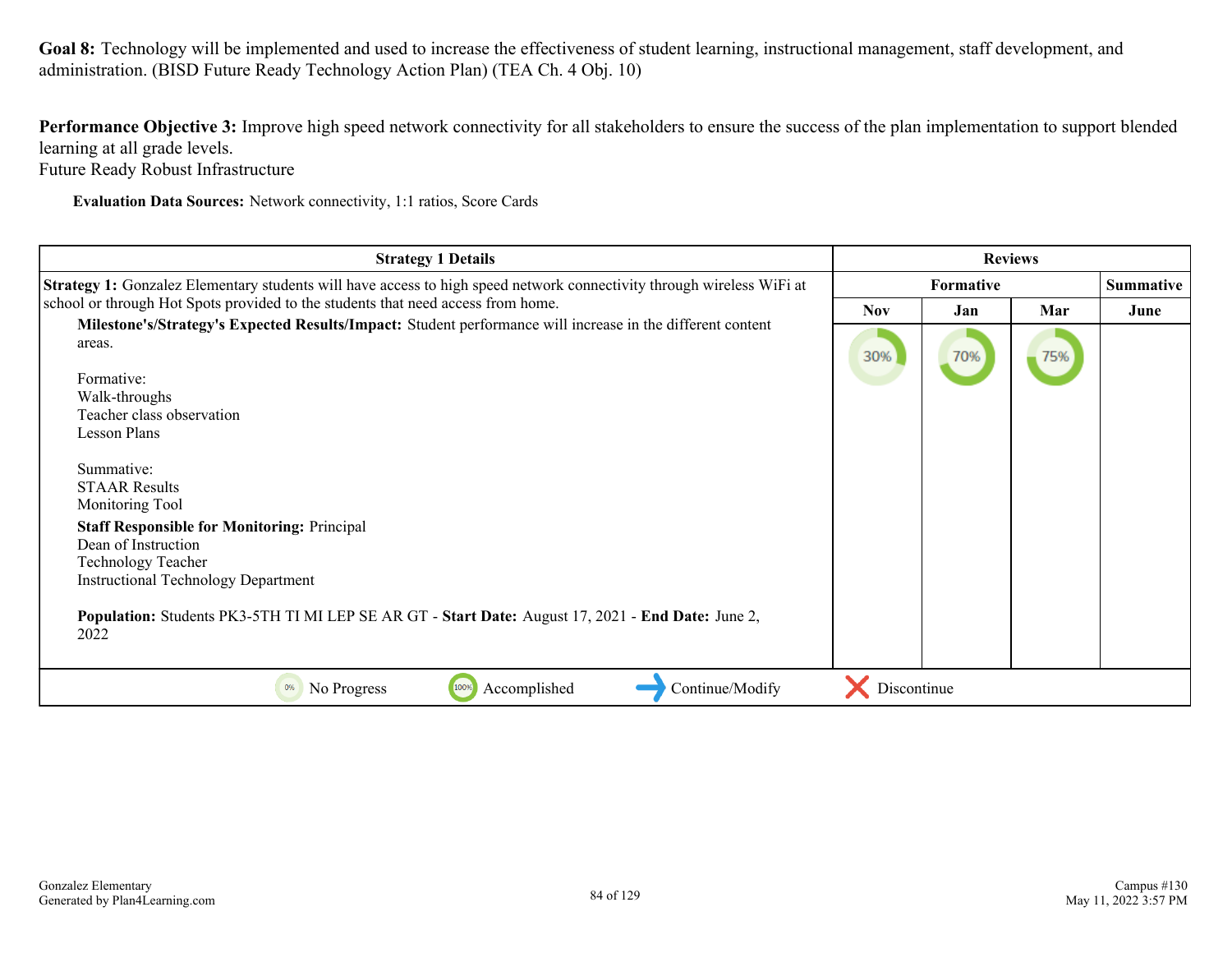Performance Objective 4: Review update, and implement policies that guide students, staff, parents and community members that ensure safety, privacy and security within our data systems.

Future Ready Data and Privacy

**Evaluation Data Sources:** Updated policies, reports of data breaches

| <b>Strategy 1 Details</b>                                                                                                                                                                                                              | <b>Reviews</b> |           |     |                  |
|----------------------------------------------------------------------------------------------------------------------------------------------------------------------------------------------------------------------------------------|----------------|-----------|-----|------------------|
| Strategy 1: All students will receive trainings on safety, online usage, educational software, and technology uses of laptops,                                                                                                         |                | Formative |     | <b>Summative</b> |
| computers, Smart<br>Boards, projectors, document cameras, printers, to improve the integration of technology.                                                                                                                          | <b>Nov</b>     | Jan       | Mar | June             |
| In addition, all qualifying students will receive training on use of multiple assistive devices and software when needed<br>Milestone's/Strategy's Expected Results/Impact: Student performance will increase in the different content | 25%            | 45%       | 90% |                  |
| areas.                                                                                                                                                                                                                                 |                |           |     |                  |
| Formative:                                                                                                                                                                                                                             |                |           |     |                  |
| Student performance/<br>Teacher observation                                                                                                                                                                                            |                |           |     |                  |
|                                                                                                                                                                                                                                        |                |           |     |                  |
| Summative:                                                                                                                                                                                                                             |                |           |     |                  |
| Starchart                                                                                                                                                                                                                              |                |           |     |                  |
| <b>Staff Responsible for Monitoring: Principal</b><br>Dean of Instruction                                                                                                                                                              |                |           |     |                  |
| <b>Technology Teacher</b>                                                                                                                                                                                                              |                |           |     |                  |
| Population: Students PK3-5TH TI MI LEP SE AR GT - Start Date: August 17, 2021 - End Date: June 2,<br>2022                                                                                                                              |                |           |     |                  |
| 100%<br>Accomplished<br>Continue/Modify<br>No Progress<br>0%                                                                                                                                                                           | Discontinue    |           |     |                  |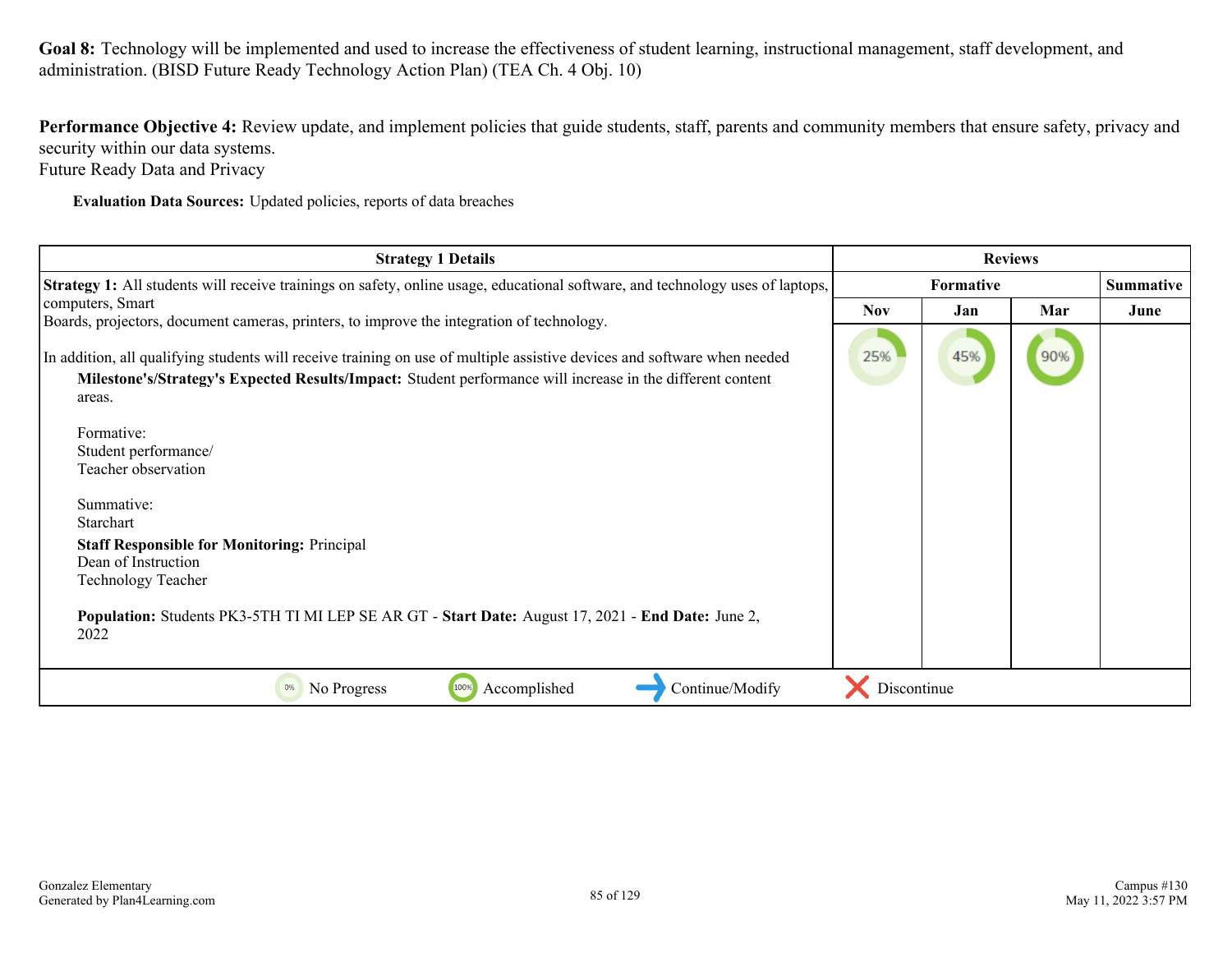**Performance Objective 5:** Increase community and business-oriented partnerships, and create a database of leaders with expertise in Educational Technology that will facilitate planning, classroom level partnerships, and access to skills to support students as they prepare to enter the workforce. Future Ready Community Partnerships

**Evaluation Data Sources:** Numbers of partnerships, Database of leaders in Ed. Tech, campus partnership listing

| <b>Strategy 1 Details</b>                                                                                                                                                                                                                                                                                                                      | <b>Reviews</b> |                  |     |                  |
|------------------------------------------------------------------------------------------------------------------------------------------------------------------------------------------------------------------------------------------------------------------------------------------------------------------------------------------------|----------------|------------------|-----|------------------|
| <b>Strategy 1:</b> Students will work at computer stations on programs that will increase their reading, math and science skills to                                                                                                                                                                                                            |                | <b>Formative</b> |     | <b>Summative</b> |
| help increase their level of academic performance, plus increase their ability to produce computer generated projects.                                                                                                                                                                                                                         | <b>Nov</b>     | Jan              | Mar | June             |
| In addition, 3rd-5th grade students will use internet websites to research science fair projects, data, and other information<br>for the campus and district Science Fair projects and Brainsville.<br>Milestone's/Strategy's Expected Results/Impact: F: Campus Science Fair Competition, Projects                                            | 20%            | 55%              | 80% |                  |
| S: District Science Fair Competition<br><b>Brainsville</b><br>10% increase on STAAR scores<br><b>Staff Responsible for Monitoring: Computer Lab Manager</b><br>Principal<br>Administration<br>Dean of Instruction<br>TST assistant<br>Population: Students 3rd - 5TH TI MI LEP SE AR GT - Start Date: August 17, 2021 - End Date: June 2, 2022 |                |                  |     |                  |
| Continue/Modify<br>Accomplished<br>No Progress<br>100%<br>0%                                                                                                                                                                                                                                                                                   | Discontinue    |                  |     |                  |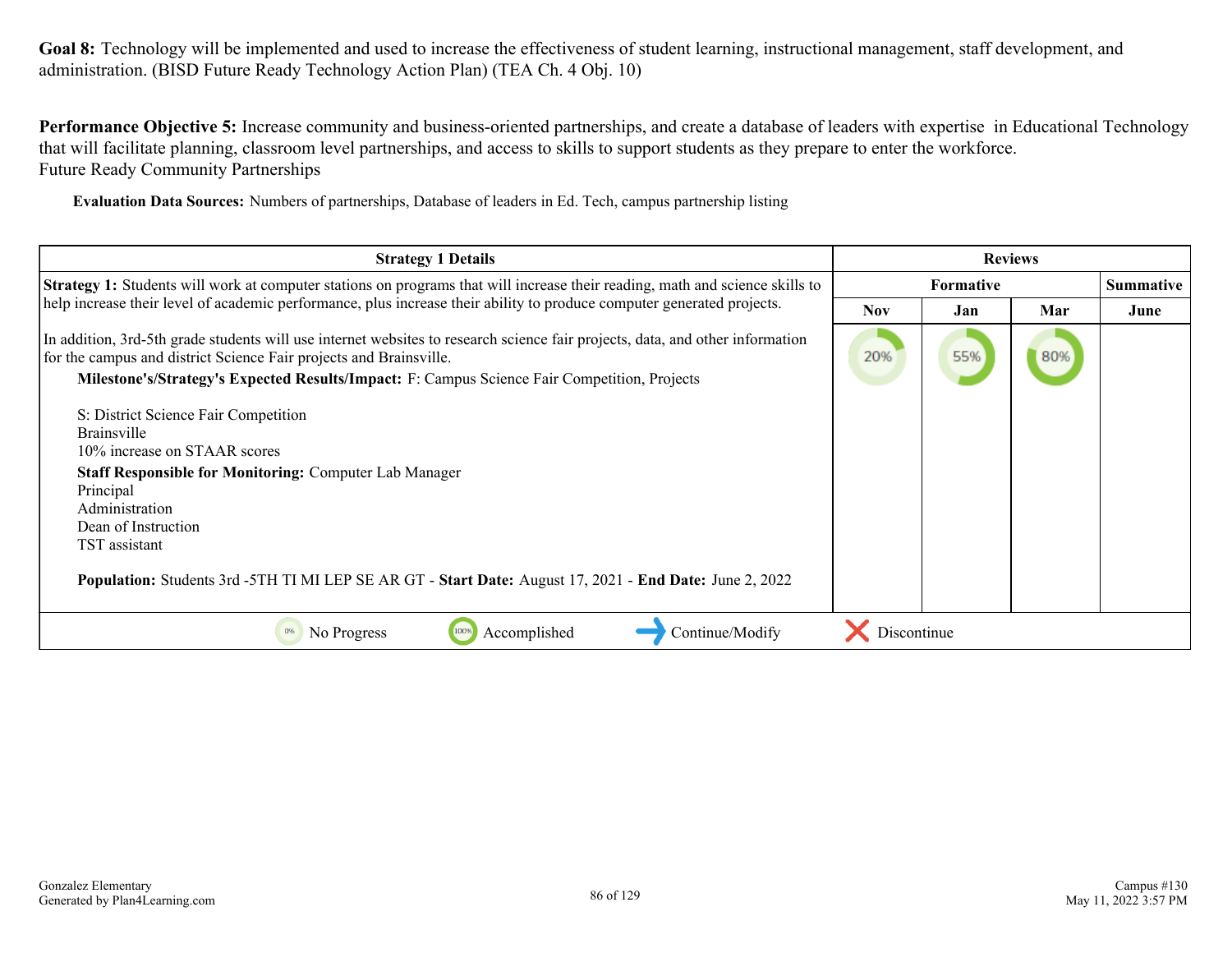**Performance Objective 6:** Provide competency and research-based professional development, leverage Media Specialists, Deans, Tech Administrators Technology Support Teachers at every campus, develop Professional Learning Communities (PLCs), offer District Technology Conferences, promote and establish innovative partnerships (MIE, Apple Certified Educator, and Google Certified Teacher) and provide technology resources and PD that support personalized, flexible, blended learning across all content areas.

Future Ready Personalized Professional Learning

**Evaluation Data Sources:** Professional development records, walkthrough reports, classroom observations

| <b>Strategy 1 Details</b>                                                                                                                                                                                                                                                                                                                                                                                                                                                                                                                                                                                                                                                                                                                                                                                                                                                 |             | <b>Reviews</b>   |     |                  |  |
|---------------------------------------------------------------------------------------------------------------------------------------------------------------------------------------------------------------------------------------------------------------------------------------------------------------------------------------------------------------------------------------------------------------------------------------------------------------------------------------------------------------------------------------------------------------------------------------------------------------------------------------------------------------------------------------------------------------------------------------------------------------------------------------------------------------------------------------------------------------------------|-------------|------------------|-----|------------------|--|
| <b>Strategy 1:</b> The campus TST, teachers, and an administrator will attend the Technology Conference in San Antonio and                                                                                                                                                                                                                                                                                                                                                                                                                                                                                                                                                                                                                                                                                                                                                |             | <b>Formative</b> |     | <b>Summative</b> |  |
| will come back and train the campus teachers and staff. Teachers will be involved in campus staff development for updates                                                                                                                                                                                                                                                                                                                                                                                                                                                                                                                                                                                                                                                                                                                                                 | <b>Nov</b>  | Jan              | Mar | June             |  |
| on software as well as new technology hardware. The purchase of any technology related equipment and software will be<br>done to facilitate student success on online testing and in all content areas to meet state and local standards.<br>(i.e. Interactive Panel TV's, laptop computers, desktop computers, Smart Boards, projectors, document cameras, printers,<br>smart televisions, etc.)<br>Milestone's/Strategy's Expected Results/Impact: FORMATIVE:<br>Sign-in Rosters $&$ Evaluations<br><b>SUMMATIVE</b><br>All teachers will use a computerized grade book/ lesson plan for 2019-2020<br><b>STAR Chart</b><br><b>Staff Responsible for Monitoring: Principal</b><br>Dean of Instruction<br><b>Technology Support Teacher</b><br><b>SBDM</b> Committee<br>Population: Students PK3-5TH TI MI LEP SE AR GT - Start Date: August 17, 2021 - End Date: June 2, | 20%         | 70%              | 65% |                  |  |
| 2022                                                                                                                                                                                                                                                                                                                                                                                                                                                                                                                                                                                                                                                                                                                                                                                                                                                                      |             |                  |     |                  |  |
| Accomplished<br>100%<br>Continue/Modify<br>No Progress                                                                                                                                                                                                                                                                                                                                                                                                                                                                                                                                                                                                                                                                                                                                                                                                                    | Discontinue |                  |     |                  |  |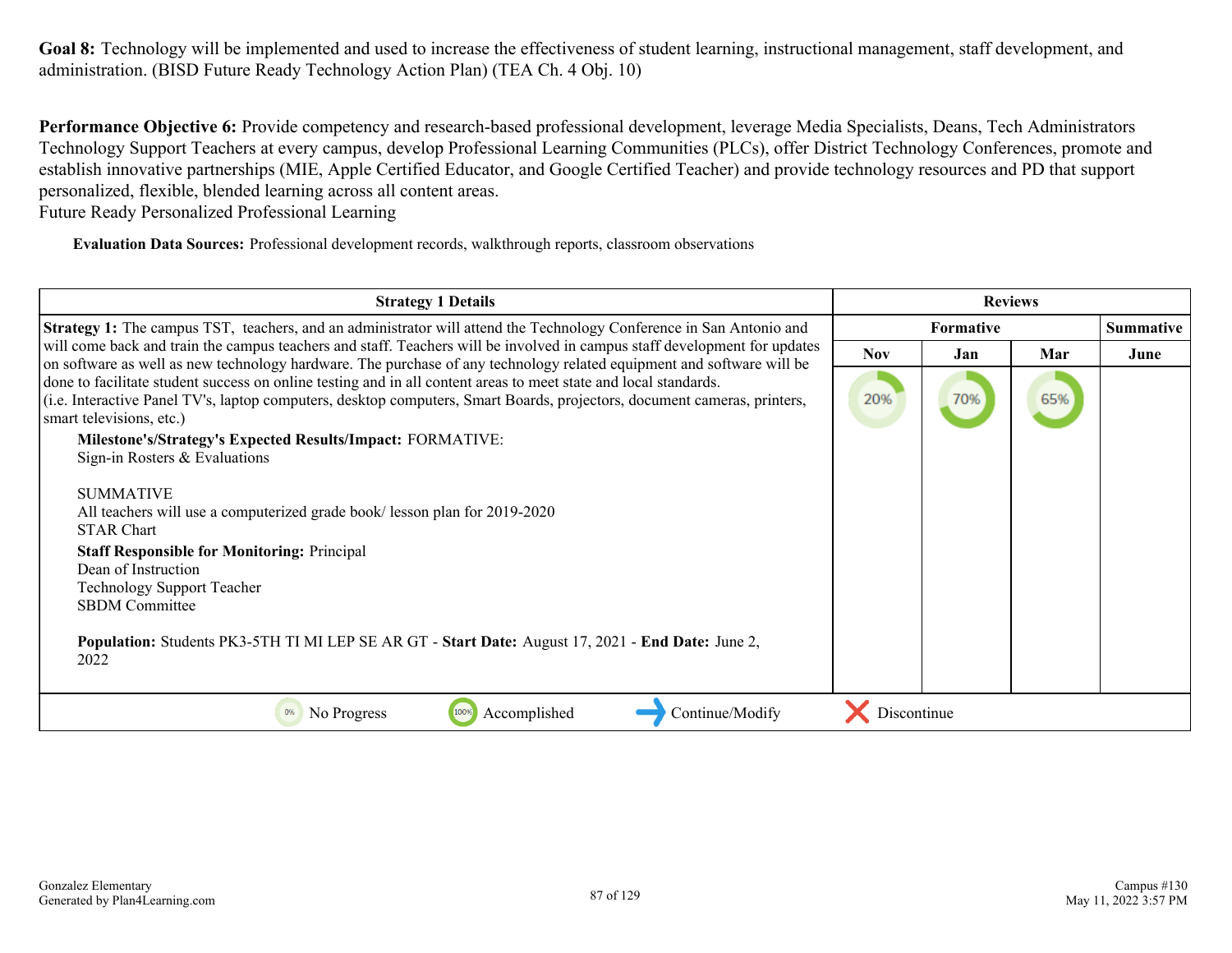Performance Objective 7: Allow accessibility to software and platforms, and define accountability metrics that support an efficient planning process across multiple budgets.

Future Ready: Budget and Resources

**Evaluation Data Sources:** Listing of available software and platforms with usage reports, District budgets for licenses and software.

| <b>Strategy 1 Details</b>                                                                                                                                                               | <b>Reviews</b> |                  |     |                  |
|-----------------------------------------------------------------------------------------------------------------------------------------------------------------------------------------|----------------|------------------|-----|------------------|
| Strategy 1: The classroom teacher will provide instruction to students using computer programs, equipment, and software                                                                 |                | <b>Formative</b> |     | <b>Summative</b> |
| in order to increase the integration of technology in classroom instruction.                                                                                                            | Nov.           | Jan              | Mar | June             |
| <b>Milestone's/Strategy's Expected Results/Impact: Formative:</b>                                                                                                                       |                |                  |     |                  |
| Technology 6 wk grades                                                                                                                                                                  | 30%            | 65%              | 85% |                  |
| Summative;                                                                                                                                                                              |                |                  |     |                  |
| <b>EOY</b> Grades                                                                                                                                                                       |                |                  |     |                  |
| <b>STAR Chart</b>                                                                                                                                                                       |                |                  |     |                  |
| <b>Staff Responsible for Monitoring: Principal</b>                                                                                                                                      |                |                  |     |                  |
| Dean of Instruction                                                                                                                                                                     |                |                  |     |                  |
| Teachers                                                                                                                                                                                |                |                  |     |                  |
| <b>Support Staff</b>                                                                                                                                                                    |                |                  |     |                  |
| Population: Teacher Assistant servicing students PK3-5TH TI MI LEP SE AR GT - Start Date: August 17,<br>2021 - End Date: June 2, 2022                                                   |                |                  |     |                  |
| Funding Sources: computer lab aide - 211 Title I-A - 211-11-6129-06-130-Y-30-0F2-Y, Library Computer<br>Resources - 197 Projects--TRE/Library - 197-12-6299-62-130-y-99-000-y - \$5,000 |                |                  |     |                  |
|                                                                                                                                                                                         |                |                  |     |                  |
| Continue/Modify<br>100%<br>Accomplished<br>No Progress<br>0%                                                                                                                            | Discontinue    |                  |     |                  |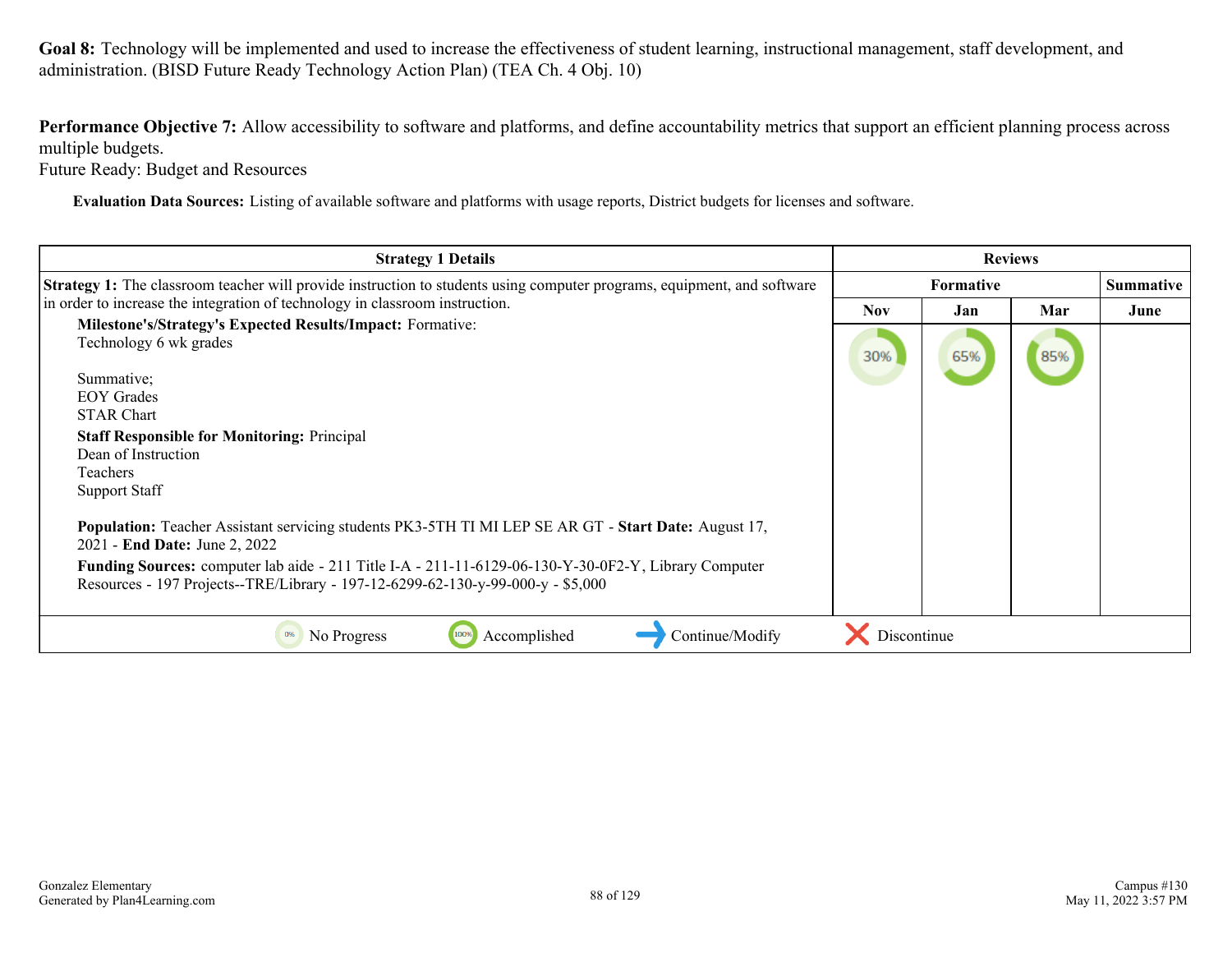**Performance Objective 8:** Conduct the BISD Future Ready Framework Technology Survey annually to assess the level of implementation of each Future Ready gear.

Future Ready Collaborative Leadership

**Evaluation Data Sources:** BISD Future Ready Framework survey results

| <b>Strategy 1 Details</b>                                                                              | <b>Reviews</b> |     |     |                  |
|--------------------------------------------------------------------------------------------------------|----------------|-----|-----|------------------|
| <b>Strategy 1:</b> Teachers will complete Future Ready surveys pertaining to:                          | Formative      |     |     | <b>Summative</b> |
| District and Campus Staff Development on uses of:                                                      | <b>Nov</b>     | Jan | Mar | June             |
| laptops                                                                                                |                |     |     |                  |
| computers                                                                                              |                |     |     |                  |
| Smart Boards                                                                                           | 5%             | 35% | 70% |                  |
| projectors                                                                                             |                |     |     |                  |
| document cameras                                                                                       |                |     |     |                  |
| printers, etc                                                                                          |                |     |     |                  |
| Milestone's/Strategy's Expected Results/Impact: FORMATIVE:                                             |                |     |     |                  |
| Sign-in Rosters $&$ Evaluations                                                                        |                |     |     |                  |
|                                                                                                        |                |     |     |                  |
| Summative:                                                                                             |                |     |     |                  |
| <b>STAR</b> chart Completion                                                                           |                |     |     |                  |
| <b>Staff Responsible for Monitoring: Dean of Instruction</b>                                           |                |     |     |                  |
| Technology support Principal                                                                           |                |     |     |                  |
| TST                                                                                                    |                |     |     |                  |
|                                                                                                        |                |     |     |                  |
| Population: Teachers servicing students in PK3-5TH TI MI LEP SE AR GT - Start Date: January 10, 2022 - |                |     |     |                  |
| <b>End Date:</b> May 31, 2022                                                                          |                |     |     |                  |
|                                                                                                        |                |     |     |                  |
| 100%<br>Continue/Modify<br>Accomplished<br>No Progress<br>0%                                           | Discontinue    |     |     |                  |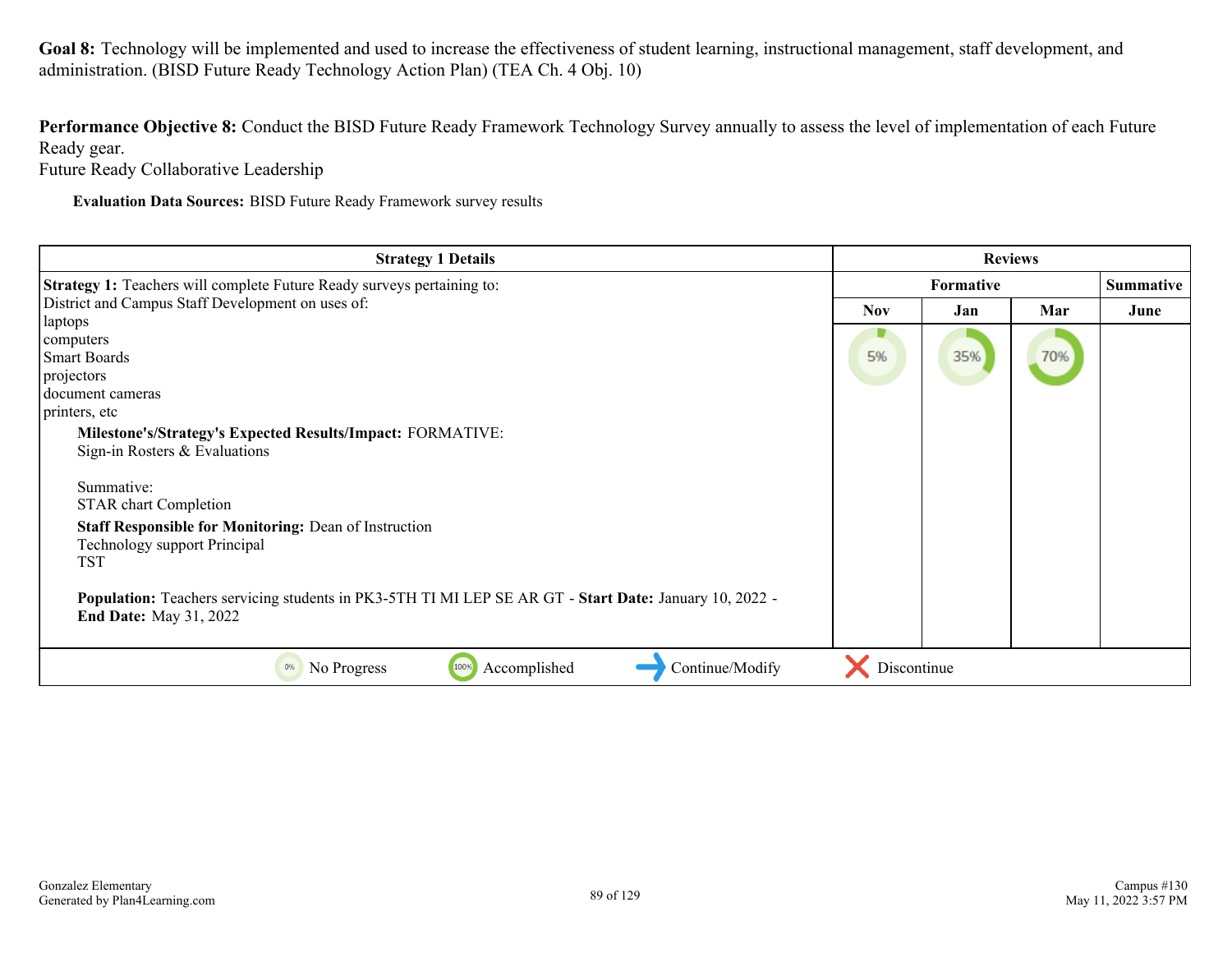Goal 9: Through enhanced dropout prevention efforts, all students will remain in school until they obtain a high school diploma. (TEA Ch. 4 Obj. 3)

**Performance Objective 1:** Increase the overall campus attendance rate to 96.8% with a target of 97.5% and improve At-Risk Student Attendance Rate by 10% over prior year attendance.

Aumentar la tasa de asistencia general del campus al 96.8% con un objetivo de 97.5% y mejorar la tasa de asistencia de estudiantes en riesgo en un 10% con respecto a la asistencia del ano anterior.

**Evaluation Data Sources:** District and campus attendance rates, At-Risk Student Attendance.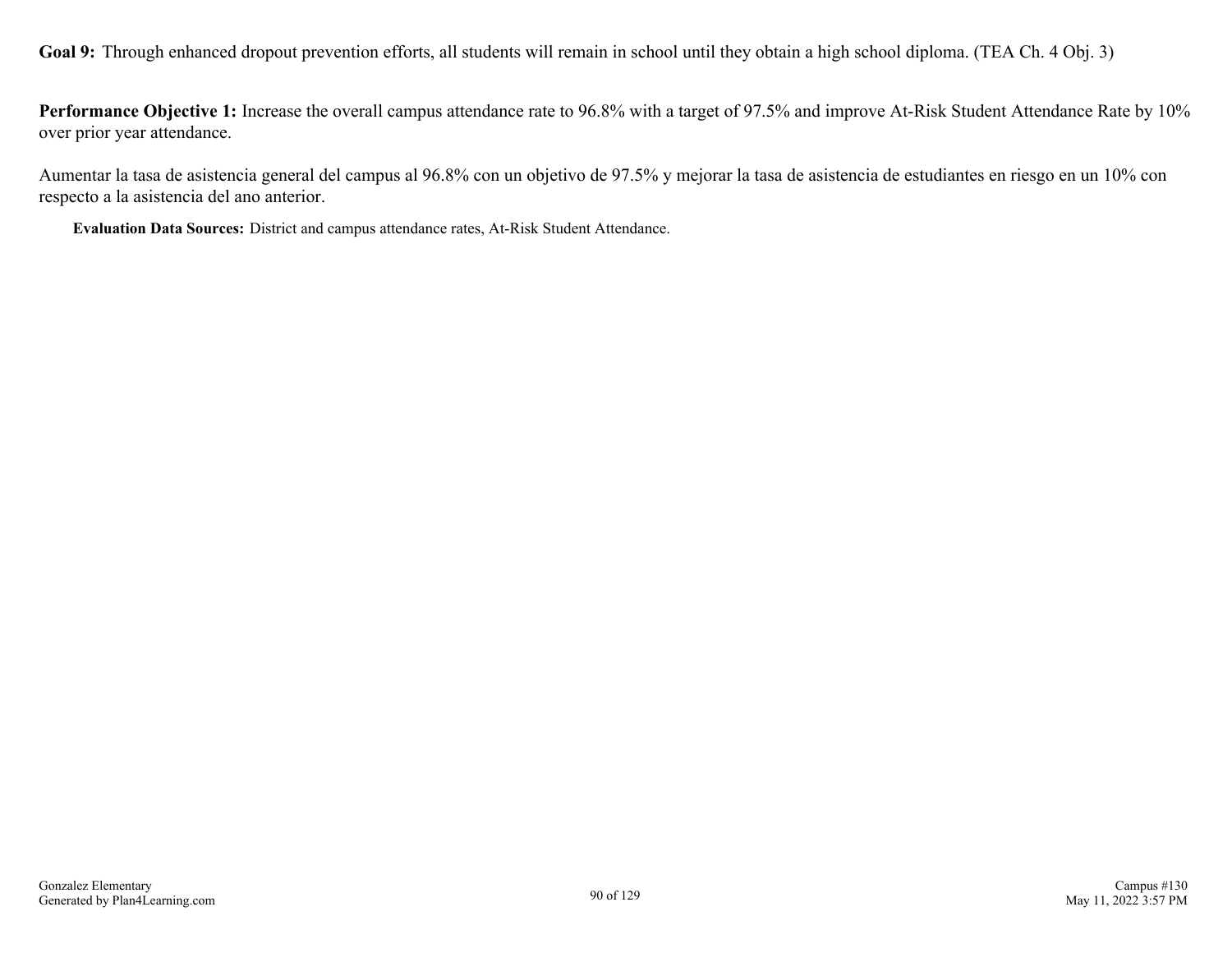| <b>Strategy 1 Details</b>                                                                                                                                                                                                                                                                                                                                                                                                                            | <b>Reviews</b> |           |     |                  |
|------------------------------------------------------------------------------------------------------------------------------------------------------------------------------------------------------------------------------------------------------------------------------------------------------------------------------------------------------------------------------------------------------------------------------------------------------|----------------|-----------|-----|------------------|
| Strategy 1: Train attendance clerks and parent/attendance liaisons to consistently monitor and communicate students daily                                                                                                                                                                                                                                                                                                                            |                | Formative |     | <b>Summative</b> |
| absences and tardiness to parents and staff.                                                                                                                                                                                                                                                                                                                                                                                                         | <b>Nov</b>     | Jan       | Mar | June             |
| To promote and ensure rapid system of communication to reduce student absences and tardiness and increase instructional<br>opportunities for students.<br>Invite parents to attend the Bilingual Symposium.                                                                                                                                                                                                                                          | 40%            | 45%       | 90% |                  |
| Resources needed:<br><b>Pupil Services</b><br><b>Student Accounting</b><br>School Messenger Notification System<br>Phone Master                                                                                                                                                                                                                                                                                                                      |                |           |     |                  |
| Capacitar a los encargados de asistencia y a los enlaces de asistencia / padres para monitorear y comunicar constantemente<br>las ausencias y tardanzas diarias de los estudiantes a los padres y al personal.<br>Promover y asegurar un sistema rapido de comunicacion para reducir las ausencias y tardanzas de los estudiantes y<br>aumentar las oportunidades de instruccion para los estudiantes.<br>Invitar a los padres al simposio bilingue. |                |           |     |                  |
| Recursos necesitados:<br>Servicios para alumnos<br>Contabilidad estudiantil<br>Sistema de notificacion de mensajeria escolar<br>Maestro del telefono                                                                                                                                                                                                                                                                                                 |                |           |     |                  |
| Milestone's/Strategy's Expected Results/Impact: Agenda<br>Sign-in sheets<br>Six weeks Attendance<br>Report<br>School Messenger<br>Notification System                                                                                                                                                                                                                                                                                                |                |           |     |                  |
| <b>Staff Responsible for Monitoring: Attendance Office</b><br>Principal<br>Campus PEIMS Supervisor<br>Parent Liaisons<br>Data Entry Clerk                                                                                                                                                                                                                                                                                                            |                |           |     |                  |
| Population: attendance clerks, EB students, Dyslexia students, and parent and attendance liaisons monitoring All<br>students Pk3-5th - Start Date: August 17, 2021 - End Date: June 2, 2022<br>Funding Sources: Supplies - 162 State Compensatory - 162-61-6399-00-130-Y-30-WTF-Y                                                                                                                                                                    |                |           |     |                  |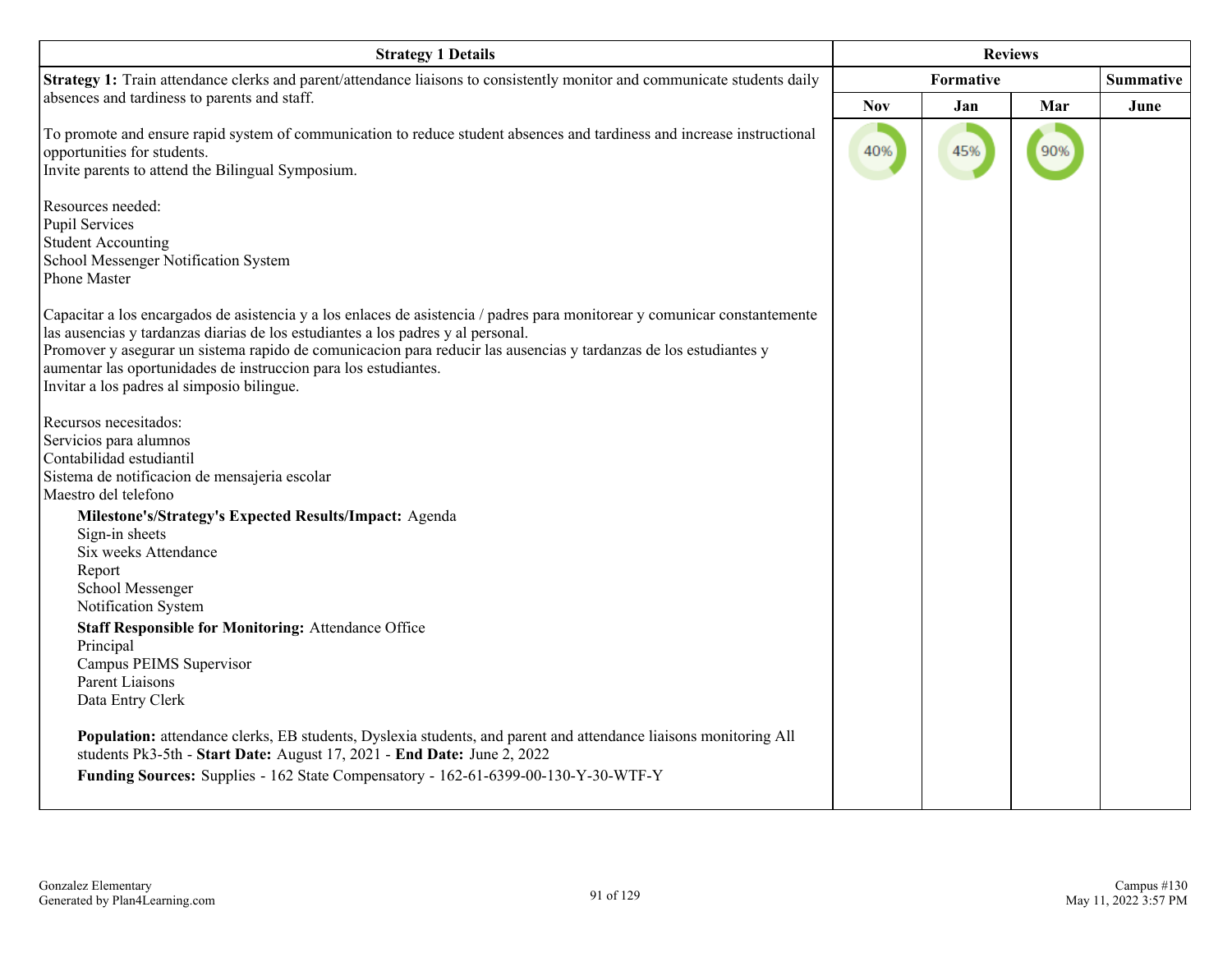| <b>Strategy 2 Details</b>                                                                                                                                                                                                                                                                                                       | <b>Reviews</b> |           |                |                  |
|---------------------------------------------------------------------------------------------------------------------------------------------------------------------------------------------------------------------------------------------------------------------------------------------------------------------------------|----------------|-----------|----------------|------------------|
| Strategy 2: Provide training as needed to effectively implement School Messenger Notification                                                                                                                                                                                                                                   |                | Formative |                | <b>Summative</b> |
| System procedures for effective monitoring of student attendance and maximize instruction.                                                                                                                                                                                                                                      | <b>Nov</b>     | Jan       | Mar            | June             |
| Proporcionar entrenamiento segun sea necesario para implementar de manera efectiva la notificacion de mensajeria escolar.<br>Procedimientos del sistema para el monitoreo efectivo de la asistencia de los estudiantes y maximizar la instruccion.<br>Milestone's/Strategy's Expected Results/Impact: Agendas<br>Sign in sheets | 15%            | 50%       | 90%            |                  |
| Staff Responsible for Monitoring: School Messenger Notification System Trainer<br><b>Computer Services</b><br>PEIMS Supervisor<br><b>Pupil Services</b><br>Data Entry Clerk                                                                                                                                                     |                |           |                |                  |
| Population: attendance clerks and parent and attendance liaisons monitoring All students Pk3-5th - Start Date:<br>August 17, 2021 - End Date: June 2, 2022                                                                                                                                                                      |                |           |                |                  |
| <b>Strategy 3 Details</b>                                                                                                                                                                                                                                                                                                       |                |           | <b>Reviews</b> |                  |
| Strategy 3: Publish and recognize campus attendance rates in KBSD, school marquees and school activities to promote and<br>motivate student attendance District-wide and increase educational potential of students.                                                                                                            | Formative      |           |                | <b>Summative</b> |
|                                                                                                                                                                                                                                                                                                                                 | <b>Nov</b>     | Jan       | Mar            | June             |
| Resources include-<br>the use of campus marquee<br><b>Instructional TV</b>                                                                                                                                                                                                                                                      | 25%            | 50%       | 85%            |                  |
| Publicar y reconocer las tasas de asistencia del campus en KBSD, las marquesinas de la escuela y las actividades escolares<br>para promover y motivar la asistencia de los estudiantes en todo el distrito y aumentar el potencial educativo de los<br>estudiantes.                                                             |                |           |                |                  |
| Los recursos incluyen-<br>el uso de la marquesina del campus<br>TV instructiva                                                                                                                                                                                                                                                  |                |           |                |                  |
| Milestone's/Strategy's Expected Results/Impact: KBSD announcements<br>Campus marquees                                                                                                                                                                                                                                           |                |           |                |                  |
| <b>Staff Responsible for Monitoring: Student Accounting</b><br>Principal<br>PEIMS Supervisor<br>Admissions and Attendance                                                                                                                                                                                                       |                |           |                |                  |
| Population: All students Pk3-5th including TI MI LEP SE AR DYS GT - Start Date: August 17, 2021 - End<br><b>Date:</b> June 2, 2022                                                                                                                                                                                              |                |           |                |                  |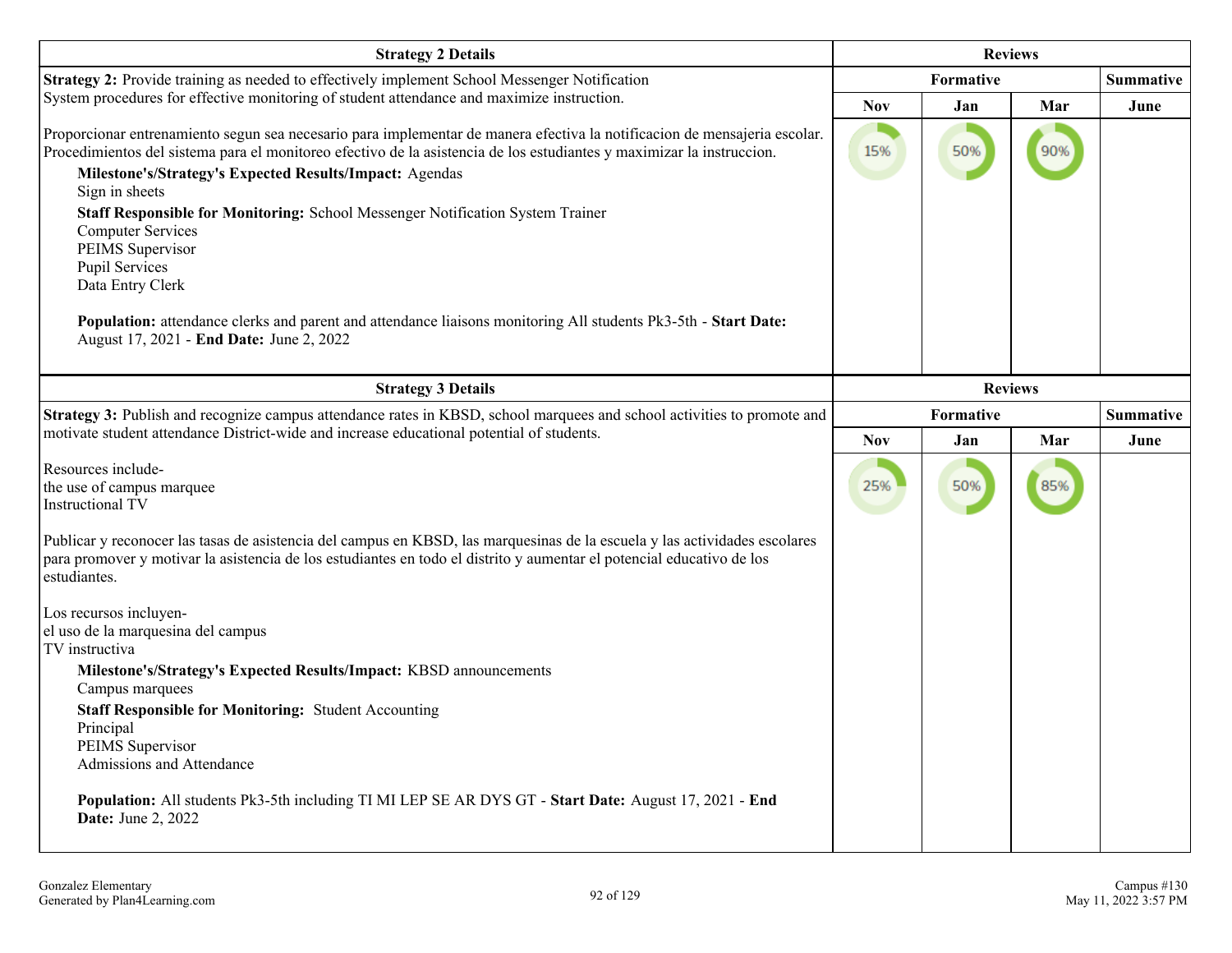| <b>Strategy 4 Details</b>                                                                                                                                                                                                                                                                                                                                                                                                       | <b>Reviews</b> |           |     |                  |
|---------------------------------------------------------------------------------------------------------------------------------------------------------------------------------------------------------------------------------------------------------------------------------------------------------------------------------------------------------------------------------------------------------------------------------|----------------|-----------|-----|------------------|
| Strategy 4: Recognize and award incentives; certificates and ribbons to students with perfect attendance every six weeks                                                                                                                                                                                                                                                                                                        |                | Formative |     | <b>Summative</b> |
| and at the end of the year.                                                                                                                                                                                                                                                                                                                                                                                                     | <b>Nov</b>     | Jan       | Mar | June             |
| Campus recognition of students for Perfect Attendance Achievement that increase learning performance.                                                                                                                                                                                                                                                                                                                           | 20%            | 30%       | 95% |                  |
| To obtain perfects attendance, student must be present the entire instructional day for that attendance reporting period.                                                                                                                                                                                                                                                                                                       |                |           |     |                  |
| Small plaques and trophies will be provided for student incentives.                                                                                                                                                                                                                                                                                                                                                             |                |           |     |                  |
| In addition, students with cumulative perfect attendance for the year will also be receiving a small plaque or trophy.<br>Reconocer y otorgar incentivos; certificados y cintas a los estudiantes con asistencia perfecta cada seis semanas y al final<br>del ano.                                                                                                                                                              |                |           |     |                  |
| Reconocimiento del campus a los estudiantes por logros de asistencia perfecta que aumentan el rendimiento del aprendizaje.                                                                                                                                                                                                                                                                                                      |                |           |     |                  |
| Para obtener asistencia perfecta, el estudiante debe estar presente todo el dia de instruccion para ese periodo de informe de<br>asistencia.                                                                                                                                                                                                                                                                                    |                |           |     |                  |
| Se proporcionaran pequenas placas y trofeos como incentivos para los estudiantes.                                                                                                                                                                                                                                                                                                                                               |                |           |     |                  |
| Ademas, los estudiantes con asistencia perfecta acumulada durante el ano tambien recibiran una pequena placa o trofeo.                                                                                                                                                                                                                                                                                                          |                |           |     |                  |
| Milestone's/Strategy's Expected Results/Impact: Campus<br>documentation                                                                                                                                                                                                                                                                                                                                                         |                |           |     |                  |
| <b>Staff Responsible for Monitoring: Principal</b>                                                                                                                                                                                                                                                                                                                                                                              |                |           |     |                  |
| PEIMS Supervisor<br>Data Entry Clerk                                                                                                                                                                                                                                                                                                                                                                                            |                |           |     |                  |
| School counselor                                                                                                                                                                                                                                                                                                                                                                                                                |                |           |     |                  |
| Population: All students Pk3-5th including TI MI LEP SE AR DYS GT - Start Date: August 17, 2021 - End<br><b>Date:</b> June 2, 2022                                                                                                                                                                                                                                                                                              |                |           |     |                  |
| Funding Sources: small trophies, ribbons, certificates, and plaques - 199 Local funds - 199-11-6498-00-130-<br>Y-11-000-Y - \$5,000, incentives, awards - 212 Title I-C (Migrant) - 212-11-6399-00-130-y-24-0f2-y, Awards<br>and Incentives - 162 State Compensatory - 162-11-6498-00-130-y-11-000-y - \$5,000, small trophies, ribbons,<br>certificates, and plaques - 211 Title I-A - 211-11-6498-00-130-Y-30-0F2-Y - \$3,000 |                |           |     |                  |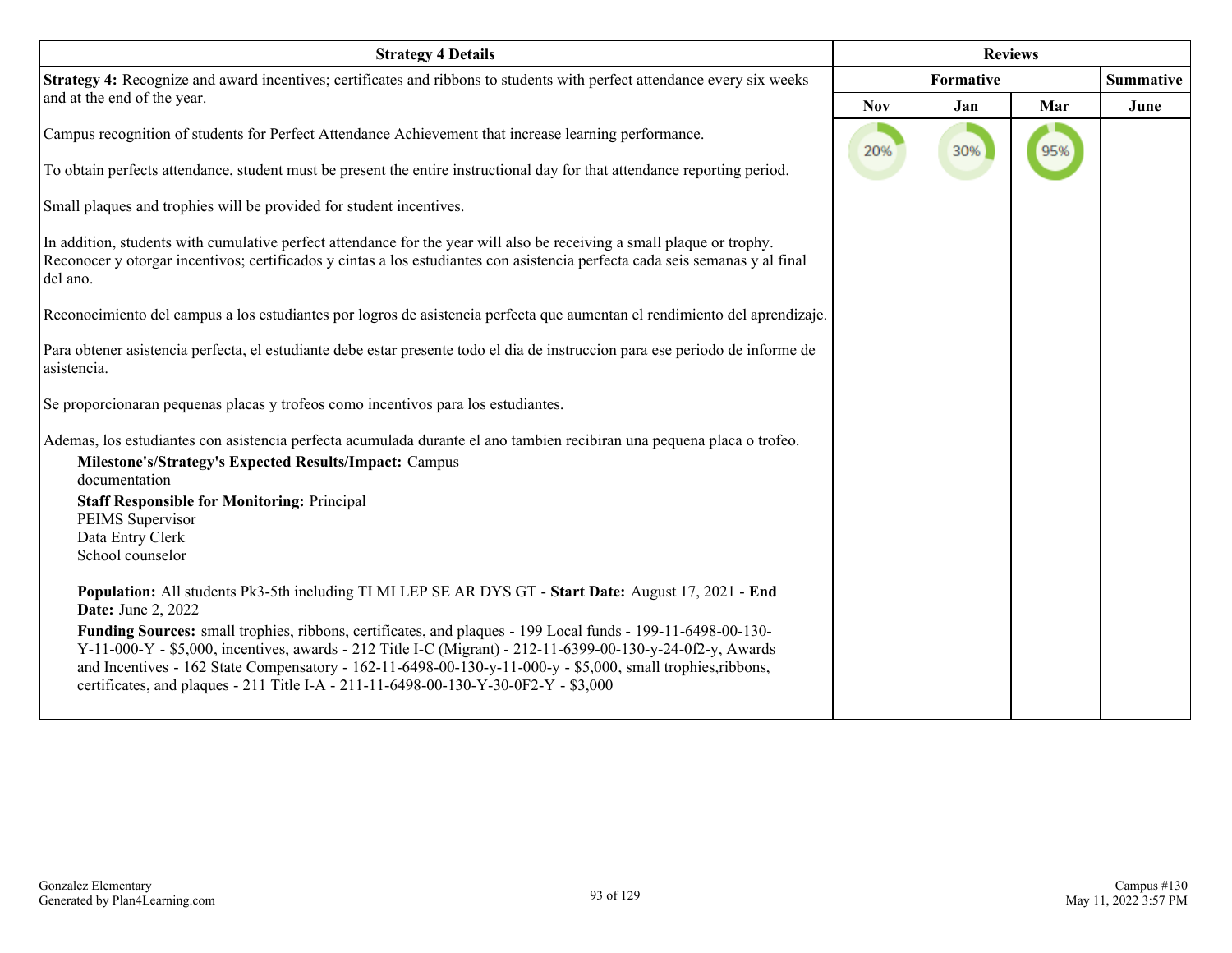| <b>Strategy 5 Details</b>                                                                                                                                                                                                                                                                                                                                    | <b>Reviews</b> |                  |     |           |
|--------------------------------------------------------------------------------------------------------------------------------------------------------------------------------------------------------------------------------------------------------------------------------------------------------------------------------------------------------------|----------------|------------------|-----|-----------|
| <b>Strategy 5:</b> The Pre-K3 and PreK4 program will be provided the full day in order to better prepare qualified students                                                                                                                                                                                                                                  |                | <b>Formative</b> |     | Summative |
| academically.                                                                                                                                                                                                                                                                                                                                                | <b>Nov</b>     | Jan              | Mar | June      |
| Collaboration between Head Start centers and the PreKinder teachers will take place annually in May in order to assist with<br>the transition from early childhood programs to elementary school programs.                                                                                                                                                   | 75%            | 70%              | 95% |           |
| El programa Pre-K3 y PreK4 se ofrecera el dia completo para preparar mejor a los estudiantes calificados academicamente.<br>La colaboracion entre los centros Head Start y los maestros de PreKinder se llevara a cabo anualmente en mayo para ayudar<br>con la transicion de los programas para la primera infancia a los programas de la escuela primaria. |                |                  |     |           |
| Milestone's/Strategy's Expected Results/Impact: FORMATIVE:<br>CPALLS (Beginniung of Year and Middle of Year), classroom observations, student progress reports<br>Three Cheers for PreKinder PM<br><b>SUMMATIVE:</b><br>CPALLS (End of Year)                                                                                                                 |                |                  |     |           |
| <b>Staff Responsible for Monitoring: Dean of Instruction</b><br>Principal<br>Administrator for Compensatory Education                                                                                                                                                                                                                                        |                |                  |     |           |
| Population: At-Risk Students Prekinder students: TI MI LEP AR DYS - Start Date: August 17, 2021 - End<br><b>Date:</b> June 2, 2022                                                                                                                                                                                                                           |                |                  |     |           |
| Continue/Modify<br>Accomplished<br>No Progress<br>100%                                                                                                                                                                                                                                                                                                       | Discontinue    |                  |     |           |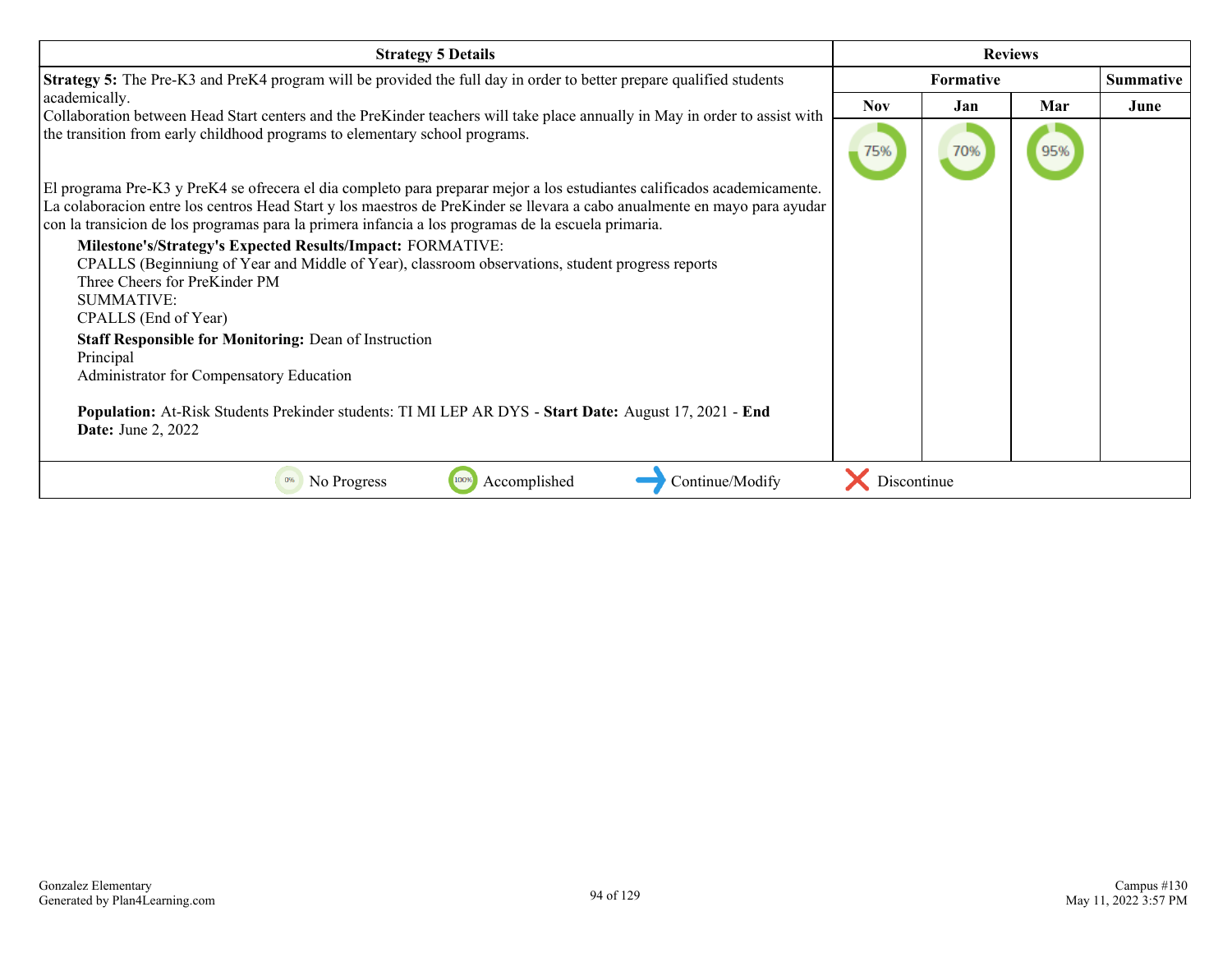Goal 9: Through enhanced dropout prevention efforts, all students will remain in school until they obtain a high school diploma. (TEA Ch. 4 Obj. 3)

**Performance Objective 2:** Gonzalez will develop prevention and intervention strategies that increase At-Risk student achievement on STAAR by 10%.

Gonzalez desarrollara estrategias de prevencion e intervencion que aumentaran el rendimiento de los estudiantes en riesgo en STAAR en un 10%.

**Evaluation Data Sources:** STAAR/EOC reports disaggregated for At-Risk students.

| <b>Strategy 1 Details</b>                                                                                                                                                                                                                                                                                                                                                                                                                                                                                                                                                                                                                                                                                                                                                 | <b>Reviews</b> |           |     |                  |  |
|---------------------------------------------------------------------------------------------------------------------------------------------------------------------------------------------------------------------------------------------------------------------------------------------------------------------------------------------------------------------------------------------------------------------------------------------------------------------------------------------------------------------------------------------------------------------------------------------------------------------------------------------------------------------------------------------------------------------------------------------------------------------------|----------------|-----------|-----|------------------|--|
| Strategy 1: All migrant students will receive grade appropriate school supplies and/or clothing / hygiene products in order                                                                                                                                                                                                                                                                                                                                                                                                                                                                                                                                                                                                                                               |                | Formative |     | <b>Summative</b> |  |
| to provide them with the necessary tools to complete their classroom and homework assignments; thus extending them the<br>same opportunities for meeting the academic challenges of all students. Clothing will be jackets, pants, shoes, t-shirts,                                                                                                                                                                                                                                                                                                                                                                                                                                                                                                                       | <b>Nov</b>     | Jan       | Mar | June             |  |
| socks, underwear. Students will receive additional instructional supplies to assist the students in the classroom. PFS students<br>will receive supplemental support services before other migrant students.                                                                                                                                                                                                                                                                                                                                                                                                                                                                                                                                                              | 20%            | 60%       | 85% |                  |  |
| Todos los estudiantes migrantes recibiran utiles escolares apropiados para su grado y / o ropa / productos de higiene con el<br>fin de proporcionarles las herramientas necesarias para completar sus tareas en el aula y en casa; extendiendoles asi las<br>mismas oportunidades para afrontar los retos academicos de todos los estudiantes. La ropa sera chaquetas, pantalones,<br>zapatos, camisetas, calcetines, ropa interior. Los estudiantes recibiran materiales de instruccion adicionales para ayudar a<br>los estudiantes en el aula. Los estudiantes de PFS recibiran servicios de apoyo suplementarios antes que otros estudiantes<br>migrantes.<br>Milestone's/Strategy's Expected Results/Impact: Formative:<br>NGS Campus Reports<br>PFS Monitoring Tool |                |           |     |                  |  |
| Summative:<br>Completed Request for Supplemental Support form with student NGS number and parent and student signatures<br>Staff Responsible for Monitoring: Special Programs Administrator<br>Campus Administrators<br>Dean<br>Parent Liaison                                                                                                                                                                                                                                                                                                                                                                                                                                                                                                                            |                |           |     |                  |  |
| Population: PFS Migrant Students - Start Date: August 17, 2021 - End Date: January 31, 2022<br>Funding Sources: supplies, clothing, and hygiene products - 211 Title I-A - 212-11-6399-00-130-Y-24-0F2-Y,<br>general supplies - 211 Title I-A - 212-11-6399-00-130-Y-24-0F2-Y                                                                                                                                                                                                                                                                                                                                                                                                                                                                                             |                |           |     |                  |  |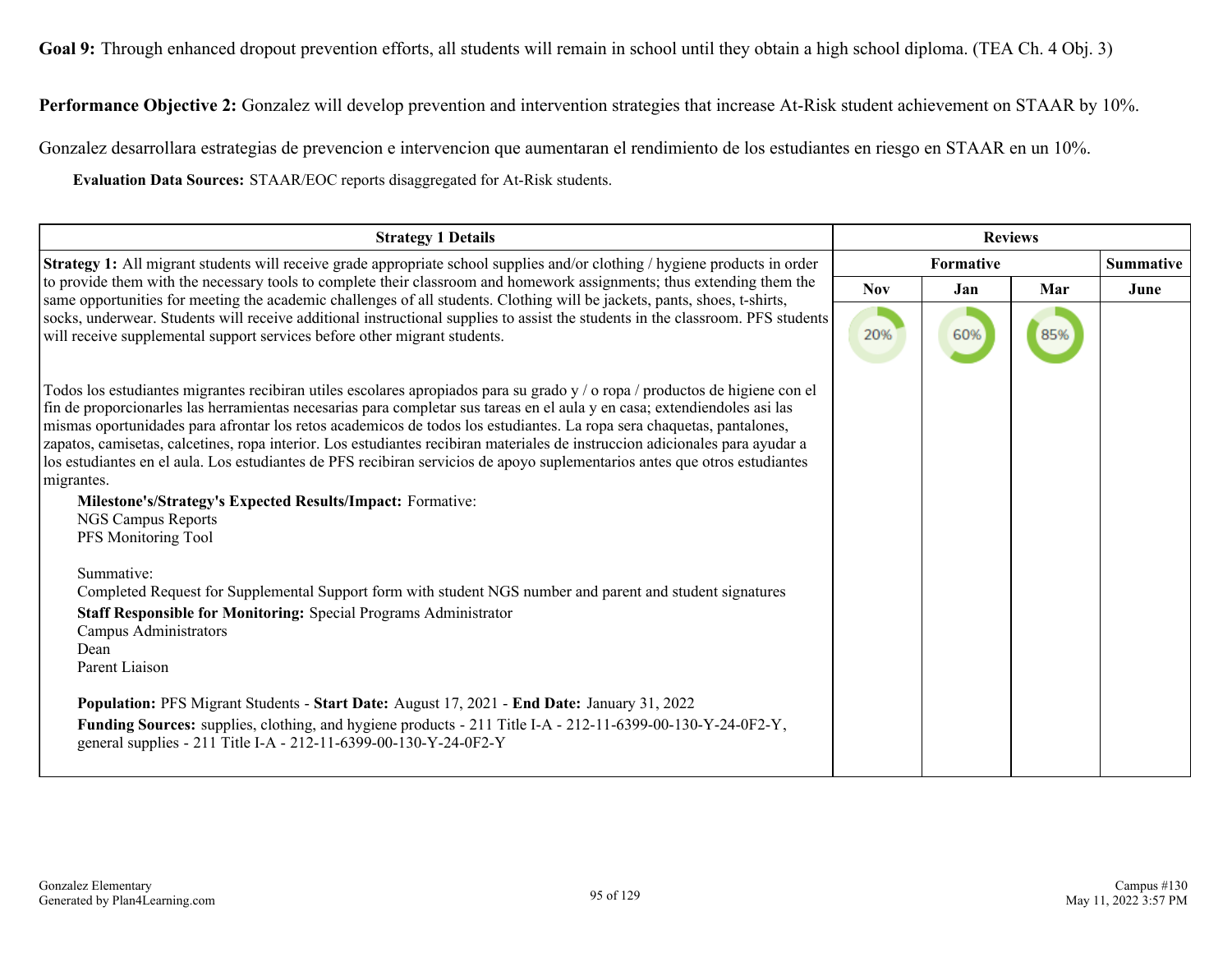| <b>Strategy 2 Details</b>                                                                                                                                                                                                                                                                                                                                                                                                                                                                                                                                                                                                                                                                                                                                                                                                                                                                                                | <b>Reviews</b> |                  |     |      |
|--------------------------------------------------------------------------------------------------------------------------------------------------------------------------------------------------------------------------------------------------------------------------------------------------------------------------------------------------------------------------------------------------------------------------------------------------------------------------------------------------------------------------------------------------------------------------------------------------------------------------------------------------------------------------------------------------------------------------------------------------------------------------------------------------------------------------------------------------------------------------------------------------------------------------|----------------|------------------|-----|------|
| Strategy 2: Gonzalez Elementary School will implement tutorials and remediation strategies in core-area subjects for low-                                                                                                                                                                                                                                                                                                                                                                                                                                                                                                                                                                                                                                                                                                                                                                                                |                | <b>Formative</b> |     |      |
| performing students in order to decrease the retention rate and improve student achievement. Tutorials will include<br>remediation in the content areas of Reading, Math, Writing, and Science.                                                                                                                                                                                                                                                                                                                                                                                                                                                                                                                                                                                                                                                                                                                          | <b>Nov</b>     | Jan              | Mar | June |
| Homework help, enrichment activities will be provided after school through Extended Day.                                                                                                                                                                                                                                                                                                                                                                                                                                                                                                                                                                                                                                                                                                                                                                                                                                 | 20%            | 65%              | 85% |      |
| La Escuela Primaria Gonzalez implementara tutorias y estrategias de recuperacion en materias de areas basicas para<br>estudiantes de bajo rendimiento con el fin de disminuir la tasa de retencion y mejorar el rendimiento estudiantil. Las tutorias<br>incluiran remediacion en las areas de contenido de lectura, matematicas, escritura y ciencias.                                                                                                                                                                                                                                                                                                                                                                                                                                                                                                                                                                  |                |                  |     |      |
| Se proporcionaran actividades de enriquecimiento y ayuda con la tarea despues de la escuela a traves del Dia Extendido.                                                                                                                                                                                                                                                                                                                                                                                                                                                                                                                                                                                                                                                                                                                                                                                                  |                |                  |     |      |
| TIMELINE:<br>Tutorials will be held for a minimum of 2 days a week beginning September 2021 through May 2022.<br>CRONOGRAMA:<br>Las tutorias se llevaran a cabo durante un minimo de 2 dias a la semana a partir de septiembre de 2021 hasta mayo de 2022.<br>Milestone's/Strategy's Expected Results/Impact: FORMATIVE:<br>eSchoolsPLUS generated Tutorial<br>Schedule, Attendance Report,<br>Tutorial Lesson Plans,<br>Tutorial Teacher Observation, Benchmark scores, Student Progress Reports<br><b>SUMMATIVE:</b><br>STAAR and the Retention Rate<br><b>Staff Responsible for Monitoring: Principal</b><br>Dean of Instruction<br>Area Assistant Superintendent<br>Administrator for Special Programs                                                                                                                                                                                                               |                |                  |     |      |
| Administrator for State Compensatory Education<br>Schoolwide and Targeted Assistance Title I Elements: 2.5 - Population: Elementary At-Risk Students PK-5<br>grade TI LEP AR DYS MIGRANT - Start Date: September 30, 2021 - End Date: June 2, 2022<br>Funding Sources: Extra Duty Pay (SSI) - 162 State Compensatory - 162-11-6118-00-130-Y-30-SSI-Y - \$7,896<br>Extra Duty Pay - 211 Title I-A - 211-11-6118-00-130-y-24-asp-y - \$0, Extra Duty Pay - 162 State<br>Compensatory - 162-11-6118-00-130-Y30-000-Y - \$58,687, Extra Duty Pay Extended - 162 State<br>Compensatory - 162-11-6118-130-y-30-asp-y, Extended Day Para Overtime - 282 ESSER III Grant Funds -<br>211-11-6121-00-130-y-24-asp-y - \$15,785, Extended Day Extra Duty Pay - 282 ESSER III Grant Funds -<br>282-11-6118-00-130-y-24-0cg-1 - \$17,395, Extra Duty Pay - 281 ESSER II Grant Funds -<br>211-282-11-6118-00-130-y-99-0cg-y - \$98,293 |                |                  |     |      |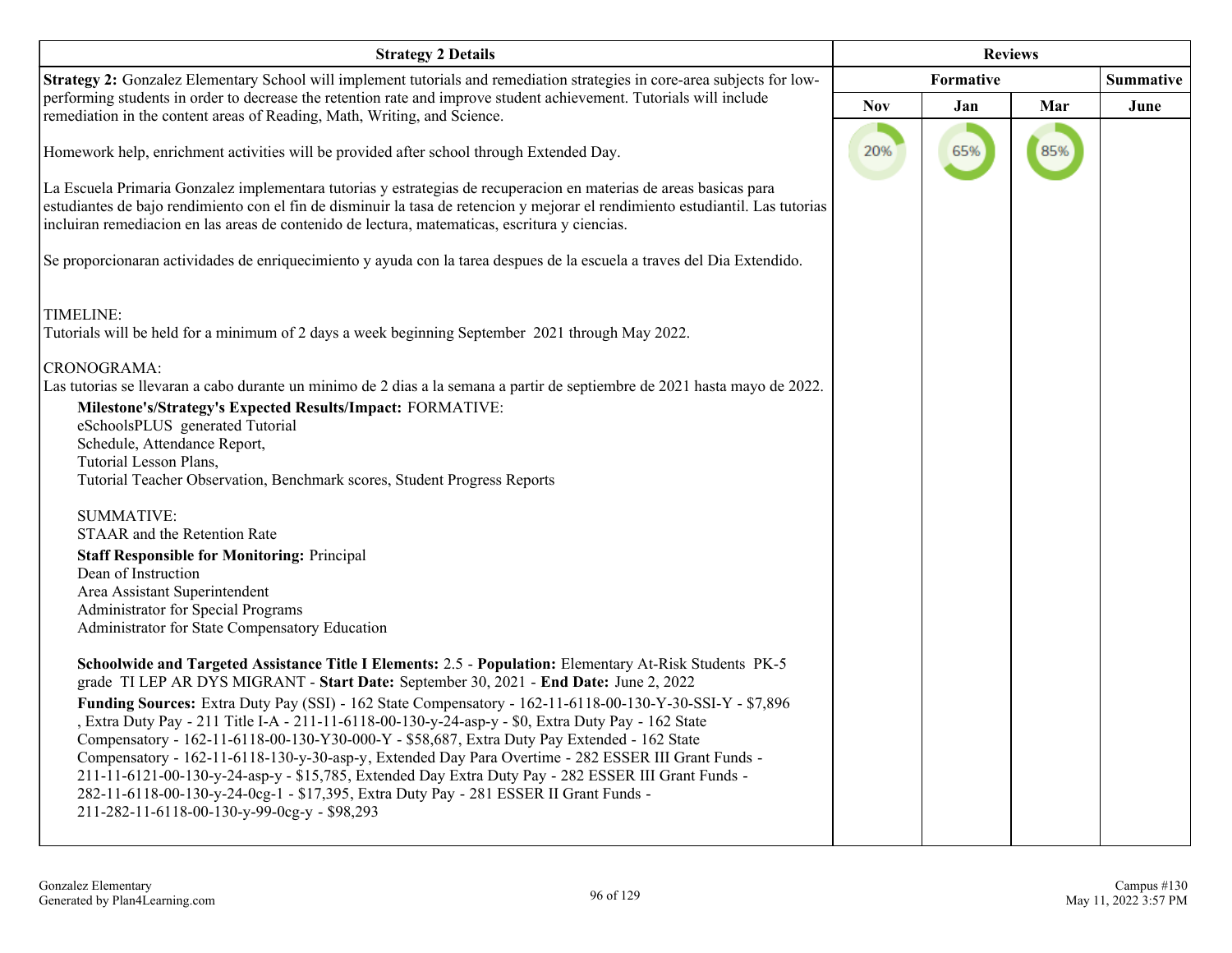| <b>Strategy 3 Details</b>                                                                                                                                                           | <b>Reviews</b> |           |     |                  |
|-------------------------------------------------------------------------------------------------------------------------------------------------------------------------------------|----------------|-----------|-----|------------------|
| Strategy 3: In order to secure the data needed to Accommodate placement into Appropriate Supplemental instructional                                                                 |                | Formative |     | <b>Summative</b> |
| opportunities for Pre-K, Kinder, 1st and 2nd grade<br>migrant students pre-test and post-test results will be used by teachers and administrators to determine the migrant students | <b>Nov</b>     | Jan       | Mar | June             |
| performing below grade level.                                                                                                                                                       |                |           |     |                  |
| The teacher will provide extended day services as needed.                                                                                                                           | 25%            | 65%       | 95% |                  |
| Additional Resources to be considered:                                                                                                                                              |                |           |     |                  |
| <b>CPALLS</b> Results                                                                                                                                                               |                |           |     |                  |
| <b>TPRI Results</b>                                                                                                                                                                 |                |           |     |                  |
| Tejas LEE Results<br><b>MClass</b>                                                                                                                                                  |                |           |     |                  |
| TERANOVA/SUPERA                                                                                                                                                                     |                |           |     |                  |
|                                                                                                                                                                                     |                |           |     |                  |
|                                                                                                                                                                                     |                |           |     |                  |
| Con el fin de asegurar los datos necesarios para acomodar la ubicacion en oportunidades de instruccion suplementaria<br>apropiadas para Pre-K, Kinder, 1 er y 2 do grado            |                |           |     |                  |
| Los maestros y administradores utilizaran los resultados de las pruebas previas y posteriores a las pruebas de los estudiantes                                                      |                |           |     |                  |
| migrantes para determinar el desempeno de los estudiantes migrantes por debajo del nivel de grado.                                                                                  |                |           |     |                  |
|                                                                                                                                                                                     |                |           |     |                  |
| El maestro proporcionara servicios de dia extendido segun sea necesario.                                                                                                            |                |           |     |                  |
| Recursos adicionales a considerar:                                                                                                                                                  |                |           |     |                  |
| Resultados de CPALLS                                                                                                                                                                |                |           |     |                  |
| Resultados TPRI                                                                                                                                                                     |                |           |     |                  |
| Resultados de Tejas LEE                                                                                                                                                             |                |           |     |                  |
| TERANOVA / SUPERA                                                                                                                                                                   |                |           |     |                  |
| Milestone's/Strategy's Expected Results/Impact: Formative:<br>Pre-Assessment Results                                                                                                |                |           |     |                  |
| Campus Composites                                                                                                                                                                   |                |           |     |                  |
|                                                                                                                                                                                     |                |           |     |                  |
| Summative:                                                                                                                                                                          |                |           |     |                  |
| C PALLS, TPRI, Tejas LEE, MClass                                                                                                                                                    |                |           |     |                  |
| <b>TERANOVA/SUPERA</b><br>Post Assessments                                                                                                                                          |                |           |     |                  |
| Staff Responsible for Monitoring: Federal Program Administrator                                                                                                                     |                |           |     |                  |
| Campus Principals                                                                                                                                                                   |                |           |     |                  |
| <b>Elementary Teachers</b>                                                                                                                                                          |                |           |     |                  |
|                                                                                                                                                                                     |                |           |     |                  |
| Population: Migrant Students - Start Date: August 17, 2021 - End Date: June 2, 2022                                                                                                 |                |           |     |                  |
|                                                                                                                                                                                     |                |           |     |                  |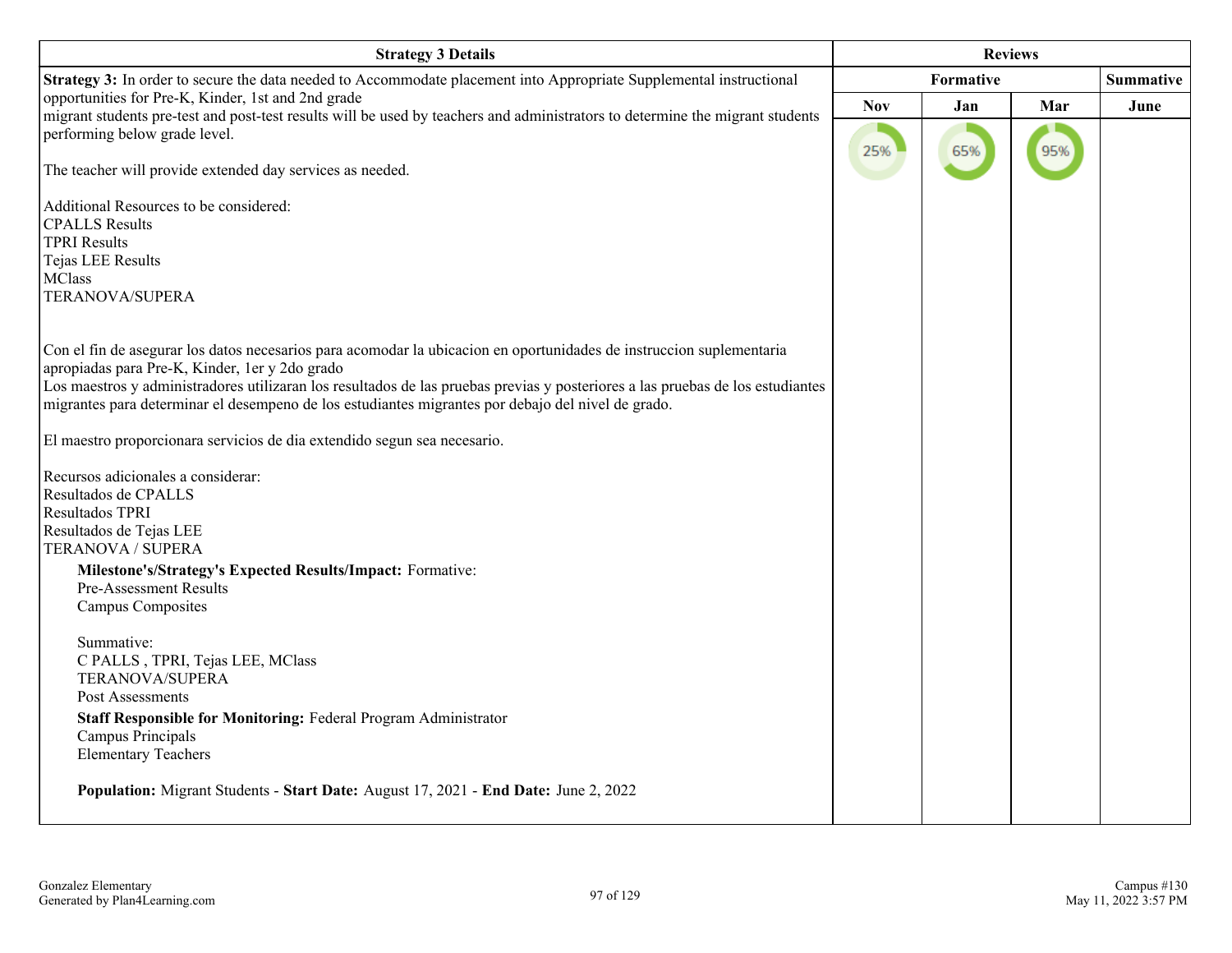| <b>Strategy 4 Details</b>                                                                                                                                                                                                                                                                                                                                         | <b>Reviews</b>   |     |     |                  |
|-------------------------------------------------------------------------------------------------------------------------------------------------------------------------------------------------------------------------------------------------------------------------------------------------------------------------------------------------------------------|------------------|-----|-----|------------------|
| Strategy 4: Third through fifth grade STAAR results will be reviewed to secure accurate placement into the current State                                                                                                                                                                                                                                          | <b>Formative</b> |     |     | <b>Summative</b> |
| Assessment remediation opportunities during the regular school year and summer school.                                                                                                                                                                                                                                                                            | <b>Nov</b>       | Jan | Mar | June             |
| Resources to be used include:<br><b>STAAR Test Results</b><br>Eduphoria and TANGO Reports<br><b>NGS Student Transfer Document</b><br><b>NGS State Assessments Report</b>                                                                                                                                                                                          | 25%              | 40% | 90% |                  |
| Los resultados de STAAR de tercer a quinto grado seran revisados para asegurar una ubicación precisa en las<br>oportunidades de remediacion de la Evaluacion Estatal actual durante el ano escolar regular y la escuela de verano.                                                                                                                                |                  |     |     |                  |
| Los recursos que se utilizaran incluyen:<br>Resultados de la prueba STAAR<br>Informes Eduphoria y TANGO<br>Documento de transferencia de estudiante de NGS<br>Informe de evaluaciones estatales de NGS<br>Milestone's/Strategy's Expected Results/Impact: Formative:<br><b>STAAR Remediation Enrollment Lists</b><br>NGS STAAR Report<br><b>Benchmark Results</b> |                  |     |     |                  |
| Summative:<br><b>Current State Results-STAAR</b><br><b>Staff Responsible for Monitoring: Special Programs Administrator</b><br>Campus Principals<br><b>Homeroom Teachers</b>                                                                                                                                                                                      |                  |     |     |                  |
| Population: Migrant Students - Start Date: August 17, 2021 - End Date: June 2, 2022                                                                                                                                                                                                                                                                               |                  |     |     |                  |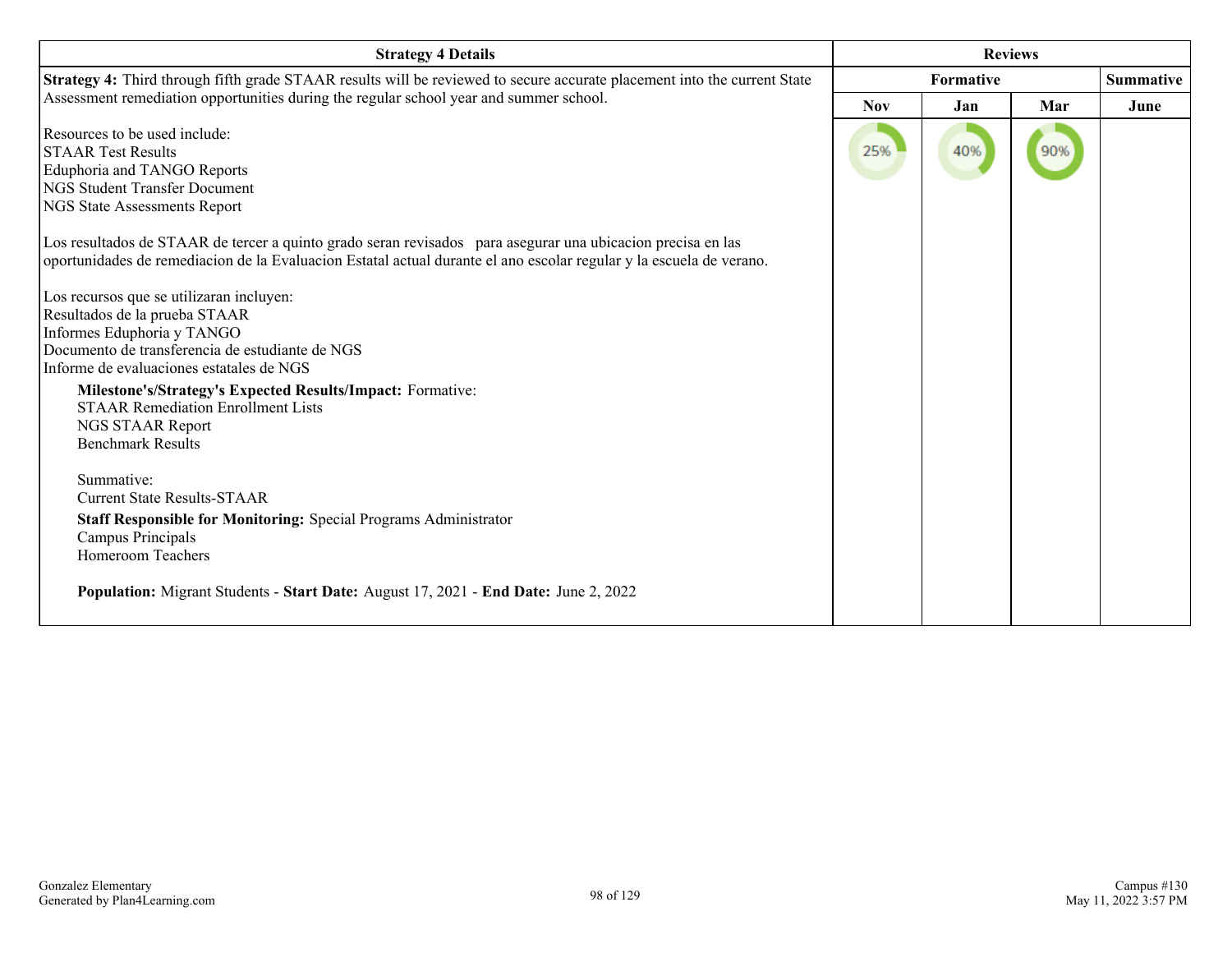| <b>Strategy 5 Details</b>                                                                                                                                                                                                                                                                                                                                                                                                                                                                                                                                                                                                                                                                                                                                                                                                                                                                                                                                | <b>Reviews</b> |                  |                |                  |
|----------------------------------------------------------------------------------------------------------------------------------------------------------------------------------------------------------------------------------------------------------------------------------------------------------------------------------------------------------------------------------------------------------------------------------------------------------------------------------------------------------------------------------------------------------------------------------------------------------------------------------------------------------------------------------------------------------------------------------------------------------------------------------------------------------------------------------------------------------------------------------------------------------------------------------------------------------|----------------|------------------|----------------|------------------|
| Strategy 5: The academic progress of 1st and 2nd grade Migrant students will be monitored to ensure success grade level                                                                                                                                                                                                                                                                                                                                                                                                                                                                                                                                                                                                                                                                                                                                                                                                                                  | Formative      |                  |                | <b>Summative</b> |
| completion and ultimately secure promotion to the next grade level.<br>Results from TERANOVA/ SUPERA and TPRI/TEJAS LEE, MClass will be reviewed to secure accurate                                                                                                                                                                                                                                                                                                                                                                                                                                                                                                                                                                                                                                                                                                                                                                                      | <b>Nov</b>     | Jan              | Mar            | June             |
| placement into the next school year and receive summer school opportunities.<br>El progreso academico de los estudiantes migrantes de 1 er y 2 do grado sera monitoreado para asegurar la finalización<br>exitosa del nivel de grado y, en ultima instancia, asegurar la promocion al siguiente nivel de grado.<br>Los resultados de TERANOVA / SUPERA y TPRI / TEJAS LEE, MClass seran revisados para asegurar<br>colocacion en el proximo ano escolar y recibir oportunidades de escuela de verano.<br>Milestone's/Strategy's Expected Results/Impact: Formative:<br><b>Enrollment Lists</b><br>NGS STAAR Report<br><b>Benchmark Results</b><br>Summative:<br>Test Results- TPRI/Tejas LEE and MClass results<br>TERANOVA/SUPERA<br>Staff Responsible for Monitoring: Special Programs Administrator<br>Campus Principals<br><b>Homeroom Teachers</b><br>Population: Migrant Students 1st & 2nd - Start Date: August 17, 2021 - End Date: June 2, 2022 | 25%            | 70%              | 90%            |                  |
| <b>Strategy 6 Details</b>                                                                                                                                                                                                                                                                                                                                                                                                                                                                                                                                                                                                                                                                                                                                                                                                                                                                                                                                |                |                  | <b>Reviews</b> |                  |
| Strategy 6: A survey will be used to evaluate the effectiveness of the Migrant Education Program so that pertinent and                                                                                                                                                                                                                                                                                                                                                                                                                                                                                                                                                                                                                                                                                                                                                                                                                                   |                | <b>Formative</b> |                | <b>Summative</b> |
| appropriate adjustments can be made to better serve migrant students.                                                                                                                                                                                                                                                                                                                                                                                                                                                                                                                                                                                                                                                                                                                                                                                                                                                                                    | <b>Nov</b>     | Jan              | Mar            | June             |
| Se utilizara una encuesta para evaluar la efectividad del Programa de Educacion Migrante para que se puedan hacer los<br>ajustes pertinentes y apropiados para servir mejor a los estudiantes inmigrantes.<br>Milestone's/Strategy's Expected Results/Impact: Increase on-time graduation<br>Staff Responsible for Monitoring: Migrant Ed. Staff: Recruiters Secretary data entry clerk NGS Clerks<br>computer operator campus clerks PEIMS Data entry Clerks Migrant Teachers District Migrant Counselor MSC<br><b>Start Date: April 1, 2022 - End Date: May 6, 2022</b>                                                                                                                                                                                                                                                                                                                                                                                | 20%            | 55%              | 70%            |                  |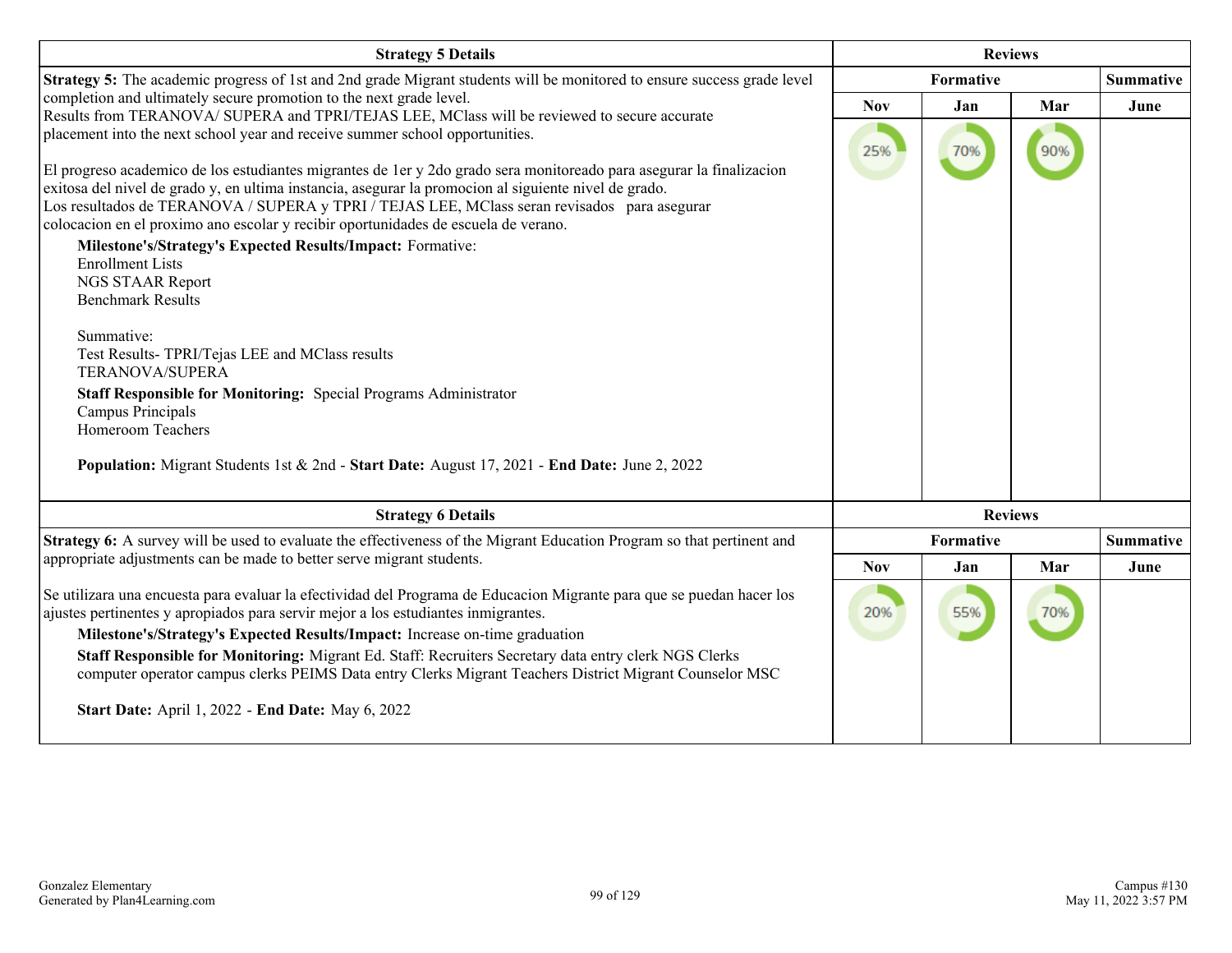| <b>Strategy 7 Details</b>                                                                                                                                                                                                                                                                                                                                                                                                                                                                                                                                      | <b>Reviews</b> |                  |     |                  |
|----------------------------------------------------------------------------------------------------------------------------------------------------------------------------------------------------------------------------------------------------------------------------------------------------------------------------------------------------------------------------------------------------------------------------------------------------------------------------------------------------------------------------------------------------------------|----------------|------------------|-----|------------------|
| Strategy 7: Campus Administrative staff and/or teachers will attend district and/or state conferences, meetings, and                                                                                                                                                                                                                                                                                                                                                                                                                                           |                | <b>Formative</b> |     | <b>Summative</b> |
| seminars, to support campus and district-wide goals, objectives instructional initiatives, current practices and trends relative                                                                                                                                                                                                                                                                                                                                                                                                                               | <b>Nov</b>     | Jan              | Mar | June             |
| to At-Risk programs, dropout prevention, school instructional leadership, and professional development. Especially in the<br>foundation curriculum subjects, in order in increase student academic achievement.<br>(Assessment Conference, Bilingual Conference, Region One, RGVCTM, Leadership and other training available.)                                                                                                                                                                                                                                 | 35%            | 60%              |     |                  |
| El personal administrativo del campus y / o los maestros asistiran a conferencias, reuniones y seminarios del distrito y / o<br>del estado, para apoyar las metas del campus y del distrito, los objetivos, las iniciativas de instruccion, las practicas actuales<br>y las tendencias relativas a los programas en riesgo, prevencion de desercion escolar, instruccion escolar. liderazgo y<br>desarrollo profesional. Especialmente en las materias basicas del plan de estudios, con el fin de incrementar el rendimiento<br>academico de los estudiantes. |                |                  |     |                  |
| (Conferencia de evaluacion, conferencia bilingue, region uno, RGVCTM, liderazgo y otras capacitaciones disponibles).                                                                                                                                                                                                                                                                                                                                                                                                                                           |                |                  |     |                  |
| Milestone's/Strategy's Expected Results/Impact: FORMATIVE:<br>Professional Development System Evaluation Report                                                                                                                                                                                                                                                                                                                                                                                                                                                |                |                  |     |                  |
| SUMMATIVE: STAAR                                                                                                                                                                                                                                                                                                                                                                                                                                                                                                                                               |                |                  |     |                  |
| <b>Staff Responsible for Monitoring: Dean of Instruction</b><br>Principal<br>Lead Teachers                                                                                                                                                                                                                                                                                                                                                                                                                                                                     |                |                  |     |                  |
| Population: Teachers PK3- 5th grade, administration - Start Date: August 17, 2021 - End Date: June 2, 2022<br>Funding Sources: Conference Expenses - 211 Title I-A - 211-13-6411-23-130-Y-30-AYP-Y                                                                                                                                                                                                                                                                                                                                                             |                |                  |     |                  |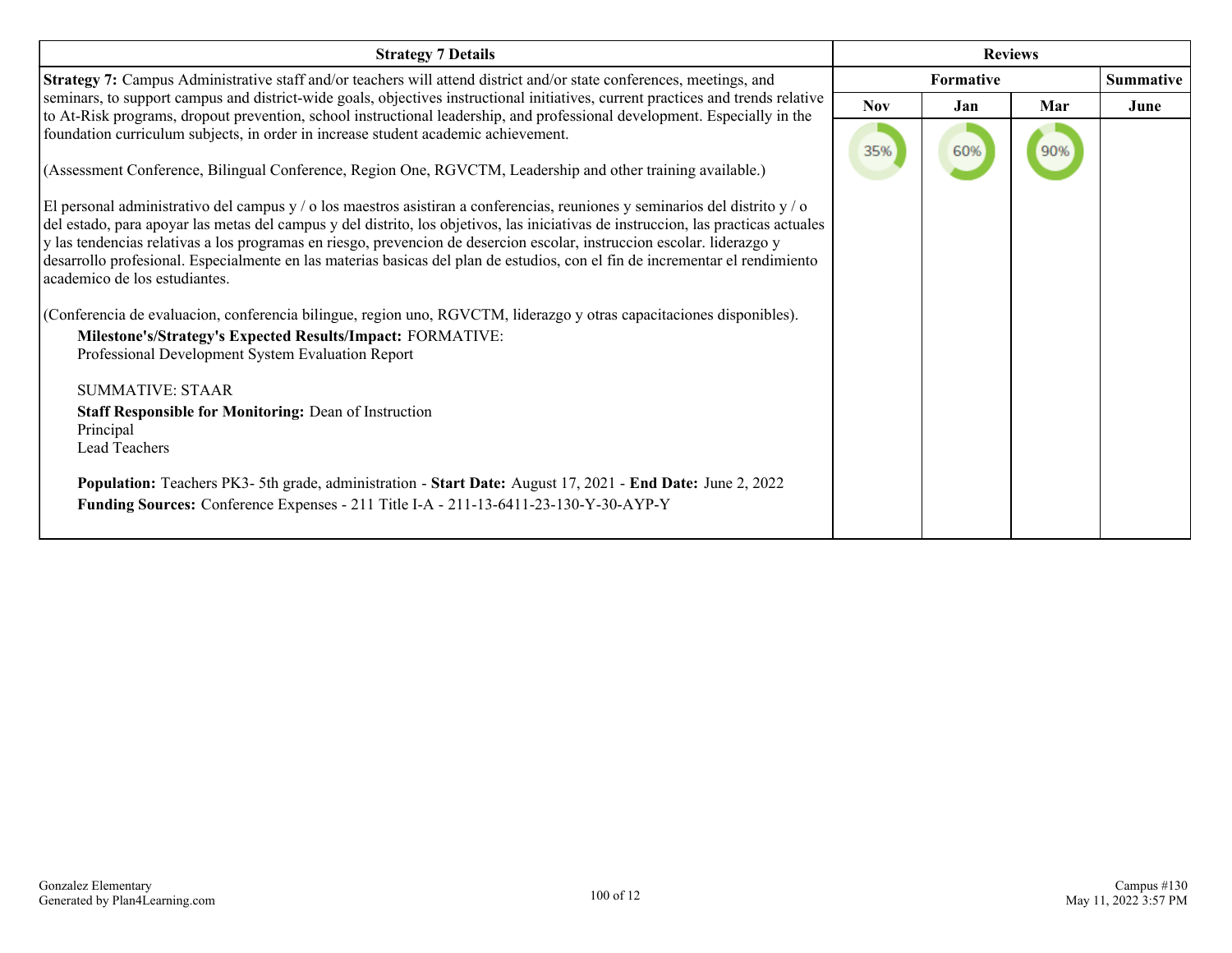| <b>Strategy 8 Details</b>                                                                                                                                                                                                                                 | <b>Reviews</b> |                  |     |                  |
|-----------------------------------------------------------------------------------------------------------------------------------------------------------------------------------------------------------------------------------------------------------|----------------|------------------|-----|------------------|
| Strategy 8: Implement a campus-wide plan for the RTI intervention process for students.                                                                                                                                                                   |                | <b>Formative</b> |     | <b>Summative</b> |
| Teachers will acquire effective intervention and prevention instructional strategies through the assistance of the RTI<br>committee members.                                                                                                              | <b>Nov</b>     | Jan              | Mar | June             |
| Implementar un plan en todo el campus para el proceso de intervencion de RTI para los estudiantes.<br>Los maestros adquiriran estrategias de instruccion efectivas de intervencion y prevencion a traves de la ayuda de los<br>miembros del comite de RTI | 30%            | 55%              | 80% |                  |
| <b>Milestone's/Strategy's Expected Results/Impact: FORMATIVE:</b>                                                                                                                                                                                         |                |                  |     |                  |
| FCRR, TPRI/Tejas Lee intervention guide, MClass interventions<br>Progress monitoring reports                                                                                                                                                              |                |                  |     |                  |
| software usage reports                                                                                                                                                                                                                                    |                |                  |     |                  |
| HB 1886 Screener at-risk for dyslexia and/or related disorders (1st - MOY & Kinder - EOY)                                                                                                                                                                 |                |                  |     |                  |
| 3 Cheers for PK                                                                                                                                                                                                                                           |                |                  |     |                  |
| <b>CPALLS</b><br>SUMMATIVE: STAAR and the retention rate                                                                                                                                                                                                  |                |                  |     |                  |
| <b>Staff Responsible for Monitoring: Dean of Instruction</b>                                                                                                                                                                                              |                |                  |     |                  |
| Principal                                                                                                                                                                                                                                                 |                |                  |     |                  |
| TLI teacher<br><b>Assistant Principals</b>                                                                                                                                                                                                                |                |                  |     |                  |
| RTI committee                                                                                                                                                                                                                                             |                |                  |     |                  |
| RTI Specialist                                                                                                                                                                                                                                            |                |                  |     |                  |
| Schoolwide and Targeted Assistance Title I Elements: 2.6 - Population: At-Risk Students PK3-5th TI MI<br>LEP SE AR DYS - Start Date: August 17, 2021 - End Date: June 2, 2022                                                                             |                |                  |     |                  |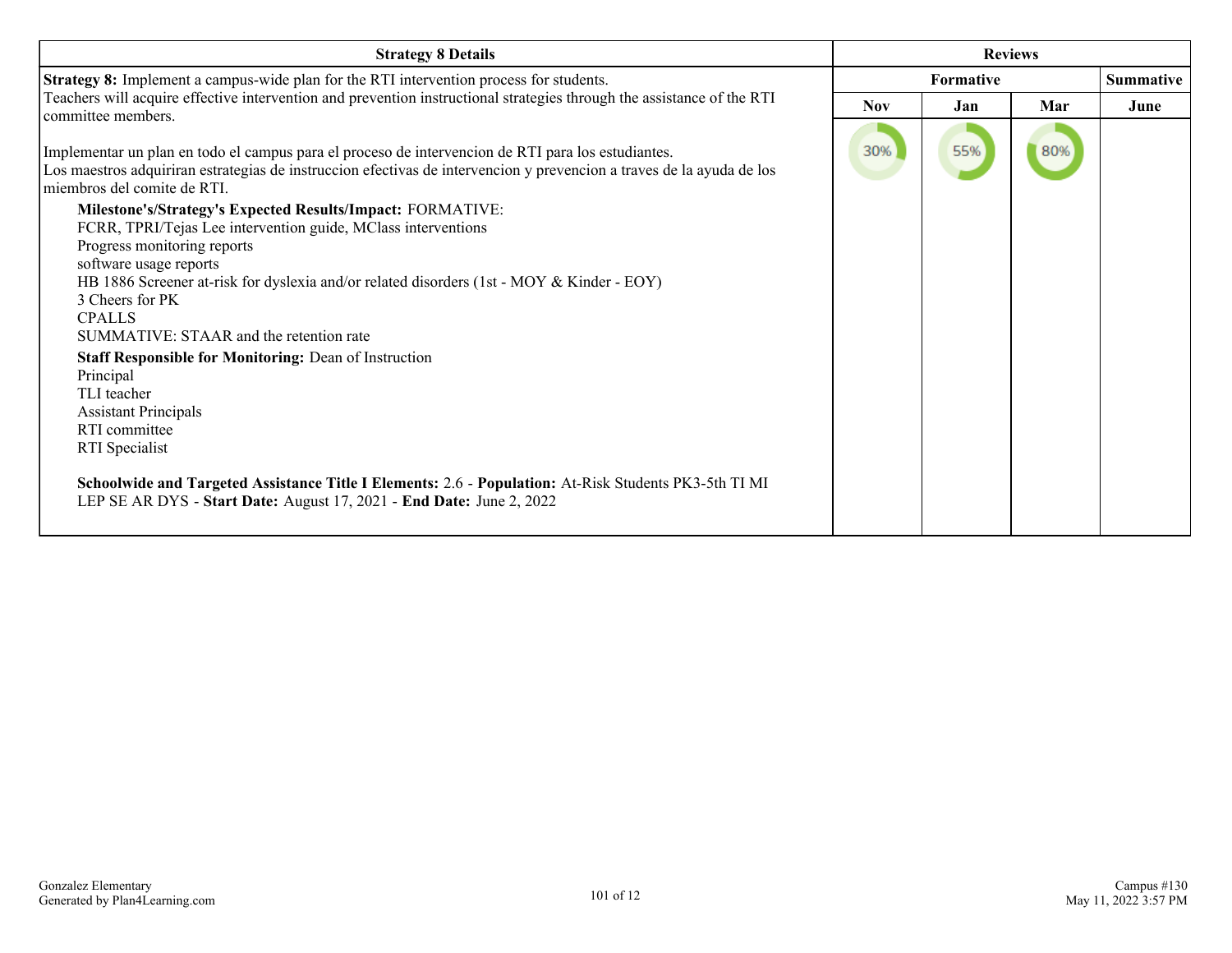| <b>Strategy 9 Details</b>                                                                                                                                                                                                                                                                                  | <b>Reviews</b> |           |     |                  |
|------------------------------------------------------------------------------------------------------------------------------------------------------------------------------------------------------------------------------------------------------------------------------------------------------------|----------------|-----------|-----|------------------|
| Strategy 9: Gonzalez Elementary counselors will provide a Career Day where students will explore different careers and                                                                                                                                                                                     |                | Formative |     | <b>Summative</b> |
| college preparation in order to make informative decisions about what college to attend.                                                                                                                                                                                                                   | <b>Nov</b>     | Jan       | Mar | June             |
| Los consejeros de la Primaria Gonzalez ofreceran un Dia de Carreras donde los estudiantes exploraran diferentes carreras y<br>preparacion universitaria para poder tomar decisiones informativas sobre a que universidad asistir.<br>Milestone's/Strategy's Expected Results/Impact:<br>F: Sign-in sheets  | D<br>5%        | 45%       | 70% |                  |
| S: BISD Guidance and<br>Counseling Program<br><b>Evaluation</b> form                                                                                                                                                                                                                                       |                |           |     |                  |
| <b>Staff Responsible for Monitoring: School Counselor</b><br>Guidance and Counseling Department                                                                                                                                                                                                            |                |           |     |                  |
| Population: All Students 3rd-5th including TI MI LEP SE AR DYS GT - Start Date: May 2, 2022 - End Date:<br>May 31, 2022                                                                                                                                                                                    |                |           |     |                  |
| <b>Strategy 10 Details</b>                                                                                                                                                                                                                                                                                 | <b>Reviews</b> |           |     |                  |
| Strategy 10: Gonzalez Elementary counselors will provide a Career On Wheels for all students Pk- 2nd grade where                                                                                                                                                                                           | Formative      |           |     | <b>Summative</b> |
| students will explore different careers and college preparation in order to make informative decisions about what college to<br>attend.                                                                                                                                                                    | <b>Nov</b>     | Jan       | Mar | June             |
| Los consejeros de la Primaria Gonzalez proporcionaran una Carrera sobre ruedas para todos los estudiantes de Pk-2do grado<br>donde los estudiantes exploraran diferentes carreras y preparacion universitaria para poder tomar decisiones informativas<br>sobre a que universidad asistir.                 | 20%            | 30%       | 65% |                  |
| Milestone's/Strategy's Expected Results/Impact: F: Sign-in sheets                                                                                                                                                                                                                                          |                |           |     |                  |
| S: BISD Guidance and<br>Counseling Program<br><b>Evaluation</b> form<br><b>Staff Responsible for Monitoring: School Counselor</b><br>Guidance and Counseling Department<br>Population: All Students PK3-2nd including TI MI LEP SE AR DYS GT - Start Date: October 1, 2021 - End<br>Date: October 29, 2021 |                |           |     |                  |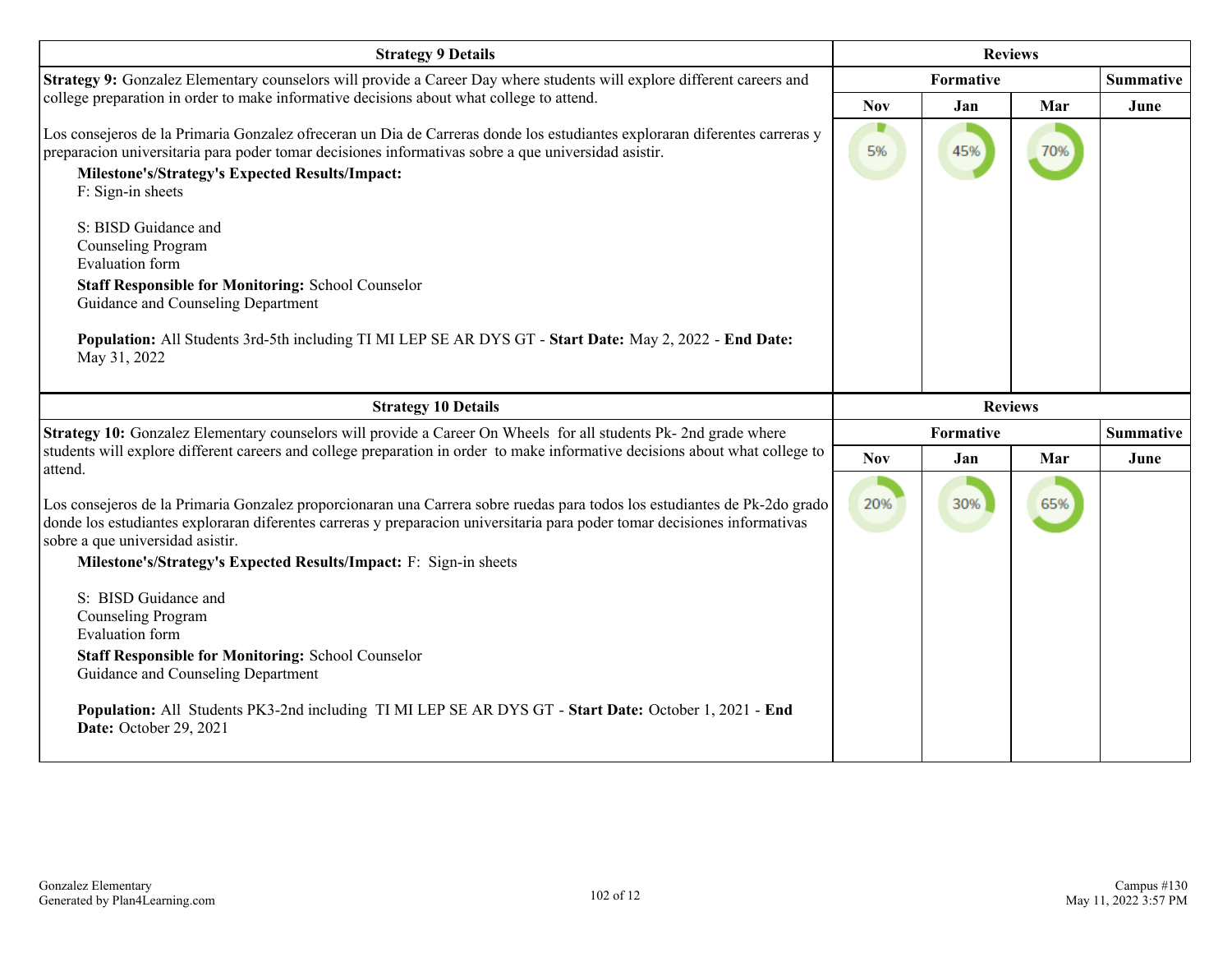| <b>Strategy 11 Details</b>                                                                                                                                                                                                                                                                                        | <b>Reviews</b> |     |     |           |
|-------------------------------------------------------------------------------------------------------------------------------------------------------------------------------------------------------------------------------------------------------------------------------------------------------------------|----------------|-----|-----|-----------|
| <b>Strategy 11:</b> Campus will promote college awareness during monthly scheduled College Jersey Days. Teachers will display                                                                                                                                                                                     | Formative      |     |     | Summative |
| their University bulletin board or door to support the district initiative.                                                                                                                                                                                                                                       | <b>Nov</b>     | Jan | Mar | June      |
| El campus promovera la concienciación universitaria durante los Dias universitarios de Jersey programados mensualmente.<br>Los maestros mostraran el tablero de anuncios de la Universidad o la puerta para apoyar la iniciativa del distrito.<br>Milestone's/Strategy's Expected Results/Impact: F: Lesson plans | 30%            | 65% | 85% |           |
| S: Presentations                                                                                                                                                                                                                                                                                                  |                |     |     |           |
| <b>Staff Responsible for Monitoring: Principal</b>                                                                                                                                                                                                                                                                |                |     |     |           |
| <b>Teachers</b><br>Counselors                                                                                                                                                                                                                                                                                     |                |     |     |           |
|                                                                                                                                                                                                                                                                                                                   |                |     |     |           |
| Population: All Students Pk3-5th including TI MI LEP SE AR DYS G - Start Date: August 17, 2021 - End<br><b>Date:</b> June 2, 2022                                                                                                                                                                                 |                |     |     |           |
| Continue/Modify<br>Accomplished<br>No Progress<br>0%<br>1009                                                                                                                                                                                                                                                      | Discontinue    |     |     |           |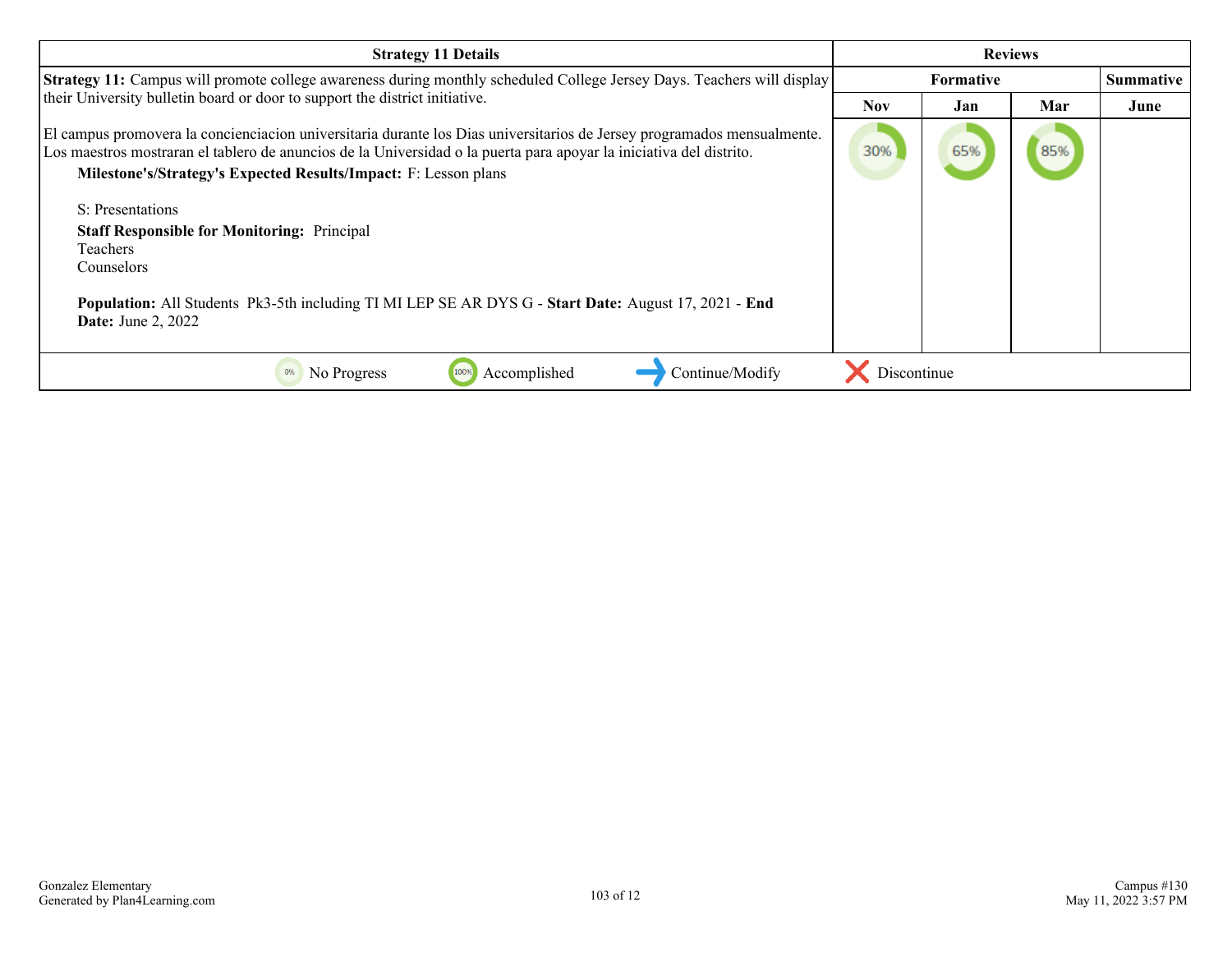Goal 9: Through enhanced dropout prevention efforts, all students will remain in school until they obtain a high school diploma. (TEA Ch. 4 Obj. 3)

**Performance Objective 3:** Implement a sustainable coordinated school health system that provides wellness tools and resources which promote the long-term development through student attendance and success of the whole student.

Implementar un sistema de salud escolar coordinado y sostenible que proporcione herramientas y recursos de bienestar que promuevan el desarrollo a largo plazo a traves de la asistencia de los estudiantes y el exito de todo el estudiante.

**Evaluation Data Sources:** Nurse time and effort reports show students immediate health concerns are addressed along with improved report card grades and increased student attendance rates. PAP CATCH meetings and reports.

| <b>Strategy 1 Details</b>                                   | <b>Reviews</b> |           |     |                 |
|-------------------------------------------------------------|----------------|-----------|-----|-----------------|
| <b>Strategy 1:</b> To promote and ensure                    |                | Formative |     |                 |
| physical fitness, students in                               | <b>Nov</b>     | Jan       | Mar | June            |
| grades Pre K-5 will be                                      |                |           |     |                 |
| provided with moderate to                                   |                |           |     |                 |
| vigorous physical activity                                  |                |           |     |                 |
| each day in physical education                              |                |           |     |                 |
| for at least 30 minutes a day or<br>a minimum of 135        |                |           |     |                 |
| minutes a week so that                                      |                |           |     |                 |
| everyone will be in                                         |                |           |     |                 |
| compliance with Senate Bill                                 |                |           |     |                 |
| 530 effective 09/01/2007.                                   |                |           |     |                 |
|                                                             |                |           |     |                 |
| Promover y asegurar                                         |                |           |     |                 |
| aptitud fisica, estudiantes en                              |                |           |     |                 |
| los grados Pre K-5 seran                                    |                |           |     |                 |
| provisto de moderado a                                      |                |           |     |                 |
| actividad fisica vigorosa<br>cada dia en educacion física   |                |           |     |                 |
| durante al menos 30 minutos al dia o                        |                |           |     |                 |
| un minimo de 135                                            |                |           |     |                 |
| minutos a la semana para que                                |                |           |     |                 |
| todos estaran en                                            |                |           |     |                 |
| cumplimiento del proyecto de ley del Senado                 |                |           |     |                 |
| 530 vigente desde el 01/09/2007.                            |                |           |     |                 |
| Milestone's/Strategy's Expected Results/Impact: F-Classroom |                |           |     |                 |
| Observations                                                |                |           |     |                 |
| F-PE student                                                |                |           |     |                 |
| Conzoloz Flamontory                                         |                |           |     | $Compus$ $#120$ |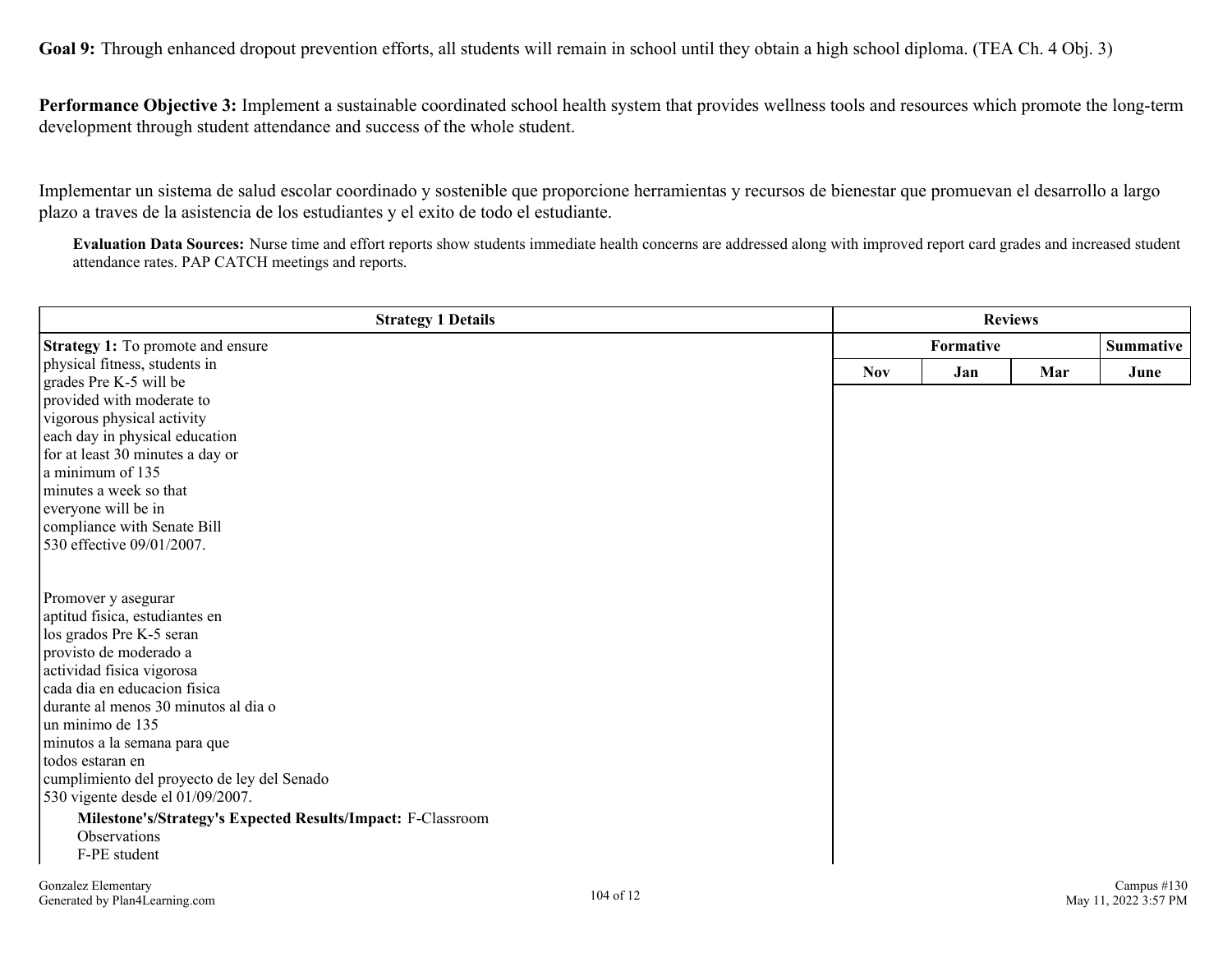| attendance<br>records<br>F-Updated District<br>Policy<br>S-School Health<br>Index<br>S-Physical Fitness<br>Assessment<br><b>Staff Responsible for Monitoring: Administrators</b><br>Dean of Instructions | 30% | 55% | 85% |  |
|----------------------------------------------------------------------------------------------------------------------------------------------------------------------------------------------------------|-----|-----|-----|--|
| Physical Ed. Teachers<br>Population: Teachers servicing PK3-5th Grade TI MI LEP SE AR G.T DYS - Start Date: August 17, 2021 -<br>End Date: June 2, 2022                                                  |     |     |     |  |
|                                                                                                                                                                                                          |     |     |     |  |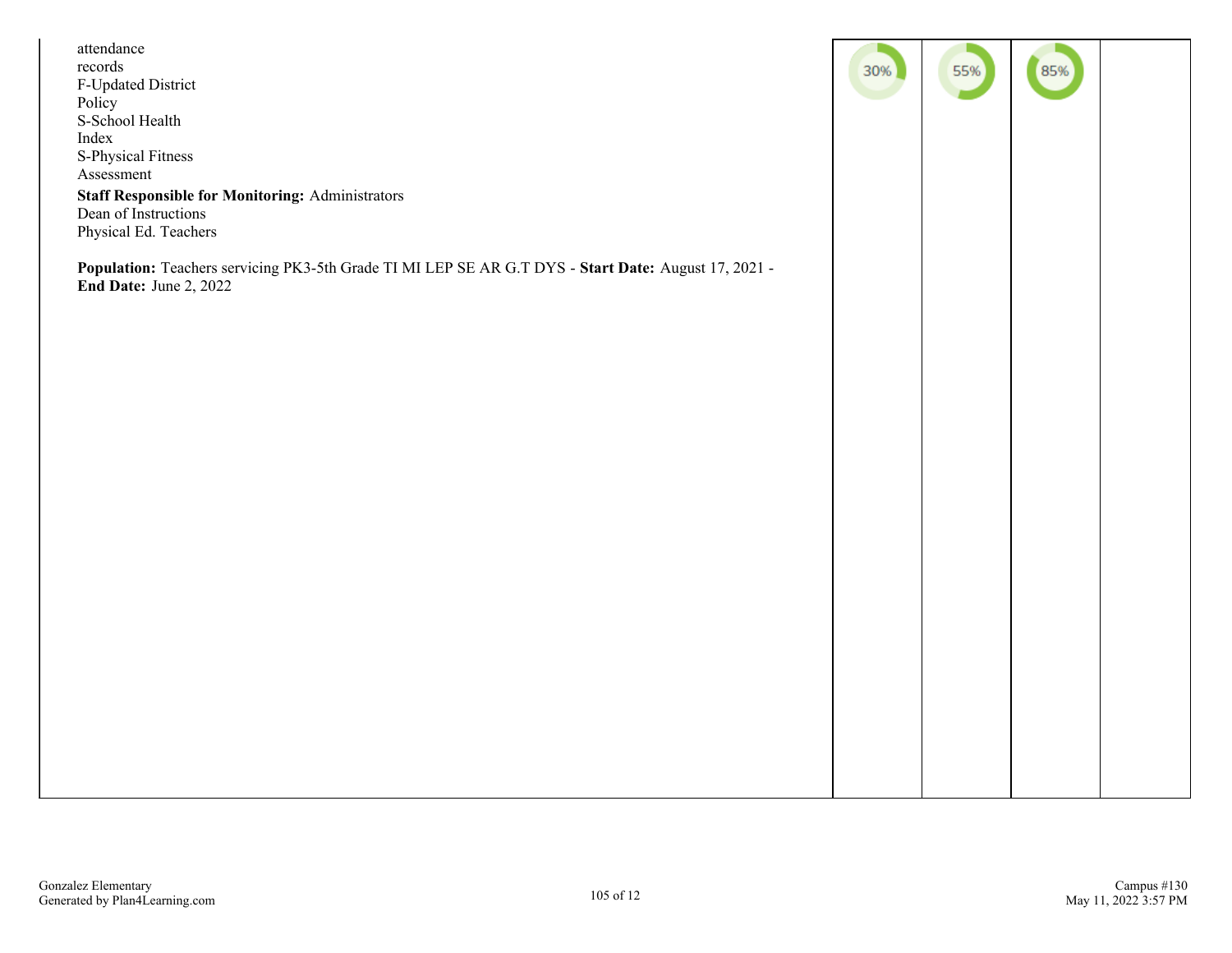| <b>Strategy 2 Details</b>                                                                                                                                                                                                                  | <b>Reviews</b>   |     |     |                  |  |
|--------------------------------------------------------------------------------------------------------------------------------------------------------------------------------------------------------------------------------------------|------------------|-----|-----|------------------|--|
| Strategy 2: Assess student fitness annually in grades 3-5 to improve the health and well being of all students and be in                                                                                                                   | <b>Formative</b> |     |     | <b>Summative</b> |  |
| compliance with the requirements of Senate Bill 530 effective 09/01/2007.                                                                                                                                                                  | <b>Nov</b>       | Jan | Mar | June             |  |
| Evaluar el estado físico de los estudiantes anualmente en los grados 3-5 para mejorar la salud y el bienestar de todos los<br>estudiantes y cumplir con los requisitos del Proyecto de Ley del Senado.<br>530 vigente desde el 01/09/2007. | 15%              | 35% | 85% |                  |  |
| Milestone's/Strategy's Expected Results/Impact: F-Updated District                                                                                                                                                                         |                  |     |     |                  |  |
| Policy<br>F-Classroom                                                                                                                                                                                                                      |                  |     |     |                  |  |
| <b>Observations</b>                                                                                                                                                                                                                        |                  |     |     |                  |  |
| S-TEA required                                                                                                                                                                                                                             |                  |     |     |                  |  |
| report for Fitness                                                                                                                                                                                                                         |                  |     |     |                  |  |
| Assessment                                                                                                                                                                                                                                 |                  |     |     |                  |  |
| Results & Student                                                                                                                                                                                                                          |                  |     |     |                  |  |
| Follow-up                                                                                                                                                                                                                                  |                  |     |     |                  |  |
| <b>Staff Responsible for Monitoring: Administrators</b>                                                                                                                                                                                    |                  |     |     |                  |  |
| Dean of Instructions                                                                                                                                                                                                                       |                  |     |     |                  |  |
| Physical Ed. Teachers                                                                                                                                                                                                                      |                  |     |     |                  |  |
| $C & I$ admin.<br>CATCH team members                                                                                                                                                                                                       |                  |     |     |                  |  |
| ARD & 504 Teachers                                                                                                                                                                                                                         |                  |     |     |                  |  |
|                                                                                                                                                                                                                                            |                  |     |     |                  |  |
| Population: 3rd-5th TI MI LEP SE AR G.T DYS - Start Date: August 17, 2021 - End Date: June 2, 2022                                                                                                                                         |                  |     |     |                  |  |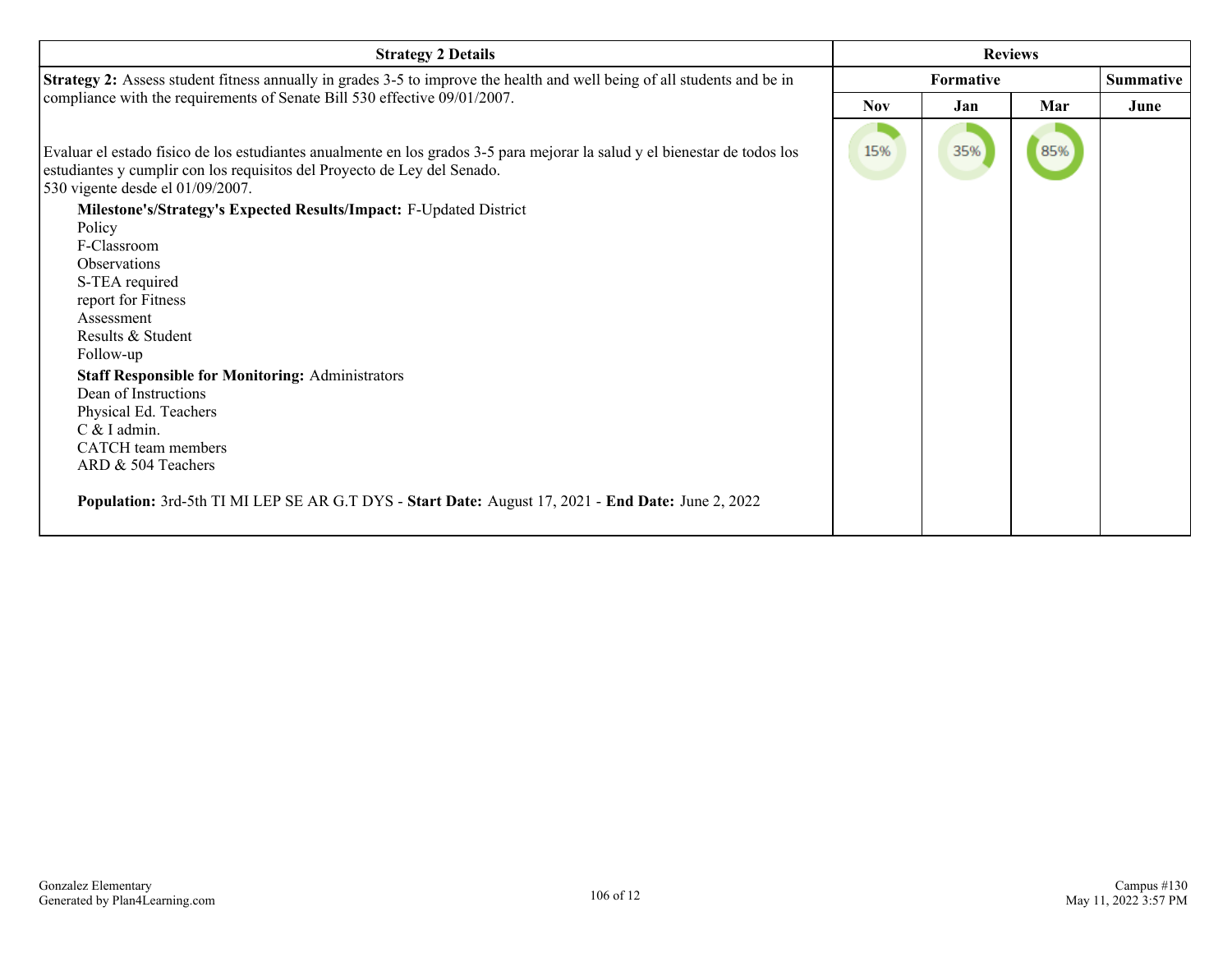| <b>Strategy 3 Details</b>                                                                                                                                                                                                                                                                                                                                                                                                                                                                                                                                                                                                                                                                                                                                                      | <b>Reviews</b>   |     |     |                  |
|--------------------------------------------------------------------------------------------------------------------------------------------------------------------------------------------------------------------------------------------------------------------------------------------------------------------------------------------------------------------------------------------------------------------------------------------------------------------------------------------------------------------------------------------------------------------------------------------------------------------------------------------------------------------------------------------------------------------------------------------------------------------------------|------------------|-----|-----|------------------|
| <b>Strategy 3:</b> Update campus improvement plan to include necessary improvements indicated by the School Health Index                                                                                                                                                                                                                                                                                                                                                                                                                                                                                                                                                                                                                                                       | <b>Formative</b> |     |     | <b>Summative</b> |
| Assessment Tool in order to comply with legislative updates as they pertain to health and physical education and Senate Bill                                                                                                                                                                                                                                                                                                                                                                                                                                                                                                                                                                                                                                                   | <b>Nov</b>       | Jan | Mar | June             |
| 892 effective 09/01/2009.<br>Actualizar el plan de mejora del campus para incluir las mejoras necesarias indicadas por la Herramienta de evaluacion del<br>indice de salud escolar a fin de cumplir con las actualizaciones legislativas en lo que respecta a la salud y la educacion física<br>y el Proyecto de ley del Senado 892 a partir del 01/09/2009.<br>Milestone's/Strategy's Expected Results/Impact: S- School<br>Health Index<br>Documentation<br>S-Campus<br>Improvement<br>Plan<br>F- Campus<br>Improvement<br>Plan Review<br><b>Staff Responsible for Monitoring: Dean of Instruction</b><br>Campus CATCH team members<br>Population: Teachers servicing PK3-5th Grade TI MI LEP SE AR G.T DYS - Start Date: August 17, 2021 -<br><b>End Date: June 2, 2022</b> | 10%              | 30% | 80% |                  |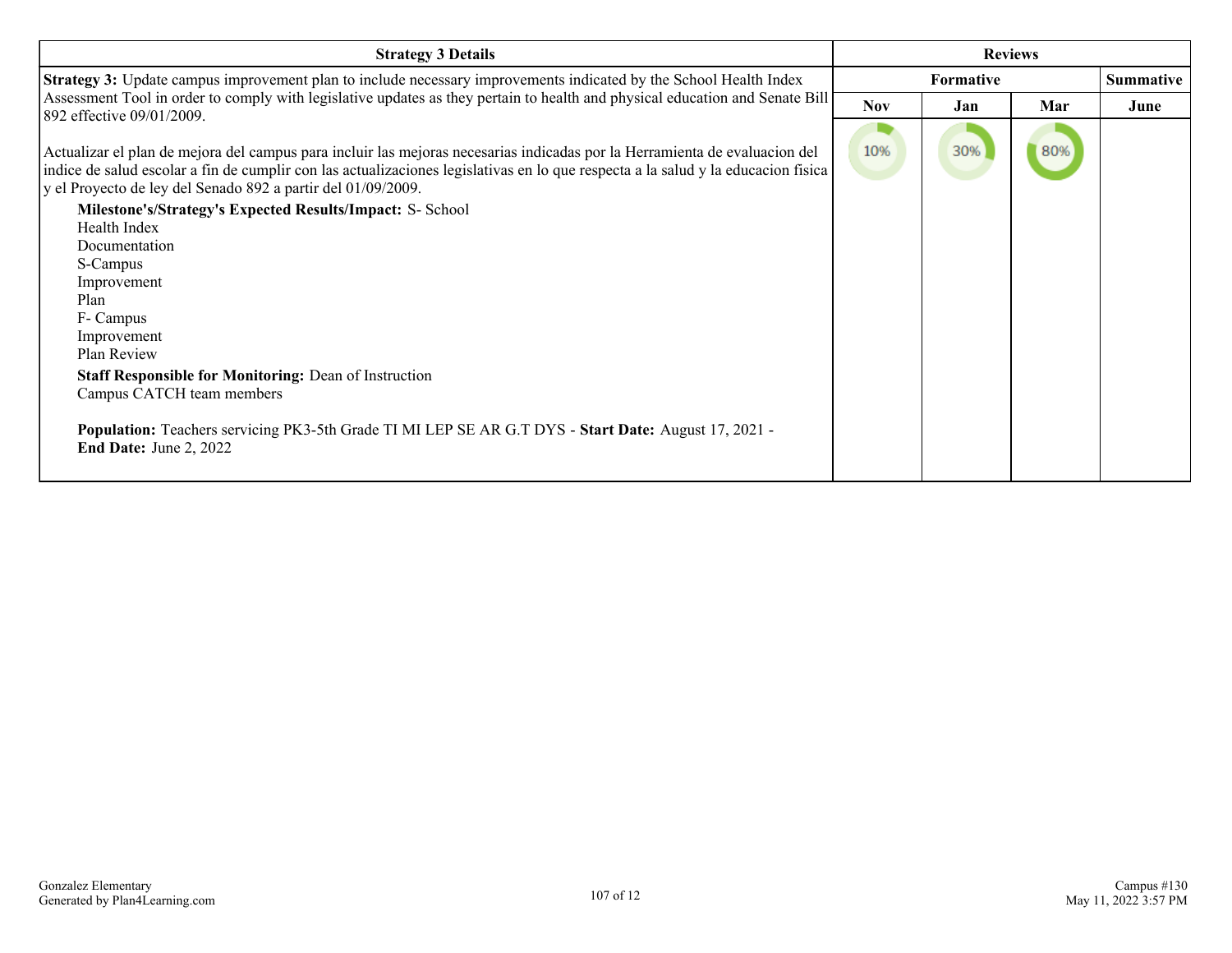| <b>Strategy 4 Details</b>                                                                                                                                                                                                                                                                                                                                                                                                                                                                                                                                                                                                                                               |            | <b>Reviews</b> |                |             |  |
|-------------------------------------------------------------------------------------------------------------------------------------------------------------------------------------------------------------------------------------------------------------------------------------------------------------------------------------------------------------------------------------------------------------------------------------------------------------------------------------------------------------------------------------------------------------------------------------------------------------------------------------------------------------------------|------------|----------------|----------------|-------------|--|
| Strategy 4: Monitor and emphasize the integrated math, reading, and writing academic concepts Inherent in the Health and                                                                                                                                                                                                                                                                                                                                                                                                                                                                                                                                                |            | Formative      |                | Summative   |  |
| Physical Education curriculum programs in order to enhance student skills and prepare them for testing.                                                                                                                                                                                                                                                                                                                                                                                                                                                                                                                                                                 | <b>Nov</b> | Jan            | Mar            | June        |  |
| Supervisar y enfatizar los conceptos academicos integrados de matematicas, lectura y escritura inherentes a los programas<br>del plan de estudios de salud y educación física para mejorar las habilidades de los estudiantes y prepararlos para las<br>pruebas.                                                                                                                                                                                                                                                                                                                                                                                                        | 15%        | 45%            | 75%            |             |  |
| Milestone's/Strategy's Expected Results/Impact: F-Curriculum<br>Frameworks<br>F-Staff<br>Development                                                                                                                                                                                                                                                                                                                                                                                                                                                                                                                                                                    |            |                |                |             |  |
| Agendas<br>F-Lesson Plans<br>S-Monthly Campus                                                                                                                                                                                                                                                                                                                                                                                                                                                                                                                                                                                                                           |            |                |                |             |  |
| Visitation<br>Documentation                                                                                                                                                                                                                                                                                                                                                                                                                                                                                                                                                                                                                                             |            |                |                |             |  |
| Staff Responsible for Monitoring: Physical Ed. Specialist<br>Curriculum Writers<br>Physical Ed. Teachers                                                                                                                                                                                                                                                                                                                                                                                                                                                                                                                                                                |            |                |                |             |  |
| Math, Reading & Writing Teachers<br>Staff Development (district & campus personnel                                                                                                                                                                                                                                                                                                                                                                                                                                                                                                                                                                                      |            |                |                |             |  |
| Population: Teachers servicing PK3-5th Grade TI MI LEP SE AR G.T DYS - Start Date: August 17, 2021 -<br>End Date: June 2, 2022                                                                                                                                                                                                                                                                                                                                                                                                                                                                                                                                          |            |                |                |             |  |
| <b>Strategy 5 Details</b>                                                                                                                                                                                                                                                                                                                                                                                                                                                                                                                                                                                                                                               |            |                | <b>Reviews</b> |             |  |
| Strategy 5: Maintain and improve Coordinated Approach to Child Health (CATCH) Teams that implement the                                                                                                                                                                                                                                                                                                                                                                                                                                                                                                                                                                  |            | Formative      |                |             |  |
| Coordinated School Health Program K-12 by developing goals and objectives based on fitness assessment data, academic<br>performance, attendance rates, academic disadvantages and the use of success of any method in                                                                                                                                                                                                                                                                                                                                                                                                                                                   | <b>Nov</b> | Jan            | Mar            | June        |  |
| order to ensure students are reaching required moderate to vigorous physical activity (MVPA), and any other indicator<br>Advanced by School Health Advisory<br>Council (SHAC) in order to comply with Senate Bill 19 and Senate Bill 892 effective 09/01/2009.                                                                                                                                                                                                                                                                                                                                                                                                          |            |                |                |             |  |
| Mantener y mejorar los Equipos de Enfoque Coordinado para la Salud Infantil (CATCH) que implementan el Programa de<br>Salud Escolar Coordinado K-12 mediante el desarrollo de metas y objetivos basados en datos de evaluacion de aptitud,<br>rendimiento academico, tasas de asistencia, desventajas academicas y el uso del exito de cualquier metodo<br>para asegurar que los estudiantes esten alcanzando la actividad física requerida de moderada a vigorosa (MVPA) y<br>cualquier otro indicador Avanzado por el Asesor de Salud Escolar<br>(SHAC) para cumplir con el Proyecto de Ley del Senado 19 y el Proyecto de Ley del Senado 892 en vigor el 01/09/2009. |            |                |                |             |  |
| Milestone's/Strategy's Expected Results/Impact: F-Implementation<br>Documentation<br>F-Lesson Plans                                                                                                                                                                                                                                                                                                                                                                                                                                                                                                                                                                     |            |                |                |             |  |
| F-Fitness Assess-<br>Gonzalez Elementary                                                                                                                                                                                                                                                                                                                                                                                                                                                                                                                                                                                                                                |            |                |                | Campus #130 |  |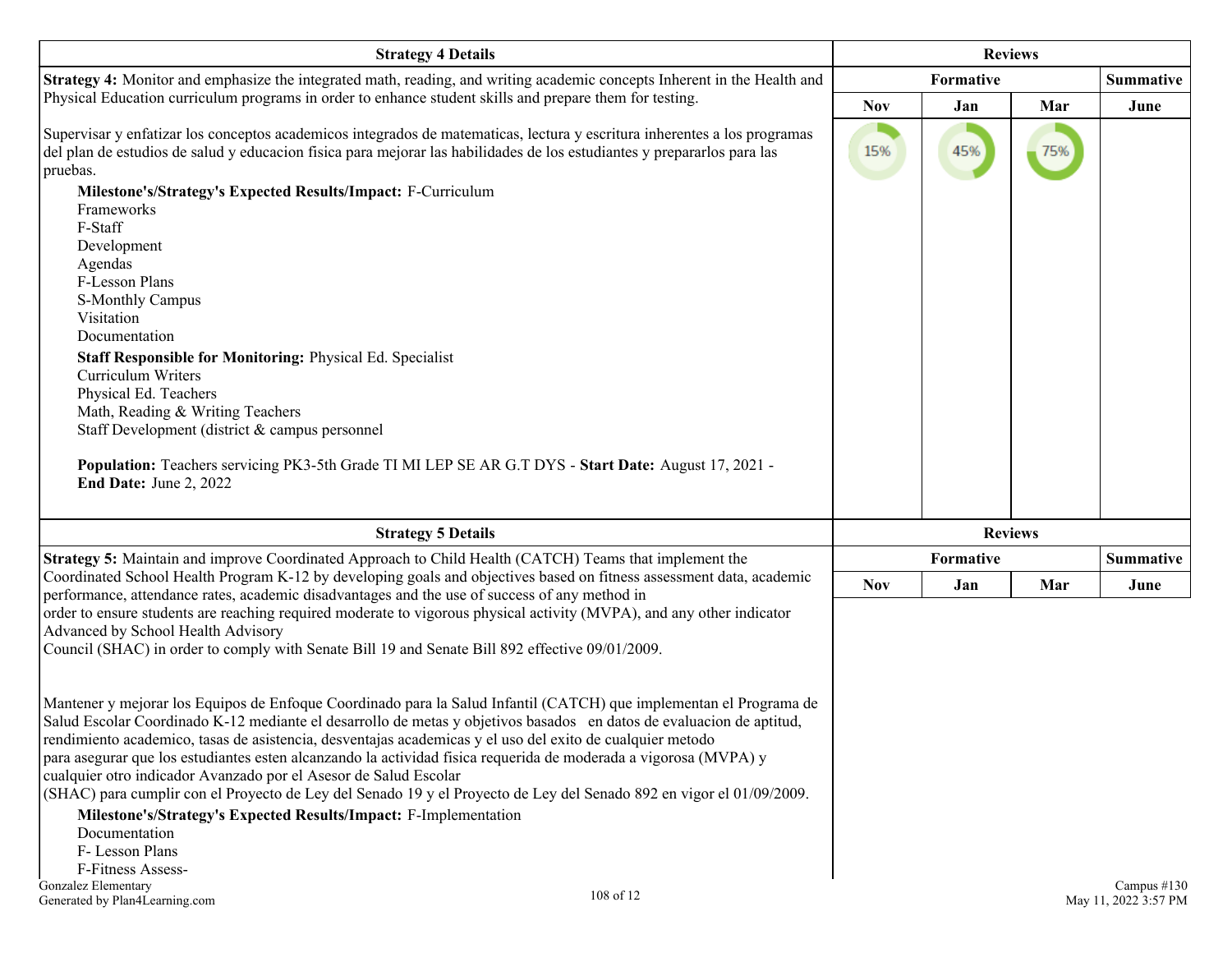| Wellness Coordinator<br><b>CATCH Champions</b><br>Population: P.3K-5th Grade TI MI LEP SE AR G.T DYS - Start Date: August 17, 2021 - End Date: June 2,<br>2022 | ment Observation<br>F-Student Grades<br><b>F-Attendance Rates</b><br>S-SHAC<br>Recommendations<br><b>S-CATCH Activities</b><br><b>S-CATCH Visitation</b><br>Reports<br>S-School Health<br>Index<br>Improvement Plan<br>S-Standardized<br><b>Tests Results</b><br><b>Staff Responsible for Monitoring: All Campuses</b><br>Safety Coordinator<br>PE Teachers<br>School Nurse<br>Counselor<br>Food Service Manager<br>Parent Liaison | 20% | 40% | 90% |  |
|----------------------------------------------------------------------------------------------------------------------------------------------------------------|------------------------------------------------------------------------------------------------------------------------------------------------------------------------------------------------------------------------------------------------------------------------------------------------------------------------------------------------------------------------------------------------------------------------------------|-----|-----|-----|--|
|                                                                                                                                                                |                                                                                                                                                                                                                                                                                                                                                                                                                                    |     |     |     |  |
|                                                                                                                                                                |                                                                                                                                                                                                                                                                                                                                                                                                                                    |     |     |     |  |
|                                                                                                                                                                |                                                                                                                                                                                                                                                                                                                                                                                                                                    |     |     |     |  |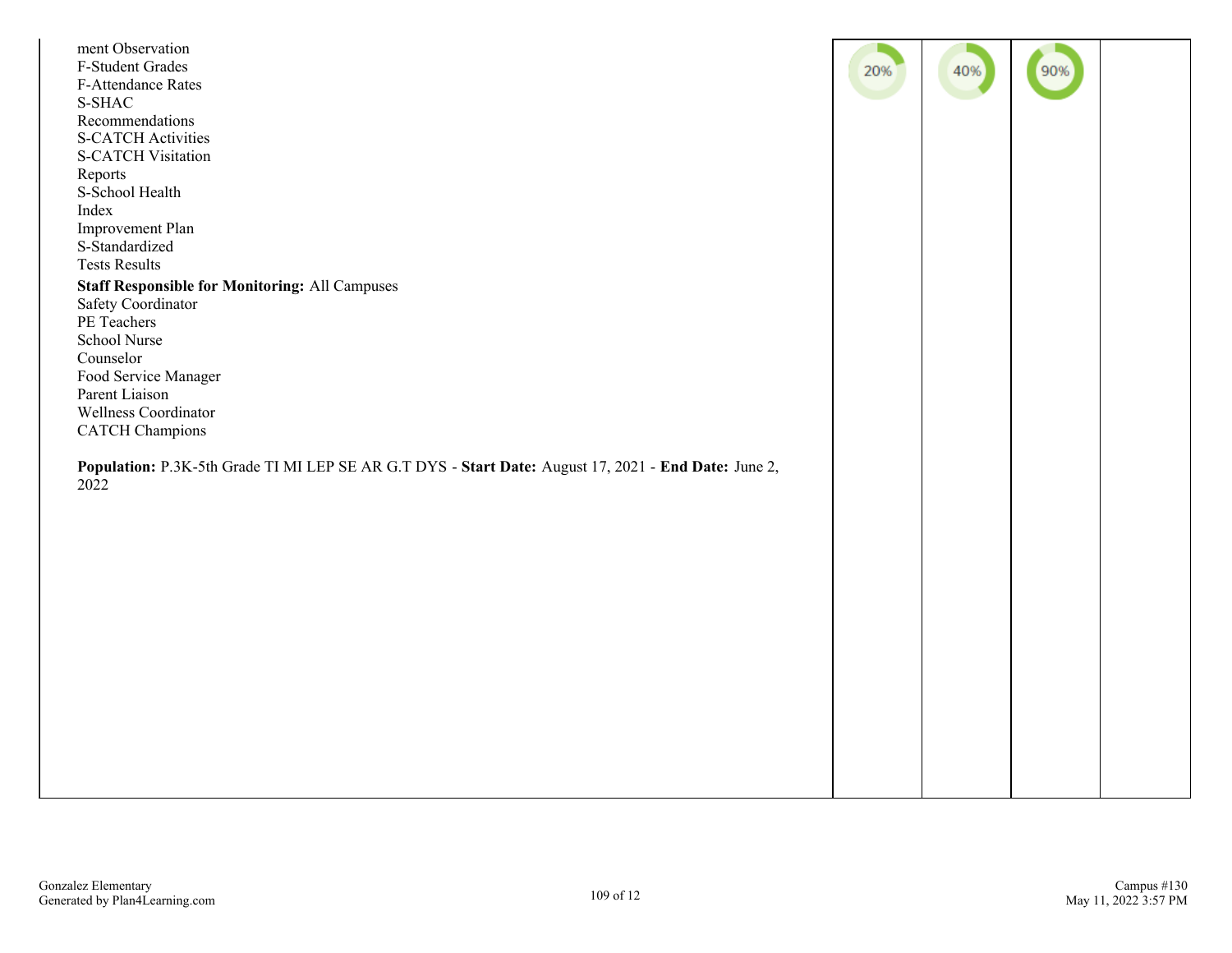| <b>Strategy 6 Details</b>                                                                                                                                                                          |            |           | <b>Reviews</b> |                  |
|----------------------------------------------------------------------------------------------------------------------------------------------------------------------------------------------------|------------|-----------|----------------|------------------|
| Strategy 6: Evaluate and recommend necessary upgrades for instructional facilities and equipment to ensure an appropriate                                                                          |            | Formative |                | <b>Summative</b> |
| instructional environment and student                                                                                                                                                              | <b>Nov</b> | Jan       | Mar            | June             |
| safety.                                                                                                                                                                                            |            |           |                |                  |
| * Update and maintain garage door.                                                                                                                                                                 | 20%        | 25%       | 85%            |                  |
| * Paint walls and lines on gym floor.                                                                                                                                                              |            |           |                |                  |
| * Inspect Basketball Backboards                                                                                                                                                                    |            |           |                |                  |
| * Purchase of playground equipment.                                                                                                                                                                |            |           |                |                  |
| *Gym renovations                                                                                                                                                                                   |            |           |                |                  |
| *Air conditioner                                                                                                                                                                                   |            |           |                |                  |
| Evaluar y recomendar las actualizaciones necesarias para las instalaciones y el equipo de instruccion para garantizar un<br>entorno de instruccion apropiado y para los estudiantes.<br>seguridad. |            |           |                |                  |
| * Actualizar y mantener la puerta del garaje.                                                                                                                                                      |            |           |                |                  |
| * Pintar paredes y lineas en el piso del gimnasio.                                                                                                                                                 |            |           |                |                  |
| * Inspeccionar tableros de baloncesto                                                                                                                                                              |            |           |                |                  |
| * Compra de equipamiento de juegos.                                                                                                                                                                |            |           |                |                  |
| * Renovaciones de gimnasio                                                                                                                                                                         |            |           |                |                  |
| *Aire acondicionado                                                                                                                                                                                |            |           |                |                  |
| Milestone's/Strategy's Expected Results/Impact: F-Safety Evaluation                                                                                                                                |            |           |                |                  |
| F-Campus Visitation                                                                                                                                                                                |            |           |                |                  |
| Documentation                                                                                                                                                                                      |            |           |                |                  |
| F-Proper                                                                                                                                                                                           |            |           |                |                  |
| Maintenance                                                                                                                                                                                        |            |           |                |                  |
| Documentation<br>S-SHAC                                                                                                                                                                            |            |           |                |                  |
| Recommendations                                                                                                                                                                                    |            |           |                |                  |
| <b>Staff Responsible for Monitoring: Principals</b>                                                                                                                                                |            |           |                |                  |
| <b>Safety Coordinators</b>                                                                                                                                                                         |            |           |                |                  |
| District CATCH Team                                                                                                                                                                                |            |           |                |                  |
| Campus CATCH Team                                                                                                                                                                                  |            |           |                |                  |
| Maintenance Personnel                                                                                                                                                                              |            |           |                |                  |
| Population: Teachers servicing PK3-5th Grade TI MI LEP SE AR G.T DYS - Start Date: August 17, 2021 -<br>End Date: June 2, 2022                                                                     |            |           |                |                  |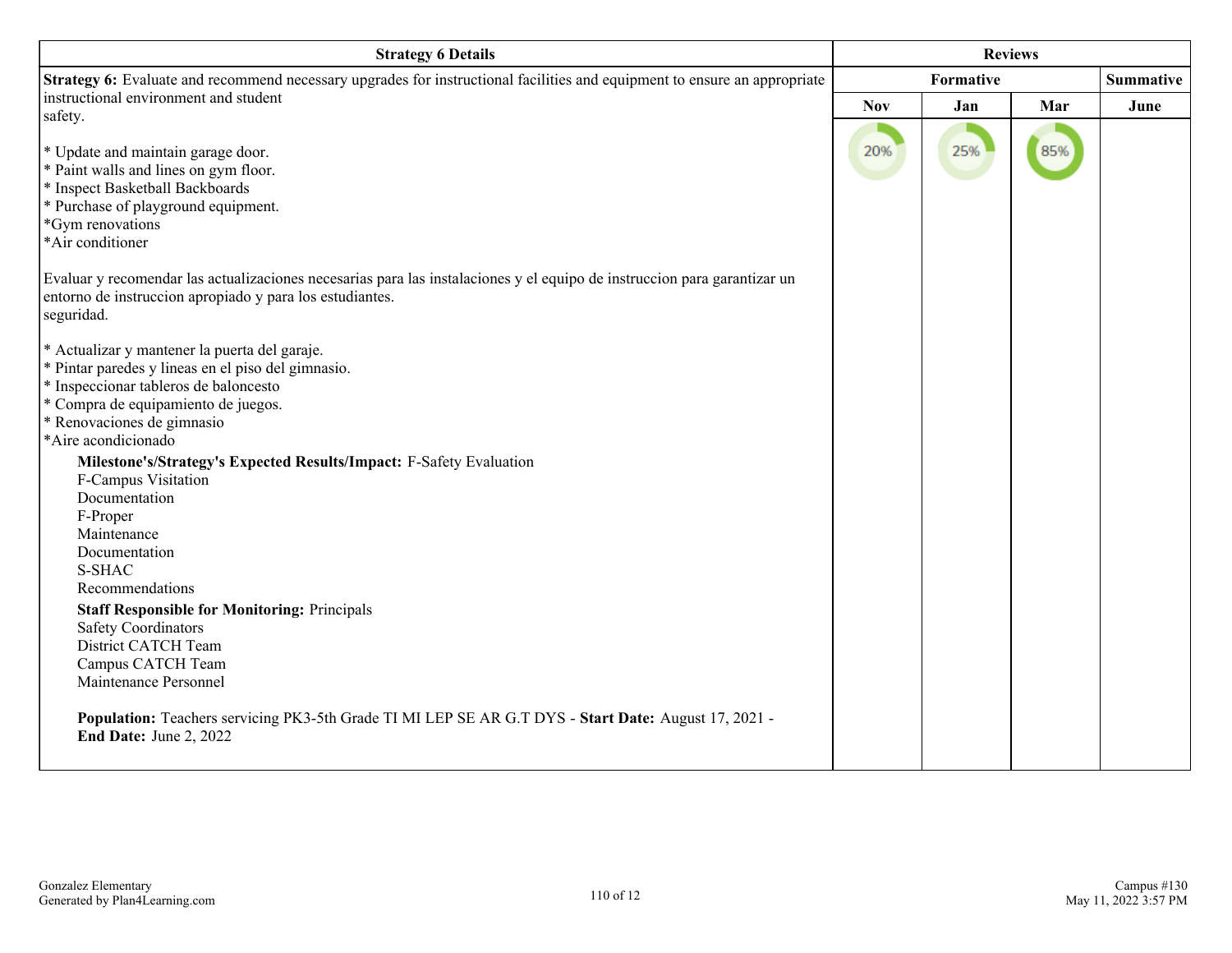| <b>Strategy 7 Details</b>                                                                                                                                                                                                                                                                                                                                                                                                         |            | <b>Reviews</b>   |     |                  |
|-----------------------------------------------------------------------------------------------------------------------------------------------------------------------------------------------------------------------------------------------------------------------------------------------------------------------------------------------------------------------------------------------------------------------------------|------------|------------------|-----|------------------|
| <b>Strategy 7:</b> Provide information on the Wellness/Nutrition Policy & Guidelines to parents, teachers & students through                                                                                                                                                                                                                                                                                                      |            | <b>Formative</b> |     | <b>Summative</b> |
| parent meetings, teacher staff development, CATCH Teams, and classroom instruction to ensure compliance with<br>respective policies and guidelines and comply with the Texas Public School Nutrition Policy effective 08/01/2004 and                                                                                                                                                                                              | <b>Nov</b> | Jan.             | Mar | June             |
| revisions $05/13/2011$ .                                                                                                                                                                                                                                                                                                                                                                                                          | 15%        | 40%              | 85% |                  |
| Proporcionar informacion sobre la Politica y Pautas de Bienestar / Nutricion a padres, maestros y estudiantes a traves de<br>reuniones de padres, desarrollo del personal docente, Equipos CATCH e instruccion en el aula para garantizar el<br>cumplimiento de las politicas y pautas respectivas y cumplir con la Politica de Nutricion de las Escuelas Publicas de Texas a<br>partir del 08 / 01/2004 y revisiones 05/13/2011. |            |                  |     |                  |
| Milestone's/Strategy's Expected Results/Impact: F-Campus Visitation                                                                                                                                                                                                                                                                                                                                                               |            |                  |     |                  |
| Observation                                                                                                                                                                                                                                                                                                                                                                                                                       |            |                  |     |                  |
| <b>F-Updated District Policy</b><br>Staff Responsible for Monitoring: Food & Nutrition Services Administrator<br>Curriculum Administrator<br>Area Superintendents<br>District CATCH Team                                                                                                                                                                                                                                          |            |                  |     |                  |
| Population: Teachers servicing PK3-5th Grade TI MI LEP SE AR G.T DYS - Start Date: August 17, 2021 -<br><b>End Date: June 2, 2022</b>                                                                                                                                                                                                                                                                                             |            |                  |     |                  |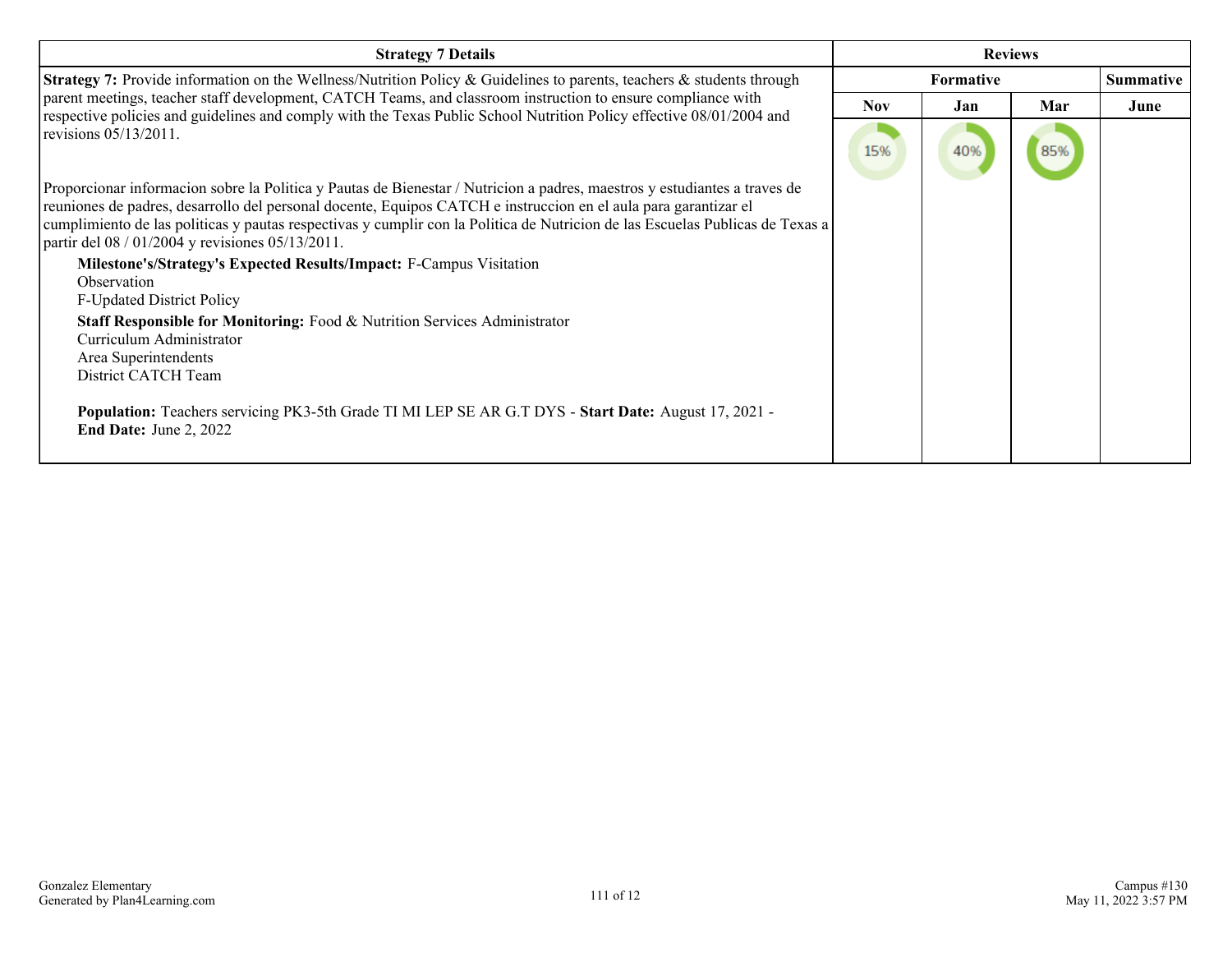| <b>Strategy 8 Details</b>                                                                                                                                                                                                                                                                                                                                                                                                  |            | <b>Reviews</b>   |     |                  |
|----------------------------------------------------------------------------------------------------------------------------------------------------------------------------------------------------------------------------------------------------------------------------------------------------------------------------------------------------------------------------------------------------------------------------|------------|------------------|-----|------------------|
| Strategy 8: All schools must identify the manner in which the safety of students in physical education classes is maintained                                                                                                                                                                                                                                                                                               |            | <b>Formative</b> |     | <b>Summative</b> |
| by developing a safety plan of action when the teacher student ratio is greater than<br>45-1 in compliance with Senate Bill 891 effective 9/1/09.                                                                                                                                                                                                                                                                          | <b>Nov</b> | Jan              | Mar | June             |
| Todas las escuelas deben identificar la manera en que se mantiene la seguridad de los estudiantes en las clases de educacion<br>física mediante el desarrollo de un plan de accion de seguridad cuando la proporcion maestro-alumno es mayor que45-1 de<br>conformidad con el Proyecto de Ley del Senado 891 vigente a partir del 1 de septiembre de 2009.<br>Milestone's/Strategy's Expected Results/Impact: S-Reviews of | 15%        | 50%              | 90% |                  |
| Campus                                                                                                                                                                                                                                                                                                                                                                                                                     |            |                  |     |                  |
| Safety Action Plan                                                                                                                                                                                                                                                                                                                                                                                                         |            |                  |     |                  |
| And Emergency                                                                                                                                                                                                                                                                                                                                                                                                              |            |                  |     |                  |
| Operating                                                                                                                                                                                                                                                                                                                                                                                                                  |            |                  |     |                  |
| Procedures (EOP)                                                                                                                                                                                                                                                                                                                                                                                                           |            |                  |     |                  |
| <b>Staff Responsible for Monitoring: PE Teachers</b>                                                                                                                                                                                                                                                                                                                                                                       |            |                  |     |                  |
| Campus Safety Coordinator                                                                                                                                                                                                                                                                                                                                                                                                  |            |                  |     |                  |
| District Safety Coordinator                                                                                                                                                                                                                                                                                                                                                                                                |            |                  |     |                  |
| <b>District Emergency Operations Coordinator</b>                                                                                                                                                                                                                                                                                                                                                                           |            |                  |     |                  |
| PE Specialist                                                                                                                                                                                                                                                                                                                                                                                                              |            |                  |     |                  |
| <b>Health Lead Teacher</b>                                                                                                                                                                                                                                                                                                                                                                                                 |            |                  |     |                  |
| Campus Administration                                                                                                                                                                                                                                                                                                                                                                                                      |            |                  |     |                  |
| Population: Teachers servicing PK3-5th Grade TI MI LEP SE AR G.T DYS - Start Date: August 17, 2021 -<br><b>End Date: June 2, 2022</b>                                                                                                                                                                                                                                                                                      |            |                  |     |                  |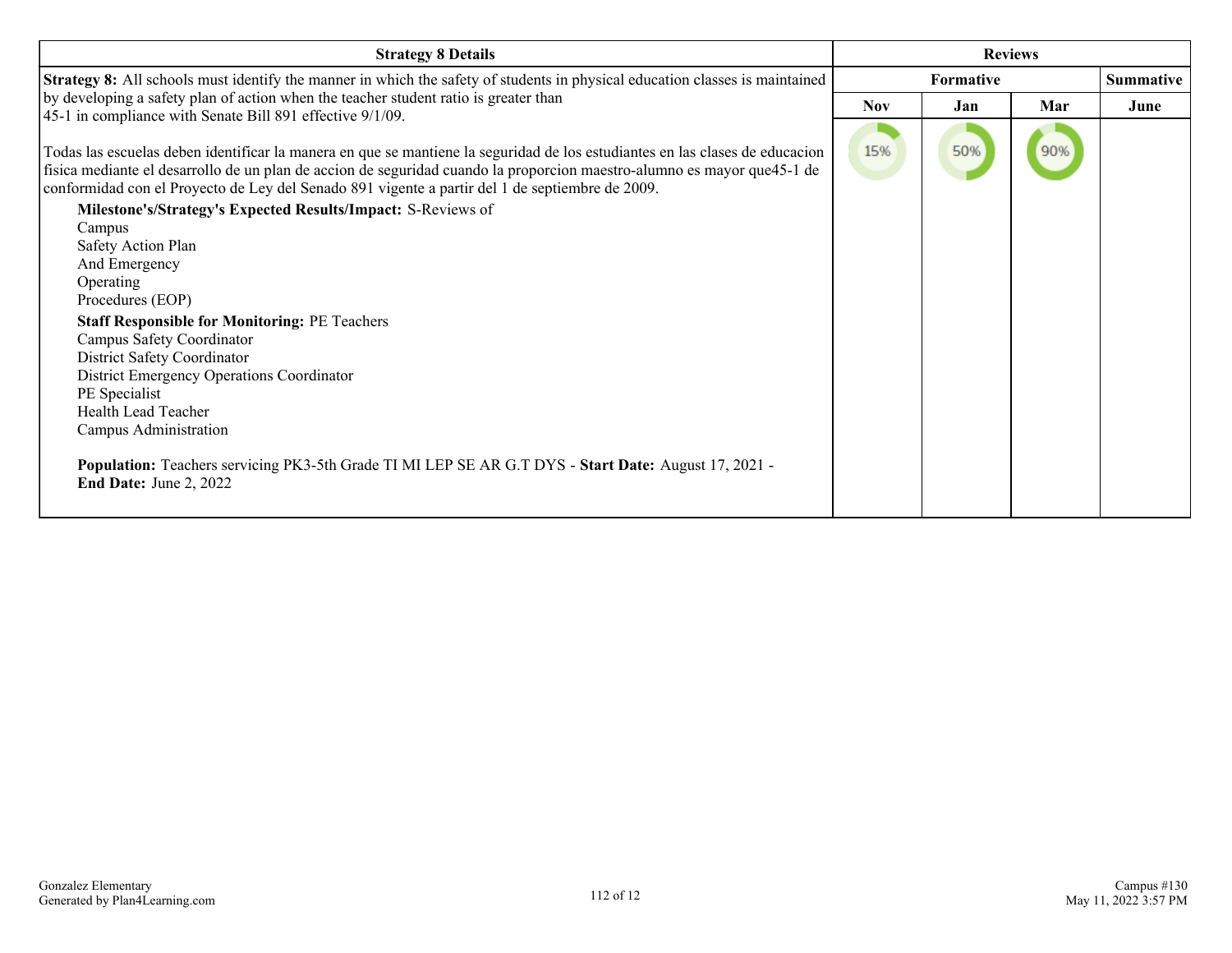| <b>Strategy 9 Details</b>                                                                                                                                                                                                                                                                                                                                                                                                                                                                                                                                                                                                                              |            |                  | <b>Reviews</b> |                  |
|--------------------------------------------------------------------------------------------------------------------------------------------------------------------------------------------------------------------------------------------------------------------------------------------------------------------------------------------------------------------------------------------------------------------------------------------------------------------------------------------------------------------------------------------------------------------------------------------------------------------------------------------------------|------------|------------------|----------------|------------------|
| Strategy 9: Educate students and parents on the district sexual abuse of children policies/guidelines through awareness and                                                                                                                                                                                                                                                                                                                                                                                                                                                                                                                            |            | <b>Formative</b> |                | <b>Summative</b> |
| information, including but not limited to, knowledge of likely warning signs indicating that a child may be a victim of                                                                                                                                                                                                                                                                                                                                                                                                                                                                                                                                | <b>Nov</b> | Jan              | Mar            | June             |
| sexual abuse, using resources developed by the Texas Education Code (TEC) under Section 38.004, to conduct classroom<br>presentations and distribute information via the BISD Parent/Student Handbook in order to comply with House Bill 1041<br>(Jenna's Law effective 09/01/2009.                                                                                                                                                                                                                                                                                                                                                                    | 30%        | 40%              | 95%            |                  |
| Educar a los estudiantes y padres sobre las políticas / pautas de abuso sexual de ninos del distrito a traves de la<br>concientizacion e informacion, que incluyen, entre otros, el conocimiento de posibles senales de advertencia que indiquen<br>que un nino puede ser victima de abuso sexual, utilizando recursos desarrollados por el Codigo de Educacion de Texas.<br>(TEC) bajo la Seccion 38.004, para realizar presentaciones en el salon de clases y distribuir informacion a traves del Manual<br>para Padres / Estudiantes de BISD con el fin de cumplir con el Proyecto de Ley 1041 de la Camara (Ley de Jenna en vigor<br>el 09/01/2009 |            |                  |                |                  |
| Milestone's/Strategy's Expected Results/Impact: F-Counselor                                                                                                                                                                                                                                                                                                                                                                                                                                                                                                                                                                                            |            |                  |                |                  |
| Classroom                                                                                                                                                                                                                                                                                                                                                                                                                                                                                                                                                                                                                                              |            |                  |                |                  |
| Presentations                                                                                                                                                                                                                                                                                                                                                                                                                                                                                                                                                                                                                                          |            |                  |                |                  |
| F- Classroom                                                                                                                                                                                                                                                                                                                                                                                                                                                                                                                                                                                                                                           |            |                  |                |                  |
| Presentation                                                                                                                                                                                                                                                                                                                                                                                                                                                                                                                                                                                                                                           |            |                  |                |                  |
| Agendas                                                                                                                                                                                                                                                                                                                                                                                                                                                                                                                                                                                                                                                |            |                  |                |                  |
| F- Classroom                                                                                                                                                                                                                                                                                                                                                                                                                                                                                                                                                                                                                                           |            |                  |                |                  |
| Presentation                                                                                                                                                                                                                                                                                                                                                                                                                                                                                                                                                                                                                                           |            |                  |                |                  |
| Sign-In                                                                                                                                                                                                                                                                                                                                                                                                                                                                                                                                                                                                                                                |            |                  |                |                  |
| Sheets                                                                                                                                                                                                                                                                                                                                                                                                                                                                                                                                                                                                                                                 |            |                  |                |                  |
| F-Verification of                                                                                                                                                                                                                                                                                                                                                                                                                                                                                                                                                                                                                                      |            |                  |                |                  |
| Information                                                                                                                                                                                                                                                                                                                                                                                                                                                                                                                                                                                                                                            |            |                  |                |                  |
| Distribution via                                                                                                                                                                                                                                                                                                                                                                                                                                                                                                                                                                                                                                       |            |                  |                |                  |
| Signed BISD                                                                                                                                                                                                                                                                                                                                                                                                                                                                                                                                                                                                                                            |            |                  |                |                  |
| Parent/Student                                                                                                                                                                                                                                                                                                                                                                                                                                                                                                                                                                                                                                         |            |                  |                |                  |
| Handbook receipt                                                                                                                                                                                                                                                                                                                                                                                                                                                                                                                                                                                                                                       |            |                  |                |                  |
| Form                                                                                                                                                                                                                                                                                                                                                                                                                                                                                                                                                                                                                                                   |            |                  |                |                  |
| Staff Responsible for Monitoring: Counseling Dept. & Administration                                                                                                                                                                                                                                                                                                                                                                                                                                                                                                                                                                                    |            |                  |                |                  |
| <b>Campus Counselors</b>                                                                                                                                                                                                                                                                                                                                                                                                                                                                                                                                                                                                                               |            |                  |                |                  |
| Parental Involvement                                                                                                                                                                                                                                                                                                                                                                                                                                                                                                                                                                                                                                   |            |                  |                |                  |
| Campus Personnel                                                                                                                                                                                                                                                                                                                                                                                                                                                                                                                                                                                                                                       |            |                  |                |                  |
| Campus Administration                                                                                                                                                                                                                                                                                                                                                                                                                                                                                                                                                                                                                                  |            |                  |                |                  |
| Child Protective Service                                                                                                                                                                                                                                                                                                                                                                                                                                                                                                                                                                                                                               |            |                  |                |                  |
|                                                                                                                                                                                                                                                                                                                                                                                                                                                                                                                                                                                                                                                        |            |                  |                |                  |
| Population: Teachers servicing PK3-5th Grade TI MI LEP SE AR G.T DYS - Start Date: August 17, 2021 -<br>End Date: June 2, 2022                                                                                                                                                                                                                                                                                                                                                                                                                                                                                                                         |            |                  |                |                  |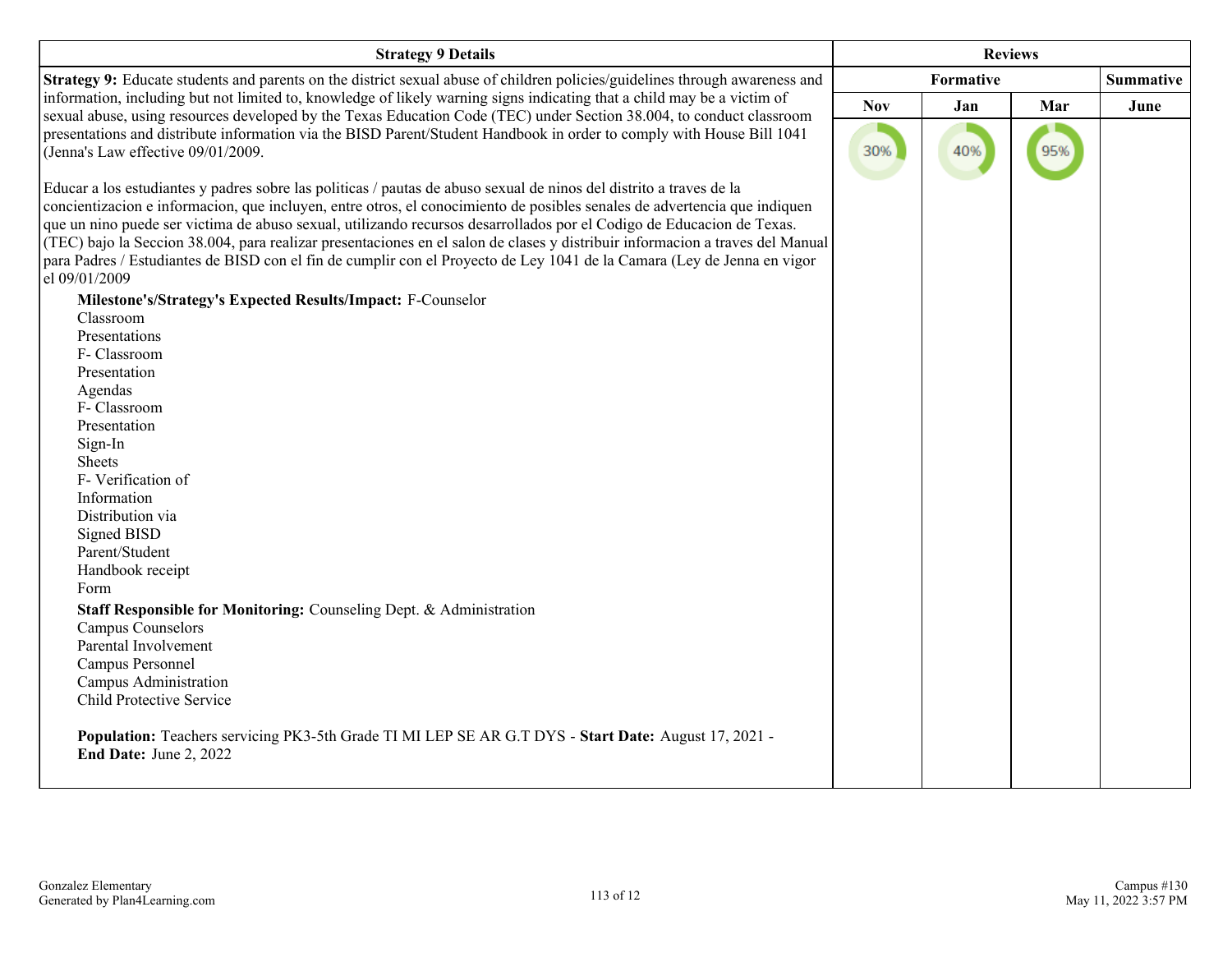| <b>Strategy 10 Details</b>                                                                                                                                                                                                                                                                                                                                                                                                                                                                               |            |                  | <b>Reviews</b> |                  |
|----------------------------------------------------------------------------------------------------------------------------------------------------------------------------------------------------------------------------------------------------------------------------------------------------------------------------------------------------------------------------------------------------------------------------------------------------------------------------------------------------------|------------|------------------|----------------|------------------|
| Strategy 10: Implement informational sessions to faculty, staff, and parents on specific guidelines on reporting child abuse                                                                                                                                                                                                                                                                                                                                                                             |            | <b>Formative</b> |                | <b>Summative</b> |
| as well as informing all students through counselor classroom presentations, informational documents, and KBSD on<br>actions they should take to obtain assistance and intervention, if they have been sexually abused in order to comply with                                                                                                                                                                                                                                                           | <b>Nov</b> | Jan              | Mar            | June             |
| House Bill 1041 (Jenna's Law) effective<br>09/01/2009.                                                                                                                                                                                                                                                                                                                                                                                                                                                   | 30%        | 50%              | 90%            |                  |
| Implementar sesiones informativas para el profesorado, el personal y los padres sobre pautas específicas sobre como<br>denunciar el abuso infantil, así como informar a todos los estudiantes a traves de presentaciones en el aula de los consejeros,<br>documentos informativos y KBSD sobre las acciones que deben tomar para obtener asistencia e intervencion, si han sido<br>abusados sexualmente, para cumplir con el Proyecto de Ley de la Camara 1041 (Ley de Jenna) efectivo<br>$01/09/2009$ . |            |                  |                |                  |
| Milestone's/Strategy's Expected Results/Impact: F-Counselor                                                                                                                                                                                                                                                                                                                                                                                                                                              |            |                  |                |                  |
| Classroom                                                                                                                                                                                                                                                                                                                                                                                                                                                                                                |            |                  |                |                  |
| Presentations                                                                                                                                                                                                                                                                                                                                                                                                                                                                                            |            |                  |                |                  |
| F-Classroom                                                                                                                                                                                                                                                                                                                                                                                                                                                                                              |            |                  |                |                  |
| Presentation                                                                                                                                                                                                                                                                                                                                                                                                                                                                                             |            |                  |                |                  |
| Agendas                                                                                                                                                                                                                                                                                                                                                                                                                                                                                                  |            |                  |                |                  |
| F-Classroom                                                                                                                                                                                                                                                                                                                                                                                                                                                                                              |            |                  |                |                  |
| Presentation                                                                                                                                                                                                                                                                                                                                                                                                                                                                                             |            |                  |                |                  |
| Sign-In Sheets                                                                                                                                                                                                                                                                                                                                                                                                                                                                                           |            |                  |                |                  |
| F-Parental                                                                                                                                                                                                                                                                                                                                                                                                                                                                                               |            |                  |                |                  |
| Involvement                                                                                                                                                                                                                                                                                                                                                                                                                                                                                              |            |                  |                |                  |
| Agendas and                                                                                                                                                                                                                                                                                                                                                                                                                                                                                              |            |                  |                |                  |
| Sign-In Sheets                                                                                                                                                                                                                                                                                                                                                                                                                                                                                           |            |                  |                |                  |
| Staff Responsible for Monitoring: Counseling Dept. & Administration                                                                                                                                                                                                                                                                                                                                                                                                                                      |            |                  |                |                  |
| Campus Counselors                                                                                                                                                                                                                                                                                                                                                                                                                                                                                        |            |                  |                |                  |
| Parental Involvement                                                                                                                                                                                                                                                                                                                                                                                                                                                                                     |            |                  |                |                  |
| Campus Personnel                                                                                                                                                                                                                                                                                                                                                                                                                                                                                         |            |                  |                |                  |
| Campus Administration                                                                                                                                                                                                                                                                                                                                                                                                                                                                                    |            |                  |                |                  |
| <b>Child Protective Services</b>                                                                                                                                                                                                                                                                                                                                                                                                                                                                         |            |                  |                |                  |
| Population: Teachers servicing PK3-5th Grade TI MI LEP SE AR G.T DYS - Start Date: August 17, 2021 -<br>End Date: June 2, 2022                                                                                                                                                                                                                                                                                                                                                                           |            |                  |                |                  |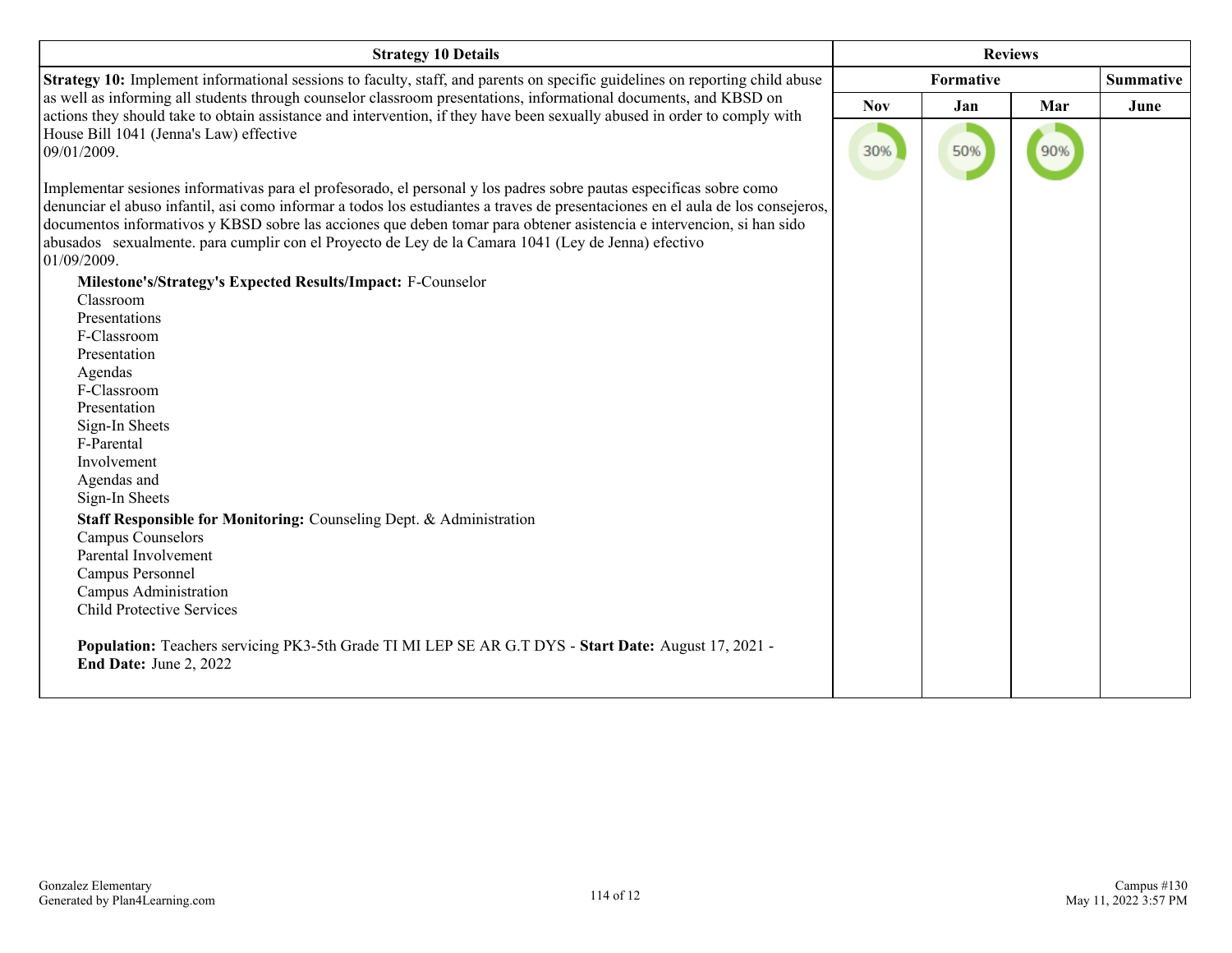| <b>Strategy 11 Details</b>                                                                                                                                                                                        |                  | <b>Reviews</b> |     |                  |
|-------------------------------------------------------------------------------------------------------------------------------------------------------------------------------------------------------------------|------------------|----------------|-----|------------------|
| Strategy 11: The District will provide available counseling options for students affected by sexual abuse in order to comply                                                                                      | <b>Formative</b> |                |     | <b>Summative</b> |
| with House Bill1041 (Jenna's Law) effective 09/01/2009.                                                                                                                                                           | <b>Nov</b>       | Jan            | Mar | June             |
| El Distrito proporcionara opciones de consejeria disponibles para los estudiantes afectados por abuso sexual a fin de<br>cumplir con el Proyecto de Ley de la Camara 1041 (Ley de Jenna) a partir del 01/09/2009. | 30%              | 60%            | 90% |                  |
| Milestone's/Strategy's Expected Results/Impact: F-Counselor/                                                                                                                                                      |                  |                |     |                  |
| Teacher                                                                                                                                                                                                           |                  |                |     |                  |
| verification of                                                                                                                                                                                                   |                  |                |     |                  |
| class<br>presentation(s)                                                                                                                                                                                          |                  |                |     |                  |
| F-Agendas                                                                                                                                                                                                         |                  |                |     |                  |
| F-Sign-in Sheets                                                                                                                                                                                                  |                  |                |     |                  |
| F-Presentation and                                                                                                                                                                                                |                  |                |     |                  |
| Student                                                                                                                                                                                                           |                  |                |     |                  |
| Documentation                                                                                                                                                                                                     |                  |                |     |                  |
| S-Student                                                                                                                                                                                                         |                  |                |     |                  |
| Staff Responsible for Monitoring: Counseling Dept. & Administration                                                                                                                                               |                  |                |     |                  |
| Campus Counselors                                                                                                                                                                                                 |                  |                |     |                  |
| Parental Involvement                                                                                                                                                                                              |                  |                |     |                  |
| Campus Personnel                                                                                                                                                                                                  |                  |                |     |                  |
| Campus Administration                                                                                                                                                                                             |                  |                |     |                  |
| Population: PK3-5th Grade TI MI LEP SE AR G.T DYS - Start Date: August 17, 2021 - End Date: June 2,<br>2022                                                                                                       |                  |                |     |                  |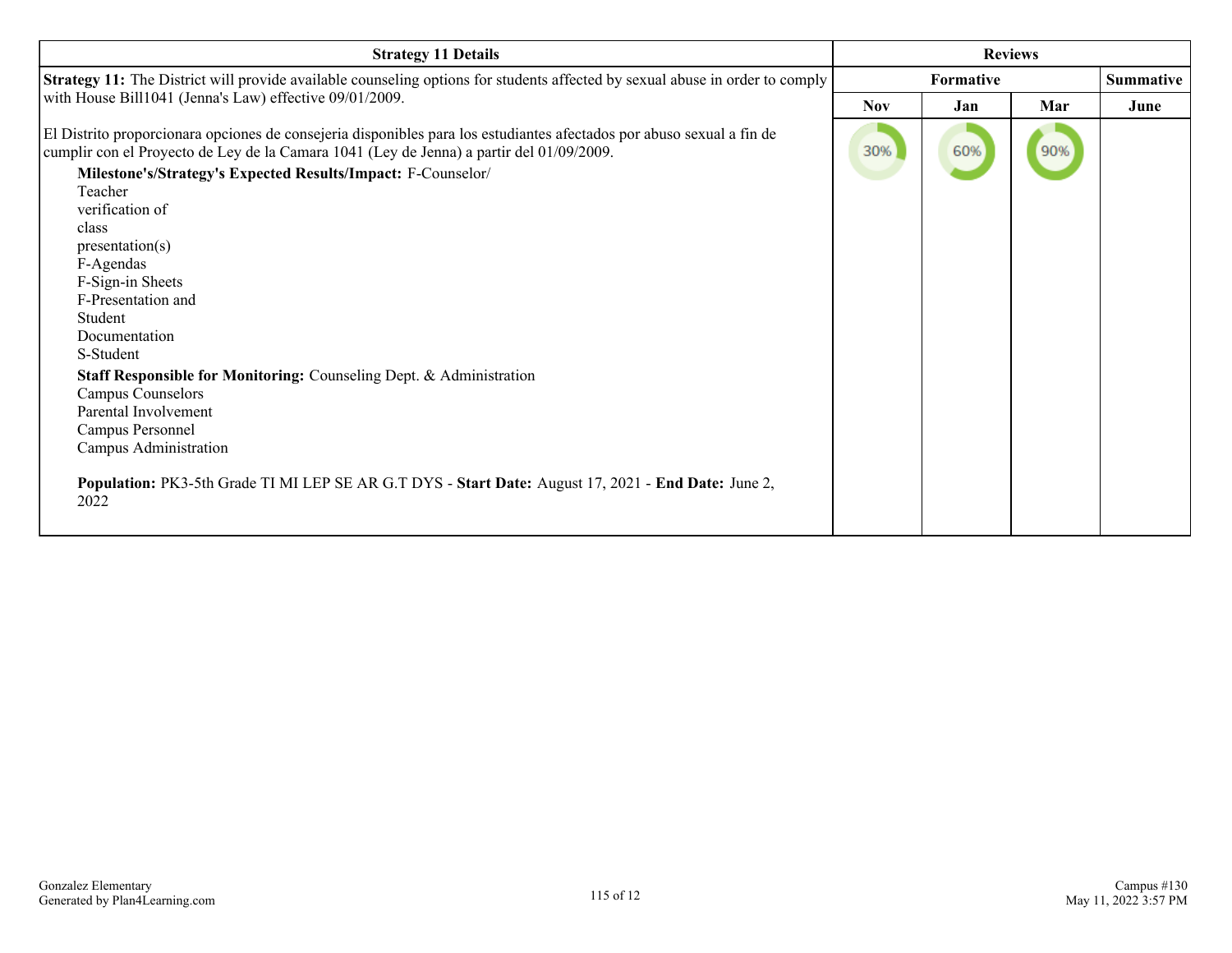| <b>Strategy 12 Details</b>                                                                                                                                                                                                                                                                                                                                                                                                                                                                                                                                                                                                                                                                                                                                                                                                         |            |           | <b>Reviews</b> |                  |
|------------------------------------------------------------------------------------------------------------------------------------------------------------------------------------------------------------------------------------------------------------------------------------------------------------------------------------------------------------------------------------------------------------------------------------------------------------------------------------------------------------------------------------------------------------------------------------------------------------------------------------------------------------------------------------------------------------------------------------------------------------------------------------------------------------------------------------|------------|-----------|----------------|------------------|
| Strategy 12: Federal Programs will continue to fund campus nurse at 40% to assist with the execution of the health                                                                                                                                                                                                                                                                                                                                                                                                                                                                                                                                                                                                                                                                                                                 |            | Formative |                | <b>Summative</b> |
| program aimed at monitoring and assisting low-performing students at school wide campuses improve overall health in                                                                                                                                                                                                                                                                                                                                                                                                                                                                                                                                                                                                                                                                                                                | <b>Nov</b> | Jan       | Mar            | June             |
| order to improve student attendance/ performance.<br>Campus Nurse<br>TI-A: 40% salary \$26385.<br>LOC: 60% salary \$30,938.<br>Los programas federales continuaran financiando a la enfermera del campus en un 40% para ayudar con la ejecucion del<br>programa de salud destinado a monitorear y ayudar a los estudiantes de bajo rendimiento en los campus de toda la escuela a<br>mejorar la salud general para mejorar la asistencia / rendimiento de los estudiantes.<br>Enfermera del campus<br>TI-A: 40% de salario \$ 26385.<br>LOC: 60% salario \$30,938.<br>Milestone's/Strategy's Expected Results/Impact: F- Time and Effort<br>Logs Referrals<br>S-EOY Attendance<br>Rates<br>Staff Responsible for Monitoring: - Health Services Administrator<br>-Special Programs Administrator<br>-Federal Programs Administrator | 20%        | 60%       | 100%           |                  |
| Population: School Nurse servicing all PK3-5th Grade TI MI LEP SE AR G.T DYS - Start Date: August 17,<br>2021 - End Date: June 2, 2022                                                                                                                                                                                                                                                                                                                                                                                                                                                                                                                                                                                                                                                                                             |            |           |                |                  |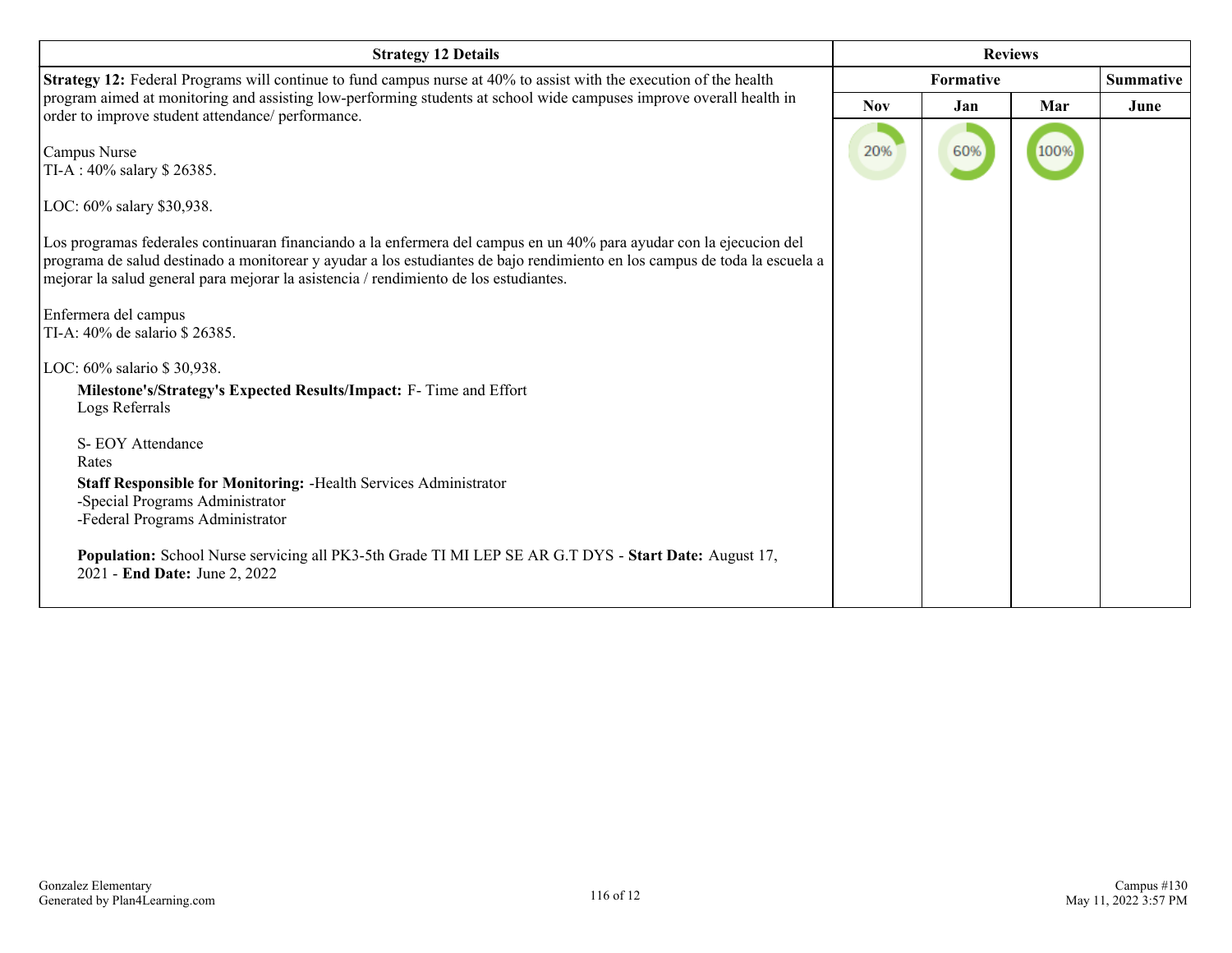| <b>Strategy 13 Details</b>                                                                                                                                                                                                                                                                                                                                                                                                                                                                                                                                                                                                                                                                                                                                                                                                                                                                                                           |            |                  | <b>Reviews</b> |                  |
|--------------------------------------------------------------------------------------------------------------------------------------------------------------------------------------------------------------------------------------------------------------------------------------------------------------------------------------------------------------------------------------------------------------------------------------------------------------------------------------------------------------------------------------------------------------------------------------------------------------------------------------------------------------------------------------------------------------------------------------------------------------------------------------------------------------------------------------------------------------------------------------------------------------------------------------|------------|------------------|----------------|------------------|
| Strategy 13: A food pantry and clothes closet will be implemented at every campus to provide identified at risk, homeless,                                                                                                                                                                                                                                                                                                                                                                                                                                                                                                                                                                                                                                                                                                                                                                                                           |            | Formative        |                | <b>Summative</b> |
| and unaccompanied youth with food items, hygiene products, school supplies, and clothes as needed to improve at risk                                                                                                                                                                                                                                                                                                                                                                                                                                                                                                                                                                                                                                                                                                                                                                                                                 | <b>Nov</b> | Jan              | Mar            | June             |
| student achievement, attendance, graduation rate, completion rate, and decrease the retention rate and dropout rate.<br>Se implementara una despensa de alimentos y un armario de ropa en cada campus para proporcionar a los jovenes<br>identificados en riesgo, sin hogar y no acompanados alimentos, productos de higiene, utiles escolares y ropa segun sea<br>necesario para mejorar el rendimiento, la asistencia, la tasa de graduacion y la finalizacion de los estudiantes en riesgo. tasa<br>y disminuir la tasa de retencion y la tasa de abandono.<br><b>Milestone's/Strategy's Expected Results/Impact: FORMATIVE:</b><br><b>ERO Session Evaluation Report</b><br><b>Student Progress Reports</b><br><b>SUMMATIVE:</b><br>STAAR, Attendance Rate, Retention Rate<br>Staff Responsible for Monitoring: Campus Administration<br>Administrator for the homeless Youth project<br>Administrator for Compensatory Education | 15%        | 45%              | 90%            |                  |
| Population: At-Risk Students PK3-5 grade students TI MI LEP SE AR DYS - Start Date: August 25, 2020 -<br><b>End Date: June 10, 2021</b>                                                                                                                                                                                                                                                                                                                                                                                                                                                                                                                                                                                                                                                                                                                                                                                              |            |                  |                |                  |
| <b>Strategy 14 Details</b>                                                                                                                                                                                                                                                                                                                                                                                                                                                                                                                                                                                                                                                                                                                                                                                                                                                                                                           |            |                  | <b>Reviews</b> |                  |
| Strategy 14: Promote awareness throughout the district and at individual campuses regarding the availability of homeless<br>related services within BISD and community agencies to meet the academic, social, emotional, and physical needs of                                                                                                                                                                                                                                                                                                                                                                                                                                                                                                                                                                                                                                                                                       |            | <b>Formative</b> |                | <b>Summative</b> |
| identified homeless and accompanied youth.                                                                                                                                                                                                                                                                                                                                                                                                                                                                                                                                                                                                                                                                                                                                                                                                                                                                                           | <b>Nov</b> | Jan              | Mar            | June             |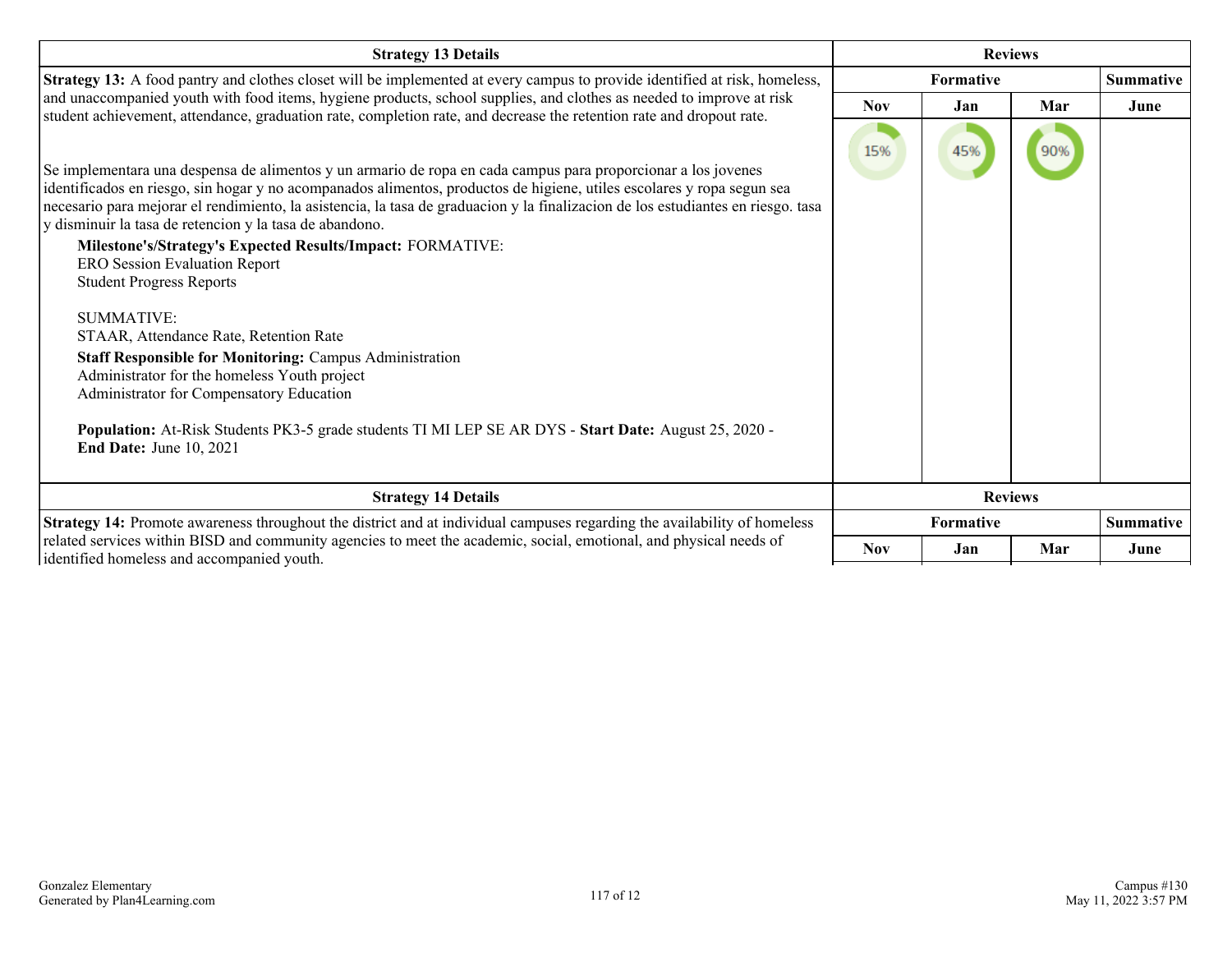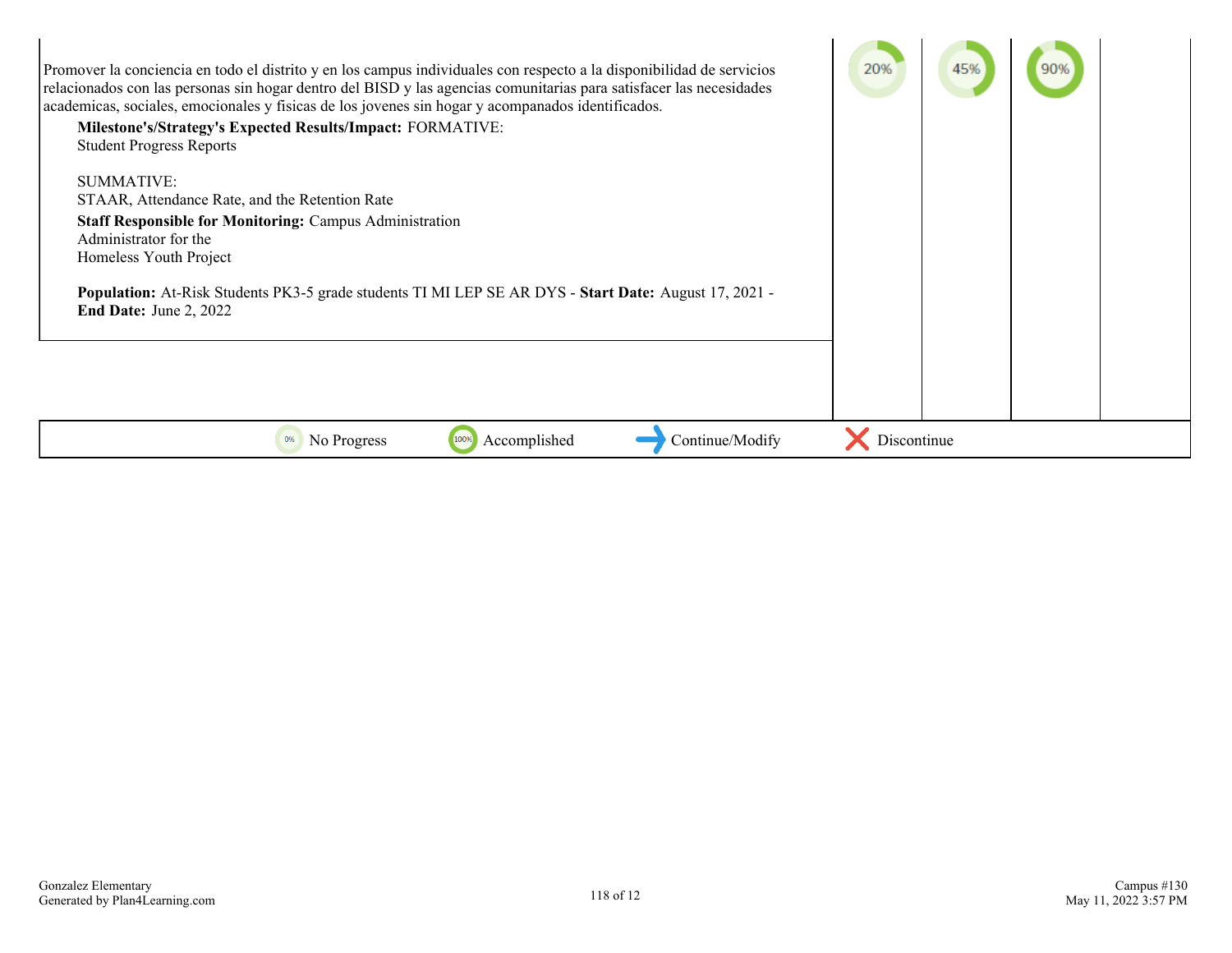# **State Compensatory**

## **Budget for Gonzalez Elementary**

**Total SCE Funds: Total FTEs Funded by SCE:** 2.5 **Brief Description of SCE Services and/or Programs**

#### **Personnel for Gonzalez Elementary**

| <b>Name</b>                | Position            |     |
|----------------------------|---------------------|-----|
| Alina Maria Perez          | Pre-K4 teacher      | 0.5 |
| Doria Maria De Los Angeles | Pre-K4 teacher      | 0.5 |
| NInfa R. Zavala            | Dean of Instruction |     |
| Rocio Villarreal           | Pre-K4 teacher      | 0.5 |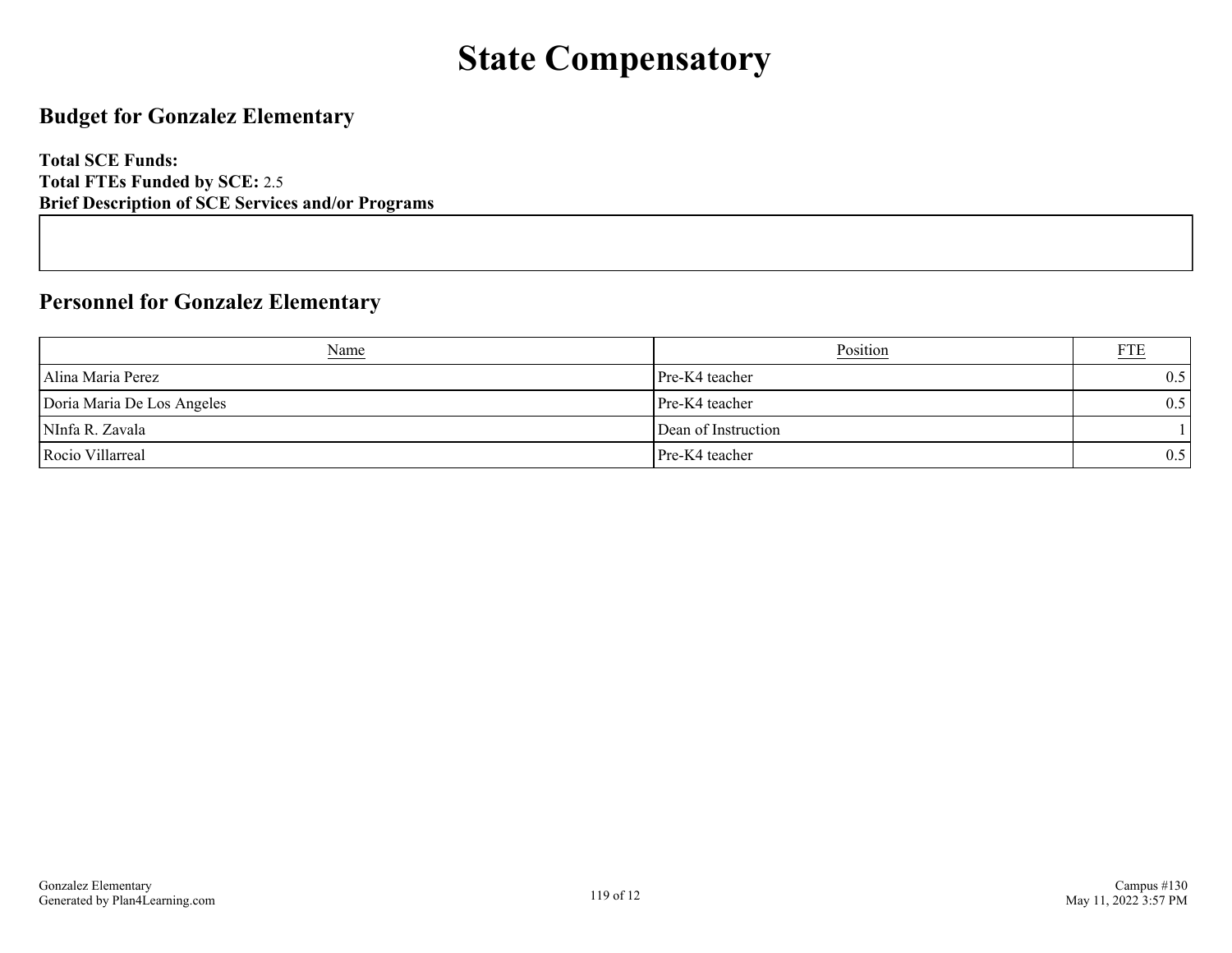# **Schoolwide and Targeted Assistance Title I Elements**

## **ELEMENT 1. SWP COMPREHENSIVE NEEDS ASSESSMENT (CNA)**

#### **1.1: Comprehensive Needs Assessment**

The Site-Based Decision-Making (SBDM) Committee conducted a comprehensive needs assessment over a period of one year to determine the strengths and needs of students, staff, parental & community involvement, and facilities before deciding how to use available local, state, and federal budget allocations. Based on the CNA, the committee decided to concentrate on improving the passing rate of all students and student groups including Migrant, Bilingual, At-Risk, Dyslexia, GT, Title I, and Special Education on state assessments. The goal is to have 90 percent of all students and all student groups passing all parts of state mandated assessments for the 2020-2021 school year and to increase the "Masters" in all content areas.

Review of CIP and CNA - September 16, 2021

Completion of Campus Needs Assessment - September 21, 2021

Review of CIP and CNA - February 16, 2022

## **ELEMENT 2. SWP CAMPUS IMPROVEMENT PLAN (CIP)**

#### **2.1: Campus Improvement Plan developed with appropriate stakeholders**

Our campus SBDM committee assisted in the revision and updating of the 2020-2021 Campus Improvement Plan. The are as follows: Maria Doria PreK-teacher, Cynthia Alvarez - 1st grade teacher, Eva Ortiz - 2nd grade teacher, Rocio Garcia - 3rd grade teacher, Marshella Castillo - 4th grade teacher, Ana Martinez - 5th grade teacher, Martha Lopez - Parent Liaison, Ana Lincoln - Parent, Antonia Gonzalez - Parent, Dolores Alcantar, Billy J. Cobos - Principal, Ninfa R. Zavala - Dean, Thelma Bojorquez, Sped teacher, Jessica Brama - Kinder teacher, Rachell Sandell Counselor,

## **2.2: Regular monitoring and revision**

Teachers will be included in decisions regarding the use and selection of academic assessments to measure student performance to monitor and revise strategies and instruction. Teachers will use data obtained from state assessments as well as other instruments, including but not limited to the SELP, TELPAS, TPRI, Tejas Lee, CPALLS, District checkpoints to implement new instructional strategies, modify existing strategies and/or discontinue existing strategies to better address student needs as determined by use of these instruments.

Review of CIP and CNA - September 16, 2021

Review of CIP and CNA - February 16, 2022

## **2.3: Available to parents and community in an understandable format and language**

Title I, Part A Funds will be used to partially finance strategies to increase parental involvement at the school including the parent workroom and to purchase special materials used in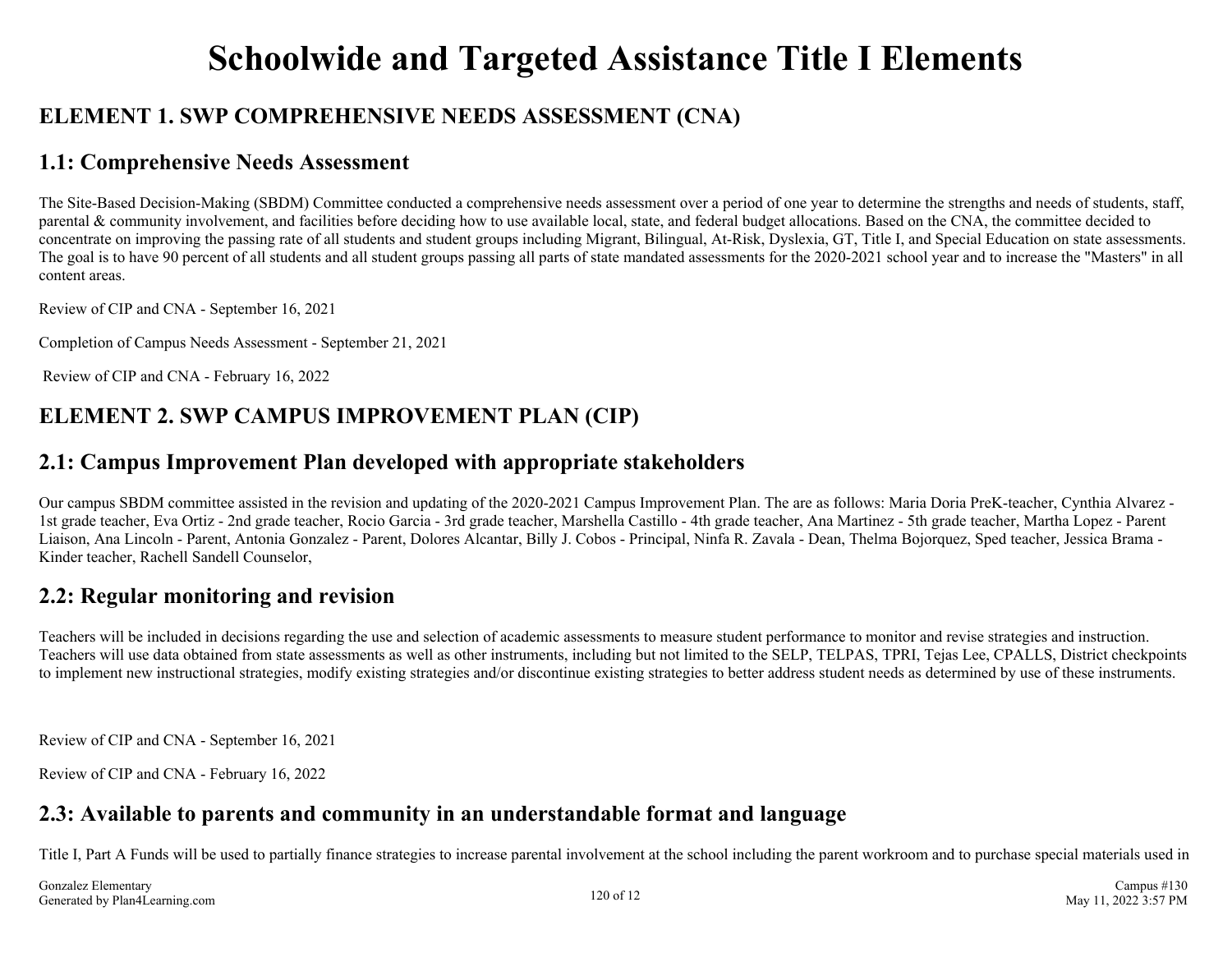the parent volunteer program Parent education will be provided to parents by the campus parent liaison as well as the District's Parental involvement Center, and Community members. Parent training on how to help their students be successful at home, learning English, discipline management, and parenting skills will be provided to those parents who want to better meet the rigors of parenting. Parent training will also encourage Healthy habits and nutrition classes to enhance the C.A.T.C.H. program. Gonzalez will encourage parental participation by inviting parents to help out with campus projects such as assisting teachers with bulletin boards, decorating the stage for different events, making copies, etc. By providing appropriate training, the achievement gaps can be reduced thus making them more effective in the art of parenting and providing a life-long desire for learning for their children. The parent liaison will help organize and coordinate classroom support through teacher collaboration.

The campus CIP is made available to the parents on the campus website where it is posted. A hard copy is available in the Dean's office. Goal 1, 6, and 9 is in English and Spanish. The CIP will be translated upon request.

## **2.4: Opportunities for all children to meet State standards**

Bilingual Funds, Migrant Funds, Title I Funds are used to provide supplemental resources. Extended day tutorials, Saturday Academies, and Afterschool Tutorial are offered to service all students including our ELL population of struggling learners, Migrant Students, At-Risk, and Special Ed students. Intense vocabulary development, software and technology assistance, ESL strategies will be implemented as well as the use of Academic Vocabulary, SIOP strategies, word walls, ELPS, Ellevation, AWARE, Eduphoria, Language Enrichment, Sharon Wells, Tango, Pearson Math, Pearson Reading, Inclusion, Dyslexia Lab, and Cognitive Routines/Strategies in the classroom and instructional technology to increase vocabulary development.Professional Development activities are also paid for from Title I, Parts A and C, and Local Funds. Title I Funds along with State Bilingual and State Special Education funds are used to purchase supplemental instructional materials, media, and library resources used to improve and enhance the overall instructional program.

Special education funding provides supplemental services to eligible students as per Individuals with Disabilities Education Act (IDEA) identification requirements. In order to ensure a free and appropriate public education (FAPE) in a least restrictive environment (LRE), children who qualify for special education must receive services in accordance with a properly developed Individualized Education Program (IEP) as per federal and state special education guidelines. In addition, all Admission, Review, and Dismissal (ARD) committees will adhere to the policies and procedures outlined by the Texas Education Agency (TEA) in the ARD Committee Decision-Making Process for the Texas Assessment Program Manual and a Guide to the Admission, Review and Dismissal Process. The Gonzalez Elementary Special Education teachers will have the support of using district SRA Materials and other supplements for their Reading Resource classes. In addition, the campus will continue to implement the Life Skills Units available to the students in need.

## **2.5: Increased learning time and well-rounded education**

Students experiencing difficulty in mastering the TEKS will be provided effective, timely additional assistance. All teachers will closely monitor all students' performance based on daily exercises and periodic tests. All students including Bilingual, Special Ed, At-Risk, and Migrant students not mastering the objectives will be provided additional assistance in the after school tutorial program and extended day enrichment courses based on his/her individual needs. Saturday tutorials will be offered for additional enrichment and remediation for the struggling learners.

## **2.6: Address needs of all students, particularly at-risk**

The staff will use the budgeted funds to implement school-wide reform strategies that provide opportunities for all children to meet the State's proficient and advanced levels of academic performance, use effective methods and instructional strategies that are established on scientifically based research that (1) strengthen the core academic program; (2) increase the amount and quality of learning time, including the funding of an after-school tutorial/summer school/extended day enrichment program, for students who are At-Risk and in need of continuity in their instructional program to be successful in the succeeding school year; (3) include strategies for meeting the educational needs of historically underserved populations; (4) include strategies to address the needs of all children in school, particularly the needs of low-achieving students, At-Risk, or not meeting the State student academic achievement standards; (5) address how the school will determine if such needs have been met; and (6) are consistent with and are designed to implement the State and local improvements plans.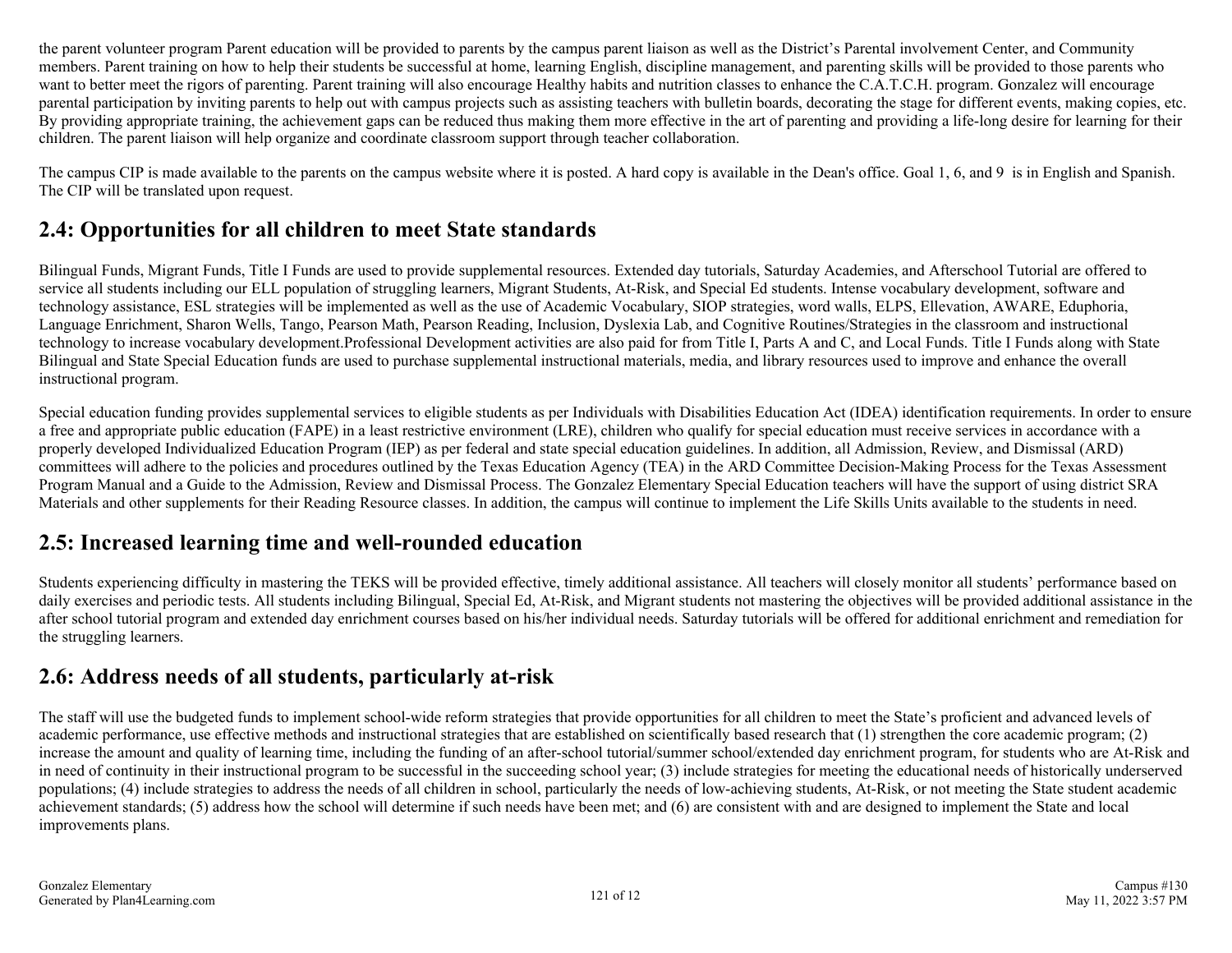# **ELEMENT 3. PARENT AND FAMILY ENGAGEMENT (PFE)**

## **3.1: Develop and distribute Parent and Family Engagement Policy**

The school will complete and disseminate a Parental Involvement Policy so as to delineate how parents will be actively involved at the district/campus level with the intention to increase participation. The School-Parent-Student Compact that indicate the responsibilities of each group to ensure student success will be sent out to the parents/students with the beginning of the year packet that is distributed during "Meet the Teacher Night" and "Open House". Individual assisting in the revision of the 2021 - 2022 School-Parent-Student Compact - Parents: Mrs. Lincoln, Mrs. Gonzalez; Parent Liaison: Mrs. Lopez; Dean: Mrs. Zavala; SBDM Members The School-Parent-Student Compact in English and Spanish will be shared with the parents during "Meet the Teacher Night", "Open House", and at the "Parent Meeting" in September 2021.

#### **3.2: Offer flexible number of parent involvement meetings**

The campus will present the Title I meeting and will host a variety of parental involvement meetings providing opportunities at times during the school day and outside of the regular school day.

1st Title I Meeting - September 9, 2021 at 9:00 a.m. - 10:00 a.m.

2nd Title I Meeting - September 9, 2021 at 5:30 p.m. and 6:30 p.m.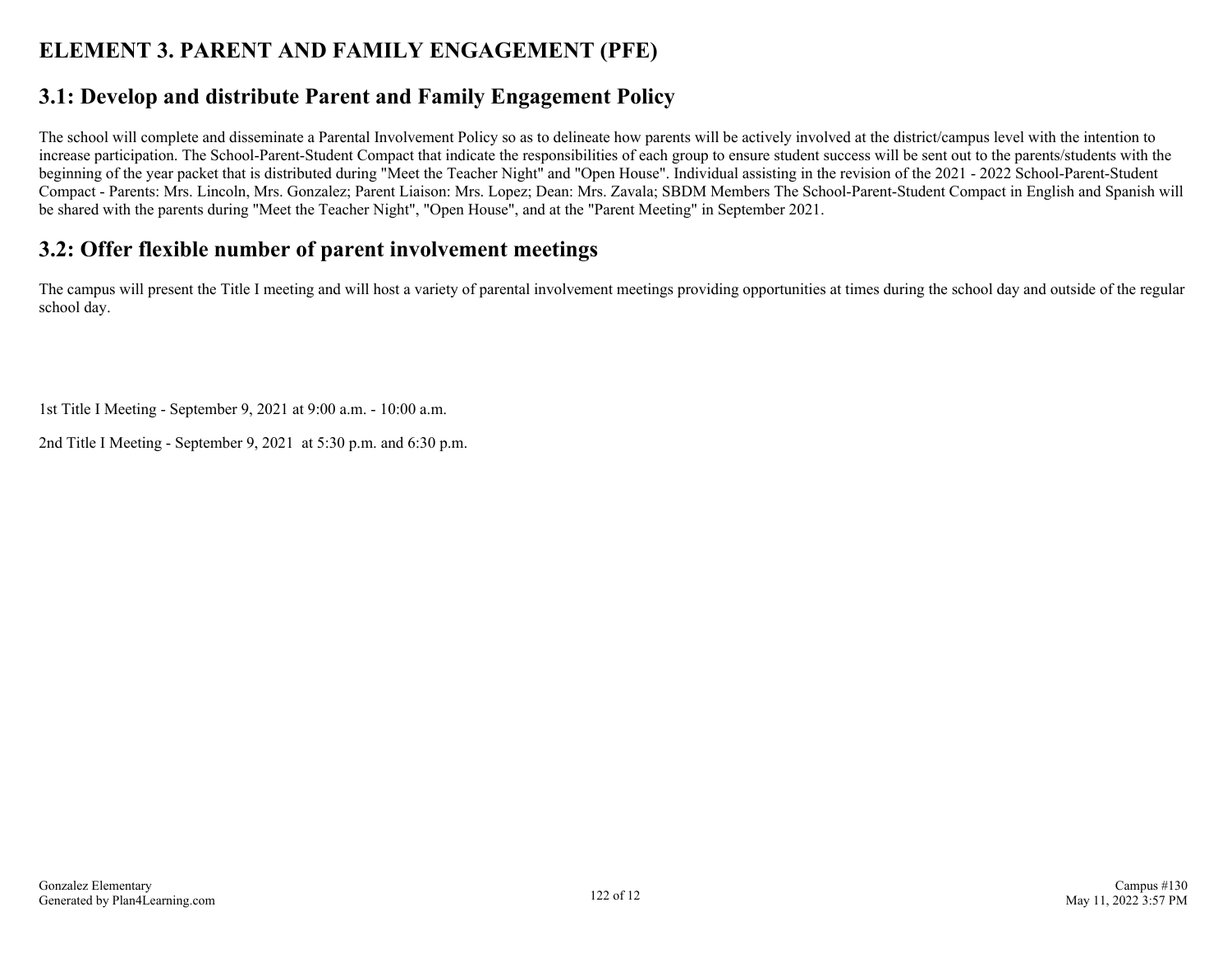# **Title I Personnel**

| Name           | Position         | Program                | <b>FTE</b>       |
|----------------|------------------|------------------------|------------------|
| Library        | Library Aide     | Title IA Programs Aide | .40 <sub>1</sub> |
| Nurse          | Campus Nurse     | Title 1A Programs Aide | .40 <sub>1</sub> |
| Parent Liaison | Paraprofessional | Title IA Programs Aide |                  |
| $Pre-K3$       | Paraprofessional | Title IA Programs Aide |                  |
| $Pre-K4$       | Paraprofessional | Title IA Programs Aide |                  |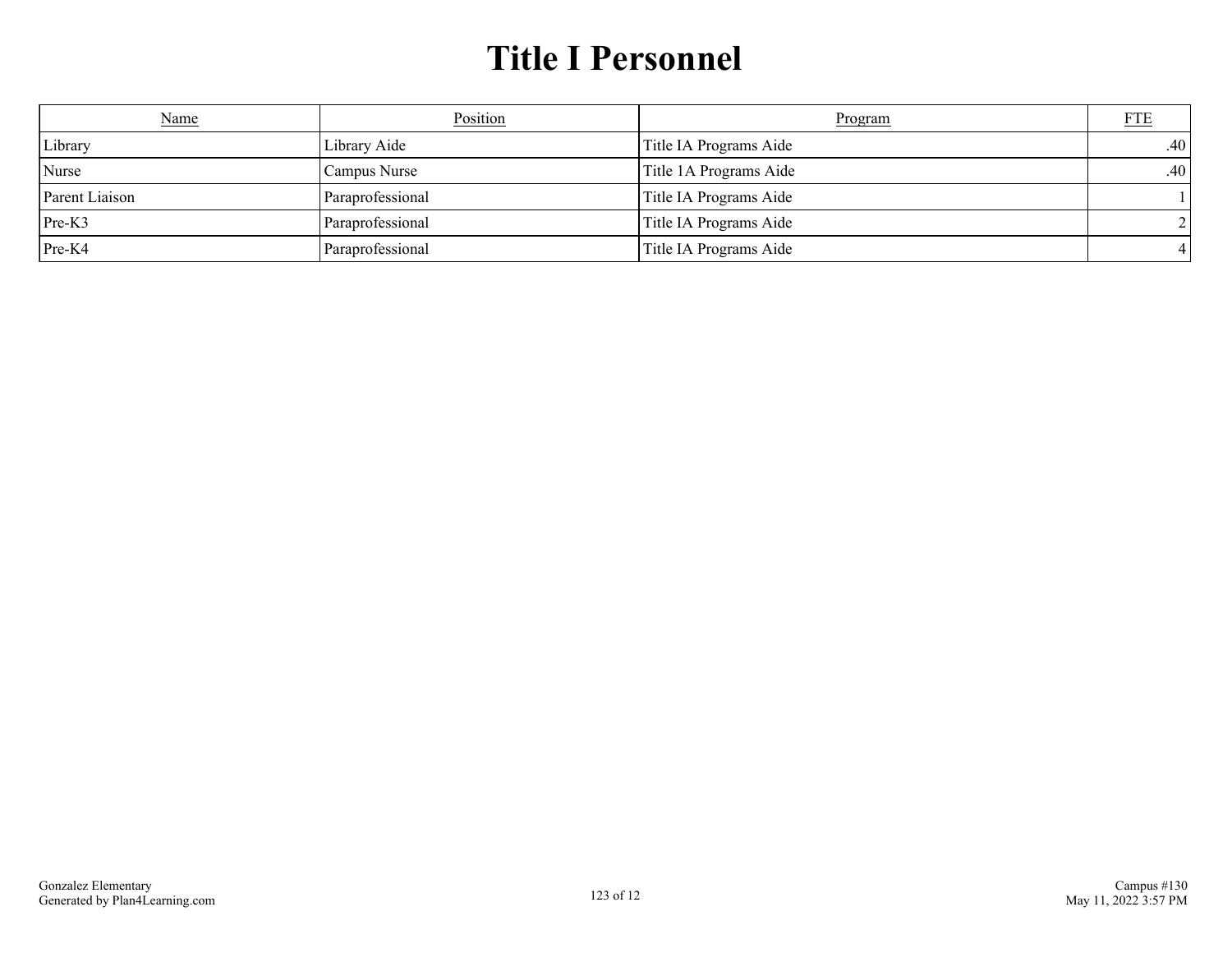# **Site-Based Decision Making Committee**

| <b>Committee Role</b>           | <b>Name</b>             | <b>Position</b>                      |
|---------------------------------|-------------------------|--------------------------------------|
| Classroom Teacher               | Ana Martinez (Y1)       | 5th grade                            |
| Classroom Teacher               | Marigel Doria (Y2)      | Pre-K teacher                        |
| Classroom Teacher               | Cynthia Alvarez (Y1)    | 1st grade                            |
| Classroom Teacher               | Eva Ortiz (Y2)          | 2nd grade                            |
| Classroom Teacher               | Rocio Garcia (Y1)       | 3rd grade                            |
| Classroom Teacher               | Marshella Castillo (Y2) | 4th grade                            |
| Classroom Teacher               | Jessica Brama (Y1)      | Kinder teacher                       |
| Classroom Teacher               | Thelma Borjorquez (Y2)  | Special Ed Teacher                   |
| Non-classroom Professional      | Rachell Sandell         | Counselor                            |
| <b>Community Representative</b> | Juan Larrazolo          | Owner of 802 Cafe                    |
| District-level Professional     | Sandra Garcia           | Language Arts Specialist             |
| Non-classroom Professional      | Ninfa Zavala            | Dean                                 |
| Administrator                   | <b>Billy Cobos</b>      | Principal                            |
| Parent                          | Dolores Alcantar        | Stay at home Mom                     |
| Parent                          | Antonia Gonzalez        | Stay at home Mom                     |
| <b>Business Representative</b>  | Hector Almanza          | Walmart Store Manager                |
| <b>Business Representative</b>  | Victor Bravo            | Assistant Store Manager Walmart      |
| Paraprofessional                | Martha Lopez            | Parent Liaison                       |
| Community Representative        | Edgar Lopez             | Sole Proprietor - The One Studio Gym |
| Parent                          | Ana Lincoln             | Stay at Home Mom                     |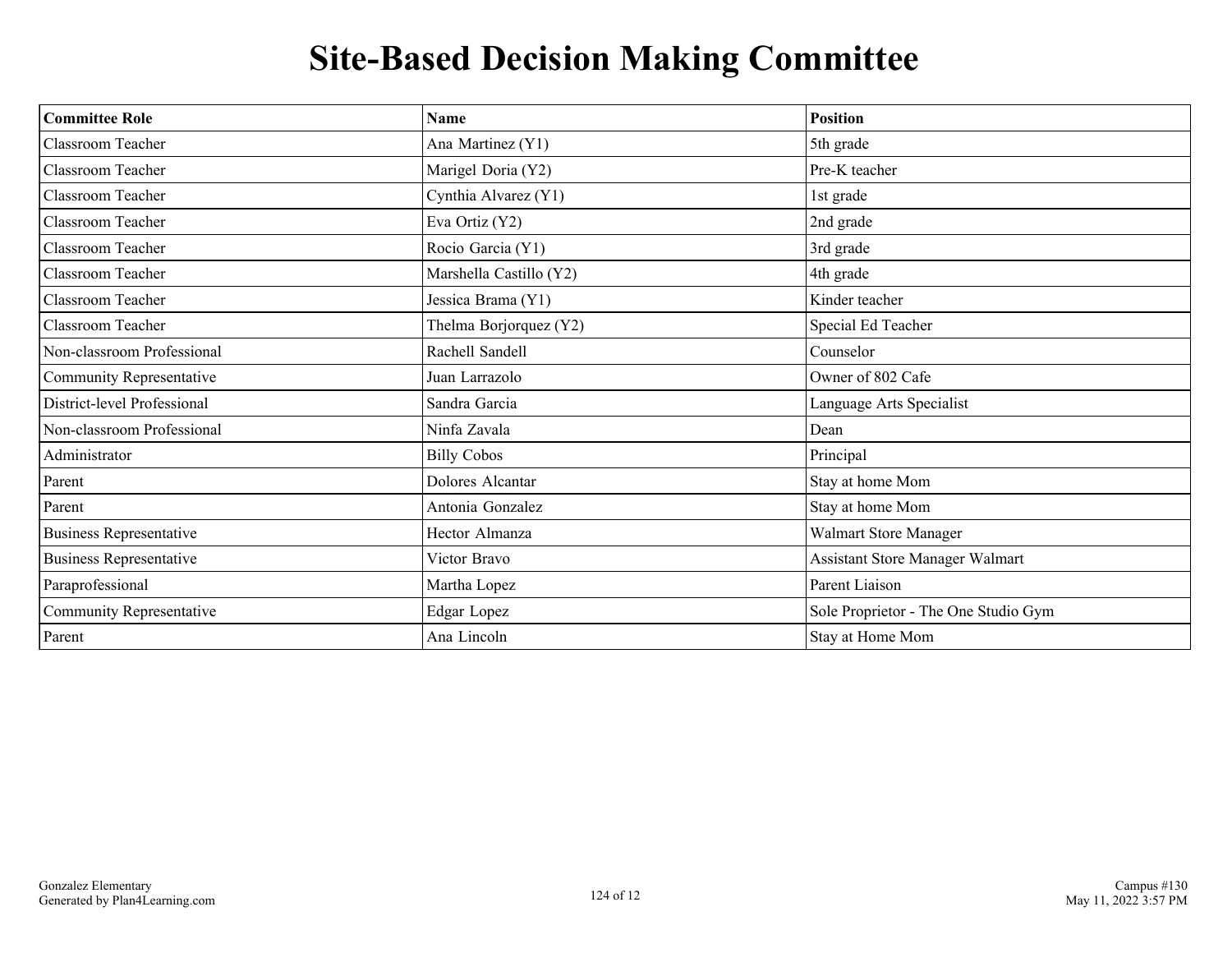# **Campus Funding Summary**

|              | 199 Local funds |                 |                                                                              |                                    |             |  |  |
|--------------|-----------------|-----------------|------------------------------------------------------------------------------|------------------------------------|-------------|--|--|
| Goal         | Objective       | <b>Strategy</b> | <b>Resources Needed</b>                                                      | <b>Account Code</b>                | Amount      |  |  |
| $\mathbf{1}$ | $\mathbf{1}$    | 2               | <b>Instructional Resources</b>                                               | 199-11-6399-00-130-y-99-00-y       | \$12,566.00 |  |  |
| 1            | $\mathbf{1}$    | $\overline{2}$  | <b>Custodial Supplies</b>                                                    | 199-51-6315-00-130-y-99-000-y      | \$7,000.00  |  |  |
|              | $\mathbf{1}$    | 3               | Funds for paper                                                              | 199-11-639-00-130-y-25-000-y       | \$2,000.00  |  |  |
|              | $\mathbf{1}$    | $\overline{4}$  | Library                                                                      | 199-12-6399-42-130-y-99-000-y      | \$2,000.00  |  |  |
| 1            | $\mathbf{1}$    | $\overline{4}$  | General supplies                                                             | 199-31-6399-00-130-Y-99-000-Y      | \$500.00    |  |  |
| $\mathbf{1}$ | $\mathbf{1}$    | $\overline{4}$  | Pre-K3 and Pre-K4 Printer Toners for copies of CPALLS reports and activities | 199-13-6399-65-130-Y-99-4yr-y      | \$0.00      |  |  |
|              | $\mathbf{1}$    | $\overline{4}$  | CPALLS Reorts for Pre-K3 and PreK-4                                          | 199-13-6396-00-130-Y-99-4yr-y      | \$3,600.00  |  |  |
| 1            | $\mathbf{1}$    | $\overline{4}$  | <b>Instructional Resoucres</b>                                               | 199-11-6494-00-130-u-11-000-y      | \$0.00      |  |  |
| 1            | $\mathbf{1}$    | 5               | <b>General Supplies</b>                                                      | 199-23-6399-00-130-y-30-0f2-y      | \$8,500.00  |  |  |
| 6            | $\mathbf{1}$    | $\mathbf{1}$    | food and refreshments                                                        | 199-61-6499-53-130-y-99-000-Y      | \$0.00      |  |  |
| 9            | $\mathbf{1}$    | $\overline{4}$  | small trophies, ribbons, certificates, and plaques                           | 199-11-6498-00-130-Y-11-000-Y      | \$5,000.00  |  |  |
|              | Sub-Total       |                 |                                                                              |                                    |             |  |  |
|              |                 |                 |                                                                              | <b>Budgeted Fund Source Amount</b> | \$41,166.00 |  |  |
|              |                 |                 |                                                                              | +/- Difference                     | \$0.00      |  |  |
|              |                 |                 | <b>162 State Compensatory</b>                                                |                                    |             |  |  |
| Goal         | Objective       | <b>Strategy</b> | <b>Resources Needed</b>                                                      | <b>Account Code</b>                | Amount      |  |  |
| 1            | $\mathbf{1}$    | $\overline{2}$  | Ink                                                                          | 162-11-6399-12-130-y-30-000-y      | \$0.00      |  |  |
| 1            | $\mathbf{1}$    | $\overline{2}$  | Instructional resources-STAAR cooach, mentoring minds                        | 162-11-6399-00-130-Y-30-000-Y      | \$15,000.00 |  |  |
|              | $\mathbf{1}$    | $\overline{3}$  | Funds for paper                                                              | 162-11-6396-00-130-y-30-000-y      | \$5,000.00  |  |  |
| $\mathbf{1}$ | $\mathbf{1}$    | 5               | software for computer educational programs -                                 | 162-11-6649-62-130-Y-30-000-Y      | \$0.00      |  |  |
| $\tau$       | $\overline{1}$  | 9               | 1 FTE Dean of Instruction                                                    | 162-13-6119-31-130-Y-30-000-Y      | \$0.00      |  |  |
| 8            | $\overline{2}$  | $\mathbf{1}$    | <b>Instructional Desktop Computers</b>                                       | 162-11-6649-62-130-Y30-TEC-Y       | \$0.00      |  |  |
| 8            | $\overline{2}$  | 1               | Software for new desktops                                                    | 162-11-6395-62-130-Y30-TEC-Y       | \$0.00      |  |  |
| 8            | $\overline{2}$  | $\mathbf{1}$    | Supplies and Materials - LCL-DEFI 2nd grade                                  | 162-11-6398-62-130-Y-30-TEC-Y      | \$10,000.00 |  |  |
| 8            | $\overline{2}$  | $\mathbf{1}$    |                                                                              | 162-11-6395-62-130-Y-30-TEC-Y      | \$0.00      |  |  |
| 9            | $\mathbf{1}$    | $\mathbf{1}$    | Supplies                                                                     | 162-61-6399-00-130-Y-30-WTF-Y      | \$0.00      |  |  |
| 9            | $\mathbf{1}$    | $\overline{4}$  | Awards and Incentives                                                        | 162-11-6498-00-130-y-11-000-y      | \$5,000.00  |  |  |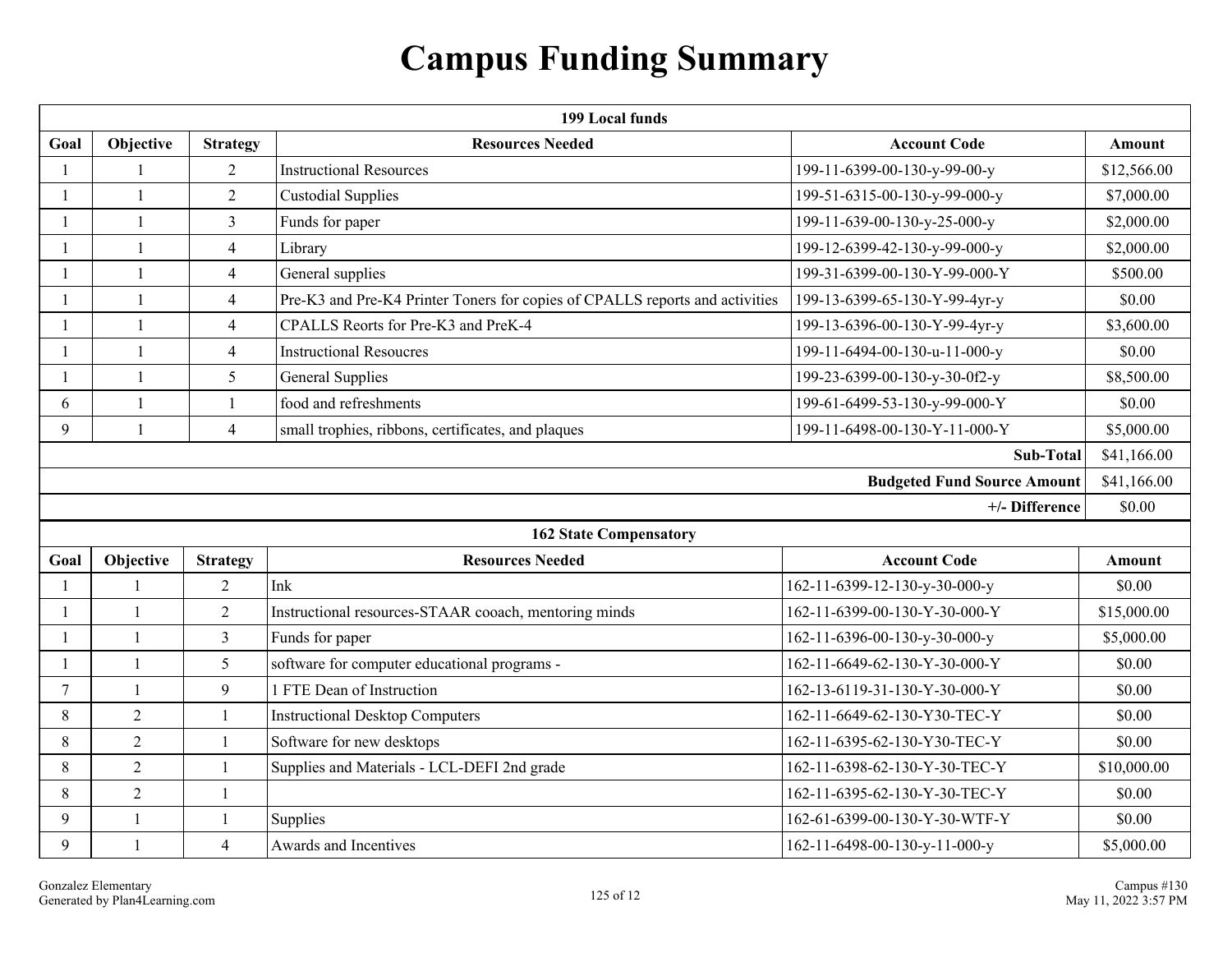| <b>162 State Compensatory</b>      |                            |                 |                                        |                                    |              |
|------------------------------------|----------------------------|-----------------|----------------------------------------|------------------------------------|--------------|
| Goal                               | Objective                  | <b>Strategy</b> | <b>Resources Needed</b>                | <b>Account Code</b>                | Amount       |
| 9                                  | $\overline{2}$             | $\overline{2}$  | Extra Duty Pay (SSI)                   | 162-11-6118-00-130-Y-30-SSI-Y      | \$7,896.00   |
| 9                                  | $\overline{2}$             | $\overline{2}$  | Extra Duty Pay                         | 162-11-6118-00-130-Y30-000-Y       | \$58,687.00  |
| 9                                  | $\overline{2}$             | $\overline{2}$  | Extra Duty Pay Extended                | 162-11-6118-130-y-30-asp-y         | \$0.00       |
|                                    |                            |                 |                                        | Sub-Total                          | \$101,583.00 |
|                                    |                            |                 |                                        | <b>Budgeted Fund Source Amount</b> | \$101,583.00 |
|                                    |                            |                 |                                        | +/- Difference                     | \$0.00       |
|                                    |                            |                 | <b>163 State Bilingual</b>             |                                    |              |
| Goal                               | Objective                  | <b>Strategy</b> | <b>Resources Needed</b>                | <b>Account Code</b>                | Amount       |
|                                    |                            | 3               | Funds for paper                        | 163-11-6396-00-130-y-25-000-y      | \$0.00       |
|                                    | $\mathbf{1}$               | $\overline{4}$  | Instructional teacher resources        | 163-11-6399-00-130-y-25-000-y      | \$3,000.00   |
| $\tau$                             |                            | 1               | <b>Bilingual Funds for Sub</b>         |                                    | \$5,500.00   |
| Sub-Total                          |                            |                 |                                        | \$8,500.00                         |              |
| <b>Budgeted Fund Source Amount</b> |                            |                 |                                        |                                    | \$8,500.00   |
| +/- Difference                     |                            |                 |                                        |                                    | \$0.00       |
|                                    |                            |                 | 166 State Special Ed.                  |                                    |              |
| Goal                               | Objective                  | <b>Strategy</b> | <b>Resources Needed</b>                | <b>Account Code</b>                | Amount       |
|                                    |                            | $\overline{3}$  | <b>Instructional Resources</b>         | 166-11-6399-00-130-y-23-094-y      | \$5,700.00   |
|                                    |                            |                 |                                        | Sub-Total                          | \$5,700.00   |
|                                    |                            |                 |                                        | <b>Budgeted Fund Source Amount</b> | \$5,700.00   |
|                                    |                            |                 |                                        | +/- Difference                     | \$0.00       |
|                                    |                            |                 | 197 Projects--TRE/Library              |                                    |              |
| Goal                               | Objective                  | <b>Strategy</b> | <b>Resources Needed</b>                | <b>Account Code</b>                | Amount       |
| 8                                  | $\overline{7}$             |                 | <b>Library Computer Resources</b>      | 197-12-6299-62-130-y-99-000-y      | \$5,000.00   |
|                                    |                            |                 |                                        | Sub-Total                          | \$5,000.00   |
| <b>Budgeted Fund Source Amount</b> |                            |                 |                                        |                                    | \$5,000.00   |
| +/- Difference                     |                            |                 |                                        |                                    | \$0.00       |
|                                    | 199 G/T Advanced Academics |                 |                                        |                                    |              |
| Goal                               | Objective                  | <b>Strategy</b> | <b>Resources Needed</b>                | <b>Account Code</b>                | Amount       |
|                                    | $\overline{4}$             |                 | Funds for G.T. destination imagination | 199-11-6399-00-130-y-21-000-Y      | \$1,472.00   |
|                                    |                            |                 |                                        | Sub-Total                          | \$1,472.00   |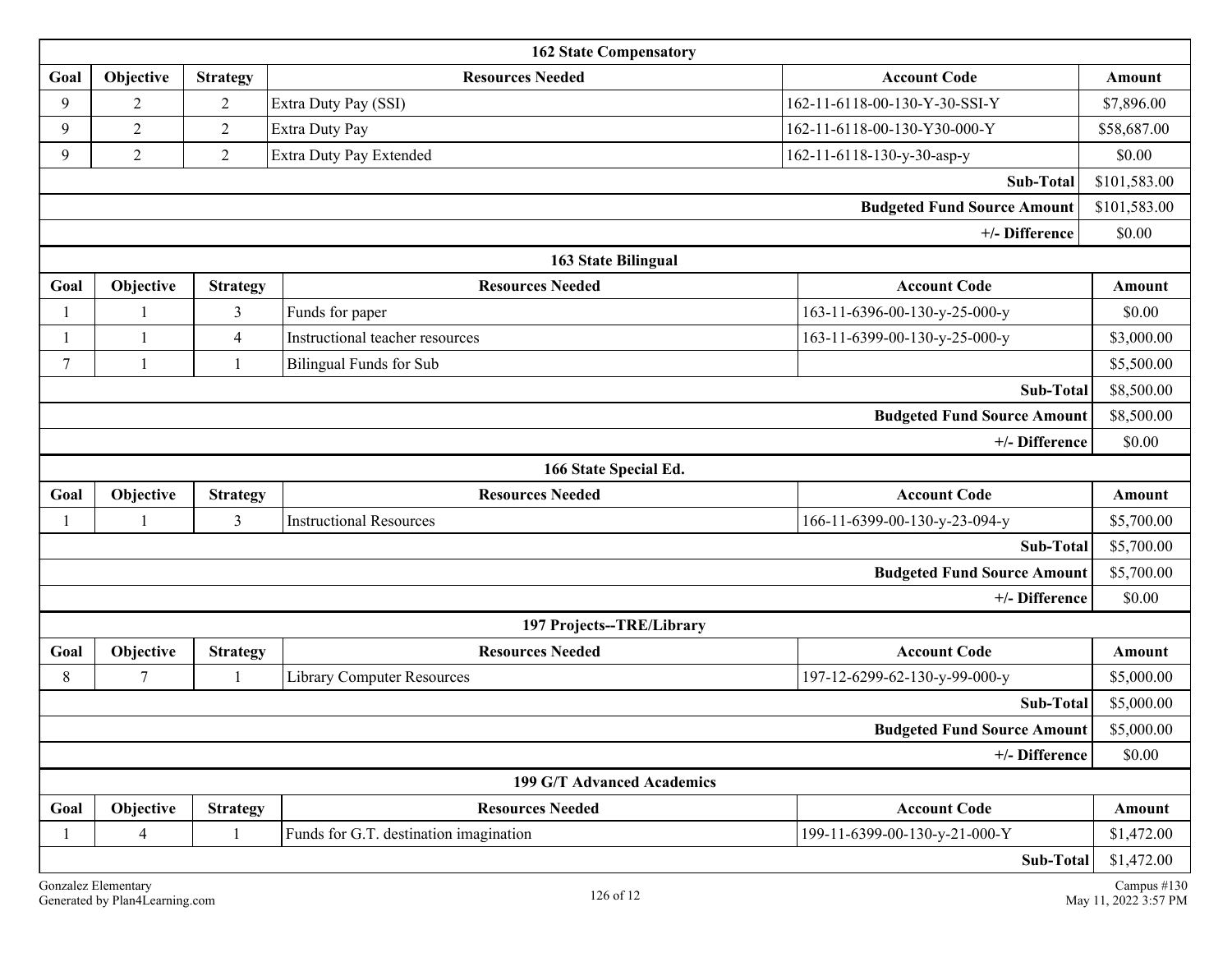|                | 199 G/T Advanced Academics         |                 |                                                                |                                |             |  |
|----------------|------------------------------------|-----------------|----------------------------------------------------------------|--------------------------------|-------------|--|
| Goal           | Objective                          | <b>Strategy</b> | <b>Resources Needed</b>                                        | <b>Account Code</b>            | Amount      |  |
|                | <b>Budgeted Fund Source Amount</b> |                 |                                                                |                                |             |  |
|                | +/- Difference                     |                 |                                                                |                                |             |  |
|                |                                    |                 | 211 Title I-A                                                  |                                |             |  |
| Goal           | Objective                          | <b>Strategy</b> | <b>Resources Needed</b>                                        | <b>Account Code</b>            | Amount      |  |
|                |                                    | $\overline{2}$  | <b>Instructional Resources</b>                                 | 211-11-6399-00-130-Y-30-of2-Y  | \$16,494.00 |  |
|                | $\mathbf{1}$                       | $\overline{3}$  | Funds for paper                                                | 211-11-6396-00-130-y-30-OF2-Y  | \$4,000.00  |  |
| $\mathbf{1}$   | $\mathbf{1}$                       | 4               | (211 Funds) for Ink $&$ instructional teacher resources        | 211-11-6399-00-130-Y-of2-Y     | \$0.00      |  |
|                | $\overline{\phantom{a}}$           | $\overline{4}$  | <b>General Supplies</b>                                        | 211-31-6399-00-130-y-30-0f2-y  | \$1,000.00  |  |
| 1              | $\mathbf{1}$                       | 5               | Resources needed for DEAN                                      | 211-23-6399-00-130-y-30-0f2-y  | \$3,000.00  |  |
|                | $\mathbf{1}$                       | 6               | Conferences                                                    | 211-13-66411-23-130-y-30-ayp-y | \$0.00      |  |
|                | $\mathbf{1}$                       | 6               | Conferences for Administration                                 | 211-23-6411-23-130-y-30-AYP-y  | \$0.00      |  |
|                | 3                                  | $\overline{2}$  | supplemental pay for teachers                                  | 212-11-6118-00-130-Y-24-0F2-Y  | \$0.00      |  |
| 6              |                                    |                 | Supplies                                                       | 211-61-6399-00-130-y-30-0f2-y  | \$900.00    |  |
| 6              | $\mathbf{1}$                       |                 | Technology                                                     | 211-61-6499-53-130-y-30-0f2-y  | \$0.00      |  |
| 6              | $\mathbf{1}$                       | $\mathbf{1}$    | <b>Employee Travel</b>                                         | 211-61-6411-00-130-y-30-0f2-y  | \$900.00    |  |
| 6              | $\overline{1}$                     | 1               | Refreshments                                                   | 211-61-6499-53-130-Y-30        | \$900.00    |  |
| $\tau$         |                                    | 4               | registration, travel fee for RGVSA 3 teachers                  | 211-61-6411-00-130-Y-30-of2-Y  | \$0.00      |  |
| $\overline{7}$ | $\mathbf{1}$                       | 7               | Professional Development for Empowering Writers                | 211-13-6411-23-130-y-30-of2-y  | \$0.00      |  |
| $\tau$         | $\mathbf{1}$                       | $\tau$          | Substititues                                                   | 211-13-6112-00-13-y-30-AYP     | \$0.00      |  |
| $7\phantom{.}$ | $\mathbf{1}$                       | $\,8\,$         | FTE's for insructional assistants                              | 211-11-6129-00-130-Y-30-0F2-Y  | \$0.00      |  |
| 8              | $\overline{2}$                     |                 | Capital Outlay                                                 | 211-11-6398-62-130-Y-30-0f2    | \$20,000.00 |  |
| 8              | $\overline{2}$                     |                 | capital outlay: projectors, document cameras, laptops, desktop | 211-11-6649-62-130-Y-30-of2-Y  | \$0.00      |  |
| 8              | $\overline{2}$                     | $\mathbf{1}$    | projector bulbs                                                | 211-11-6399-00-130-Y-30-of2-y  | \$0.00      |  |
| 8              | $\overline{c}$                     |                 | Capital Outlay                                                 | 211-11-6399-00-130-y-30-0f2-y  | \$0.00      |  |
| 8              | $\overline{2}$                     | $\mathbf{1}$    | Capital Outlay Administration                                  | 211-23-6398-00-130-y-30-0f2-y  | \$5,000.00  |  |
| 8              | $\overline{2}$                     | 1               | Capital Outlay/Interactive Panels                              | 211-11-6398-62-130-y-30-0f2-y  | \$35,000.00 |  |
| 8              | $7\phantom{.}$                     | $\overline{1}$  | computer lab aide                                              | 211-11-6129-06-130-Y-30-0F2-Y  | \$0.00      |  |
| 9              | $\mathbf{1}$                       | $\overline{4}$  | small trophies, ribbons, certificates, and plaques             | 211-11-6498-00-130-Y-30-0F2-Y  | \$3,000.00  |  |
| 9              | $\overline{2}$                     | $\overline{1}$  | supplies, clothing, and hygiene products                       | 212-11-6399-00-130-Y-24-0F2-Y  | \$0.00      |  |
| 9              | $\overline{2}$                     | $\overline{1}$  | general supplies                                               | 212-11-6399-00-130-Y-24-0F2-Y  | \$0.00      |  |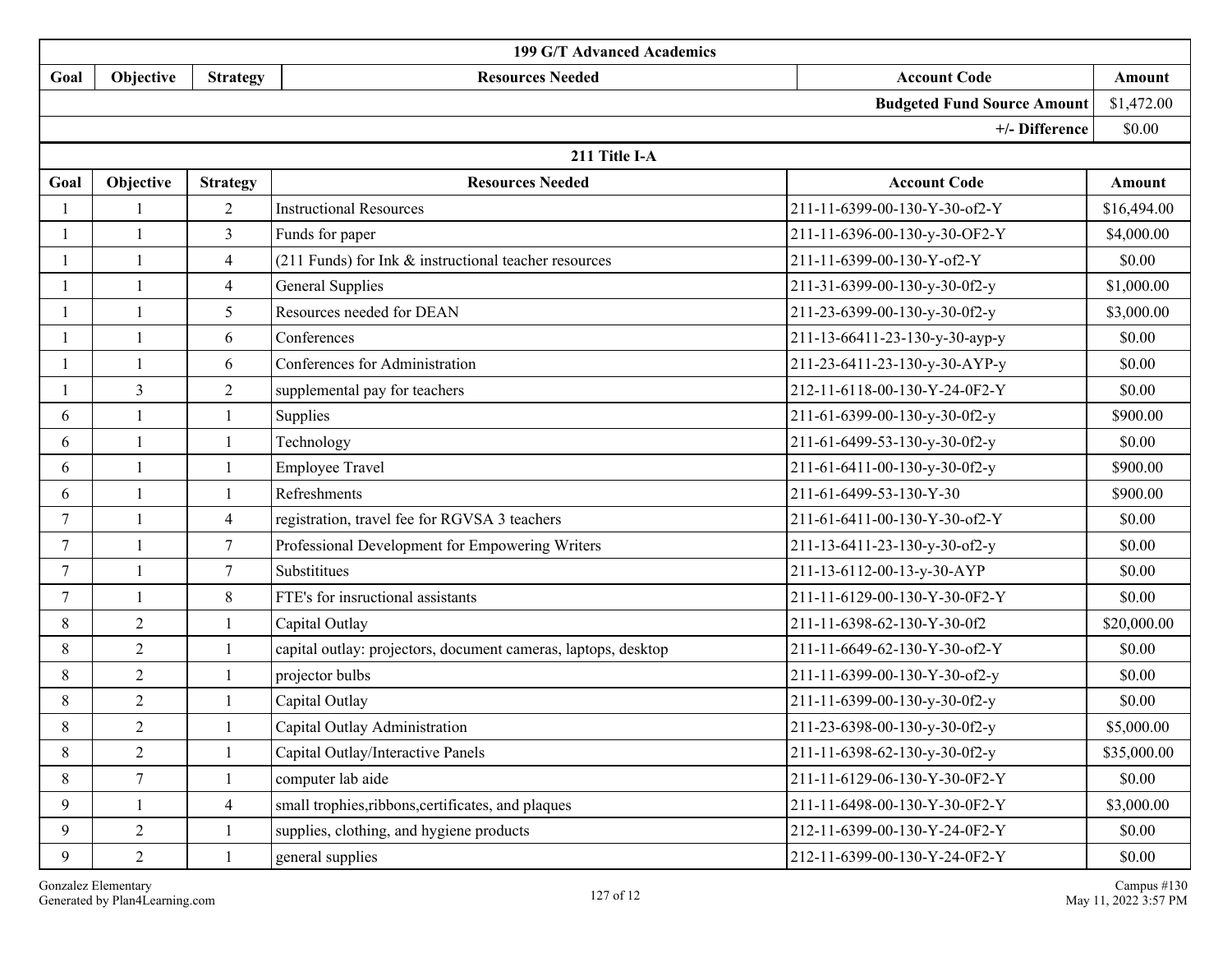| 211 Title I-A                      |                |                 |                                                               |                                    |              |
|------------------------------------|----------------|-----------------|---------------------------------------------------------------|------------------------------------|--------------|
| Goal                               | Objective      | <b>Strategy</b> | <b>Resources Needed</b>                                       | <b>Account Code</b>                | Amount       |
| 9                                  | 2              | 2               | Extra Duty Pay                                                | 211-11-6118-00-130-y-24-asp-y      | \$0.00       |
| 9                                  | $\overline{2}$ | $7\phantom{.0}$ | Conference Expenses                                           | 211-13-6411-23-130-Y-30-AYP-Y      | \$0.00       |
|                                    |                |                 |                                                               | Sub-Total                          | \$90,194.00  |
|                                    |                |                 |                                                               | <b>Budgeted Fund Source Amount</b> | \$90,194.00  |
|                                    |                |                 |                                                               | +/- Difference                     | \$0.00       |
|                                    |                |                 | 212 Title I-C (Migrant)                                       |                                    |              |
| Goal                               | Objective      | <b>Strategy</b> | <b>Resources Needed</b>                                       | <b>Account Code</b>                | Amount       |
| 9                                  |                | $\overline{4}$  | incentives, awards                                            | 212-11-6399-00-130-y-24-0f2-y      | \$0.00       |
| Sub-Total                          |                |                 |                                                               | \$0.00                             |              |
| <b>Budgeted Fund Source Amount</b> |                |                 |                                                               |                                    | \$0.00       |
| +/- Difference                     |                |                 |                                                               |                                    | \$0.00       |
|                                    |                |                 | 263 Title III-A Bilingual                                     |                                    |              |
| Goal                               | Objective      | <b>Strategy</b> | <b>Resources Needed</b>                                       | <b>Account Code</b>                | Amount       |
|                                    |                | $\overline{4}$  | <b>Instructional Materials</b>                                | 263-11-6399-00-130-Y-25-000-Y      | \$5,440.00   |
| Sub-Total                          |                |                 |                                                               |                                    | \$5,440.00   |
| <b>Budgeted Fund Source Amount</b> |                |                 |                                                               |                                    | \$5,440.00   |
|                                    |                |                 |                                                               | +/- Difference                     | \$0.00       |
|                                    |                |                 | <b>281 ESSER II Grant Funds</b>                               |                                    |              |
| Goal                               | Objective      | <b>Strategy</b> | <b>Resources Needed</b>                                       | <b>Account Code</b>                | Amount       |
|                                    |                | 4               | Comic Plus E-books                                            | 281-12-6299-00-130-Y-99-OCG-Y      | \$701.25     |
|                                    | $\mathbf{1}$   | 10              | Books that support social and emotional needs of all patrons. | 281-12-6329-00-130-Y-99-OCG-Y      | \$14,000.00  |
| 9                                  | $\overline{2}$ | $\overline{2}$  | Extra Duty Pay                                                | 211-282-11-6118-00-130-y-99-0cg-y  | \$98,293.00  |
| Sub-Total                          |                |                 |                                                               |                                    | \$112,994.25 |
| <b>Budgeted Fund Source Amount</b> |                |                 |                                                               |                                    | \$112,994.25 |
| +/- Difference                     |                |                 |                                                               |                                    | \$0.00       |
| <b>282 ESSER III Grant Funds</b>   |                |                 |                                                               |                                    |              |
| Goal                               | Objective      | <b>Strategy</b> | <b>Resources Needed</b>                                       | <b>Account Code</b>                | Amount       |
| 9                                  | $\overline{2}$ | $\overline{2}$  | <b>Extended Day Extra Duty Pay</b>                            | 282-11-6118-00-130-y-24-0cg-1      | \$17,395.00  |
| 9                                  | $\overline{2}$ | $\overline{2}$  | <b>Extended Day Para Overtime</b>                             | 211-11-6121-00-130-y-24-asp-y      | \$15,785.00  |
| Sub-Total                          |                |                 |                                                               | \$33,180.00                        |              |